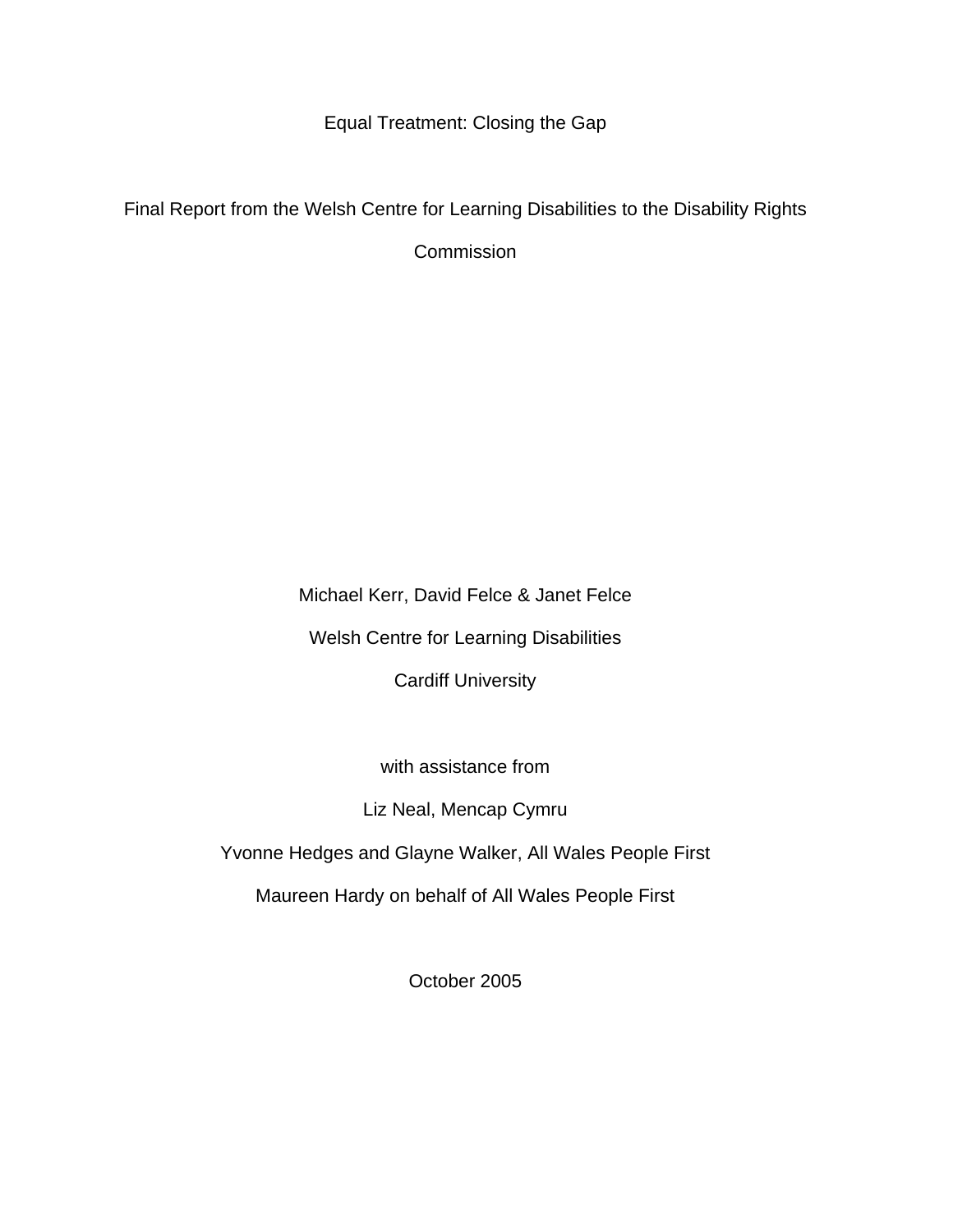# **Contents**

|                                                                                                                                               | Page |
|-----------------------------------------------------------------------------------------------------------------------------------------------|------|
| Introduction                                                                                                                                  | 1    |
| <b>Literature Review</b>                                                                                                                      | 3    |
| Summary of the PEARL Databases                                                                                                                | 15   |
| A Summary of morbidity found in the PEARL sample                                                                                              | 18   |
| Level of unmet need                                                                                                                           | 21   |
| Level of new unmet need at a subsequent health check                                                                                          | 25   |
| Access to health promotion                                                                                                                    | 31   |
| Frequency of contact with primary and secondary care                                                                                          | 36   |
| An investigation into the experiences of people with mild learning disabilities when<br>visiting their doctor's surgery                       | 41   |
| Reanalysis of the Mencap Cymru Database                                                                                                       | 60   |
| Primary care team views about the presence of health inequalities among people with<br>learning disabilities and potential solutions to them  | 63   |
| Local Health Board views about the presence of health inequalities among people with<br>learning disabilities and potential solutions to them | 69   |
| Conclusion                                                                                                                                    | 72   |
| References                                                                                                                                    | 74   |
| Appendix 1: Additional comments from supporters                                                                                               | 89   |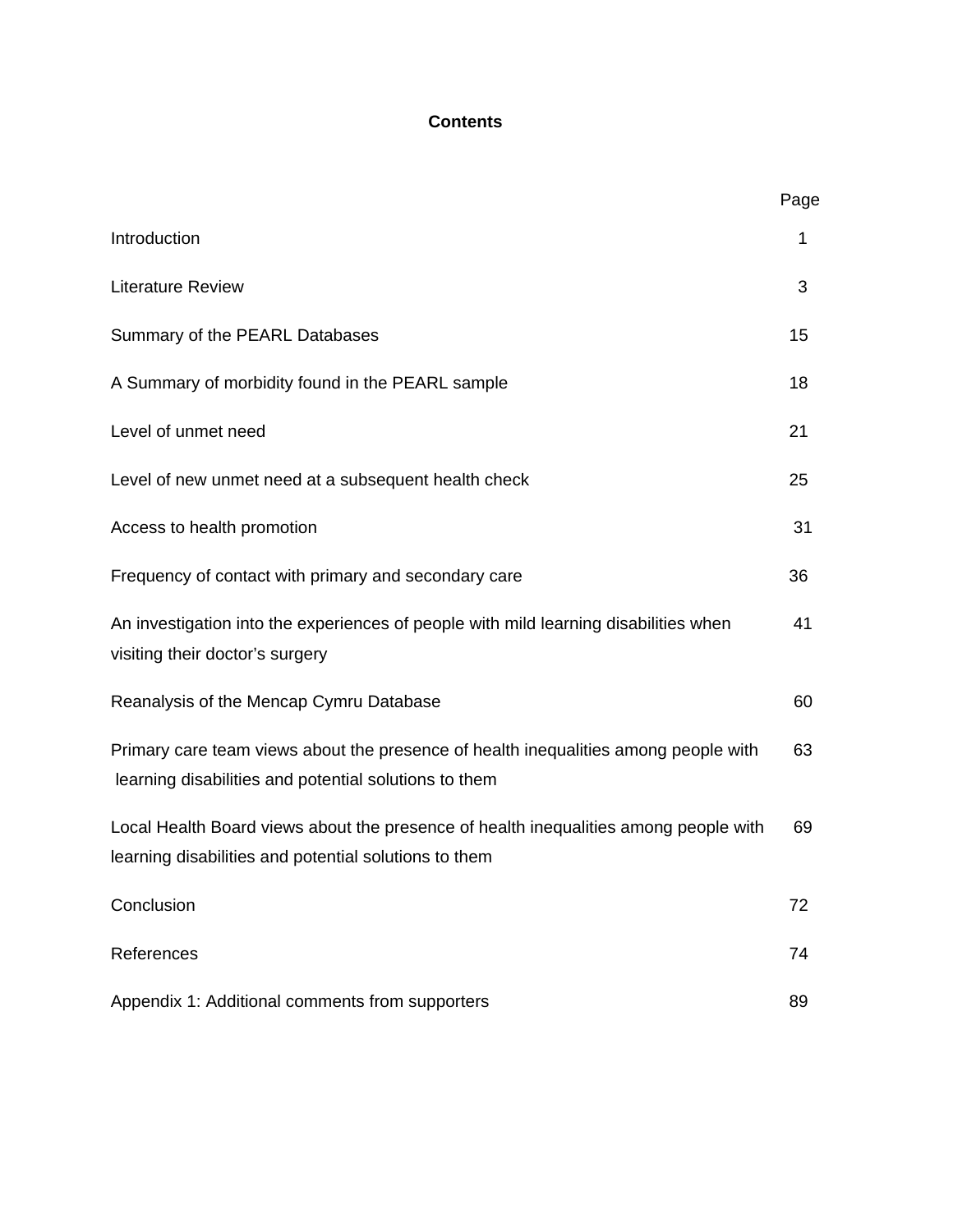## **Introduction**

This report is arranged in a number of sections:

#### Section 1: Literature Review

Our ongoing work on health disparity means that we have attempted to keep generally abreast of published literature on the topic. We have therefore included a descriptive review of the literature as a helpful adjunct to the reporting of our secondary analyses of the PEARL databases. The review is structured under three headings: (a) Health concerns, (b) Access to primary care, and (c) Health care policy and health checks for people with learning disabilities. However, we stress that this does not constitute a systematic review of the literature.

#### Section 2: Summary of the PEARL Databases

A brief overview is given of the PEARL databases and of the sampling and measurement procedures which produced them.

#### Section 3: A Summary of morbidity found in the PEARL sample

In this section, rates of occurrence of various impairments, conditions or health indicators found among the PEARL sample are described.

## Section 4: Level of unmet need

The extent of previously unidentified morbidity identified at first health check within the PEARL sample is described. Treatment undertaken following health checking is also described.

#### Section 5: Level of new unmet need at a subsequent health check

The extent of new morbidity identified at a follow-up health check is described and analysed according to time interval between health checks.

## Section 6: Access to health promotion

The frequency of uptake of heath promotion actions in a population of adults with a learning disability identified in primary care is described.

## Section 7: Frequency of contact with primary and secondary care

The frequency of contact with specialists, health promotion actions and GP consultations for eight 6-month periods before and seven after the first health check is described.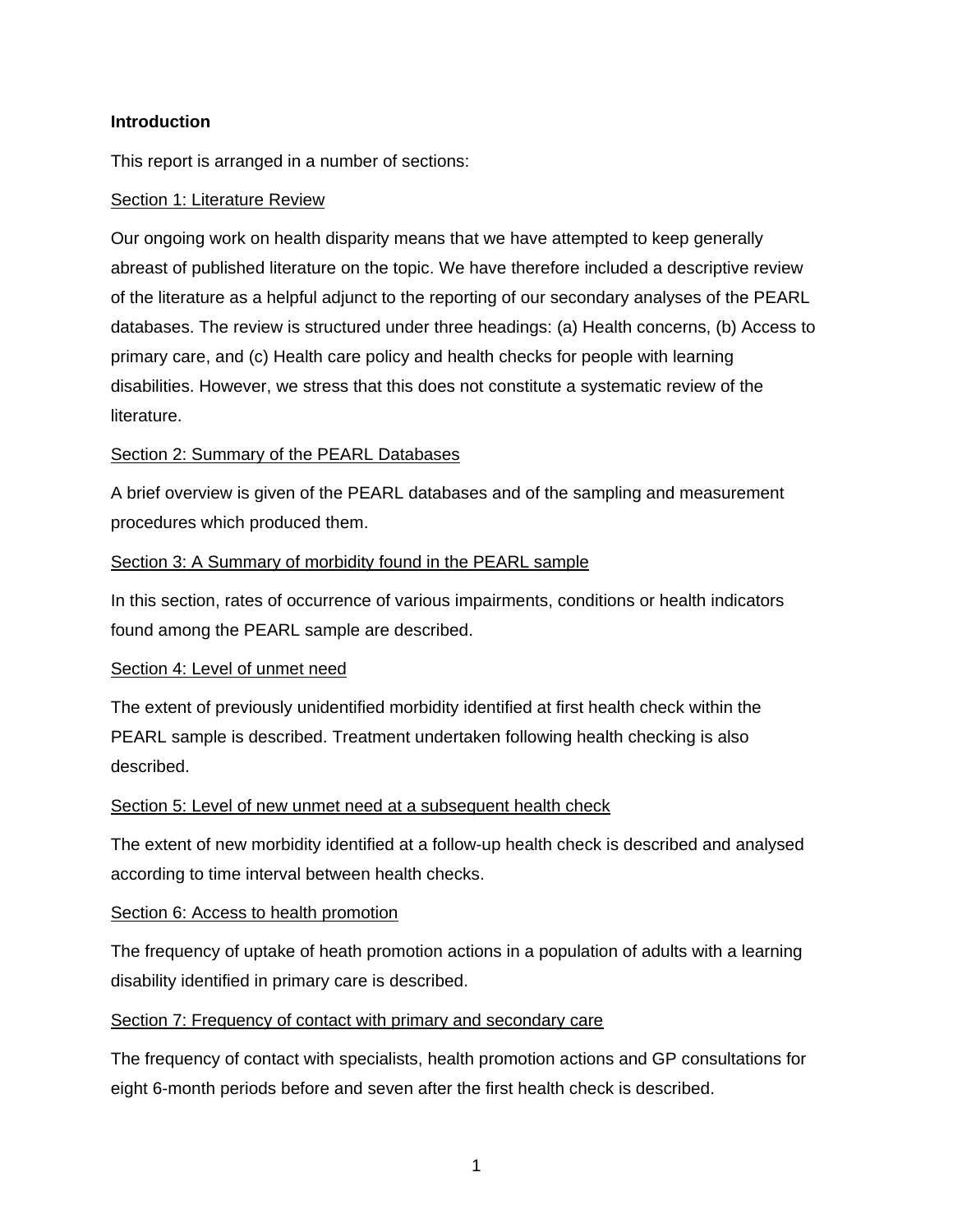# Section 8 : An investigation into the experiences of people with mild learning disabilities when visiting their doctor's surgery

The results are described of five focus groups conducted with adults with learning disabilities able to understand the purpose of the inquiry and articulate their views on their experiences of using primary care services.

# Section 9: Reanalysis of the Mencap Cymru Database

The Mencap Cymru database was established as part of Mencap Cymru's contribution to the Treat Me Right campaign. This section summarises findings of questionnaires completed by or on behalf of 178 adults with learning disabilities.

# Section 10: Primary care team views about the presence of health inequalities among people with learning disabilities and potential solutions to them

A questionnaire was sent to 24 general practices which participated in the PEARL research to elicit the extent to which primary care team members acknowledged the existence of various health inequalities among people with learning disabilities suggested by the literature, what they thought the reasons for this were and what they felt were the solutions to them, if any. The findings of 11 returned questionnaires and comments made during telephone follow-up from two practices are described.

# Section 11: Local Health Board views about the presence of health inequalities among people with learning disabilities and potential solutions to them

A questionnaire was sent to the 22 Local Health Boards in Wales to gain information about local measures to address health inequalities. In addition, a final question addressed measures being taken to meet the requirements of the Disability Discrimination Act. The findings of 12 returned questionnaires are described.

# Section 12: Conclusion

A brief synthesis of the results and conclusions from the preceding sections is presented.

Ethical permission was granted for the study: LREC reference number 05/WMW02/71.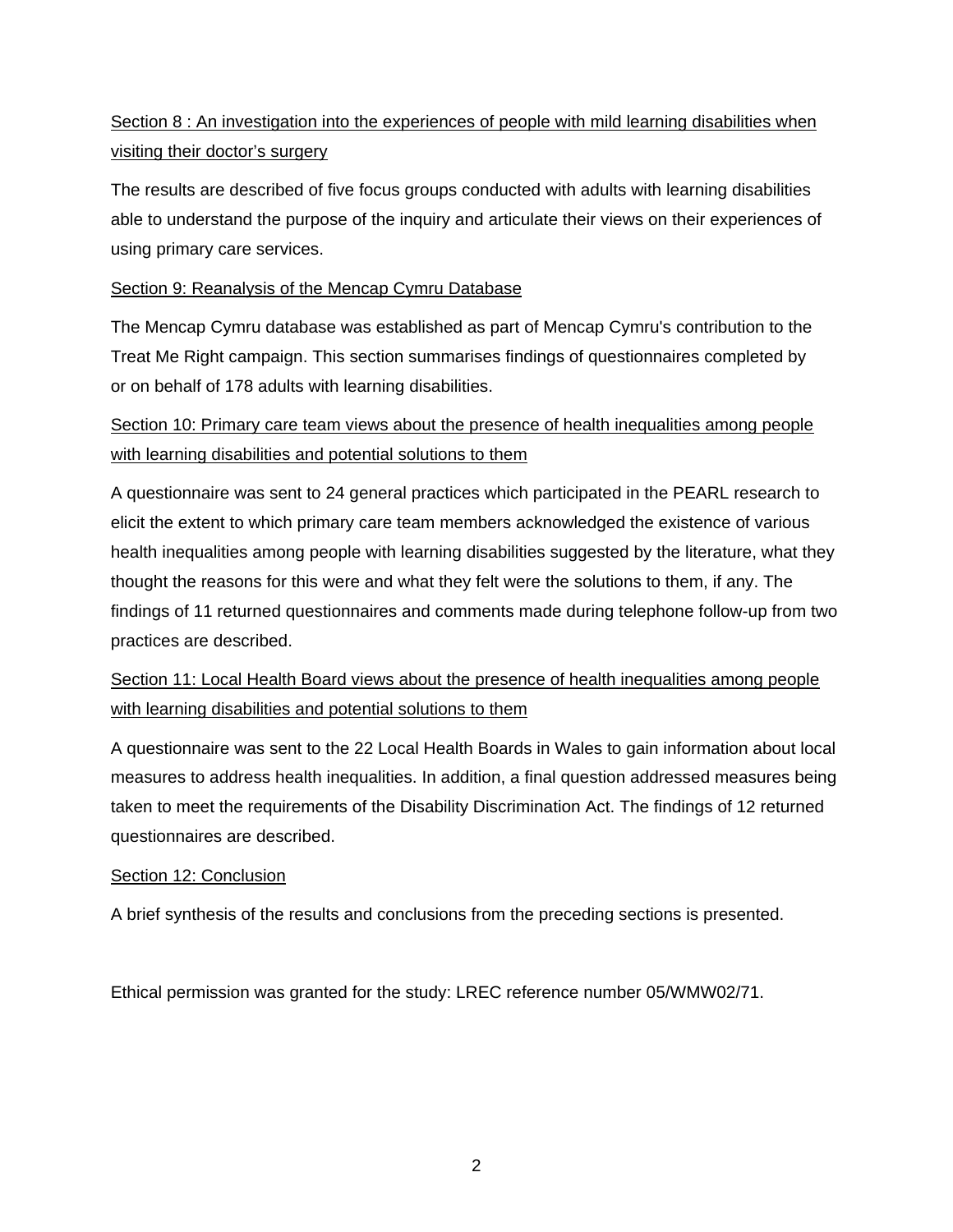#### **Section 1: Literature Review**

#### 1.1 Health concerns

People with learning disabilities have repeatedly been found to have untreated morbidity which among other members of the community one would expect to have been identified and resolved (Howells, 1986; Wilson & Haire, 1990; Beange & Bauman, 1991; Webb & Rogers, 1999). They also receive lower levels of health promotion and preventative care, are more vulnerable to certain morbidities and experience higher rates of mortality than the general population (Beange et al., 1995; Hollins et al., 1998; Kerr et al., 1996; Leeder & Dominello, 2005; Maaskant et al. 2002; McGuigan et al. 1995; Sutherland et al. 2002; Whitfield et al., 1996).

People with learning disabilities experience the same range of health concerns as the general population. However, certain conditions are more common, serious or less well treated, such as epilepsy, sensory impairment, respiratory problems, dental problems, incontinence and being underweight or overweight (Beange et al., 1995; Chaney et al., 1979; Kappell et al., 1998; Kendall, 1992a; Springer, 1987; Sutherland et al. 2002; Turner & Moss, 1996; Wood, 1994). In addition, although longevity among adults with learning disabilities has increased in the last three decades, they still tend to have reduced life expectancies in comparison with the general population (Janicki & Breitenbach, 2000; Janicki et al., 1999; Patja et al., 2000; Strauss et al., 1999). Factors underlying increased mortality include aetiology such as Down's syndrome (e.g., Patja et al. 2000) and functional limitations arising from level of intellectual, neurological or physical impairment (e.g., Chaney & Eyman, 2000; Hayden, 1998; Janicki et al., 1999; Strauss et al., 1999). While it should be recognised that aetiology and functional impairments are confounded, the most common risk factors associated with increased mortality include lower IQ, non-ambulation, poor motor skills, inability to feed oneself, poor self-help skills and poor communication.

The White Paper *Saving Lives: Our Healthier Nation* (DoH, 1999) outlined four priority target areas for saving lives and improving health: cancer, coronary heart disease and stroke, accidents and mental illness. It emphasised the need to minimise risk factors for ill health associated with personal lifestyles: poor diet, obesity, lack of physical activity, alcohol misuse and smoking. The prevalence of heart disease and cancer have been reported as relatively low in people with learning disabilities (Adlin, 1993; Carter & Jancar, 1983; Cooke, 1997; Welsh Office, 1996). Despite this, several studies have shown that heart disease is a prevalent cause of death in those with mild to severe learning disabilities (Patja et al., 2001).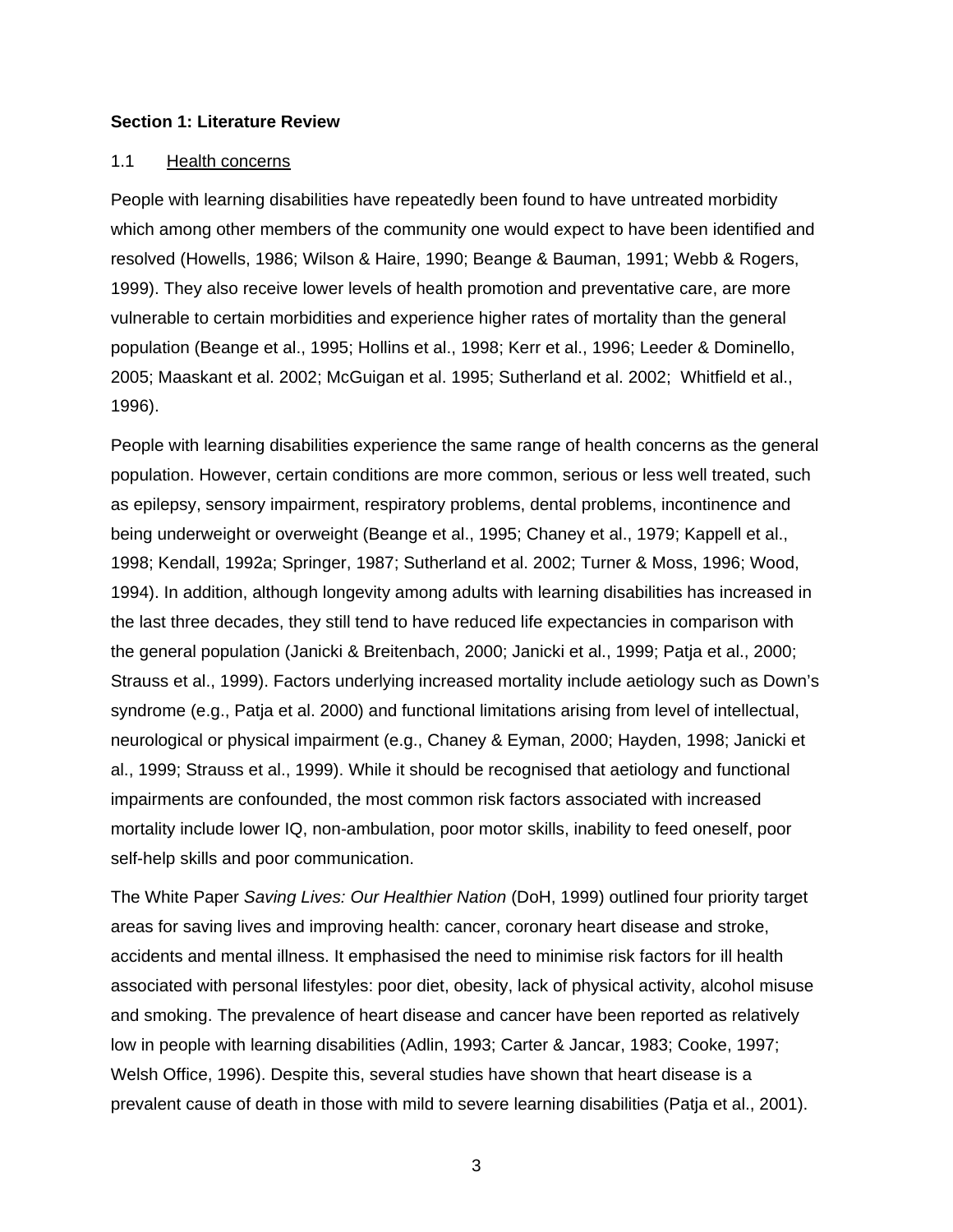Rimmer et al. (1994) showed that 23% of the adults with learning disabilities in their sample were considered borderline high risk and 17% were at high risk of cardiovascular disease. As would be expected from the normal ageing process, cardiovascular disorders are found at higher rates in the elderly (Schrojenstein Lantman-de Valk et al., 1997; Cooper, 1998), by which age the prevalence of cardio and cerebrovascular disease is similar to that of the general population (Evenhuis, 1997). Occurrence of cancers similarly varies with age (Patja et al., 2001; Welsh Office, 1996). People with Down's syndrome are at particular risk from heart problems both from their vulnerability to heart defects from birth and from their susceptibility to premature ageing (Tubman et al., 1991; Nespoli et al., 1993).

Risk of heart disease and cancers, however, may alter as individuals, particularly those with mild learning disabilities, live longer, have less restricted lifestyles and exercise greater selfdetermination to adopt the habits of the general population, such as fatty diets, smoking and the use of alcohol (Holland, 2000; Kappell et al., 1998; Moss & Turner, 1995; Patja et al., 2000; Rimmer et al., 1993; Robertson et al., 2000). In terms of lifestyle health-related risk behaviour, people with learning disabilities smoke and use alcohol less than the general population (Adlin, 1993; Moss & Turner, 1995; Rimmer et al., 1995; Robertson et al., 2000). Moreover, a recent study (Taylor et al., 2004) found no evidence of the prevalence of smoking increasing. However, problems of poor diet, weight and physical inactivity are more prevalent.

Obesity has a range of associated health problems including heart disease, some forms of cancer, hypertension, diabetes and respiratory problems (Burkart et al., 1985; Bell & Bhate, 1992; Moss & Turner, 1995; Turner & Moss, 1996). People with learning disabilities may have more difficulties with maintaining a healthy weight due to additional morbidities such as physical impairments, the side effects of medication, dependence on others to monitor diet and reduced access to information on a healthy lifestyle (Jackson & Thorbecke, 1982; Springer, 1987; Simila & Niskanen, 1991; Bell & Bhate, 1992; Hove, 2004; Wood, 1994). The proportions of women with learning disabilities found to be obese in several studies (Beange et al., 1995; Bell & Bhate, 1992; Emerson, 2005; Rimmer et al. 1993; Robertson et al., 2000; Turner, 1997) are higher than that for women in the UK population generally (Office of National Statistics, 2001). The proportions of men with learning disabilities found to be obese are lower than the proportions for women and generally similar to that for all men in the UK population. Apart from gender, obesity has been associated with less severe intellectual impairment (Hove, 2004; Rimmer et al., 1993; Robertson et al., 2000), living in a less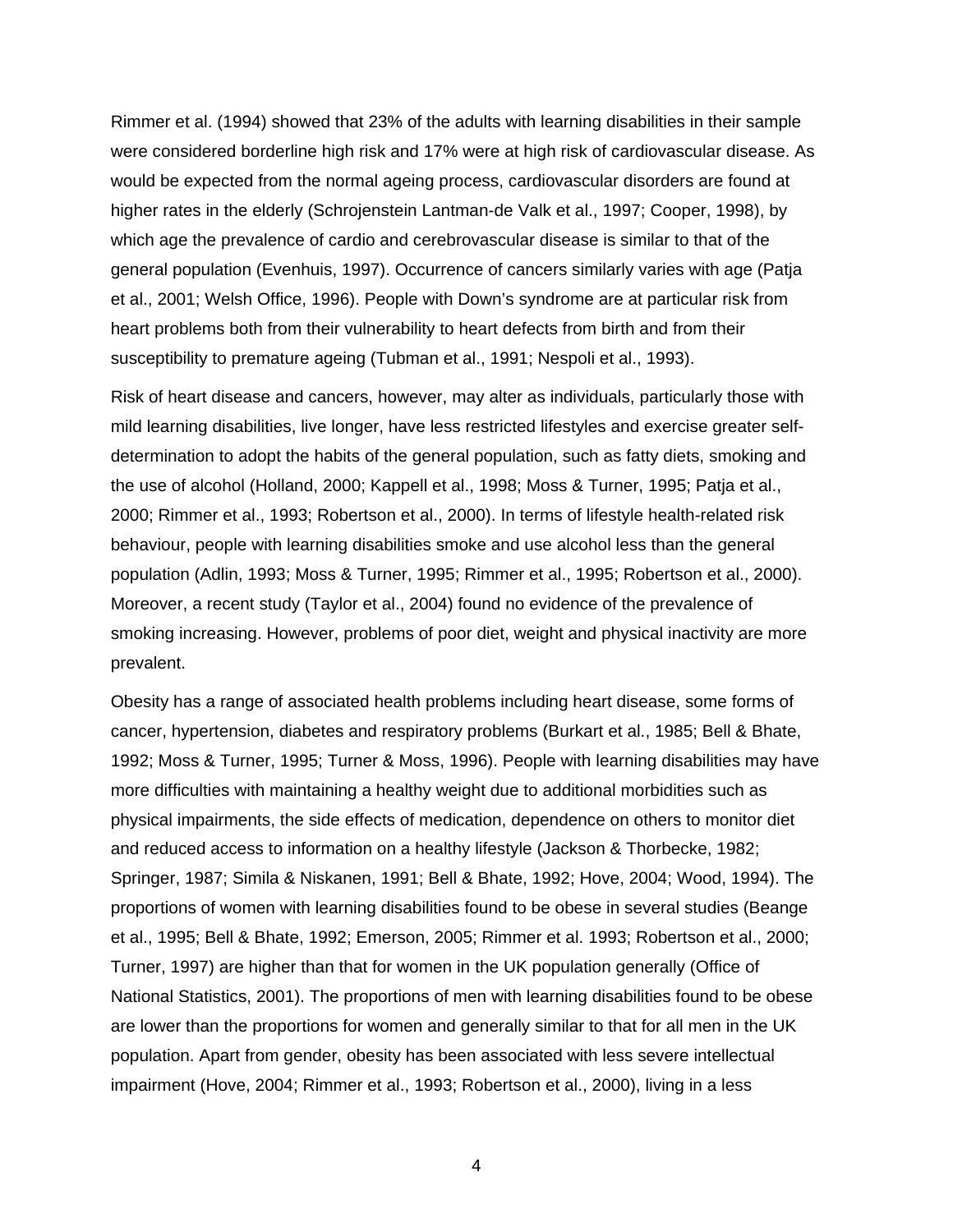restrictive community setting or family home (Rimmer et al. 1993; Rubin et al., 1998) and Down's syndrome (Hove, 2004; Robertson et al., 2000).

Less attention has been paid to the health risk of being significantly underweight than to obesity. Being underweight is associated with increased susceptibility to infection and reduced capacity for physical or mental activity or work. Available evidence suggests that significantly higher proportions of men and women with learning disabilities in residential services are underweight than their counterparts in the general population (Kennedy et al., 1997; Robertson et al., 2000), with the degree of malnutrition being related to the severity of feeding difficulties people experience. As research has indicated that the polarisation of weight problems, both being over and underweight, is more marked outside of residential services (Wood, 1994), eating a balanced diet is a particularly important general concern*.* 

Turner (1997) and Robertson et al. (2000) reported that only a minority of service users with learning disabilities ate the recommended proportions of starch, fruit and vegetables, protein and dairy products considered to constitute a healthy, balanced diet. Similar minorities were considered to have poor or fatty diets. Evidence has suggested, however, that lack of knowledge about nutrition may not be the issue, as obese individuals within the learning disabled population have been found to possess greater knowledge about healthy eating and nutrition than their non-obese counterparts (Golden & Hatcher, 1997). Moreover, individuals may not control their diets themselves. Those reliant on services or care from their families may depend on others to monitor healthy intake.

Physical inactivity is a risk factor for cardiovascular disease, some cancers and type 2 diabetes. Physical exercise may increase self-esteem (Castagno, 2001), reduce depression (Heller, et al., 2004; Lawler & Hopker, 2001), lessen challenging behaviour (Gabler-Halle et al., 1993; Lancioni & O'Reilly, 1998) and impede cognitive decline in middle and old age (Richards et al., 2003). In general, the available evidence demonstrates that adults with learning disabilities are much more likely to lead extremely sedentary lifestyles than the population at large. For example, Beange et al. (1995) reported that 72% of men and 75% of women with learning disabilities had not engaged in moderate to vigorous physical activity in the preceding two weeks compared with 49% of men and 65% of women in the general population. In the UK, physical inactivity has been defined as participating in moderate or vigorous physical activity less than 12 times in four weeks, a level of inactivity which represents a risk factor for cardiovascular disease (Bennett et al., 1995) By this standard, rates of inactivity found among various groups of adults with learning disabilities cluster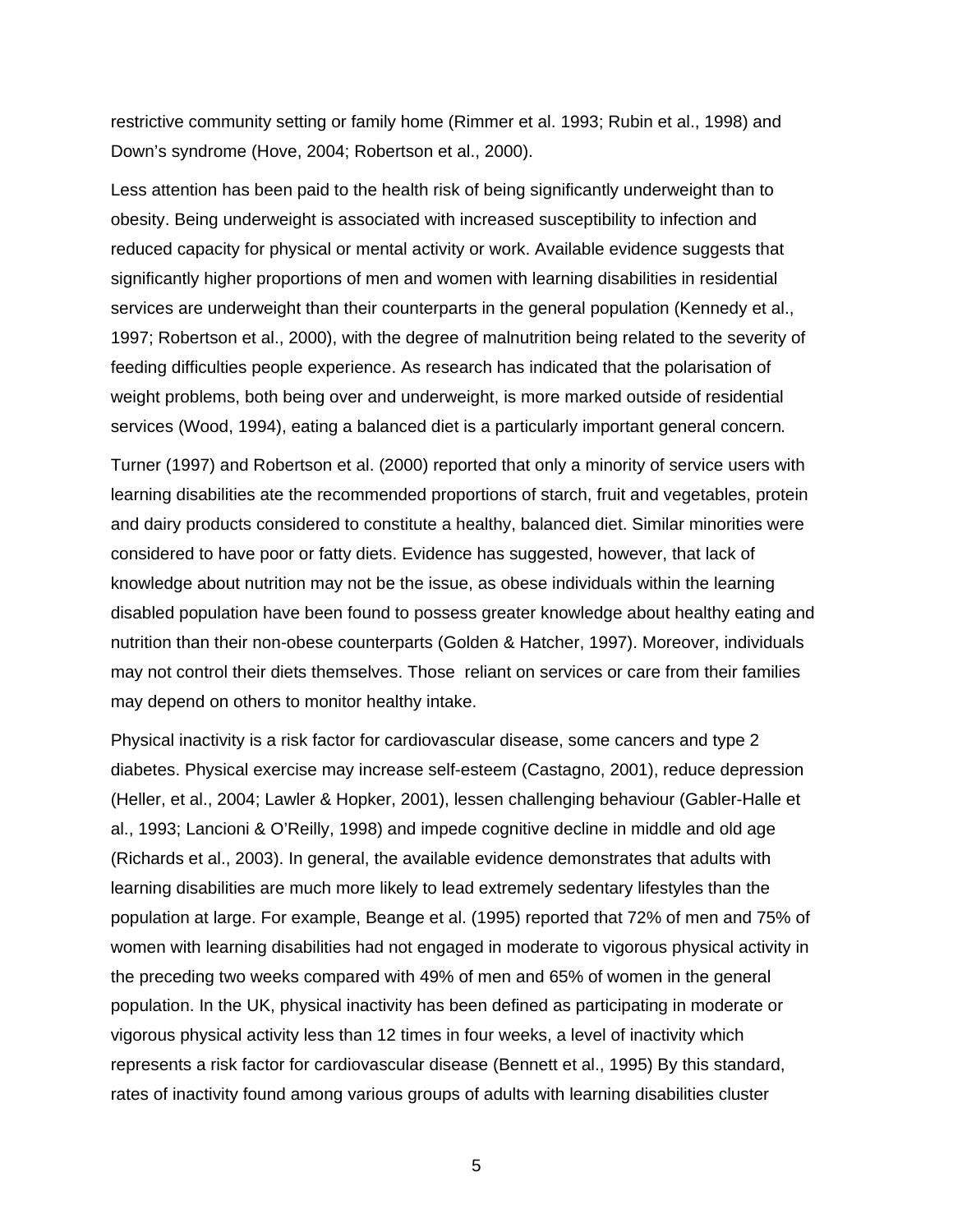around 90% (Emerson, 2005; Messent et al., 1998; Turner, 1997), a level comparable to that found in the 75+ age group in the general population. These data are reinforced by the consistency of findings in more general studies of the engagement in activity of people in staffed community housing showing that constructive occupation varies inversely with level of learning disability and that people with more severe or profound learning disabilities are not effectively supported to take advantage of everyday opportunities for activity (Felce & Emerson, 2004). A general picture of inactivity has been reported in other countries (Ouellete-Kuntz, 2005)

Accidental injury is a major preventable public health problem for the general population (Grossman, 2000). A number of risk and protective factors influence injury rates (Rivara, 1994; 1995). In particular, the presence of intellectual impairment is a substantial risk for unintentional injury (Dunne et al., 1993; Sherrard et al., 2001), the latter reporting that a representative sample of children and adults aged 5-29 years were found to have substantial excess injury mortality and double the injury morbidity than their counterparts in the general population. Psychopathology, epilepsy and an overly sociable temperament have been identified as independent risk factors for injury to people with learning disabilities (Diekema et al., 1993; Sherrard et al., 2001). Other factors potentially influencing injury risk include sensorimotor deficits, impaired causal reasoning and a reduced capacity to cope with environmental challenges (Dunne et al., 1993; Rivara, 1995).

People with learning disabilities are generally thought to be more likely to experience mental health problems than the general population (Deb et al., 2001; Cooper, 1997; Moss, 1999; Moss et al., 1998). However, diagnosis of psychiatric illness in people with learning disabilities is complicated by a number of factors including the possibility of atypical expression and the difficulty of applying classifications dependent on reported internal states to individuals who cannot communicate. Prevalence studies of psychiatric disorders in people with learning disabilities report markedly varying rates, (Deb et al., 2001; Hatton, 2002) depending on definitions of disorders, method of case identification, population studied and whether behaviour disorders or behaviourally defined syndromes such as autism are included. The distribution of psychiatric disorders is also different to that found in the general population with lower rates of substance abuse, affective disorders and neurotic disorders but higher rates of psychosis, dementia and autism. Higher levels of dementia, generalised anxiety disorder and depression are found in older populations (Cooper, 1997). Some common mental health problems in the general population, such as depression, may be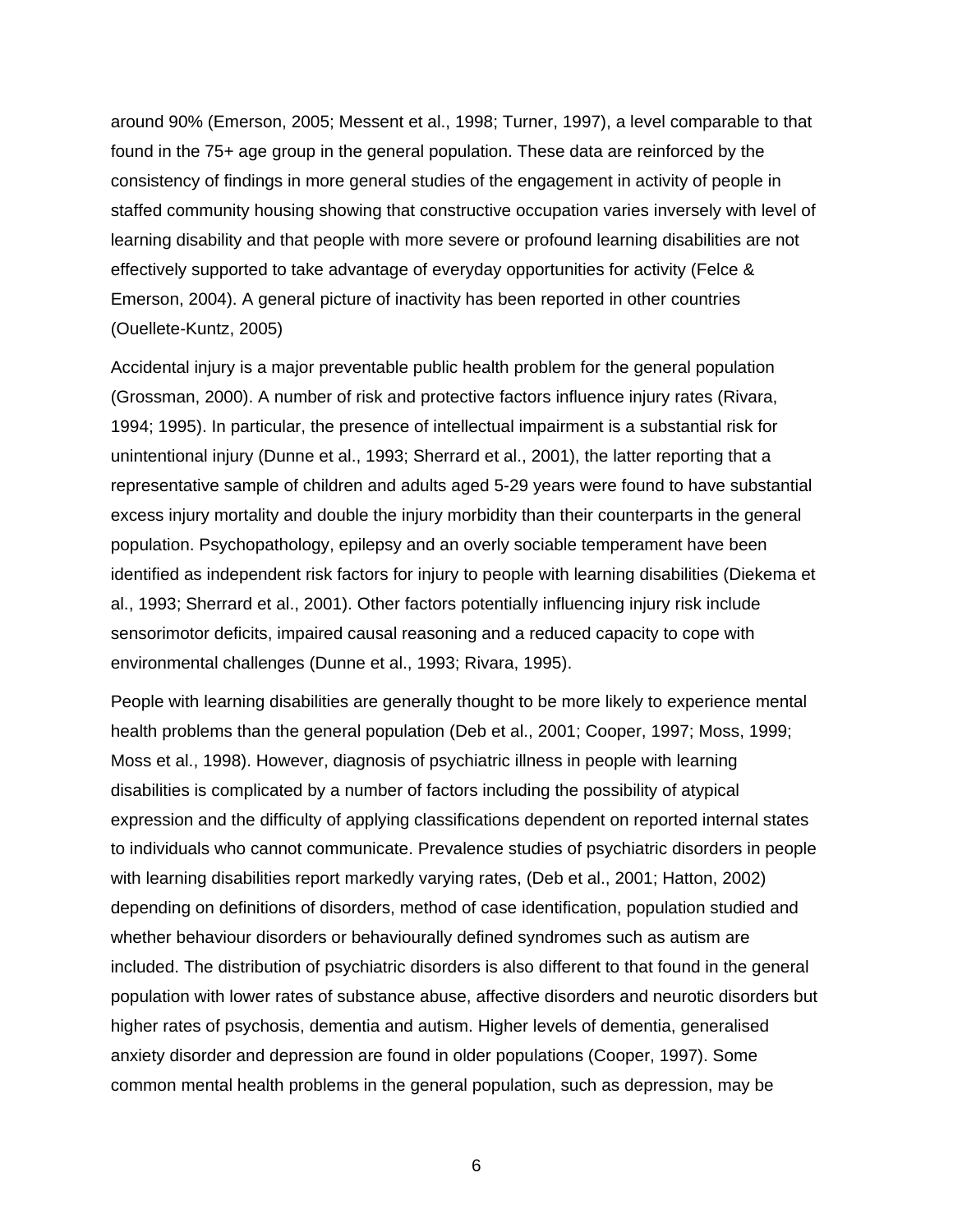under-recognised among people with learning disabilities as symptoms of lethargy and withdrawal for example may be misconstrued as arising from intellectual impairment. The high rate of prescription of antipsychotic medication, particularly in comparison to the much lower rate of diagnosis of psychosis, has led to concern that people are being unnecessarily exposed to unpleasant and potentially harmful medication side-effects (Ahmed et al., 2000).

Higher rates of visual and auditory sensory impairment have been found in people with learning disabilities than in the general population (Beange & Bauman, 1991; Harris, 1978; Howells, 1986; Kappell et al., 1998; Tielsch et al., 1990; van Schrojenstein Lantman-de Valk et al., 1997; Warburg, 1994). People with severe or profound disability are more likely to be affected by visual impairments than non-disabled people and therefore need appropriate screening (Kwok et al., 1996; McCulloch et al., 1996; Woodhouse et al., 2000). Dual sensory impairment is also more common in people with more severe learning disabilities. Both sensory impairments are more common among people with Down's syndrome and both are affected by ageing (Evenhuis, 1995; van Schrojenstein Lantman-de Valk et al., 1997). Early detection and treatment for sensory impairment has been advocated both to ameliorate impairment and to increase individuals' acceptance and use of sensory aids. Assistive devices such as glasses and hearing aids have been used successfully by people with learning disabilities including the elderly (Evenhuis, 1995a; 1995b).

Studies of children and adults with learning disabilities have suggested that between one fifth and one third of individuals will have active epilepsy, that is to have continued seizures or continued anti-epileptic drug therapy, in comparison to 0.7-1% or less in the general population, with prevalence proportional to the degree of learning disability (Branford et al., 1998; Lewis et al., 2000; Mariani et al., 1993; Morgan et al., 2004; Richardson et al., 1981). Difficulties in the diagnosis of epilepsy have been highlighted, particularly for individuals with communication difficulties unable to express the subjective experience or with movement disorders or stereotyped behaviour which mimic some seizure types (Paul, 1997). Epilepsy is also more complex among people with learning disabilities due to the presentation of multiple seizure types and the high severity of epileptic seizures found in individuals, which are resistant to treatment (Branford et al., 1998; Tobias, 1994). The condition has been found to reduce life expectancy in individuals with all severities of learning disability (Morgan et al., 2001; Patja et al., 2000).

UK studies of people with learning disabilities have identified respiratory disease as the cause of death in approximately half of cases, compared to about 8% in the general population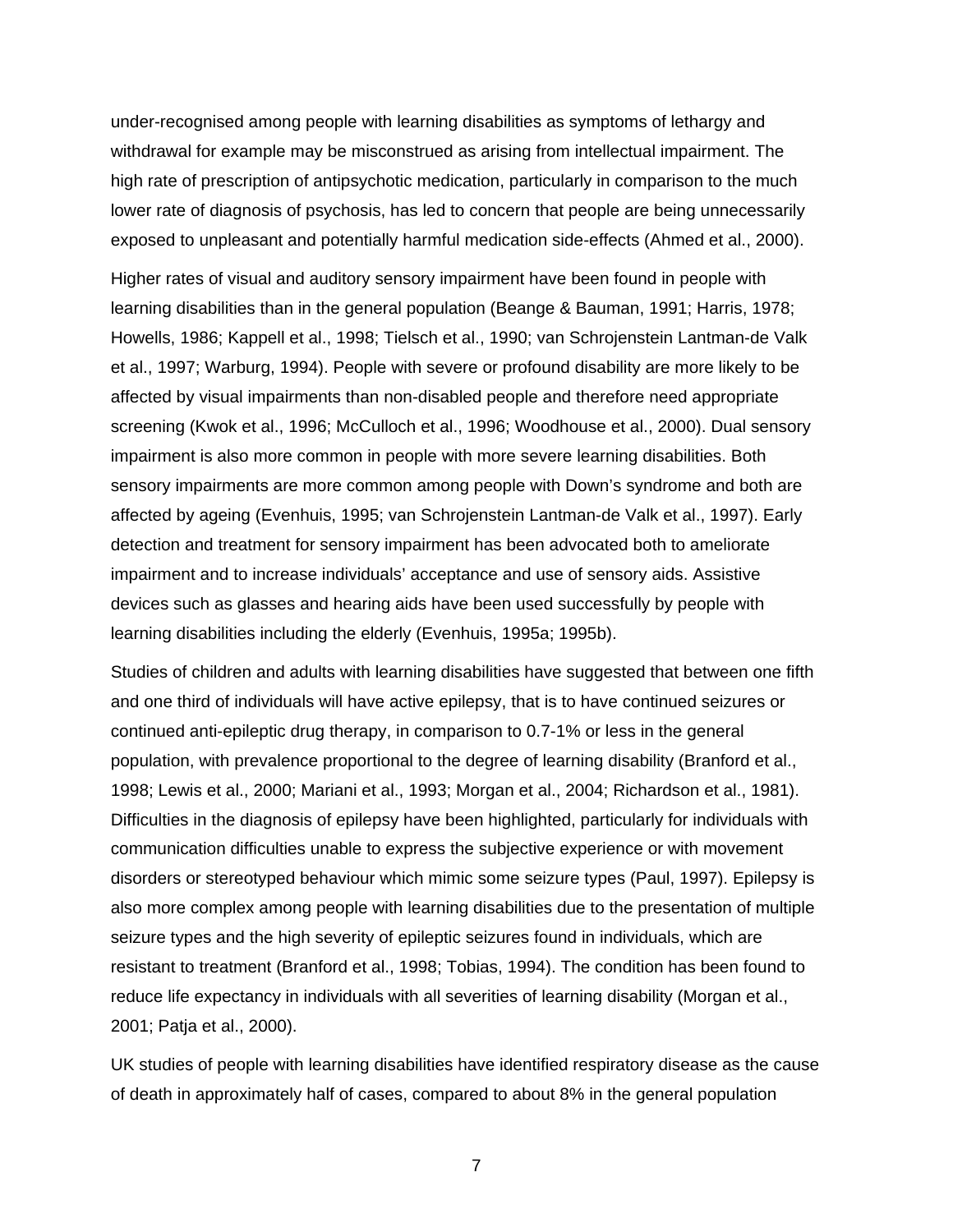(Carter & Jancar, 1983; Hollins et al., 1998). A more recent nation-wide survey in Finland, however, identified the percentage dying from respiratory disease as 22%, which was lower than the rate of deaths due to cardiovascular problems (Patja et al., 2000). Mortality from respiratory disease has been found to be considerably higher for individuals with severe learning disabilities than those with mild or moderate learning disabilities (Chaney et al., 1979; Patja et al., 2000). Those who are immobile, have additional impairments, have problems with food aspiration or who are underweight are more at risk (Chaney et al., 1979; Kennedy et al., 1997).

Studies have shown that people with learning disabilities have poor oral hygiene and a high prevalence of gum disease and calculus (Gizani et al., 1997; Kendall, 1992b; Shaw et al., 1989). Non-disabled individuals have been found to have better dental hygiene, less gum inflammation, more fillings and fewer extractions, but more untreated caries, than individuals with a learning disability (Kendall, 1992a). Adults living in family homes have been found to have significantly more untreated decay and poorer oral hygiene than those living in staffed homes (Tiller et al., 2001). Some forms of medication can cause periodontal problems. For example, the anti epileptic, phenytoin, has been associated with gingivitis (Majola et al., 2000). Research also indicates that the extent of restorative care can be highly variable and that people with learning disabilities are not an homogenous group in this respect (Cumella et al., 2000; Kendall, 1992b). Cumella et al. (2000) comment on the problems of self-report of dental problems and the lack of awareness among carers leading to under-identification. Reluctance to accept treatment and access and consent to care are other potentially problematic issues. Consistent with this, Minnes et al. (2003) found that 25% of all individuals with intellectual disabilities in a Canadian study sample had unmet dental needs.

Learning disability has many genetic causes, each of which may give rise to particular health needs (see O'Brien & Yule, 1995). People with Down's syndrome have a higher incidence of sensory impairments, heart problems, leukaemia, thyroid problems, skin disorders, musculoskeletal conditions, respiratory problems, premature ageing and Alzheimer's disease. People with Prader Willi syndrome are susceptible to scoliosis, visual problems, diabetes and certain heart defects and arrhythmias. People with Fragile X syndrome have a vulnerability to certain heart defects, central nervous system dysfunction, epilepsy, sensory impairments and dental abnormalities. People with Noonen syndrome also have a susceptibility to heart defects and sensory impairments. In addition, a range of conditions are associated with characteristic psychological and behavioural problems such as self-injury in Cornelia de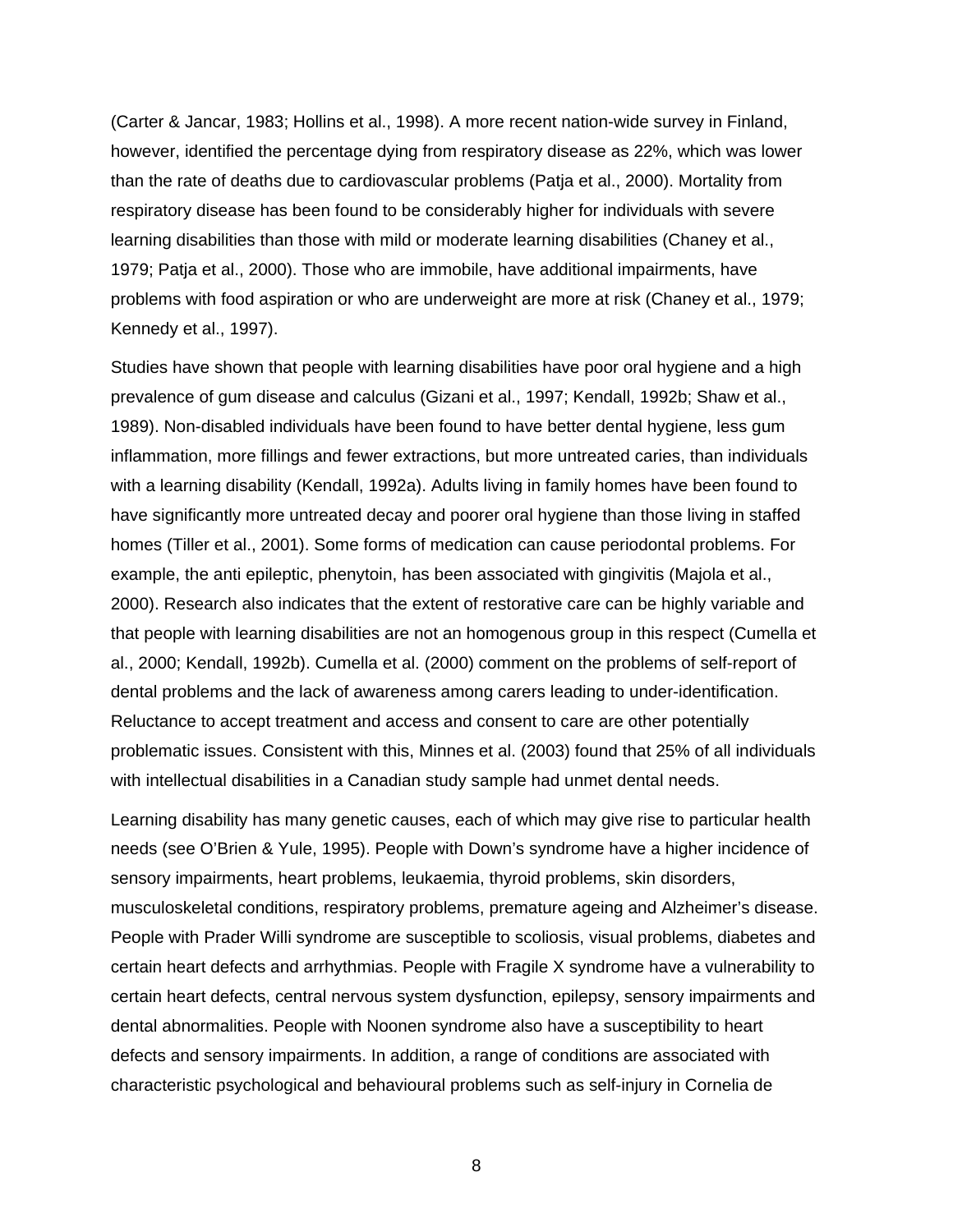Lange and Lesch-Nyhan syndromes; obesity associated with insatiable hunger in Prader Willi syndrome, inappropriate laughter in Angelman syndrome, stereotypic hand movements in Rett syndrome and feeding difficulties and emotional and social problems in Williams syndrome. Moreover, in general, learning disability is associated with a variety of healthrelated behavioural deficits or excesses such as incontinence and sleep problems for which advice from the primary care team may be sought.

#### 1.2 Access to primary care

Although people with learning disabilities are at higher risk of a range of health problems which result in them having higher health care needs than the general population, they do not access primary health care at a commensurate level (Beange & Bauman, 1991; Howells, 1986; Whitfield, Langan, & Russell, 1996; Wilson & Haire, 1990). This is consistent with the more general finding that people who may be regarded as medically 'vulnerable' tend to use primary care services less than those with a lesser predisposition for ill health (Broyles et al. 2000; Fouts et al., 2000). Community based primary health care teams used by the general population are a responsive rather than proactive service, relying heavily on the ability of the patient to contact and communicate with the general practitioner and other members of the team. This system of care is becoming the sole access route to secondary and specialist care for individuals with a learning disability, now that it is the main health care provider for this population (Kerr et al., 1996; Starfield, 1994). However, the adequacy of primary care with respect to people with learning disabilities is not just a matter of the frequency of contact befitting the level of health need. The additional and often complex difficulties associated with intellectual impairment mean that the nature of the consultation and the quality of practitionerled identification of ill-health has also to be adjusted to this population.

Despite the need for enhanced attention to their health, people with learning disabilities access primary care no more than the general population (Wilson & Haire, 1990; Whitfield et al., 1996). They have a lower involvement in health promotion actions than the general population, particularly receiving less by way of routine immunisations and blood pressure checks, oral care, cervical and breast cancer screening programmes and measures related to avoiding cardiovascular disease (Beange & Durvasula, 2001, Lewis et al., 2002; Ouellete-Kuntz, 2005; Webb & Rogers, 1999). A number of factors have been identified which may lessen access, including poverty and limited choice of transport (Beange, 1996), dependence on others to facilitate attendance at the surgery (Minihan et al., 1993; Chambers et al., 1998), communication difficulties (Wilson & Haire, 1990; Beange et al., 1995), behavioural difficulties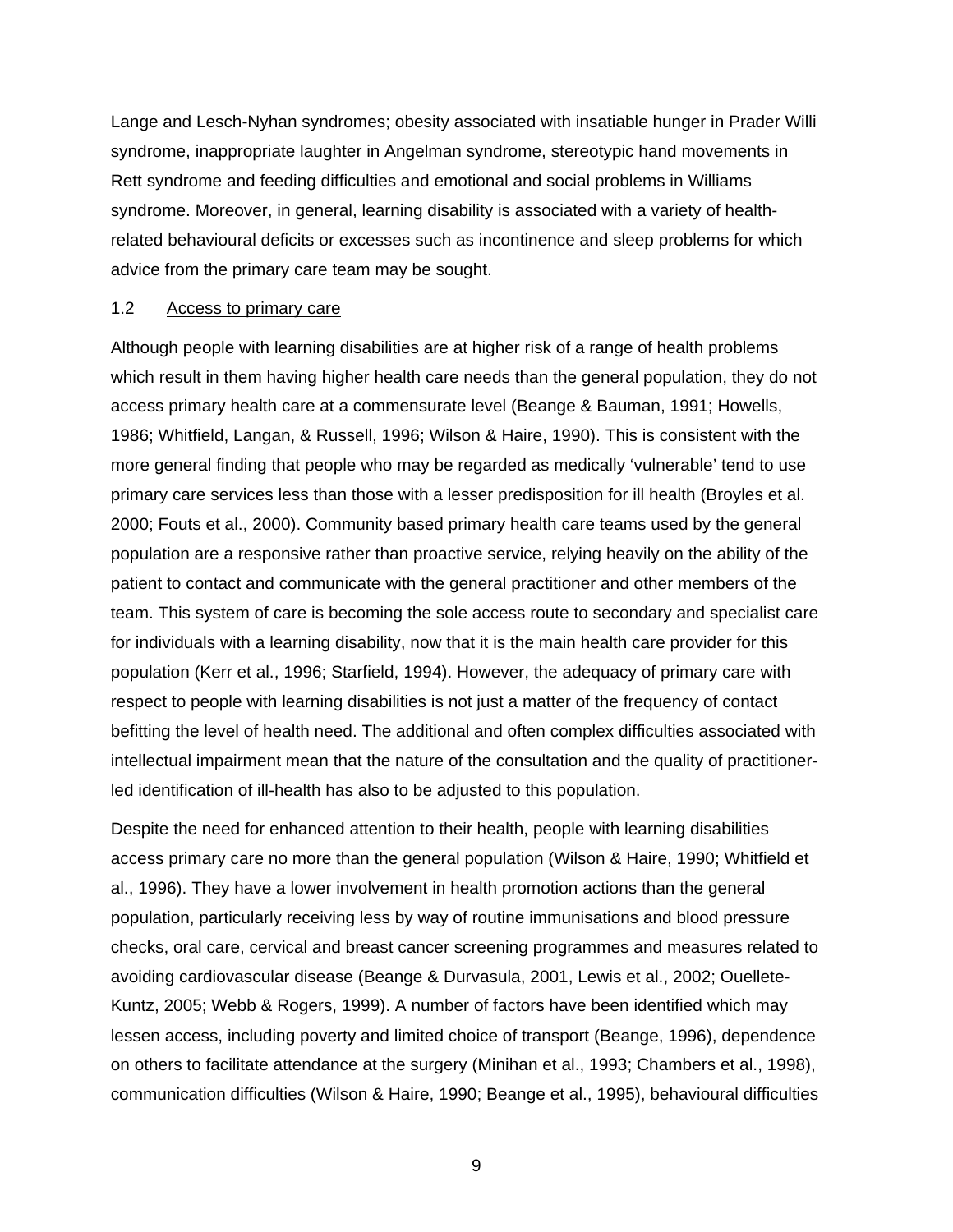which affect the consultation (Minihan & Dean, 1990), the lack of confidence and specialist knowledge of general practitioners in the area of learning disabilities (Lennox et al., 1997; Stanley, 1998) and the additional time and resources required by some patients (Eyre, 1996; Stein & Ball, 1999).

Studies have shown rates of mobility difficulties in among samples of people with learning disabilities of 10-18% (Kiernan & Moss, 1990; Lowe & Felce, 1995b; McGrother et al, 1996) increasing in populations of older individuals up to 32% (Cooper, 1998; Hand, 1994; Haveman et al, 1989). Where motor impairment occurs professionals may find it more difficult to perform physical examinations. Challenging behaviour has been found among about 17% of study samples in the UK (DHSS, 1972; Kushlick & Cox, 1973; Qureshi & Alborz, 1992), although the prevalence of behaviour which causes problems for patient examination or treatment cannot be directly inferred. Behaviour is situation specific and individuals who do not usually exhibit challenging behaviour may become extremely distressed during a consultation. Minihan & Dean (1990) found 20% of patients with learning disabilities could only be examined or treated after supportive measures such as pre-medication or pre-visits for desensitisation. In similar vein, patients with a psychiatric illness may also demonstrate challenging behaviour that could obstruct care.

Problems in interpreting a person's behaviour, due to unusual response patterns (Lennox et al., 1997) and distinguishing between fear of a medical procedure and a patient's legal right to refuse treatment (Minihan et al, 1993) have been highlighted as sources of difficulty for general practitioners. Only one in five primary care doctors reported that they felt well prepared to manage a situation in which a patient with learning disabilities refuses to cooperate with an examination or treatment (Minihan et al, 1993). Moreover, Howells (1986), reported that some parents were deterred from visiting the doctor due to embarrassment caused by the behaviour of their adult offspring.

Between 50% and 90% of people with learning disabilities have communication difficulties according to the definitions used and the sample surveyed (Van der Gaag, 1998). McLean et al. (1996) showed that 59% of a representative sample of people with severe learning disabilities had some skills in symbolic communication (43% in children and 80% in adults) while 19% had no verbal skills but did demonstrate intentional communication (24% in children and 14% in adults) and 21% had no intentional communication skills (33% in children and 6% in adults). People with learning disability are therefore often reliant on their family or carers to identify and communicate their health needs. This reliance has been found to be a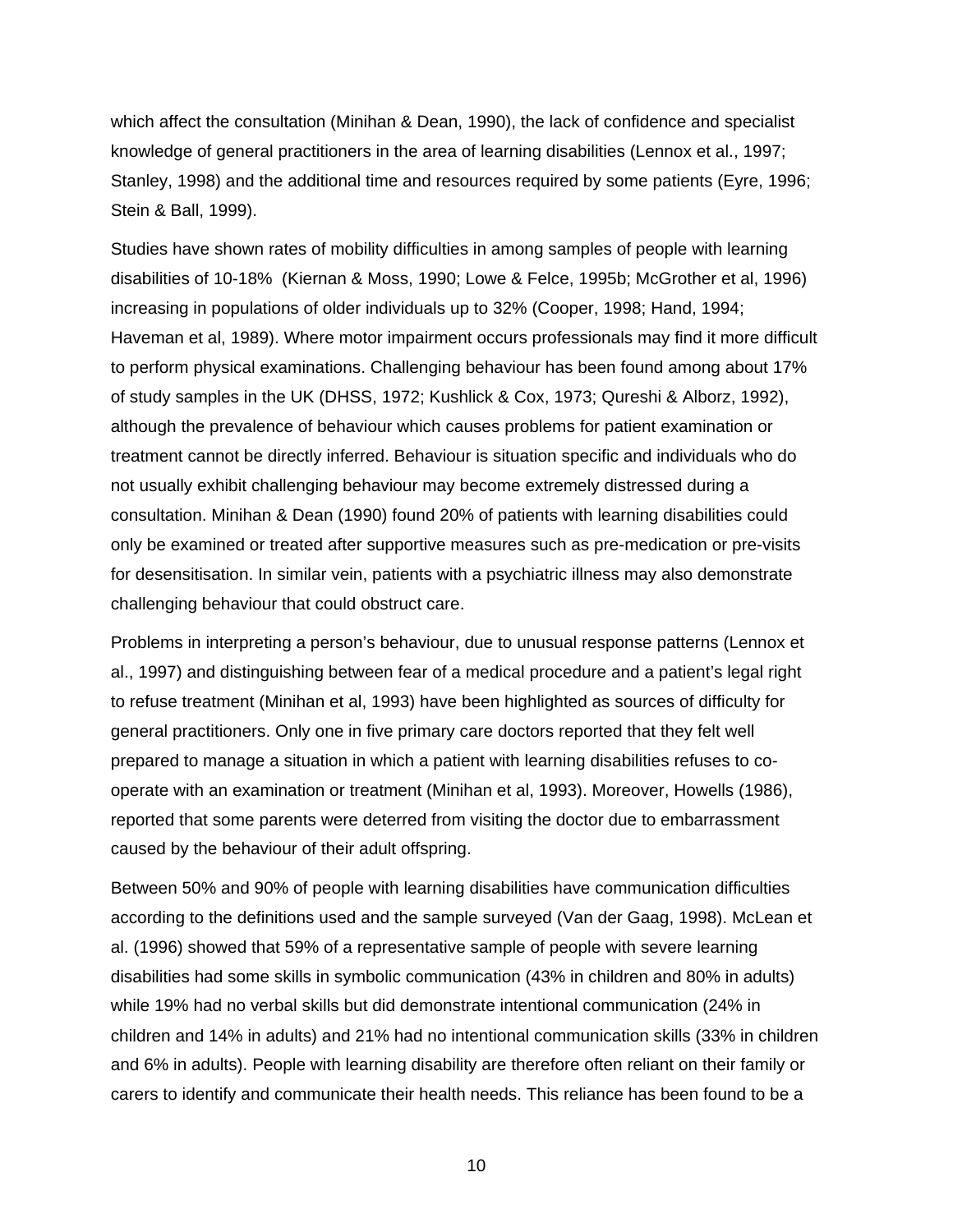major barrier to care. In a study of adults with learning disabilities attending a day centre, Wilson & Haire (1990) discovered that health problems had been overlooked in instances when carers believed the person to be in good health. Similarly, Beange et al*.* (1995) found that 65% of patients and 24% of carers reported no symptoms, when independent examination revealed a mean of 5.4 medical problems per patient. Evenhuis (1997) found that elderly people with learning disabilities tended to tolerate symptoms or express them atypically as irritability, inactivity, loss of appetite or problems in sleeping.

Difficulties with history taking and communication have been highlighted where people with a learning disability cannot speak for themselves or are slow at getting information across (Lennox et al., 1997; Kerr, 1998;). People with learning disabilities may need longer or additional consultations to address certain medical problems (Chambers et al., 1998). Duckworth et al. (1993) investigated the skills involved in interviewing people with learning disabilities. They commented that time constraints may force the doctor to ignore the patient in order to elicit information more quickly from a carer. Problems can be exacerbated for patients in residential services if staff turnover results in carers without adequate knowledge accompanying the patient (Crocker et al., 1987; Lennox et al., 1997), a factor which may be difficult for the doctor to influence unless there is an existing relationship with the staff group. Accurate medical records, however, can reduce many of the difficulties for the doctor caused by unreliable information (Crocker et al., 1987).

In the UK, general practitioners have been reported as feeling a lack of confidence in treating people with learning disabilities (Lennox et al., 1997; Stanley, 1998). In a recent study (Stein, 2000), no GP reported feeling totally confident in treating individuals with a learning disability, although, 45% said they did some of the time and 49% reported feeling confident most of the time. Lack of confidence is less common among GPs who have had some specialist training (Stanley, 1998). In this regard, GPs have highlighted the usefulness of practical resources such as handbooks, resource guides, lists of specialist physicians, and policy documents on informed consent (Minihan et al., 1993; Lennox et al., 1997). Two thirds of doctors surveyed in the UK were unaware of the correct procedures for consent to treatment for people with learning disabilities, according to English law (Turner et al., 1999).

Research has also highlighted the need for specialist care for this population and emphasised the need for contact and good referral paths to other health professionals and services with expertise in learning disabilities (Minihan & Dean, 1990; Strauss & Kastner, 1996). However, the primary care team have been found to lack knowledge of available specialist services and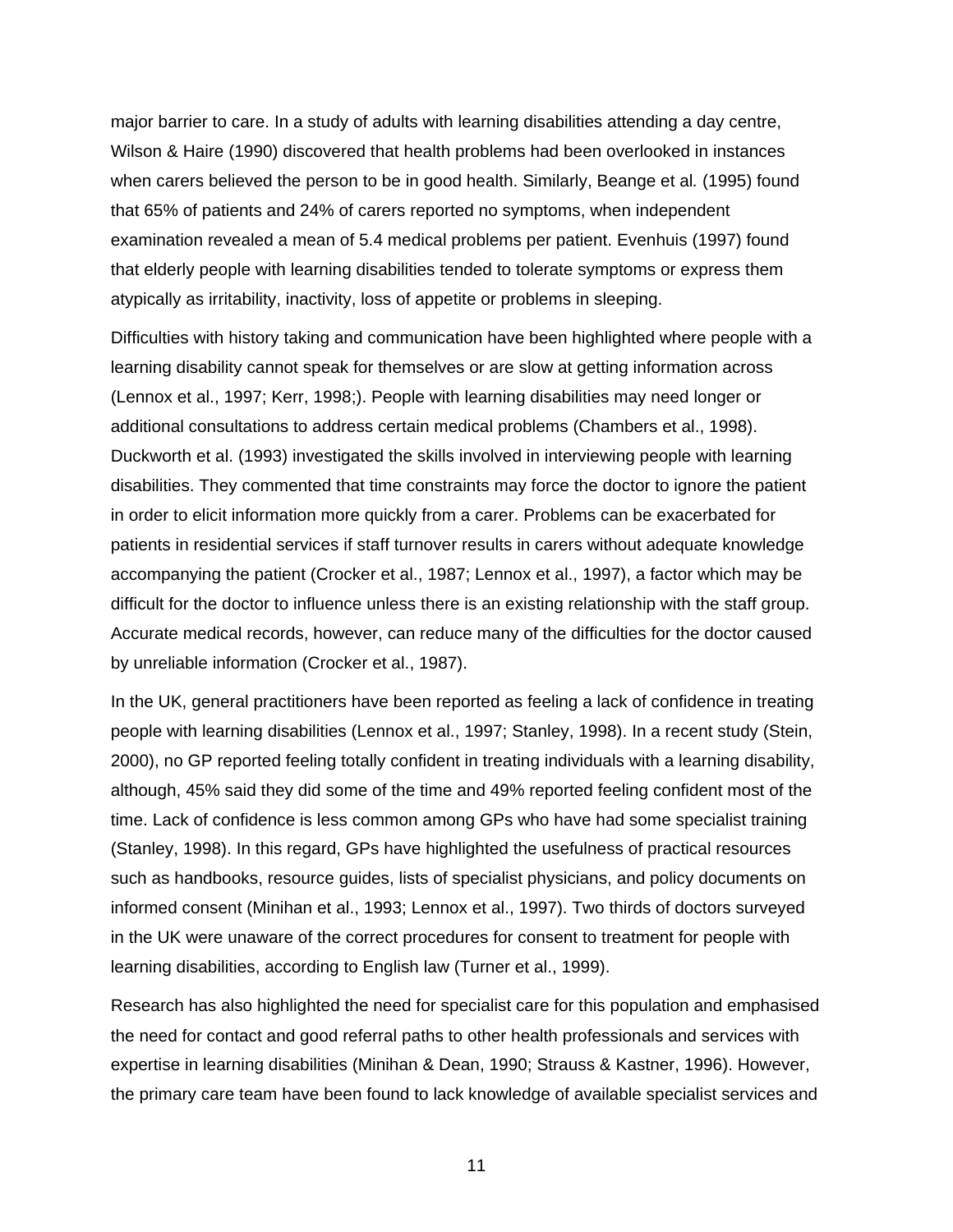be reluctant to contact them (Bernard & Bates, 1994; Minihan et al., 1993; Stanley, 1998; Stein, 2000), despite apparently positive attitudes about the value of specialist learning disability teams (Kerr et al., 1996).

The additional health needs inherent in people with learning disabilities imply a higher level of resource input, if they are to be adequately addressed. Studies have found that patients with intellectual disabilities have higher consultation rates, out of hours visits and contact with specialist services (Eyre, 1996; Stein & Ball, 1999; Morgan et al., 2000). This increased use of services is believed to be even higher for those resettled from long stay institutions where, in some instances, the workload involved was found to be four to five times greater than for the non learning disabled (Chambers et al., 1998; Martin & Martin, 2000). People with learning disabilities have also been found to have a higher number of hospital admissions and a greater average length of stay in hospital than the general population (Walsh et al., 1997). However, care co-ordination (e.g. organising referrals, maintaining and communicating medical record information and assisting and supporting patients to access health care services appropriately) has been found to reduce length of stay in hospital, readmission rates and hospital charges (Criscione et al., 1993). McConkey & McAteer (1999) have also argued that care co-ordination is essential to ensure services are delivered in a cost effective manner given the number and range of different professionals typically involved.

#### 1.3 Health care policy and health checks for people with learning disabilities

Recent UK learning disability policy has highlighted a need for general practice to address the possible deficiency in caring for such a vulnerable population (Learning Disability Advisory Group, 2001; Department of Health, 2001). Such policy has suggested that pro-active health checking may be a means by which the under-identification of treatable morbidity might be addressed. Research has provided some evidence of the utility of health checks in this regard, although their impact in terms of promoting health and quality of life has not, as yet, been fully explored (Martin et al., 1997; Webb & Rogers, 1999).

From the late 1990s onwards, the NHS Executive (1998; 1999) began to give good practice guidance to commissioners and providers of health care and to primary care teams about how to address the problem of unmet need for people with learning disabilities, while a contemporaneous report (Department of Health, 1999) highlighted the inconsistencies in health service provision across the country, particularly in relation to individuals with severe or multiple impairments, and the lack of clarity in NHS responsibilities. Since then, policy in Great Britain has recommended special arrangements with respect to people with learning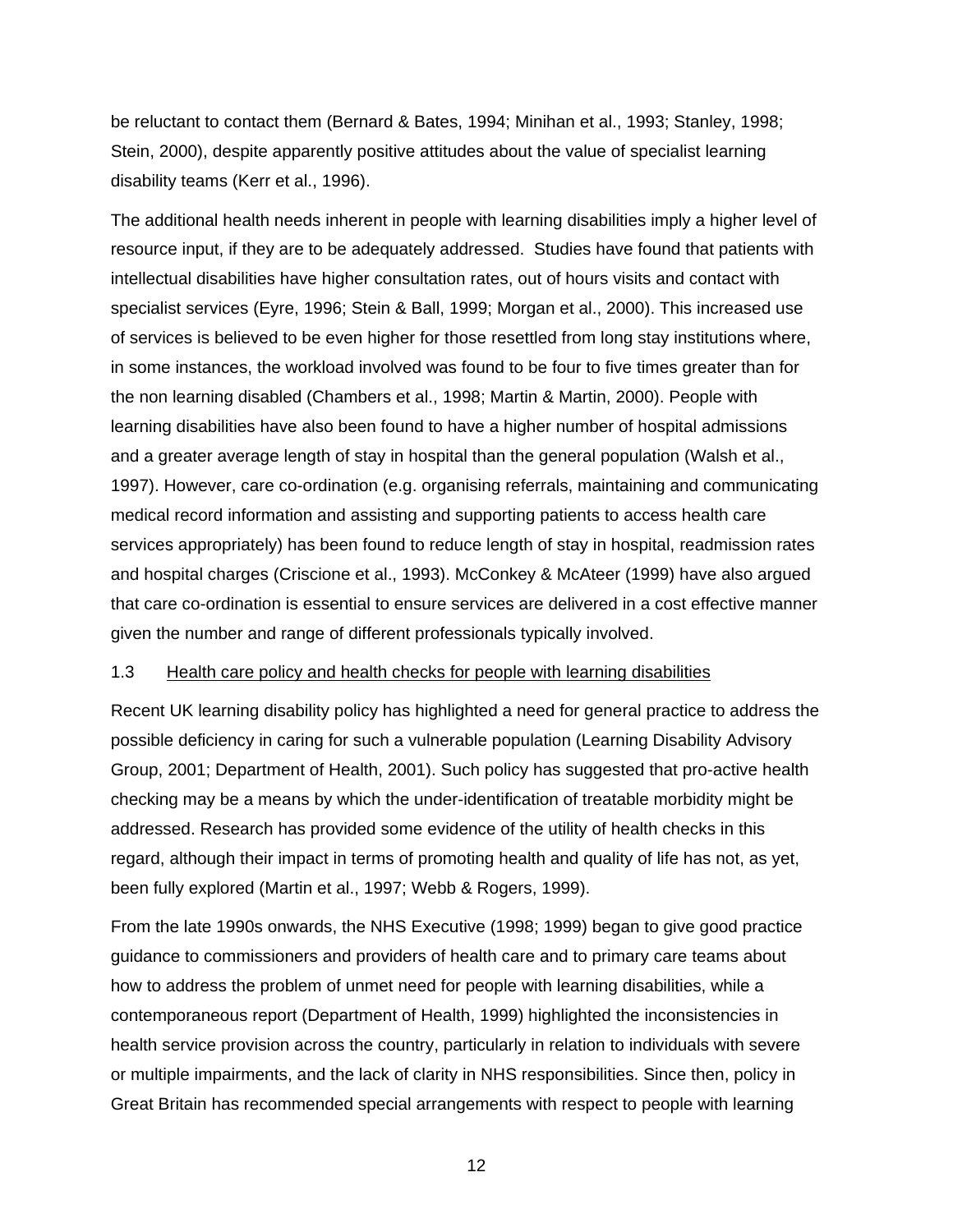disabilities in order that their health needs are adequately addressed. In England, the White Paper, *Valuing People*, (Department of Health, 2001) set out specific deadlines for all people with a learning disability to be registered with a general practitioner, have a 'health facilitator' and a 'health action plan' In Scotland, *A Partnership for a Better Scotland* (Scottish Executive, 2003) advocated piloting of health screening for people with learning disabilities and a subsequent Health Needs Assessment Report, *People with Learning Disabilities in Scotland* (NHS Health Scotland, 2004) recommended the introduction of written anti-discrimination policies at a local level supported by widespread induction training on the needs of people with learning disabilities for relevant staff, the provision of required supports to enable equality of access, the development of accessible health promotion responsive to the particular priorities of people with learning disabilities, the implementation of health screening and inclusion of health improvement considerations within the 'Single Shared Assessment' developed for each individual. In Wales, advice to the Welsh Assembly Government in the report *Fulfilling the Promises* (Learning Disability Advisory Group, 2001) recommended the provision of accessible information on healthy living to people with learning disabilities, the development of a learning disability database by each general practice so as to target interventions and health promotion appropriately, the implementation of regular health checks and a system for following up outcome. Subsequent Section 7 guidance issued by the Welsh Assembly Government repeated the need for accessible information and suggested that Local Health Boards might consider enhanced arrangements including the implementation of practice-based registers and regular audited formalised health checks. It also recommended that the multi-disciplinary Unified Assessment process co-ordinated by local authorities should identify and plan for health needs as well as social care needs.

In the absence of an individual being able to request a doctor's care, there is a clear logic to health care being proactive rather than responsive. The need for individuals with learning disabilities to have a regular medical examination and general assessment has been articulated by the Royal College of General Practitioners (1990). Although patients with disability may fail to report symptoms, conditions can be diagnosed as accurately as for patients in the general population, as long as health professionals use routine diagnostic screenings with a knowledge of risk factors and atypical presentations, in addition to taking account of carer observations (Evenhuis, 1997). Annual health checks have been found to be effective in identifying health needs in Australia (Beange et al., 1995), New Zealand (Webb & Rogers, 1999) and the UK (Martin et al., 1997, Baxter et al., in press).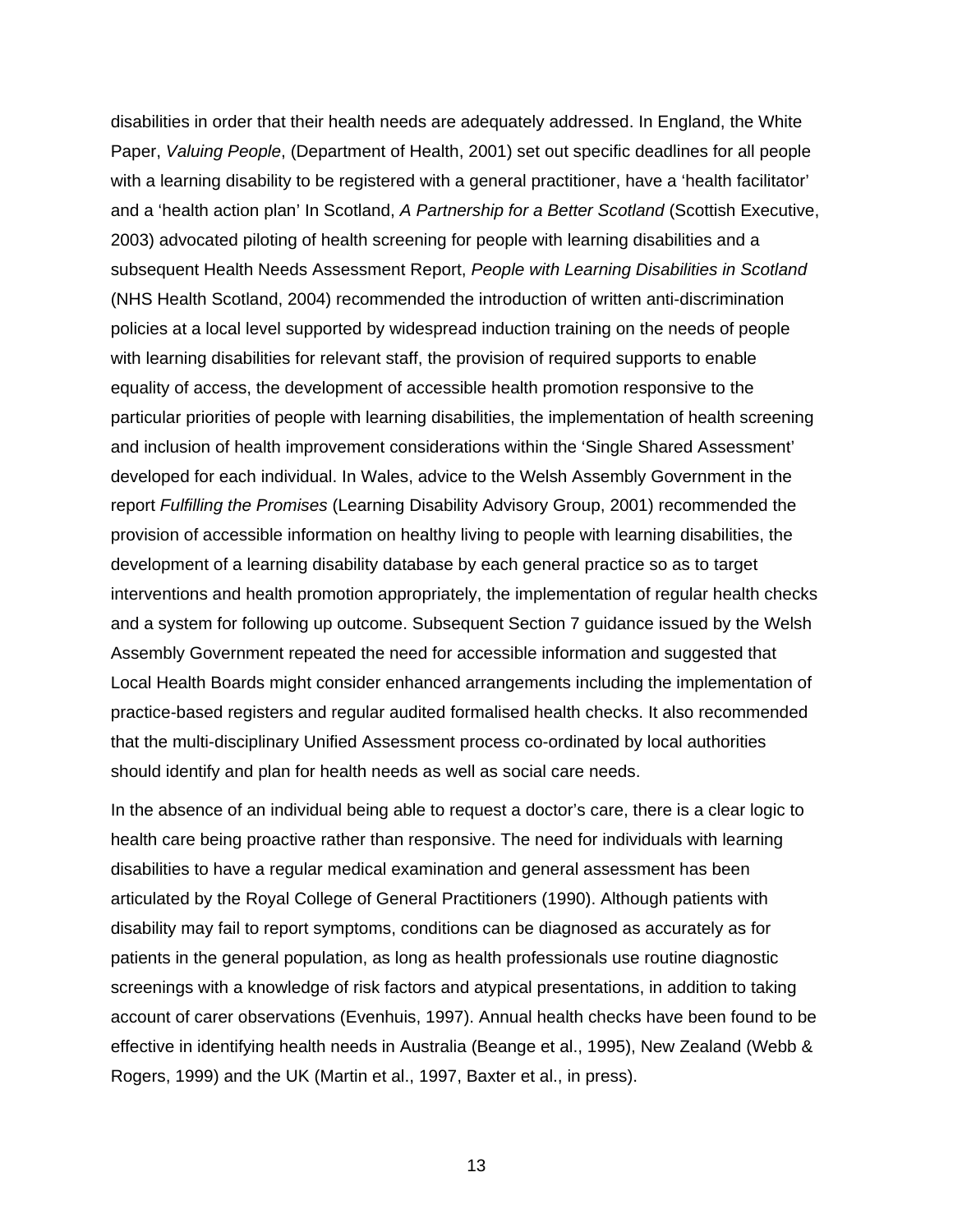There has been some debate over which group of health professionals should be primarily responsible for conducting health checks: the primary care team, the community learning disability team or indeed carers (Matthews & Hegarty, 1997; Barr et al., 1999; Curtice & Long, 2002). The primary care team has an advantage as the focus for health checking since policy has consistently stressed the importance of including people with learning disabilities within generic arrangements and, in any case, the GP is the route via which to access other specialist services. However, despite these rationales, studies have reported a reluctance on the part of general practitioners to perform annual health checks without additional remuneration (Lennox et al., 1997; Stein, 2000; Gill et al., 2002). Moreover, while there are obvious benefits for the health checks to be conducted by the individual's general practitioner; studies have indicated the value of involving nurses in their implementation (Barr et al., 1999; Hunt et al., 2001). In the use of health checks for the elderly, nurses placed a higher value on the use of health assessments and found a higher level of unmet need than general practitioners (Chew et al., 1994; Tremellen, 1992).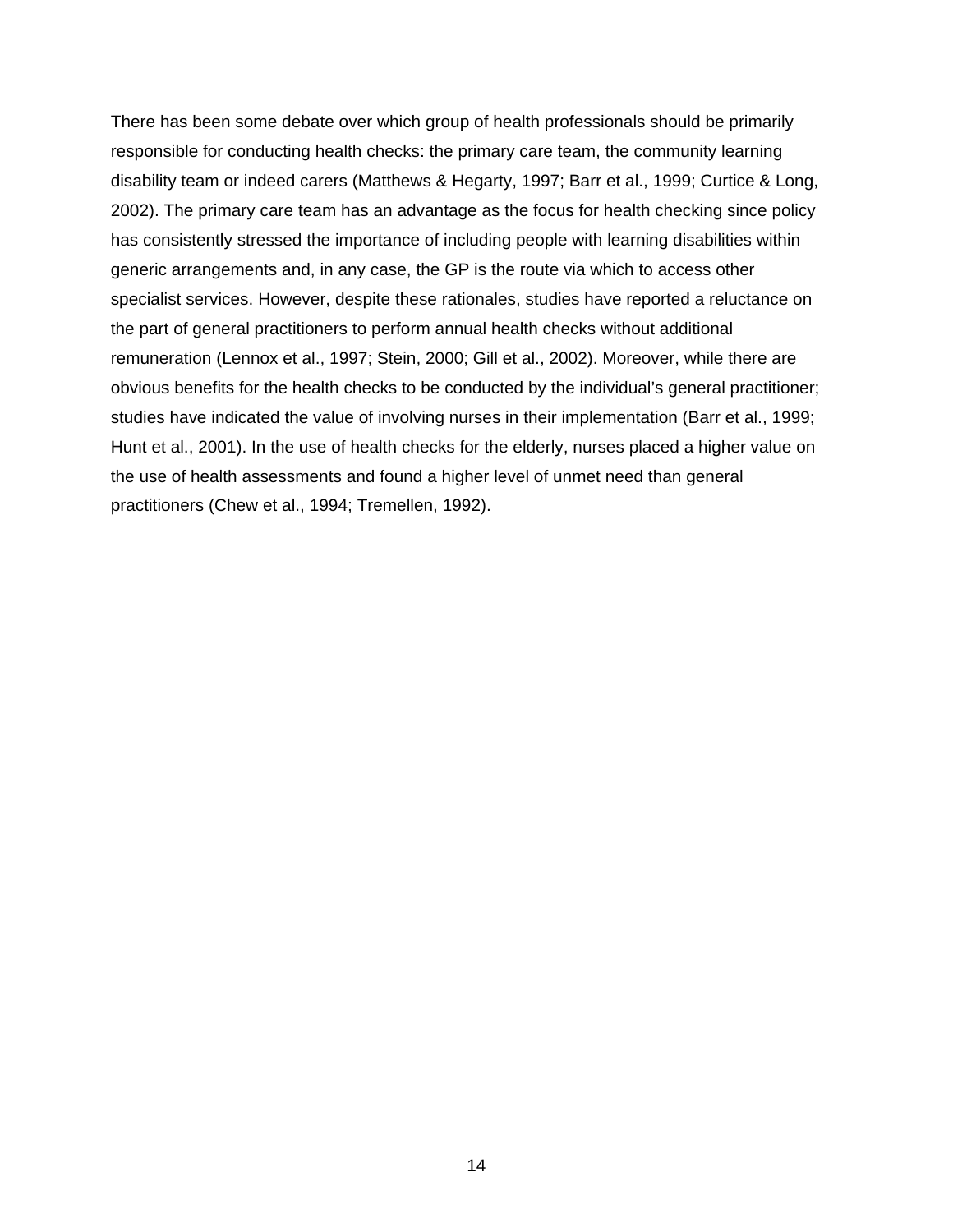# **Section 2: Summary of the PEARL Databases**

Forty general practices within three health authorities in South and Mid Wales participated in the PEARL research. They had a combined registered patient population of 354,000, 20% of the 1.8m in the territory. Each practice identified their adult patients with an intellectual disability with help from the research team and nominated them for the study after they had gained permission to do so. They then recruited them into the study using a pro forma letter. This process resulted in a potential sample of 374 adults. Based on information from 16 practices on the total number of individuals identified as opposed to those referred to the research team, it was estimated that the 40 practices would have identified a total of about 745 adults. This is somewhat lower than the 995 which would be predicted from the total number of adults on learning disability registers in Wales for that year extrapolated to a similar base population.

After written consent had been obtained, or assent from carers when the patient lacked the capacity to consent, an initial sample of 318 adults was achieved. Baseline data included age, gender and assessments of behavioural characteristics, challenging behaviour, social impairment and the triad of social impairments characteristic of autism. In PEARL 1, health checks were conducted for 190 adults (60%); 128 of the initial 318 people moved, died or withdrew from the study, or refused or did not receive a health check (see Figure 2.1).

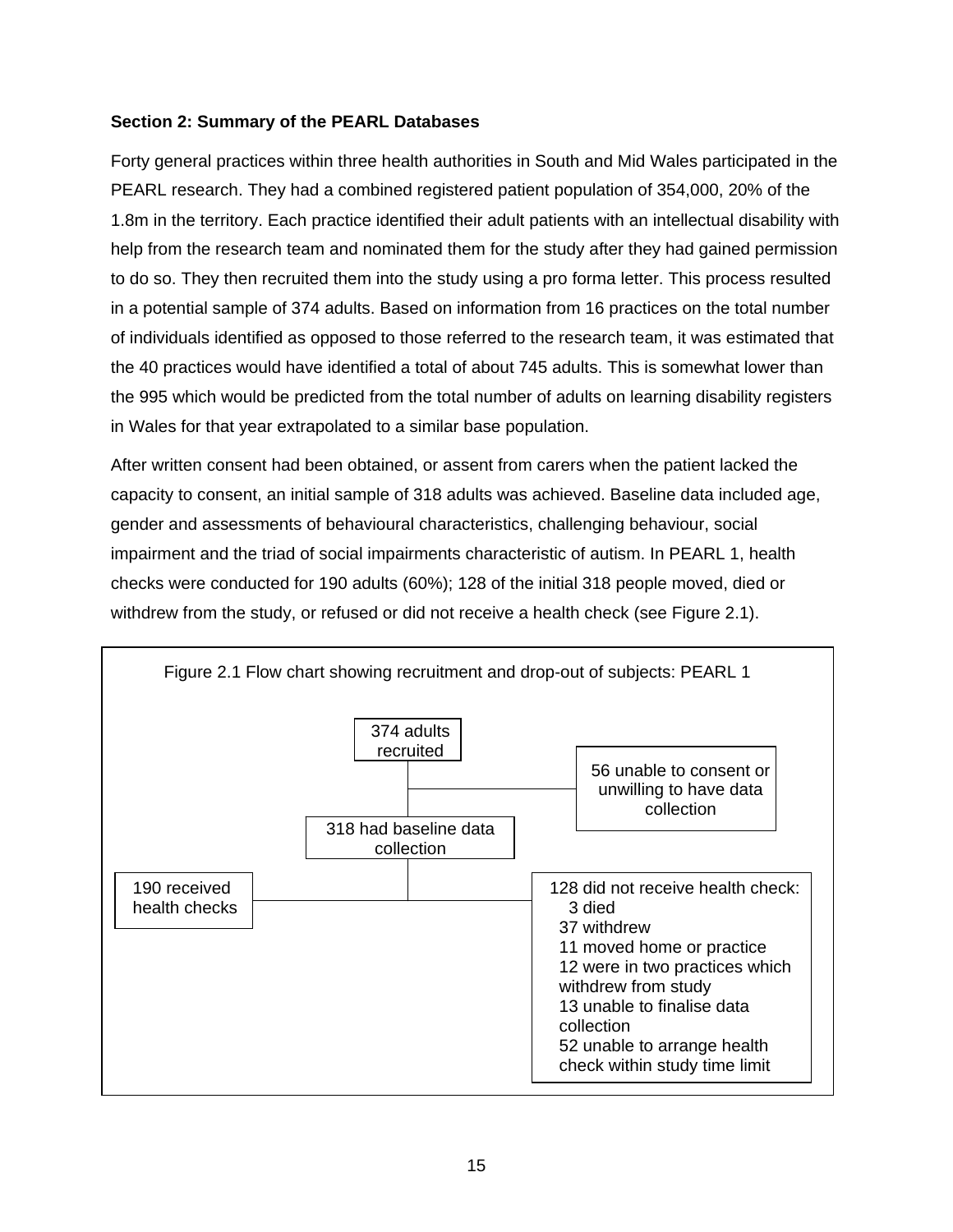The characteristics of the initial PEARL 1 ( $n=318$ ) and final PEARL 1 ( $n=190$ ) samples are given in Table 2.1. There are areas where the initial sample was not representative of the population of people with intellectual disabilities as a whole. For example, one would have expected slightly more males than females and fewer to be living in staffed accommodation. However, in other aspects, including age, ability and presence of challenging behaviour, the sample characteristics were in line with other surveys. The final sample was similar to the initial in terms of age, gender, adaptive behaviour, challenging behaviour, social impairment, and threshold indicators of mental illness, although the final sample had a higher proportion from staffed accommodation.

|                                           | Mean age<br>(range) | % Male | % Staffed<br>home | Mean<br>$\mathsf{ABS}^1$<br>score<br>(range) | Triad of<br>Social<br>Impairmen<br>$\text{ts}^2$<br>$(\%)$ | Challengin<br>g<br><b>Behaviour</b><br>(% ) | Indication<br>of Mental<br>Ilness <sup>3</sup><br>(% ) |
|-------------------------------------------|---------------------|--------|-------------------|----------------------------------------------|------------------------------------------------------------|---------------------------------------------|--------------------------------------------------------|
| Initial<br>PEARL 1<br>Sample<br>$(n=318)$ | 41.46<br>$(17-86)$  | 43.7   | 45.6              | 171.21<br>$(14-304)$                         | 33.0                                                       | 14.8                                        | 45.9                                                   |
| Final<br>PEARL 1<br>Sample<br>$(n=190)$   | 42.76<br>$(17-86)$  | 43.2   | 53.7              | 166.90<br>$(31-304)$                         | 33.7                                                       | 16.3                                        | 43.6                                                   |

Table 2.1. Characteristics of subjects in the initial and final PEARL 1 samples

<sup>1</sup>ABS=Adaptive Behavior Scale (Nihira et al. 1993) - a measure of presence/absence of independent skills  $2^2$ The triad of social impairments is characteristic of autism spectrum disorder (Wing & Gould, 1979)  $3^3$ Meetin

In addition to the adult sample, a sample of 79 children was also recruited. Similar limited baseline data were collected (see Table 2.2). However, information of health status was restricted as these children were not included in the evaluation of health checking. Information on morbidity collected as part of the health check is therefore not available.

| Table 2.2. Characteristics of the PEARL 1 child sample |  |  |  |
|--------------------------------------------------------|--|--|--|
|                                                        |  |  |  |

|                                | Mean age<br>(range) | % Male | % Staffed<br>home | Mean $ABS1$<br>score<br>(range) | <b>Triad of Social</b><br>Impairments <sup>2</sup><br>(%) | Emotional/<br><b>Behavioiural</b><br>Dosorder $3$ (%) |
|--------------------------------|---------------------|--------|-------------------|---------------------------------|-----------------------------------------------------------|-------------------------------------------------------|
| PEARL 1 Child<br>Sample (n=79) | 8.9<br>$(1-17)$     | 65.8   | 0.0               | 122.7<br>$(12-242)$             | 44.9                                                      | 50.6                                                  |

<sup>1</sup>ABS=Adaptive Behavior Scale (Nihira et al. 1993) - a measure of presence/absence of independent skills  $2^2$ The triad of social impairments is characteristic of autism spectrum disorder (Wing & Gould, 1979)  $3^3$ Thresh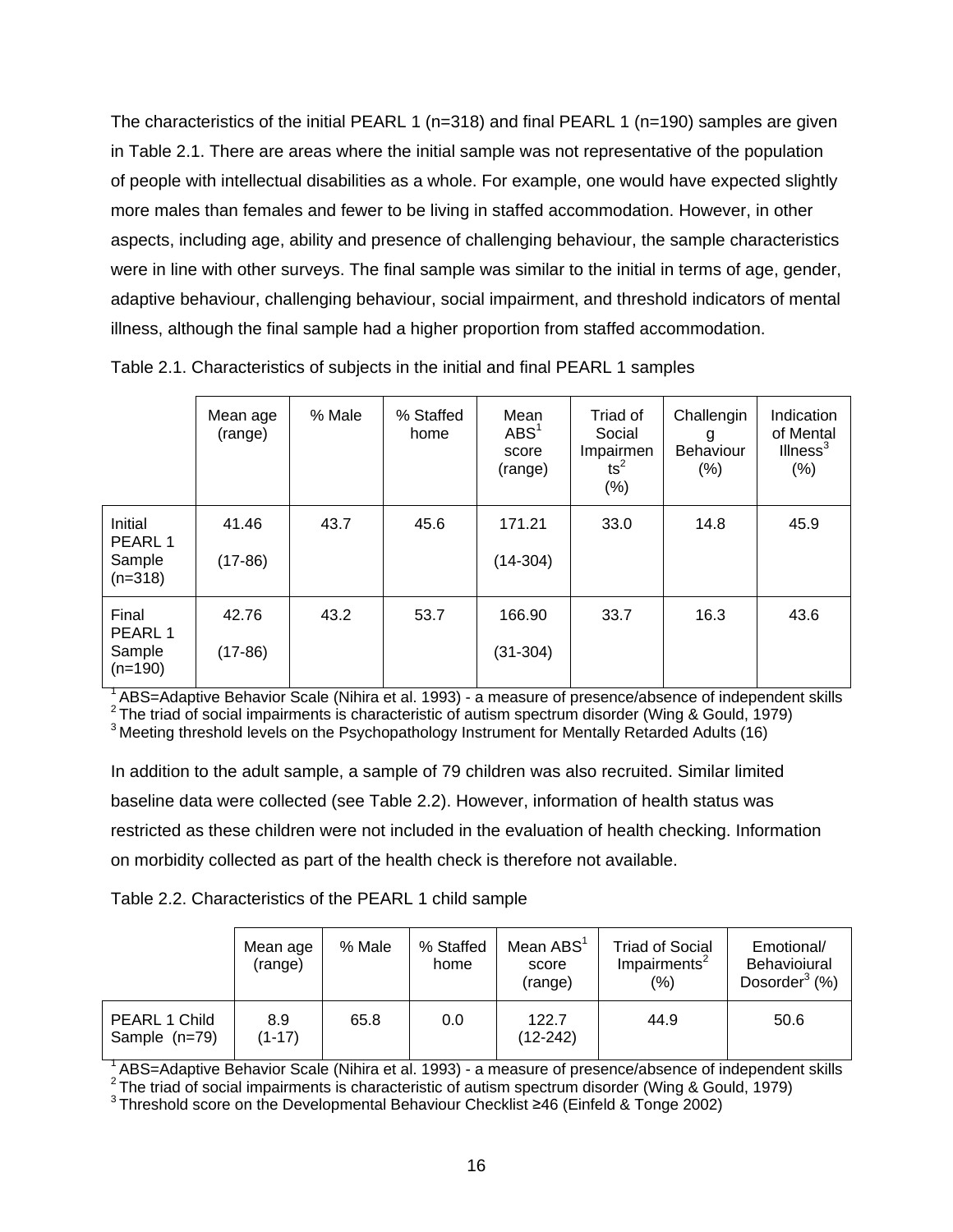Twenty-seven of the 40 practices participating in PEARL 1 agreed to continue to a second phase of the research, PEARL 2, which sought to identify the extent of new unmet need identified at a subsequent health check. As this drop-out of practices was relatively high, a second recruitment strategy was implemented. There was an opportunity to involve adults who had had a health check conducted in primary care as part of the process of resettlement from two large long-stay hospitals in South Wales. Nineteen potential participants from seven practices were added from this source. A total of 139 adults who had already had a health check and a post health check audit were potentially available for this phase of the research. Four of these patients moved surgery during the study, three withdrew and a further two were withdrawn by carers, one died, 17 were excluded because the timing of the health check did not allow data collection to be achieved on time and four were excluded because of difficulties or mistakes in contacting individuals for data collection. The final achieved sample for the study comprised 108 adults.

Table 2.3 compares the characteristics of this PEARL 2 sample to those of the 318 adults for whom baseline data had been collected at the outset of the PEARL 1 study. The PEARL 2 sample was drawn disproportionately more from staffed residences than family homes or independent living than the PEARL 1 initial sample. Related to this, they had lower adaptive behaviour scores and a higher presence of social impairment and a slightly higher presence of challenging behaviour.

|                                           | Mean<br>age<br>(range) | % Male | % Staffed<br>home | Mean<br>$\mathsf{ABS}^1$<br>score<br>(range) | Triad of<br>Social<br>Impairments <sup>2</sup><br>$(\%)$ | Challenging<br><b>Behaviour</b><br>(%) | Indication<br>of Mental<br>Ilness <sup>3</sup><br>(%) |
|-------------------------------------------|------------------------|--------|-------------------|----------------------------------------------|----------------------------------------------------------|----------------------------------------|-------------------------------------------------------|
| Initial<br>PEARL 1<br>Sample<br>$(n=318)$ | 41<br>(17-86)          | 44     | 46                | 171<br>$(14-304)$                            | 33                                                       | 15                                     | 46                                                    |
| PEARL <sub>2</sub><br>Sample<br>$(n=108)$ | 42<br>$(18-80)$        | 52     | 66                | 158<br>$(27-293)$                            | 47                                                       | 18                                     | 43                                                    |

Table 2.3. Characteristics of the PEARL 2 sample (n=108) compared to the initial adult sample identified at the outset of the earlier phase of this research, PEARL 1

<sup>1</sup> ABS=Adaptive Behavior Scale (Nihira et al. 1993)<br><sup>2</sup> The triad of social impairments is characteristic of autism spectrum disorder (Wing & Gould, 1979)

 $3$  Meeting threshold levels on the Psychopathology Instrument for Mentally Retarded Adults (Matson, 1988)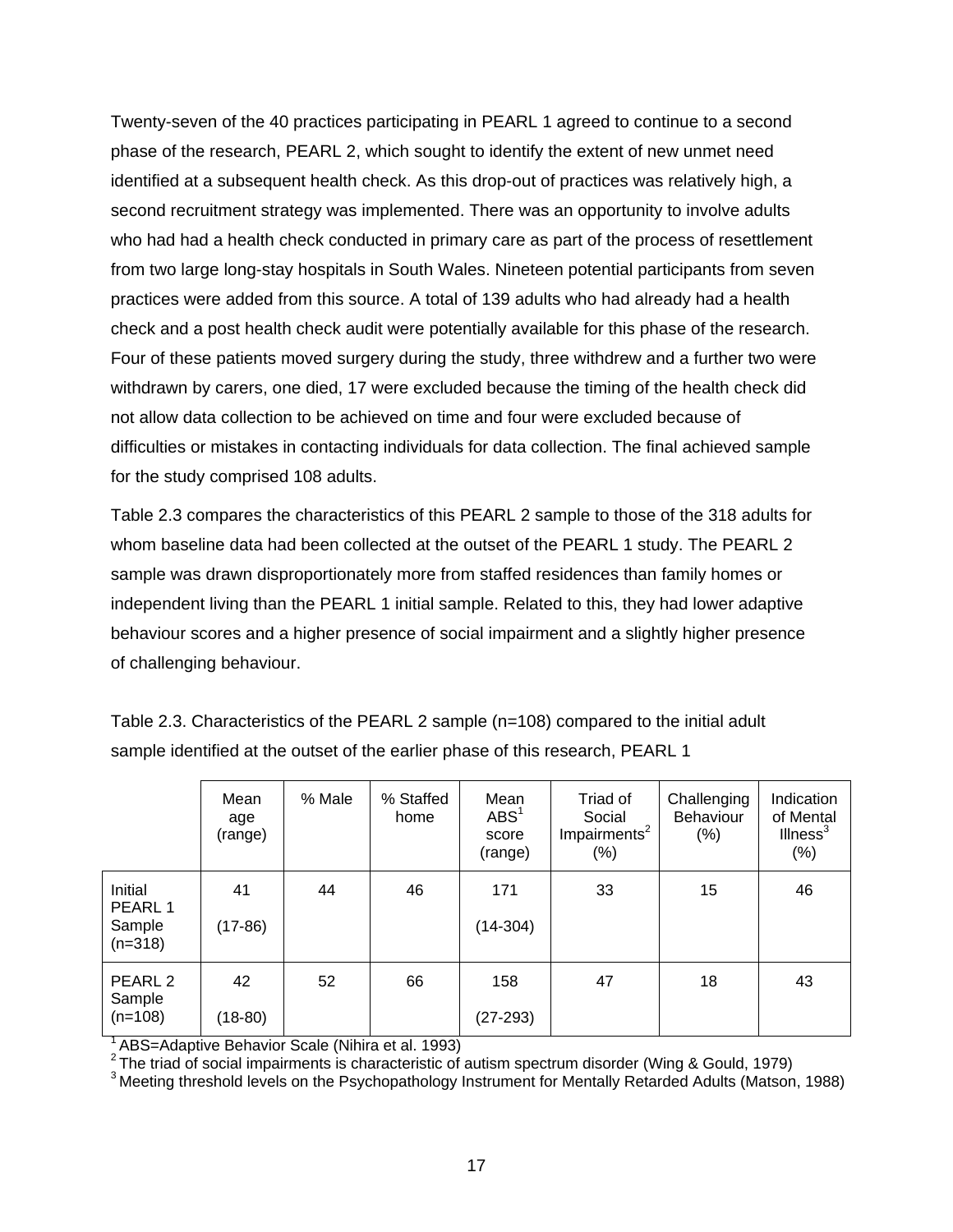# **Section 3: A Summary of morbidity found in the PEARL sample**

# 3.1 Adults' data

This analysis is based on the n=190 PEARL 1 sample who received a health check. Table 3.1 shows percentage occurrence of hypertension, smoking, excessive alcohol use, significant underweight, overweight and obesity, diabetes, asthma, epilepsy, immobility, vision and hearing problems, communication problems, social impairment and autism, challenging behaviour as assessed in primary care and threshold scores indicative of mental illness.

|                                                                                              | LD<br>population              | General<br>population                            | LD population                                                             |                |
|----------------------------------------------------------------------------------------------|-------------------------------|--------------------------------------------------|---------------------------------------------------------------------------|----------------|
| Hypertension (systolic blood<br>pressure 140 and/or diastolic<br>blood pressure 90 or above) | 22%                           | $30.6\%$ <sup>a</sup>                            | Major vision problem<br>Major or minor vision problem                     | 12.3%<br>62.0% |
| Smoking                                                                                      | 6.8%                          | $25.5\%$ <sup>a</sup>                            | Cataract                                                                  | 11.6%          |
| Excessive alcohol use (14+<br>units/week for women, 20+<br>units/week for men)               | 1.1%                          | 38.5%b                                           | Major hearing problem<br>Major or minor hearing problem                   | 6.3%<br>19.9%  |
| Underweight (body mass<br>index $<$ 18.5)                                                    | 4.0%<br>(3.9% M)<br>(4.0% F)  | N/A                                              | Communication problem                                                     | 29.4%          |
| Overweight or obese<br>(body mass index ≥25)                                                 | 65.9%<br>(57.1%M)<br>(72.7%F) | 60.45% <sup>a</sup><br>(65.4%M)<br>(55.5%F)      | Social impairment<br>Triad of social impairments <sup>1</sup>             | 48%<br>33.7%   |
| Obese (body mass index<br>$\geq 30$                                                          | 35.2%<br>(28.6%M)<br>(40.4%F) | $22.6\%$ <sup>a</sup><br>(22.2%M)<br>$(23.0\%F)$ | Aggression - more than 1/mnth<br>Aggression - more & less than 1/mnth     | 23.3%<br>32.3% |
| <b>Diabetes</b>                                                                              | 9.0%                          | $3.85\%$ <sup>a</sup>                            | Self-injury - more than 1/mnth<br>Self-injury - more & less than 1/mnth   | 9.5%<br>12.2%  |
| Asthma                                                                                       | 7.9%                          | $8.6\%$                                          | Overactivity - more than 1/mnth<br>Overactivity - more & less than 1/mnth | 16.8%<br>20.0% |
| Epilepsy                                                                                     | 22.2%                         | $0.56\%$ <sup>d</sup>                            | Other $CB^2$ - more than 1/mnth<br>Other $CB^2$ - more & less than 1/mnth | 9.5%<br>13.2%  |
| Immobile                                                                                     | 4.8%                          | N/A                                              | PIMRA <sup>3</sup> scores indicative of<br>mental illness                 | 43.6%          |

Table 3.1 Percentage occurrence of various morbidities in the PEARL 1 sample as compared with available general population figures

 $1$  The triad of social impairments is characteristic of autism spectrum disorder (Wing & Gould, 1979)

 $\alpha^2$  CB = challenging behaviour  $\alpha^3$  Psychopathology Instrument for Mentally Retarded Adults (Matson, 1988)

<sup>a</sup> Health Survey for England (2003)

 $^{\rm b}$  Health Survey for England (2003) - % drunk > 4 units (men) or 3 units (women) in 1 day in previous week

 $\textdegree$  Rizwan et al. (2004) - prevalence figure for parents of children with asthma

 $d$  Currie et al. (1998) - hospital data in South Glamorgan likely to be a slight under-estimate

## **Commentary**

Analysis of the database confirms two key domains of inequality in terms of morbidity. The

first concerns the prevalence of high frequency morbidity in association with the presence of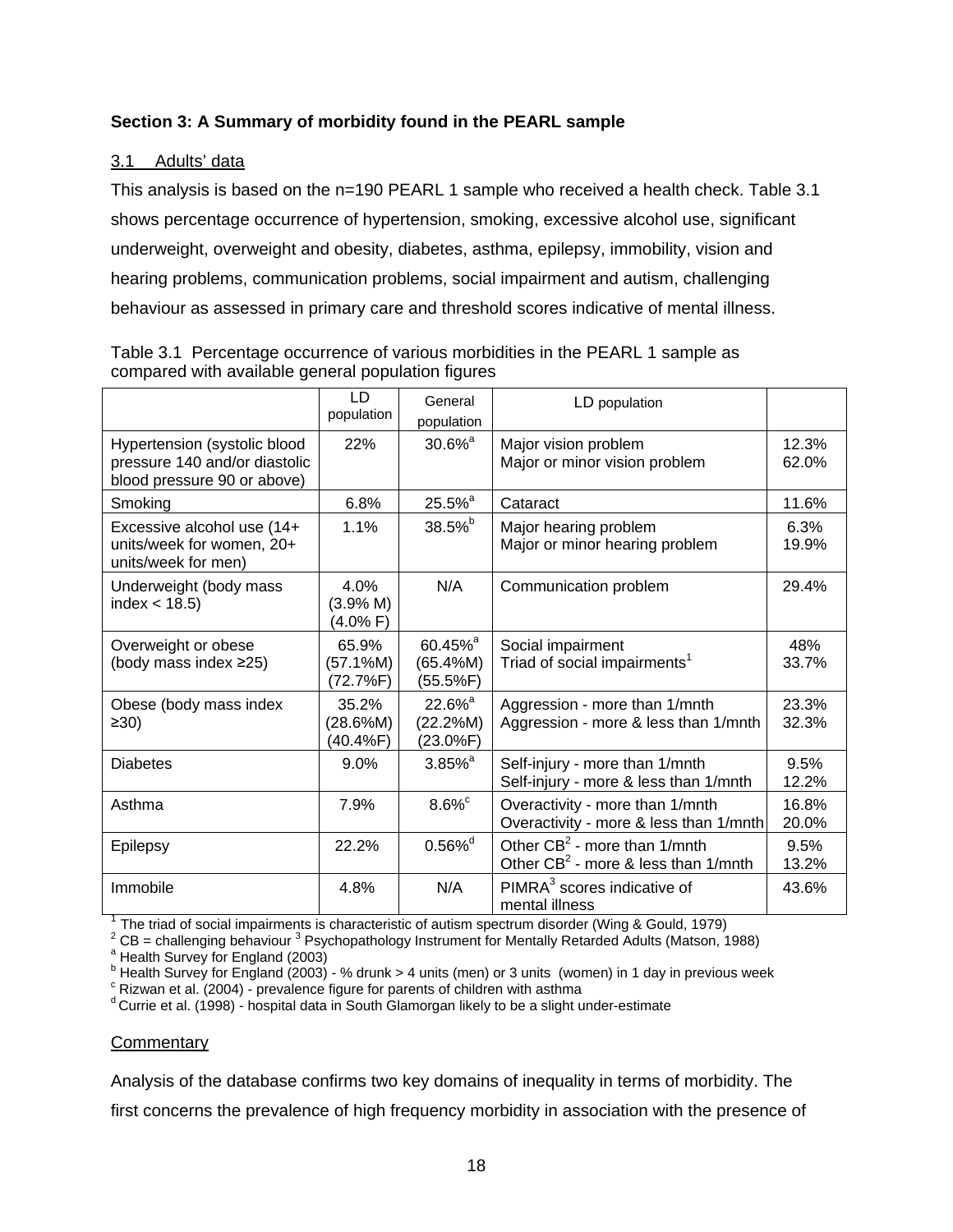a learning disability. This is seen in the high figures for epilepsy, behaviour disorder, sensory disorder and mobility problems. These long-term complex conditions are likely to add greatly to the inequality in health experienced by people with a learning disability.

The second domain relates to more common illnesses and conditions associated with the development of ill health. In this area the picture is in fact mixed. People with a learning disability have lower rates of smoking, alcohol usage, hypertension and asthma. (It is important to note though that comparative data on adult asthma is poor.) This is contrasted by an increase in the levels of overweight and obesity with a particular increase in those who are obese, particularly among women. The higher rate of diabetes may be linked to higher obesity.

# 3.2 Children's data

Data were available on a sample of 79 children who participated in PEARL I study. The data collection process differed considerably for children; health checking was not performed as there has been no move towards this in paediatric populations.

Families were asked to attend the GP and data collected on weight, height and the presence of chronic disease (this sample included 43 children). Families were also visited at home where data on the presence of behavioural disturbance was collated (this sample included 79 children). These data are seen in Table 3.2.

| <b>Behaviour difficulty</b><br>(DBC <sup>a</sup> score $\geq 46$ )    | 41.8% | Abdominal morbidity                                                     | 27.9%                                       |  |  |  |  |
|-----------------------------------------------------------------------|-------|-------------------------------------------------------------------------|---------------------------------------------|--|--|--|--|
| <b>Epilepsy</b>                                                       | 31.6% | Genitourinary syndrome<br>morbidity                                     | 25.6%                                       |  |  |  |  |
| Chronic illness                                                       | 48.8% | Sensory abnormality                                                     | 50.0%                                       |  |  |  |  |
| Central nervous<br>syndrome morbidity                                 | 53.5% | Obesity $b$<br>0-2 years BMI $>19.3$                                    | $100\%$ (n=1)                               |  |  |  |  |
| Cardiovascular<br>morbidity                                           | 14.0% | 2-4 years BMI $> 17.8$<br>4-9 years BMI> 21<br>9 and greater BMI > 25.1 | $25\%$ (n=4)<br>$14\%$ (n=14)<br>29% (n=14) |  |  |  |  |
| <sup>a</sup> Developmental Behaviour Checklist (Einfeld & Tonge 2002) |       |                                                                         |                                             |  |  |  |  |
|                                                                       |       |                                                                         |                                             |  |  |  |  |

Table 3.2 The prevalence of morbidity in a community sample of children with learning disability

<sup>b</sup> Definition of obesity differs in childhood and relates to being over 95<sup>th</sup> percentile for each age range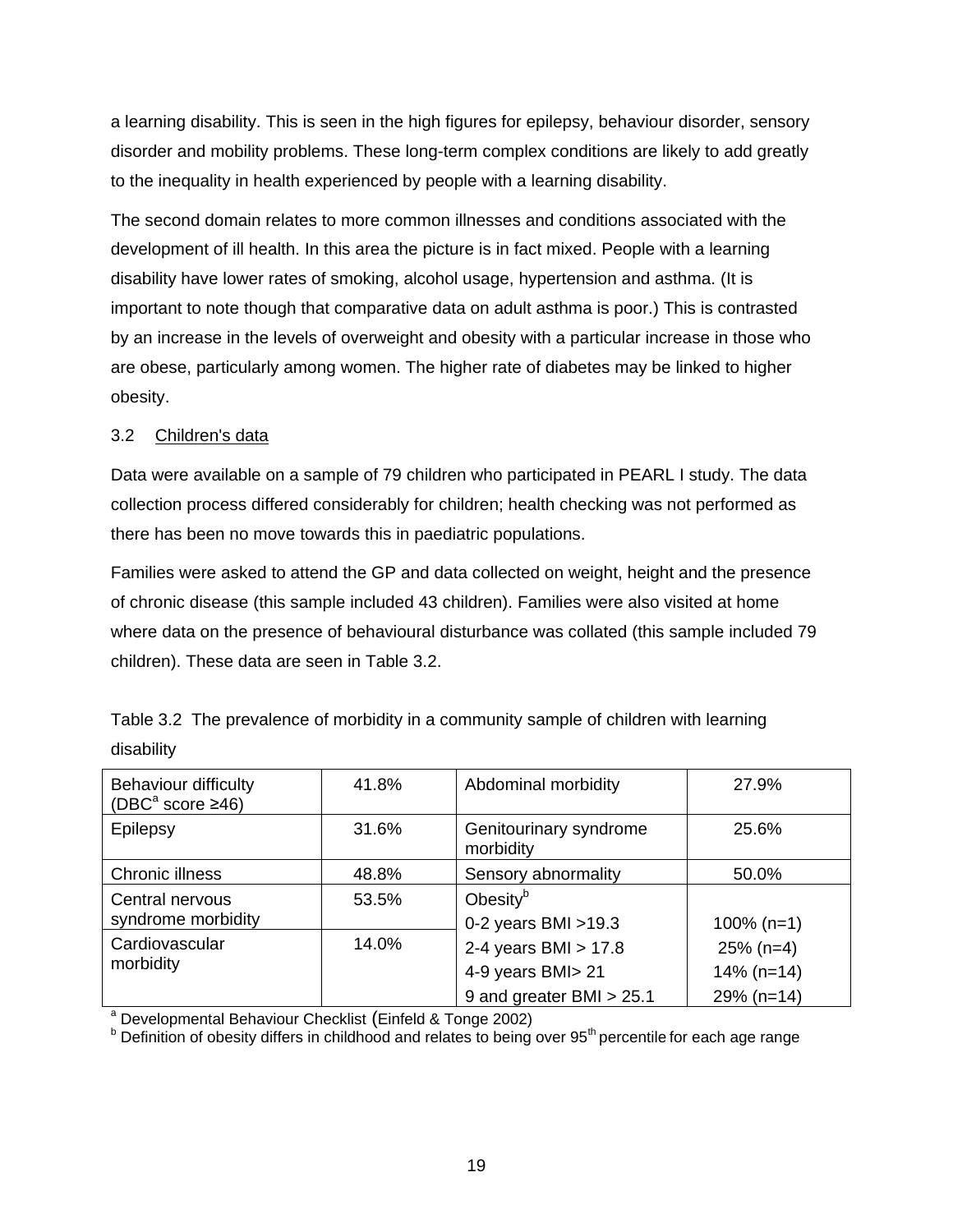#### **Commentary**

The above data confirm a high rate of morbidity in this population. The general nature of the data in most cases do not permit elaboration or comparison to normative data. However, they are indicative of the two domains of health inequality found in the adult data. There are high rates for epilepsy, behaviour disorder and sensory disorder. In addition, although based on a inadequately small sample, there is an indication of significant childhood obesity.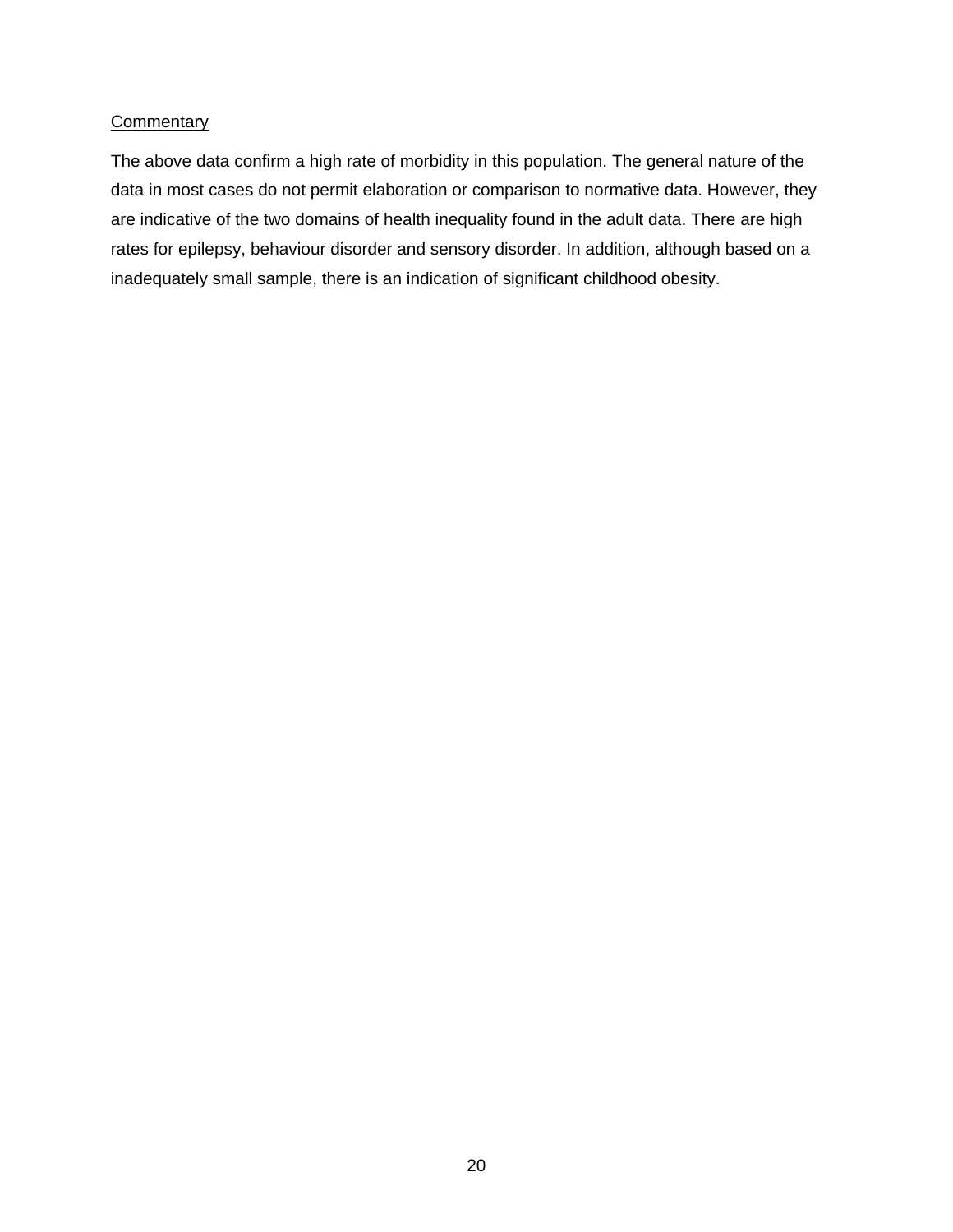#### **Section 4: Level of unmet need**

As described above, 190 adults received a health check (see box on following page). The intention was then for the researchers to conduct a post health check interview with the primary care team member who had administered the health check. Given access to the medical records, the team member was able to validate whether: (a) all sections of the health check had been performed, (b) identified health needs were newly identified problems or not, and (c) action had been taken. Indicators of possible health needs found during health promotion screening were classed as health needs for the purposes of this study where they warranted some action on the part of the primary health care team. In practice, post health check interviews were conducted for 181 of the 190 people who received a health check, on average 18 weeks after it.

Ninety-three of 181 individuals (51%) had health needs newly identified as a result of the health check: 59 (63%) had one health need identified, 23 (25%) two and 11 (12%) more than two. There were 147 health needs identified in total (Table 4.1): 43 (29%) arose from health promotion activities, such as a need for cervical cytology, 56 (38%) related to sensory impairment, 24 (16%) were found during the systems enquiry or physical examination and 25 (17%) fell into the remaining areas of the health check. 38 of the 147 needs identified arose through formal measurement such as mammography or blood and urine testing. The identified problems may be deemed serious for 16 patients (9% of those audited, 17% of those with newly identified health needs). These include one each with breast cancer, suspected dementia, asthma or post menopausal bleeding, two each with diabetes or hypothyroidism, and four each with high blood pressure or haematuria.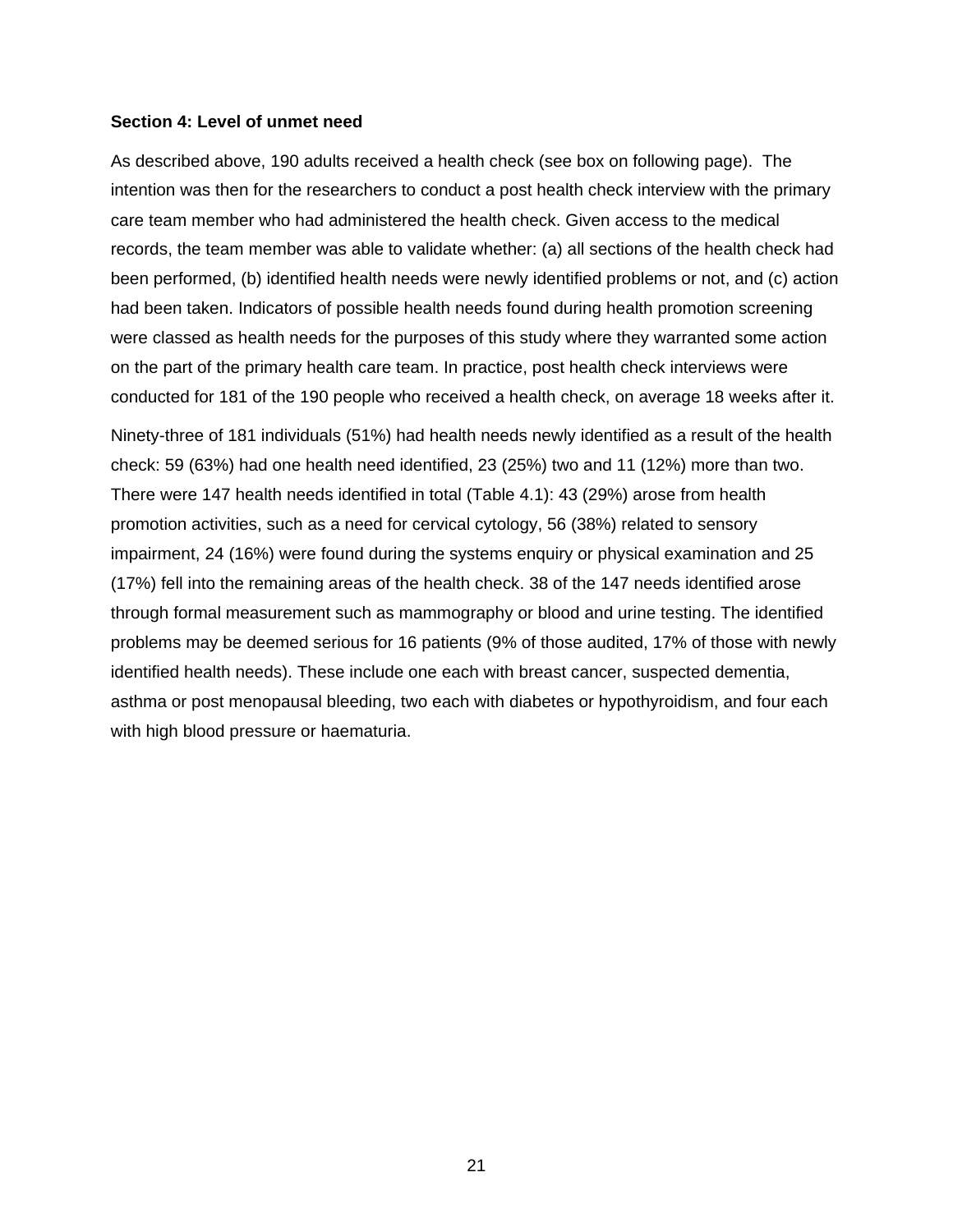## **Cardiff Health Check**

The primary care team asked participants to attend a health check and physical examination conducted by the doctor or nurse following the Cardiff Health Check format. In preparation for this, each practice had been given an educational resource package, as part of the study, which included chapters covering: Patient Identification; Health Checking; Causation; Nutrition; Epilepsy; Challenging Behaviour; Autism; Sensory Impairment and Using Anti Psychotic Medication.

The Cardiff Health Check followed a tick box format with 'yes' and 'no' answers in response to a series of questions on the individual's health, arranged in seven sections:

- i) Health Promotion information on the individual's weight, height, blood pressure, urine analysis, body mass index, cholesterol level, immunization status (tetanus, influenza, Hepatitis B) and conduct of cervical screening and mammography
- ii) Chronic Illness and Systems Enquiry information on any chronic illness (with particular reference to diabetes and asthma) and the presence of common symptoms in the respiratory; cardiovascular; abdominal; central nervous; genitor-urinary and gynecological systems
- iii) Epilepsy information on the type, frequency and present status of epileptic seizures, current medication and any observed side effects
- iv) Behaviour information on aggressive, self injurious, overactive or other challenging behaviour and whether this occurred more than once a month, less than once a month or infrequently
- v) Physical Examination information on general appearance, the cardiovascular and respiratory systems, abdomen, vision, hearing, communication, mobility, dermatology, breast examination and other necessary investigations
- vi) Syndrome Specific information on the cause of learning disability; whether chromosomal analysis had ever been conducted; the degree of learning disability; whether the patient's IQ had been tested and if a thyroid function test was indicated (i.e. if the individual had Down's syndrome)
- vii) Medication information on all medications the individual was receiving, indicating the dosage, side effects and the levels of medication in the blood.

The health check was designed to take approximately 1 hour and the sections were ordered so that a practice nurse could complete the first half of the form and the doctor the remaining half, if this proved to be a more efficient way of conducting the health check.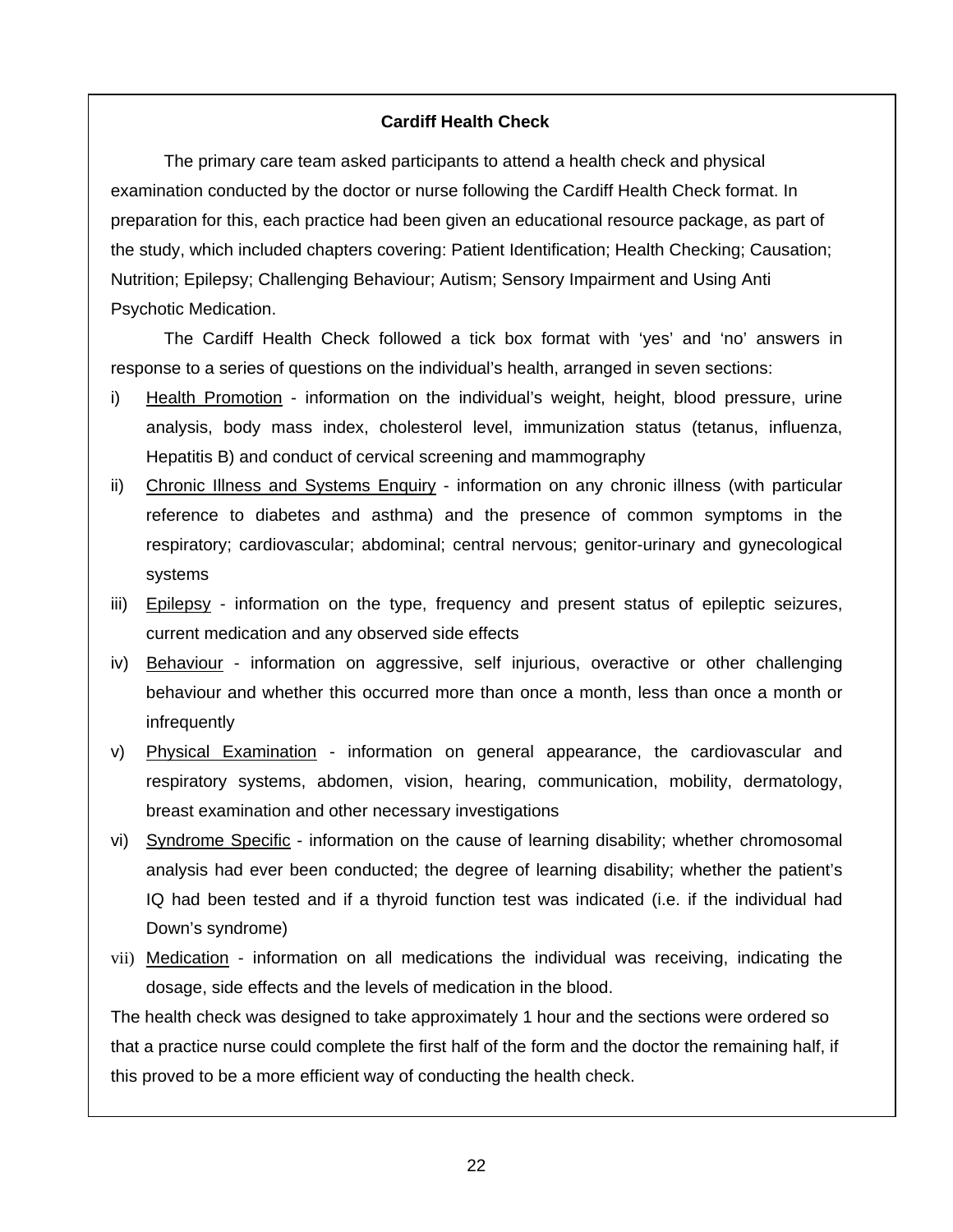|                                             | Previously unidentified health need     | Total                   | Management            | No             |
|---------------------------------------------|-----------------------------------------|-------------------------|-----------------------|----------------|
|                                             | identified                              | cases                   | completed/in progress | management     |
|                                             | Glucose found in urine                  | 4                       | 3                     | 1              |
| Potential health needs arising              | (Confirmed as diabetes)                 | (2)                     | (2)                   |                |
| from health promotion                       | Thyroid function test                   | 22                      | 20                    | 2              |
| screening                                   | (Confirmed as hypothyroid)              | (2)                     |                       |                |
| (disease confirmed)                         | Mammography indicated                   | $\mathbf{1}$            | $\mathbf{1}$          | 0              |
|                                             | (Breast cancer confirmed)               | (1)                     | (1)                   |                |
|                                             | Suspected dementia                      | $\mathbf{1}$            | $\mathbf{1}$          | 0              |
|                                             | Behaviour problem                       | $\mathbf{1}$            | $\mathbf{1}$          | $\mathbf 0$    |
|                                             | Mobility problem                        | 5                       | 5                     | 0              |
| Problems with behaviour,                    | Skin problem                            | 12                      | 12                    | 0              |
| medication and other                        | Dental problem                          | $\mathbf{1}$            | $\mathbf{1}$          | 0              |
|                                             | Medication change necessary             | $\overline{\mathbf{c}}$ | $\overline{2}$        | 0              |
|                                             | Medication blood levels to be monitored | 2                       | $\mathbf{1}$          | 1              |
|                                             | Overweight                              | 5                       | 3                     | $\overline{2}$ |
|                                             | Vision difficulties                     | $\overline{7}$          | $\overline{7}$        | 0              |
|                                             | Eye infection                           | $\mathbf{1}$            | $\mathbf{1}$          | 0              |
| Problems with sensory                       | <b>Hearing difficulties</b>             | $\overline{2}$          | $\overline{2}$        | 0              |
| impairment                                  | Blocked ear wax                         | 46                      | 41                    | 5              |
|                                             | Ear canal inflamed (otitis externa)     | $\mathbf{1}$            | $\mathbf{1}$          | $\mathbf 0$    |
|                                             | Asthma                                  | $\mathbf{1}$            | $\mathbf{1}$          | 0              |
| Respiratory system                          | Difficulty breathing (dyspnoea)         | $\mathbf{1}$            | $\mathbf 0$           | $\mathbf{1}$   |
|                                             | Unusual lung sounds                     | $\mathbf{1}$            | $\mathbf{1}$          | 0              |
|                                             | Cardiovascular monitoring necessary     | 1                       | $\mathbf{1}$          | 0              |
| Cardiovascular system                       | Systolic murmur                         | $\overline{c}$          | $\overline{2}$        | 0              |
|                                             | High blood pressure                     | $\overline{4}$          | 4                     | 0              |
|                                             | High cholesterol                        | 3                       | 3                     | 0              |
|                                             | Disordered digestion (dyspepsia)        | 1                       | $\mathbf{1}$          | 0              |
|                                             | Weight loss                             | $\mathbf{1}$            | $\mathbf{1}$          | 0              |
| Digestive system                            | Constipation                            | 3                       | 3                     | 0              |
|                                             | Diarrhoea                               | 1                       | 1                     | 0              |
|                                             | Flatulence                              | 1                       | 1                     | 0              |
|                                             | Haemorrhoid                             | $\mathbf{1}$            | $\mathbf{1}$          | $\mathbf 0$    |
|                                             | Painful urination (dysuria)             | $\mathbf{1}$            | $\mathbf 0$           | 1              |
| Genito-urinary system                       | Incontinence                            | $\overline{2}$          | 1                     | $\mathbf{1}$   |
|                                             | Urinary tract infection                 | $\overline{4}$          | $\overline{4}$        | 0              |
|                                             | Blood found in urine (haematuria)       | $\overline{\mathbf{4}}$ | $\overline{4}$        | 0              |
|                                             | Post menstrual bleeding                 | $\mathbf{1}$            | $\mathbf{1}$          | $\mathbf 0$    |
| Gynaecological                              | Painful menstruation (dysmenorrhoea)    | 1                       | $\mathbf{1}$          | 0              |
| Total number of medical problems identified |                                         | 147                     | 133                   | 14             |

# Table 4.1 Previously unidentified health needs found and subsequent action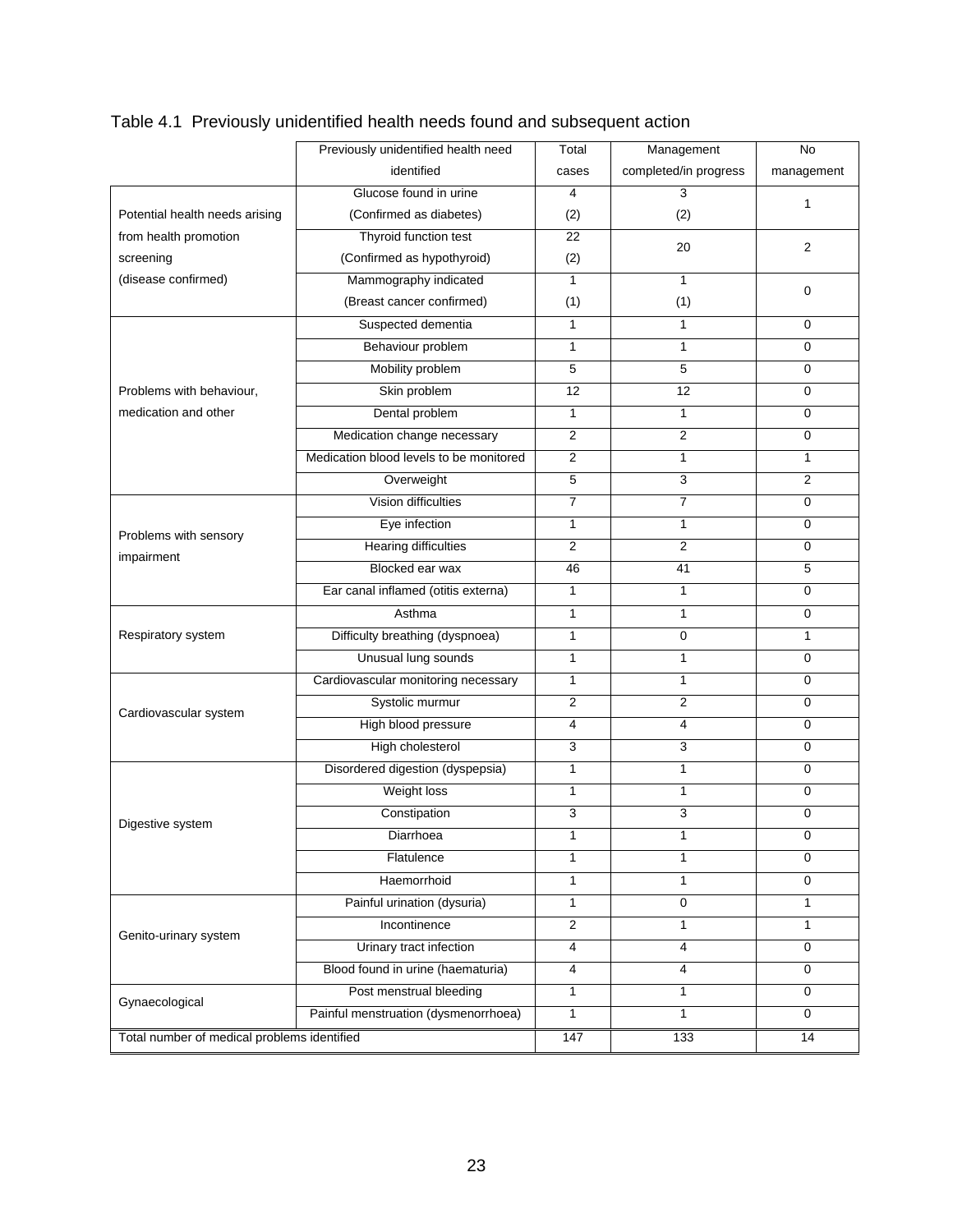Management had been initiated for 90% of the identified health needs by the time of the audit (Table 4.1). Treatment had been concluded for 61% of the 133 health needs concerned and was ongoing for the remaining 39%. In some of the 14 instances (10%) where management had not occurred, patients or carers had refused treatment; in others treatment delays had occurred due to difficulties in pursuing treatment or other external factors.

## **Commentary**

These results come from the first study to evaluate the impact of health checking in a large UK primary care population. The sample was identified from primary care practices which served approximately one eighth of the population of Wales. The study found unidentified health problems in over half of the sample and serious illness in a significant proportion (9%). It is also a testament to the value of structured health checks that about a quarter of the health needs identified arose through the type of formal measurement which is difficult to achieve opportunistically.

While the significance of detecting serious illness is self-evident, it is important to note that the other conditions more commonly found, such as vision and hearing difficulties and blocked ear wax, may be more significant for people with intellectual disabilities than the general population through their impact on already limited social, communicative and practical abilities.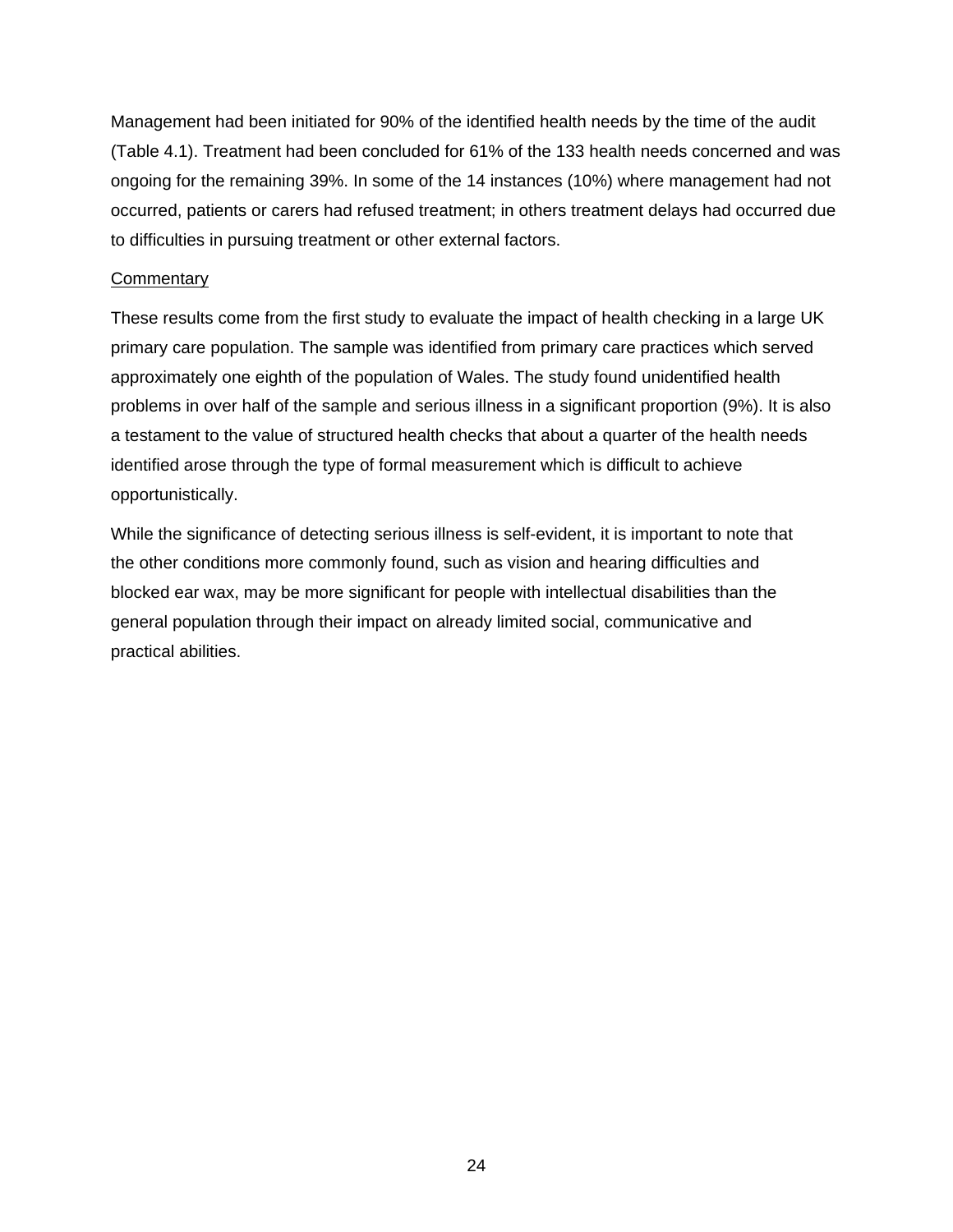#### **Section 5: Level of unmet need at a subsequent health check**

In the PEARL 2 study, those adults who had a health check during the PEARL 1 research were randomly allocated to two equal groups. Group A were to have a repeat health check (at  $T_1$ ) as a follow-up to the one already received as part of the PEARL 1 research (at  $T_0$ ), while Group B were to wait without their health being checked. About a year later, Group A received a further, final health check (at  $T_2$ ) and Group B received their first repeated health check (at  $T_2$ ). After the loss of participants described above which reduced the sample to 108, there were 50 in Group A and 58 in Group B.

However, health checks were not conducted for all participants as planned, either due to the participants missing appointments or the primary care team overlooking to perform the check. At  $T_1$ , 39 adults in Group A had the first repeated health check. At  $T_2$ , 30 of these 39 adults in Group A received the final health check, and 36 in Group B had a first repeated health check. Eleven participants in Group A and 22 in Group B did not have a health check at any time. For the purposes of investigation of the impact of health checking, analyses have therefore examined three groups: Group 1 - 39 people in Group A who received the first repeated health check at  $T_1$ , Group 2 - 36 people in Group B who received their first repeated health check at  $T_2$ , and Group 3 - 33 people in Groups A or B not receiving a health check at either  $T_1$  or  $T_2$ . For some analyses, a fourth group (Group 4) was considered, namely those 30 adults in Group 1 who received a final repeated health check at  $T_2$ .

Table 5.1 compares the characteristics of Groups 1-4. It can be seen that compared to Group 1, Group 2 had higher proportions of males and participants who lived in staffed housing, were socially impaired, had challenging behaviour and reached threshold levels indicative of mental illness. Ages and adaptive behaviour scores were similar. Group 3 had a higher presence of social impairment and threshold levels for mental illness and lower adaptive behaviour scores than Groups 1 and 2, indicating that those who did not receive a health check had slightly lower adaptive behaviour and greater socially impairment and mental health problems. Group 4 were a subset of Group 1, who had a second repeat health check. They had higher adaptive behaviour scores and a lower presence of problems indicative of mental illness. Consistent with the comments about Group 3 above, therefore, those in Group 1 who did not receive a second health check tended to have lower adaptive behaviour scores and greater indications of mental illness.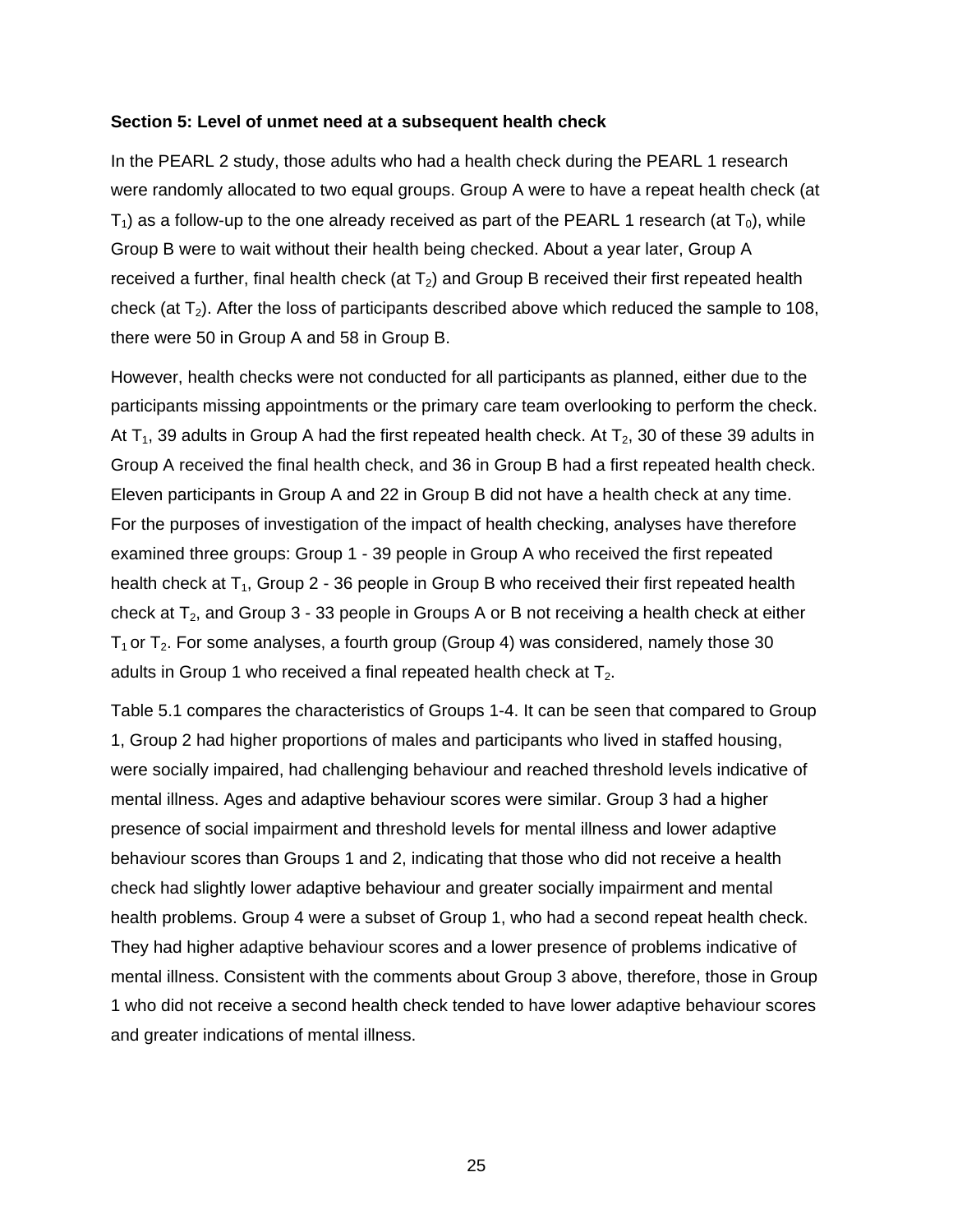|          | Mean<br>age<br>(range) | % Male | % Staffed<br>home | Mean<br>ABS <sup>1</sup><br>score<br>(range) | Triad of<br>Social<br>Impairments <sup>2</sup><br>(% ) | Challenging<br><b>Behaviour</b><br>(%) | Indication<br>of Mental<br>Ilness <sup>3</sup><br>(%) |
|----------|------------------------|--------|-------------------|----------------------------------------------|--------------------------------------------------------|----------------------------------------|-------------------------------------------------------|
| Group 1  | 41                     | 44     | 59                | 167                                          | 37                                                     | 15                                     | 39                                                    |
| $(n=39)$ | $(21-73)$              |        |                   | $(35-293)$                                   |                                                        |                                        |                                                       |
| Group 2  | 43                     | 56     | 78                | 164                                          | 50                                                     | 19                                     | 44                                                    |
| $(n=36)$ | $(21-80)$              |        |                   | $(56-290)$                                   |                                                        |                                        |                                                       |
| Group 3  | 44                     | 58     | 61                | 143                                          | 55                                                     | 19                                     | 48                                                    |
| $(n=33)$ | $(18-67)$              |        |                   | $(27-289)$                                   |                                                        |                                        |                                                       |
| Group 4  | 40                     | 50     | 53                | 181                                          | 35                                                     | 13                                     | 33                                                    |
| $(n=30)$ | $(21-73)$              |        |                   | $(38-293)$                                   |                                                        |                                        |                                                       |

Table 5.1 Characteristics of Groups 1 (n=39), 2 (n=36) and 3 (n=33), and Group 4 (n=30)

<sup>1</sup> ABS=Adaptive Behavior Scale (Nihira et al. 1993)

2 The triad of social impairments is characteristic of autism spectrum disorder (Wing & Gould, 1979)<br><sup>3</sup> The triad of social impairments is characteristic of autism spectrum disorder (Wing & Gould, 1979)<br><sup>3</sup> Meeting thresh

The time interval between the initial and first repeated health checks for Group 1 averaged 28 months (range, 16-39 months). The time interval between the initial and first repeated health checks for Group 2 averaged 44 months (range, 31-54 months). The time interval between the first and final repeated health checks for those in Group 1 who received both repeat health checks (i.e., Group 4) averaged 14 months (range, 7-20 months).

The means and ranges for the numbers of new health needs identified at the baseline  $(T_0)$ , intermediate  $(T_1)$  and final health checks  $(T_2)$  for the relevant groups are given in Table 5.2. All means were either just under (at  $T_0$ ) or over (at  $T_1$  and  $T_2$ ) one. There were no within or between group differences revealed in any of the analyses undertaken. The slightly higher mean number of new health needs identified at  $T_1$  and  $T_2$  compared to  $T_0$  was associated with lower proportions being identified as having no health needs. Otherwise the distribution of finding one to five health needs was fairly similar. The correlation between number of new needs identified at the first repeated health check and the interval between that and the baseline health check (rho= -.07) was not significant (see Figure 5.1).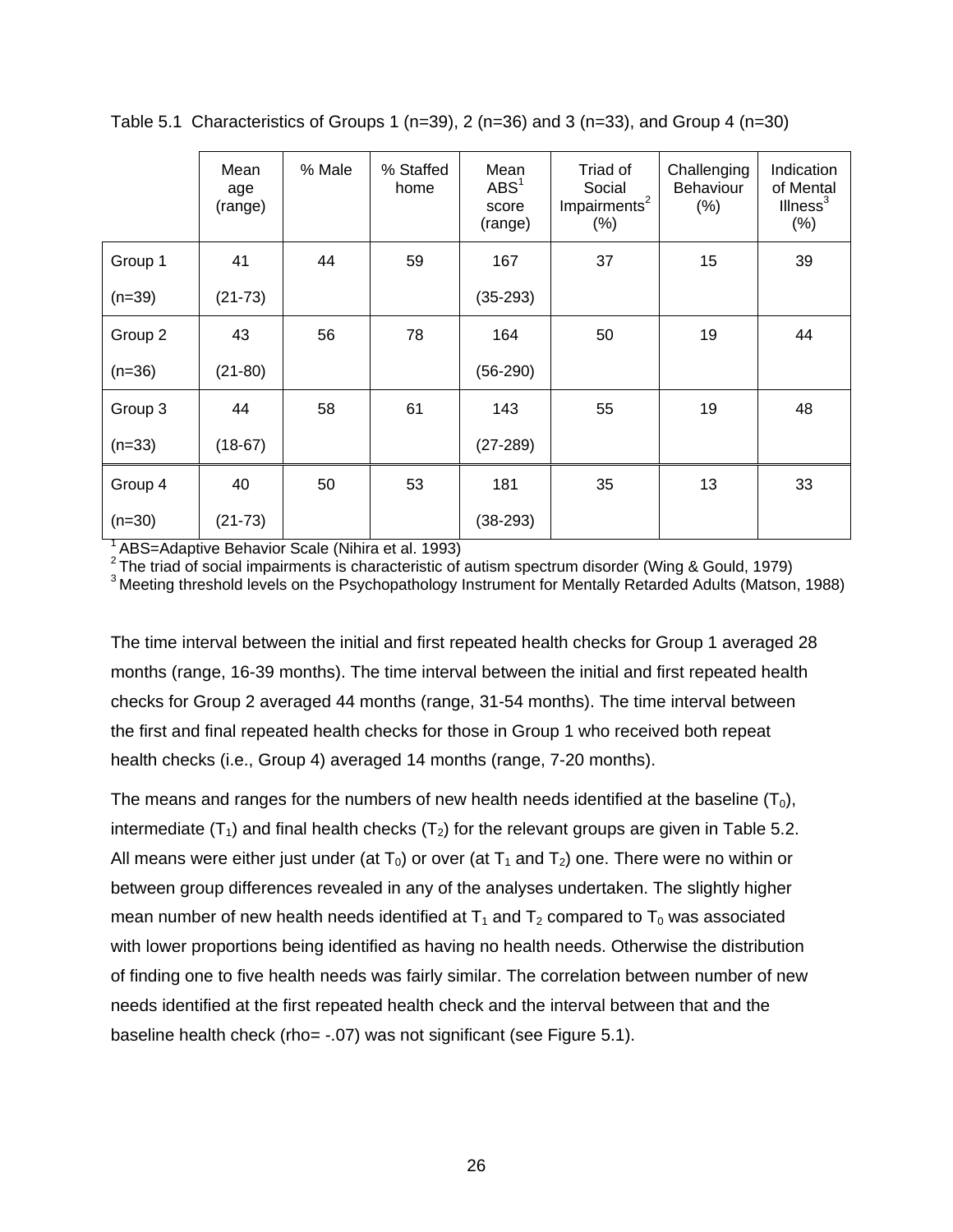Table 5.2 Mean numbers (ranges) of new health needs identified for Groups 1-3 (and Group 4) at the three time points  $(T_0, T_1, T_2)$ 

|                  | <b>Baseline</b> | Intermediate             | Final         |
|------------------|-----------------|--------------------------|---------------|
|                  | $(T_0)$         | $(T_1)$                  | $(T_2)$       |
| Group $1$ (n=39) | $.95(0-5)$      | $1.28(0-5)$              | ۰             |
| [Group 4] (n=30) | $[1.0 (0-5)]$   | $[1.20(0-5)]$            | $[1.20(0-3)]$ |
| Group $2(n=36)$  | $.92(0-5)$      | ٠                        | $1.14(0-5)$   |
| Group $3(n=33)$  | $.93(0-3)$      | $\overline{\phantom{0}}$ | ۰             |

Figure 5.1 Scatterplot of number of needs identified at the first repeat health check against the interval (months) between it and the baseline health check



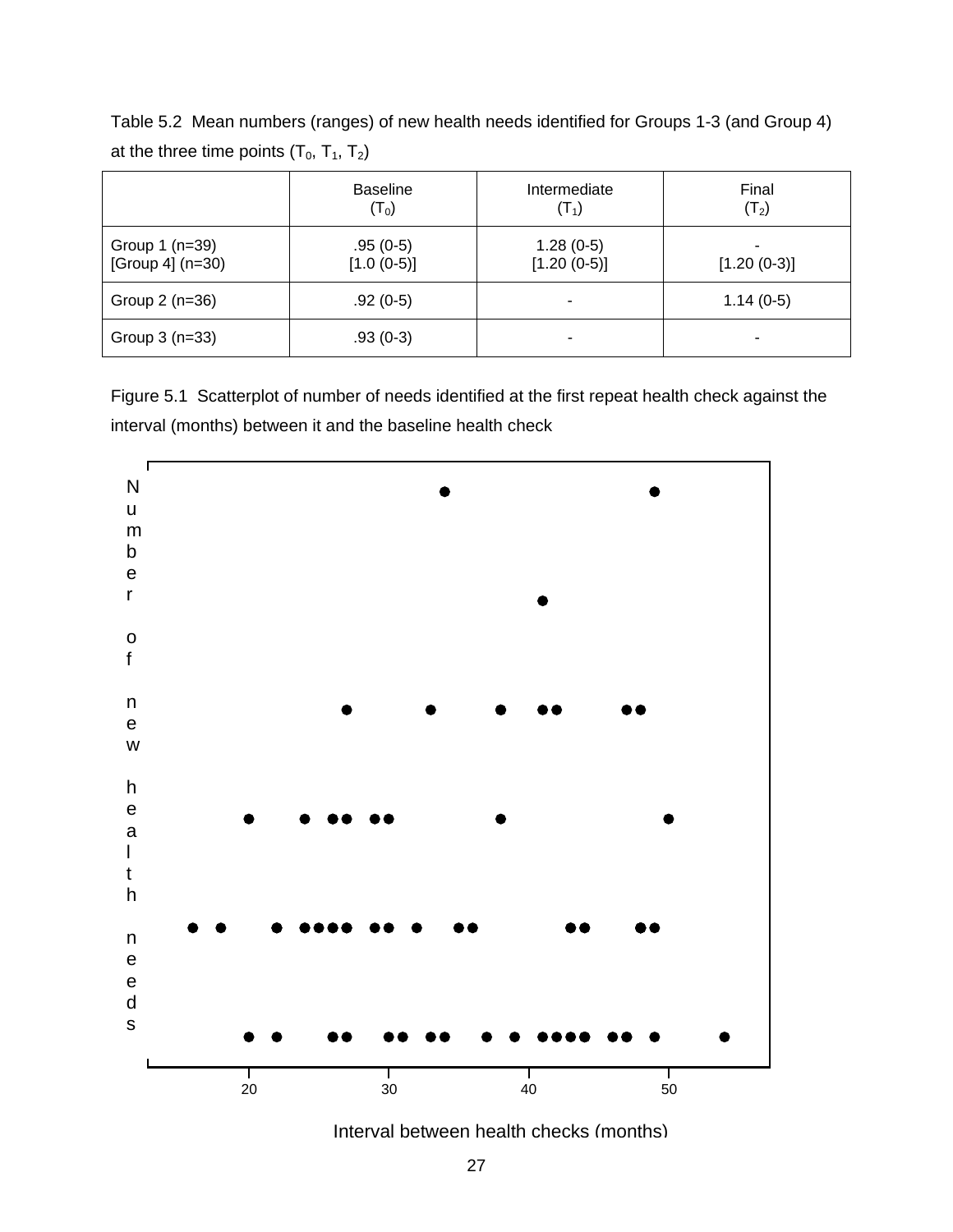Table 5.3 Nature of new health needs identified for Groups 1and 2 at baseline health check  $(T_0)$ and at the first repeated health check (Group 1:  $T_1$ , Group 2: $T_2$ ) and the final health check for Group 4  $(T_2)$ 

|                                             |                                        | Group 1<br>$(n=39)$ |                | Group 2<br>$(n=36)$ |                | Group 4<br>$(n=30)$ |
|---------------------------------------------|----------------------------------------|---------------------|----------------|---------------------|----------------|---------------------|
|                                             |                                        | $T_0$ health        | $T_1$ health   | $T_0$ health        | $T2$ health    | $T2$ health         |
|                                             | Nature of new health need              | check               | check          | check               | check          | check               |
| Potential needs                             | Glucose found in urine                 |                     | 1              | 2                   |                |                     |
| arising from health                         | Thyroid function test                  | 6                   | 4              | 4                   | 4              | 5                   |
| promotion screening                         | <b>Breast lump</b>                     |                     |                |                     | 1              |                     |
|                                             | Suspected dementia                     |                     |                |                     |                |                     |
|                                             | Behaviour problem                      |                     |                |                     |                |                     |
|                                             | Mobility problem                       |                     |                | 1                   |                |                     |
| Problems with                               | Skin problem                           | $\overline{2}$      | $\overline{7}$ | 3                   | 3              | 5                   |
| behaviour,<br>medication and                | Dental problem                         |                     |                | 1                   |                |                     |
| other                                       | Medication change necessary            | 1                   |                |                     |                |                     |
|                                             | Medication blood monitoring            | 1                   |                |                     |                | 1                   |
|                                             | Other haematological test              | 1                   | 1              | 1                   | $\overline{2}$ | 3                   |
|                                             | Overweight                             | 3                   | $\overline{2}$ | 1                   | $\mathbf{1}$   |                     |
|                                             | Vision difficulties                    | 1                   |                | $\mathbf{1}$        | $\mathbf{1}$   | $\mathbf{1}$        |
|                                             | Eye infection                          |                     |                |                     |                |                     |
|                                             | <b>Hearing difficulties</b>            | 2                   |                | 1                   |                |                     |
| Problems with                               | Blocked ear wax                        | 7                   | 3              | 10                  | 5              | 6                   |
| sensory impairment                          | Ear canal inflamed (otitis externa)    | 1                   |                | $\mathbf{1}$        |                |                     |
|                                             | Referral to optician                   | $\mathbf{1}$        | $\overline{2}$ |                     | 3              | 1                   |
|                                             | Otitis media (ear infection)           |                     | $\mathbf{1}$   |                     |                |                     |
|                                             | Referral to speech therapy             |                     |                |                     |                | 1                   |
|                                             | Asthma                                 |                     |                |                     |                |                     |
| Respiratory system                          | Difficulty breathing (dyspnoea)        |                     |                |                     |                | 1                   |
|                                             | Unusual lung sounds                    |                     |                | $\mathbf{1}$        |                |                     |
|                                             | Swelling of ankles                     |                     |                |                     |                |                     |
| Cardiovascular                              | Systolic murmur                        |                     |                | $\mathbf{1}$        | 1              |                     |
| system                                      | High blood pressure                    | 1                   | 1              | $\overline{2}$      | 1              |                     |
|                                             | High cholesterol/cholesterol checked   | 1                   | 1              |                     |                | $\overline{2}$      |
|                                             | Disordered digestion (dyspepsia)       | 1                   |                |                     | 1              |                     |
|                                             | Weight loss                            |                     |                |                     | $\mathbf{1}$   |                     |
|                                             | Constipation                           |                     |                |                     |                |                     |
| Digestive system                            | Diarrhoea                              |                     |                |                     | 1              | 1                   |
|                                             | Feeding problem                        |                     | 1              |                     |                |                     |
|                                             | <b>Bleeding PR</b>                     |                     | 1              |                     |                |                     |
|                                             | Painful urination (dysuria)            |                     |                | $\mathbf{1}$        |                |                     |
|                                             | Prostate difficulty                    |                     |                |                     | 1              |                     |
| Genito-urinary                              | Incontinence/nocturia                  |                     | $\overline{2}$ | 1                   | $\overline{2}$ | 1                   |
| system                                      | Urinary tract infection/abnormal urine |                     | 1              |                     | 4              |                     |
|                                             | Blood found in urine (haematuria)      | 1                   |                |                     |                |                     |
|                                             | <b>MSU</b> indicated                   |                     | 1              |                     |                |                     |
|                                             | Post or Inter menstrual bleeding       |                     | $\mathbf{1}$   |                     |                |                     |
| Gynaecological                              | Painful menstruation (dysmenorrhoea)   | 1                   |                |                     |                |                     |
|                                             | <b>Tetanus Immunisation</b>            | $\overline{2}$      | $\overline{2}$ |                     | 3              | 1                   |
|                                             | Flu vaccine                            | $\overline{2}$      | $\overline{7}$ |                     | 6              | $\overline{2}$      |
| Health promotion                            | Smear needed                           | $\mathbf{1}$        | 5              |                     |                | $\overline{2}$      |
|                                             | Hepatitis vaccine                      |                     | 3              |                     |                |                     |
|                                             |                                        |                     | 47             |                     |                |                     |
| Total number of medical problems identified |                                        | 36                  |                | 32                  | 40             | 33                  |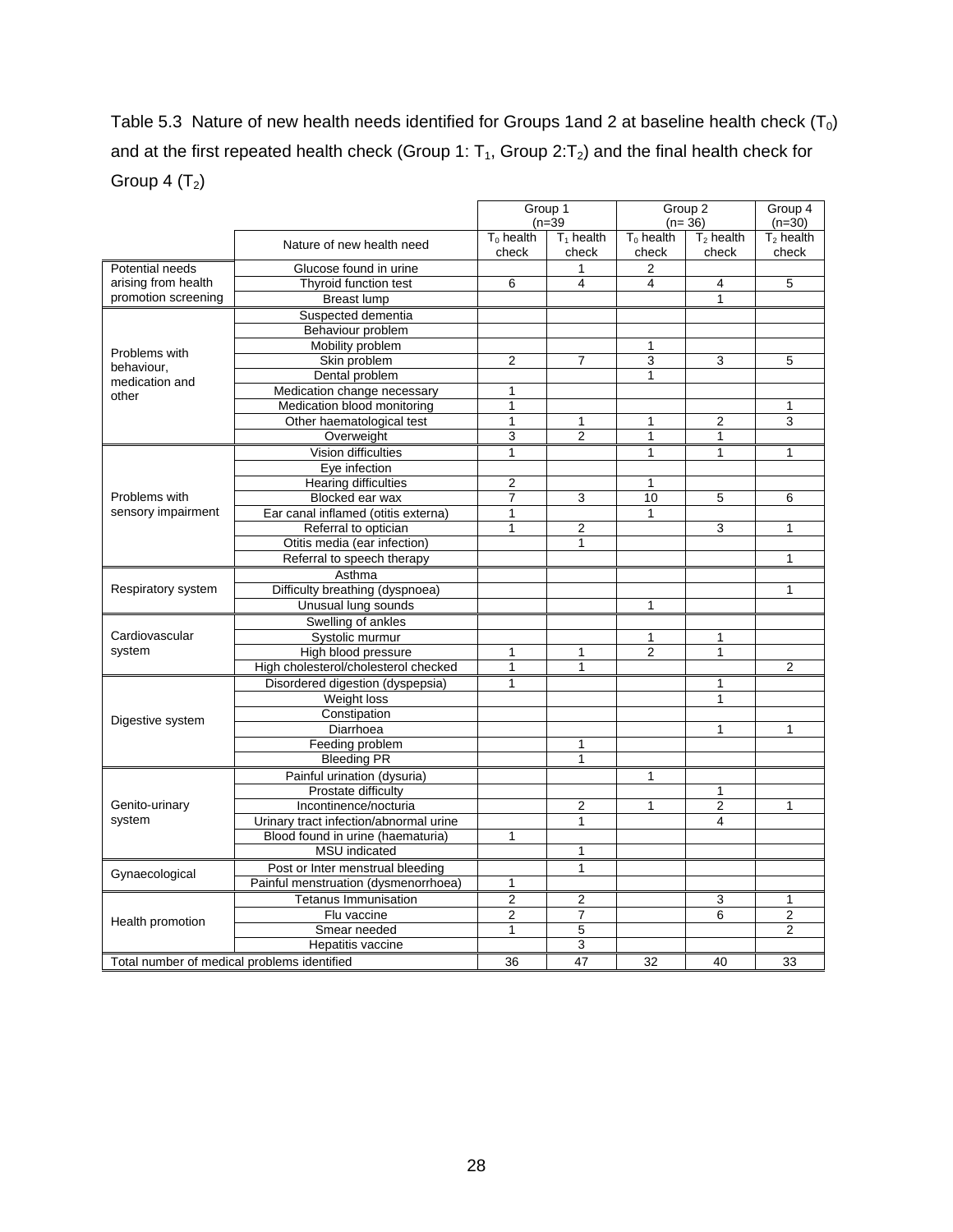The nature of new health needs identified for Groups 1 and 2 at the baseline and first repeated health checks, and for Group 4 at the  $T_2$  health check, is set out in Table 5.3. It can be seen that there were a greater number of health promotion measures per person taken at the later health checks, an increase which accounted for the increase in health need identification overall. Otherwise the new health needs identified at the repeat check were broadly similar to those identified at baseline.

#### **Commentary**

At least within the intervals between checks investigated here, there was no reduction in their utility in identifying previously unidentified health need. Nor was there an indication that the number of new health needs being identified at a health check was related to the interval between health checks. Average intervals between health checks were all above 12 months, with the interval between the first and second repeated health check for Group 4 being the lowest (14 months). The results here would, therefore, suggest that annual health checks are justifiable if health checking is to be undertaken.

The slightly higher identification of health needs at the repeat health checks compared to the initial one appeared to stem from a greater attention to health promotion, an area of known underperformance with respect to people with learning disabilities. This may indicate a growth in experience of the primary care teams undertaking the health checks. Otherwise, the nature and distribution of health needs identified was similar at the first repeat check to those found at the initial check. As reported above, 93 out of 181 individuals (51%) had health needs newly identified as a result of the PEARL 1 health check, of whom 16 had problems identified which may be deemed serious (including one each with breast cancer, suspected dementia, asthma or post menstrual bleeding, two each with diabetes or hypothroidism, and four each with high blood pressure or haematuria). In the current study, 51 out of 75 (68%) had health needs newly identified as a result of the first repeat health check, of whom 8 had problems identified which may be deemed serious (including one each with a breast lump, diabetes, weight loss, prostate difficulty, or post or inter-menstrual bleeding and two with high blood pressure). On this basis, we have concluded that health checking is an effective intervention for identifying remediable general health problems among people with learning disabilities. Health needs can be identified among adults with a learning disability who may fail to report symptoms due to restricted communication or social or other impairments, and appropriate health promotion undertaken, through the use of structured health checks. Following the conclusion above, we would argue that annual health checking is justifiable.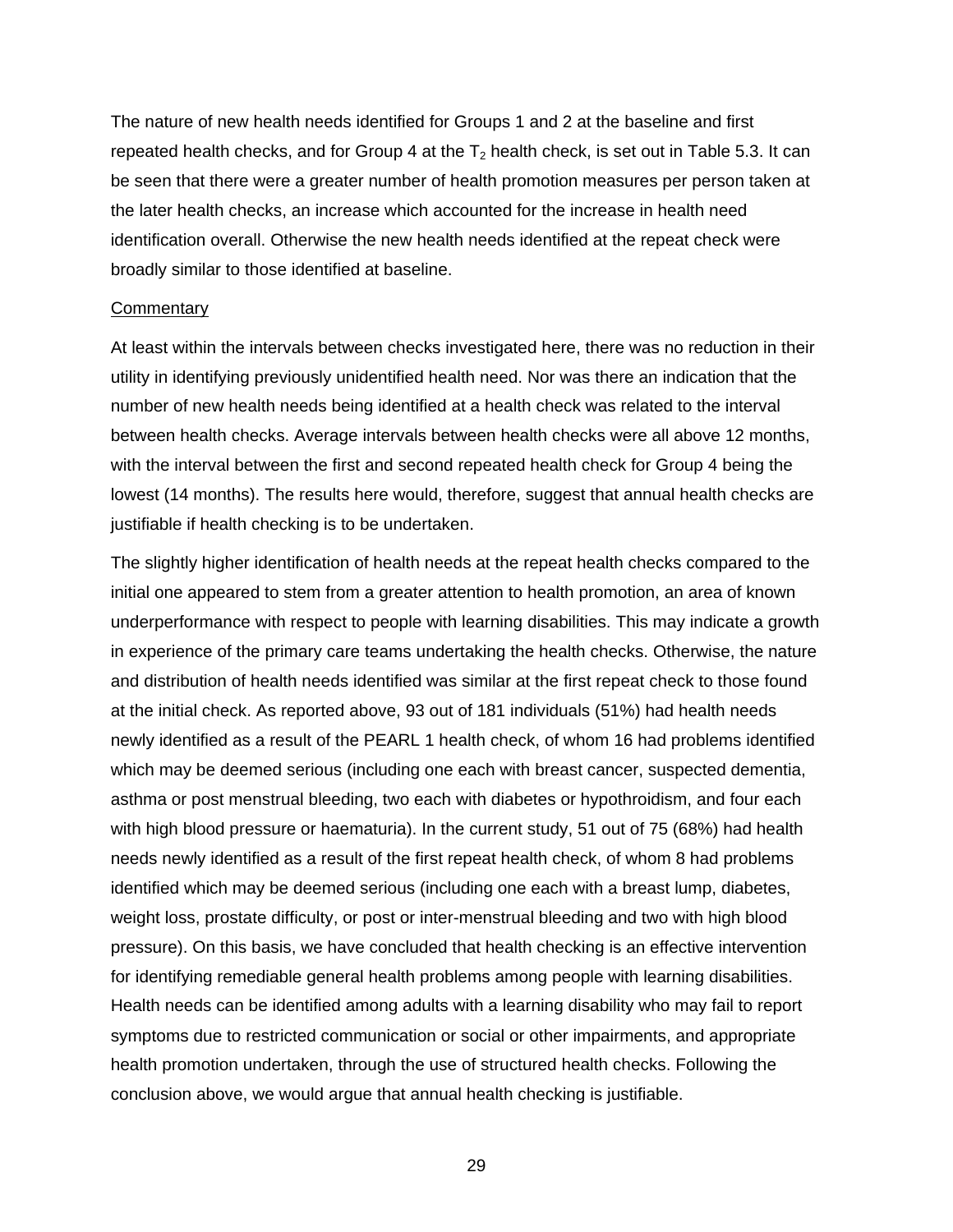Despite this general conclusion, gaining commitment to providing the additional time and resources to conduct the health check cannot be assumed. Nor can one be sure that individuals will keep appointments so that health checks can be performed. 13 of the 40 practices which had participated in the PEARL 1 research were unable or unwilling to collaborate further. Moreover, health checks were not conducted for 33 of the 108 participants and a further 9 of the 39 participants in Group 1 who had a health check at  $T_1$  did not have another at  $T_2$ . Overall, only 61% of participants had health checks according to the planned schedule. There appeared to be a number of factors influencing whether health checks were conducted. For example, four of the five participants who lived independently did not have a repeat health check, perhaps due to having less support to attend the surgery than people living with carers. In addition, excluding these five participants, those not receiving a health check at  $T_2$  had significantly lower ABS scores than those who did ( $z = -$ 2.755, p<.01). Particular effort will need to be made to make sure that people have equality of access to effective care across the ability spectrum, wherever they live.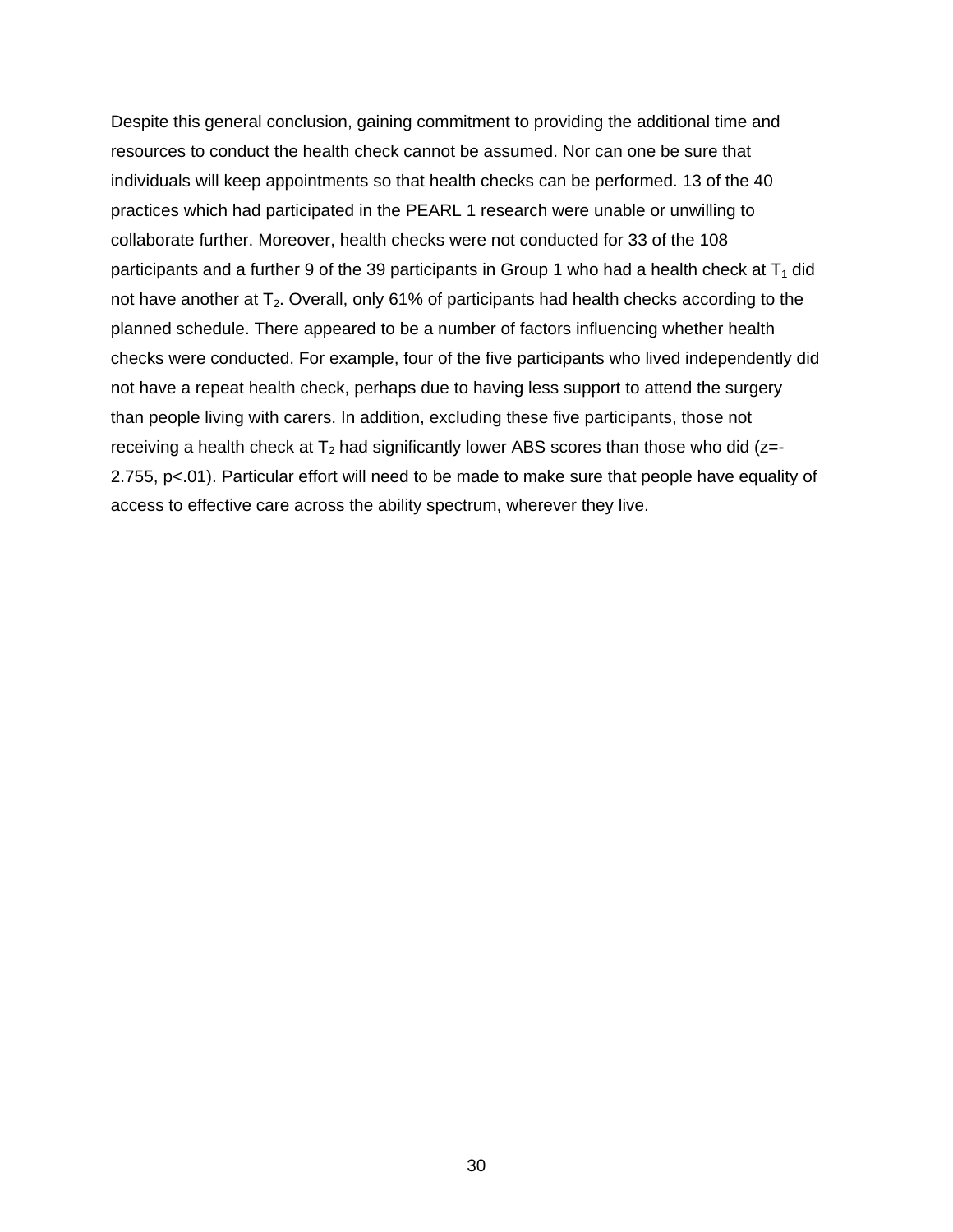## **Section 6: Access to health promotion**

In this section we analyse a subsection of the PEARL 1 dataset to assess the frequency of uptake of heath promotion actions in a primary care identified population of adults with a learning disability. We describe the pattern of the following health promotion activities and explore the relationship between the level of disability and health promotion uptake:

- 1. Cervical Cytology 2. Mammography 3. Blood pressure screening 6. Recording of smoking and alcohol use 7. Cholesterol measurement 8. Urine testing
- 4. Weight recording

9. Immunisation

5. Height recording

Data on health promotion was collated from general practice notes for a period of two years prior to the recruitment of the PEARL 1 sample for those individuals whose general practice was within the former Bro Taf health region of South Wales. This subsample was chosen because of the availability of health promotion norms for the population as a whole. Routine health data provided from Bro Taf Health Authority and Breast Test Wales provided control data for cervical cytology and mammography.

Control data for blood pressure height, weight, smoking, drinking and urine testing were drawn from published literature where available.

A total of 22 practices in Bro Taf were included in the PEARL 1 dataset. Data from Bro Taf Health authority were available on 21 of these practices, including Townsend deprivation scores. The 21 practices with practice population figures available had a total population of 151,000. A total of 106 patients provided the sample for the study. The patients had a mean age of 35 years with a range of 3 to 86 years. Sixty (57%) were female and 21 were under 18 years of age. Based on estimated conversion from Adaptive Behavior Scale scores (Nihira et al. 1993), 18 (17%) were categorised as having a mild learning disability, 51 (48.1%) a moderate learning disability and 37 (34.9%) a severe or profound learning disability.

## 6.1 Cervical screening

A total of 55 patients were eligible for cervical cytology. Seven of these (12.7 %) received cervical cytology in the two years prior to data collection. Control data on average cervical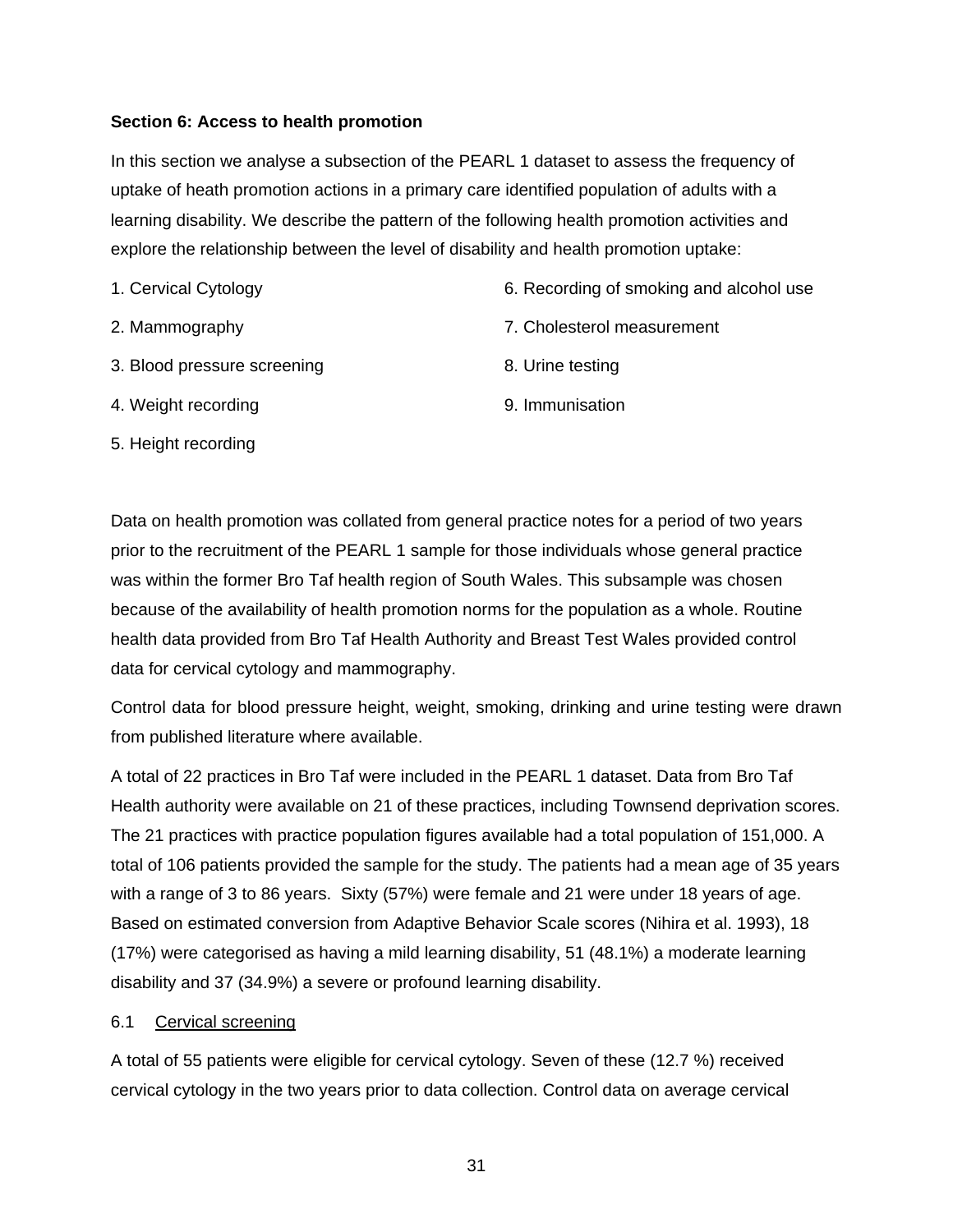cytology rates is seen in Table 6.1. The average take up of cervical cytology in the participating practices was 84%.

12 patients with a mild learning disability were eligible for cervical cytology and 4 of these (33%) had cytology performed. 25 had a moderate learning disability and 3 of these (12%) had cytology performed and 18 had a severe learning disability none of whom had cytology performed.

| Practice        | Population | Townsend         | Cervical        | Immunisations    | Consultations |
|-----------------|------------|------------------|-----------------|------------------|---------------|
| Code            |            | Deprivation      | cytology uptake | per 1000 per     | per 1000 per  |
|                 |            | Score            | $(\%)$          | year             | year          |
| $\overline{3}$  | 6517       | $\overline{2.2}$ | 85              | 70               | N/A           |
| $\overline{9}$  | 1339       | $\overline{5.2}$ | 91              | 285              | 4538          |
| $\overline{11}$ | 9693       | $\overline{0}$   | $\overline{87}$ | 183              | 4925          |
| 12              | 4804       | 4.7              | 85              | 115              | 6153          |
| 13              | 5029       | 1.2              | $\overline{82}$ | $\overline{97}$  | 3457          |
| $\overline{14}$ | 8090       | 2.8              | 80              | $\overline{48}$  | 4326          |
| 15              | 15431      | $-2.5$           | 87              | $\overline{70}$  | 5316          |
| 17              | 3711       | 0.3              | 89              | 64               | 3711          |
| 19              | 5033       | 2.0              | 91              | 91               | N/A           |
| 22              | 1606       | 4.6              | 69              | N/A              | 2134          |
| 24              | 3460       | $\overline{3.8}$ | $\overline{71}$ | 19               | 4399          |
| 25              | 8416       | 4.1              | $\overline{83}$ | $\overline{50}$  | 4580          |
| 26              | 5087       | $-0.5$           | $\overline{88}$ | $\overline{120}$ | N/A           |
| 28              | 15856      | 1.2              | 80              | 69               | 3739          |
| $\overline{29}$ | 3924       | 1.4              | 85              | 114              | 4148          |
| $\overline{31}$ | 12716      | $-3.3$           | 88              | 102              | N/A           |
| 32              | 7932       | 0.8              | 83              | 109              | 3403          |
| $\overline{33}$ | 12641      | 5.2              | $\overline{82}$ | 61               | 5975          |
| 35              | 10777      | $-1.3$           | 89              | 76               | 3570          |
| 36              | 5538       | 2.6              | 86              | 89               | 3788          |
| $\overline{37}$ | 3796       | 2.6              | $\overline{88}$ | 78               | 4106          |

Table 6.1 Practice data for deprivation, cervical cytology, immunisations and consultation rates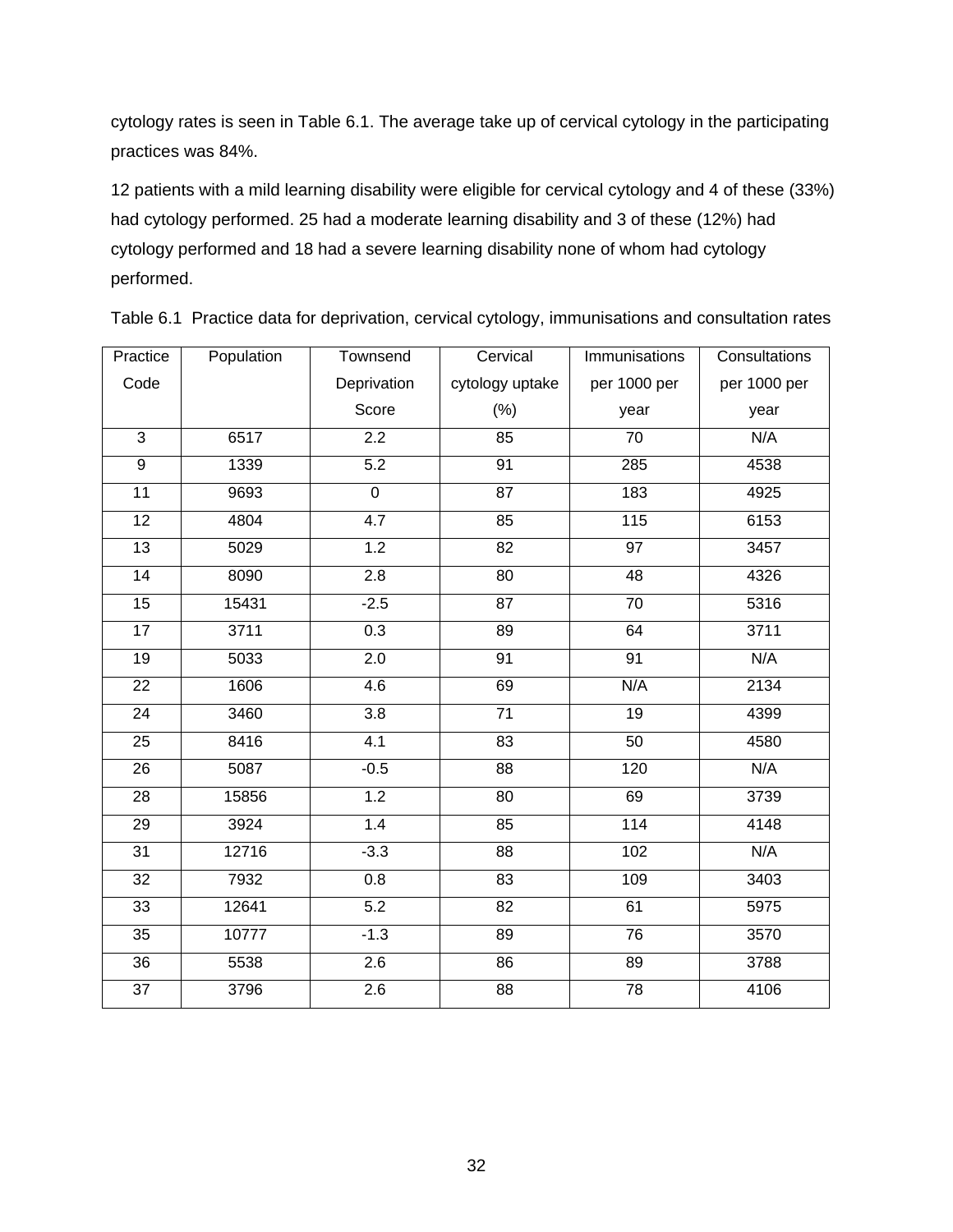## 6.2 Mammography

A total of 15 individuals in the study were eligible for mammography being aged 50 years or over. A total of 4 of these (26%) received a mammogram in the preceding two years.

Control data were not available from within practices. However, comprehensive data on the uptake of mammography was obtained from Breast Test Wales. The uptake of mammography is closely influenced by the deprivation indices in an area. Percentage uptake of mammography in Bro Taf ranged from 40-44.9% in areas of high deprivation (Townsend scores 10-14) to 80– 84.9% in areas of low deprivation (Townsend scores 5 - -9). As data from Breast Test Wales were available on individual wards within Bro Taf, it was possible to calculate an average mammography take up for the participating practices controlled for relative deprivation. The 26% rate for people with a learning disability should be compared with a 71% rate for the practice populations as a whole.

Four of the 15 eligible patients had a mild disability and 2 of these (50%) had mammograms, 6 had a moderate disability and 2 of these (33%) had mammograms and 5 had severe disability and none of these had mammograms.

#### 6.3 Blood pressure screening

A total of 85 adults were eligible for regular blood pressure screening. Within the two years prior to the study, 36 (42%) received blood pressure measurement. Published data (Kerr et al., 1996) shows a figure of 46% for blood pressure measurement in the general population. 17 individuals with a mild learning disability were eligible for blood pressure screening and 14 of these (82%) received blood pressure measurements. 42 individuals had a moderate disability and 13 of these (30%) received blood pressure measurement. 26 individuals had a severe learning disability and 9 of these (35%) received blood pressure measurements.

## 6.4 Weight recording

Over the two-year data recording period, 23 individuals (27%) had their weight recorded. 17 individuals with a mild disability were eligible for weight recording and 6 of these (35%) had their weight measured. 42 individuals with a moderate disability were eligible and 13 of these (31%) had their weight measured. 26 individuals with a severe learning disability were eligible for weight recording and 4 of these (15%) had their weight measured.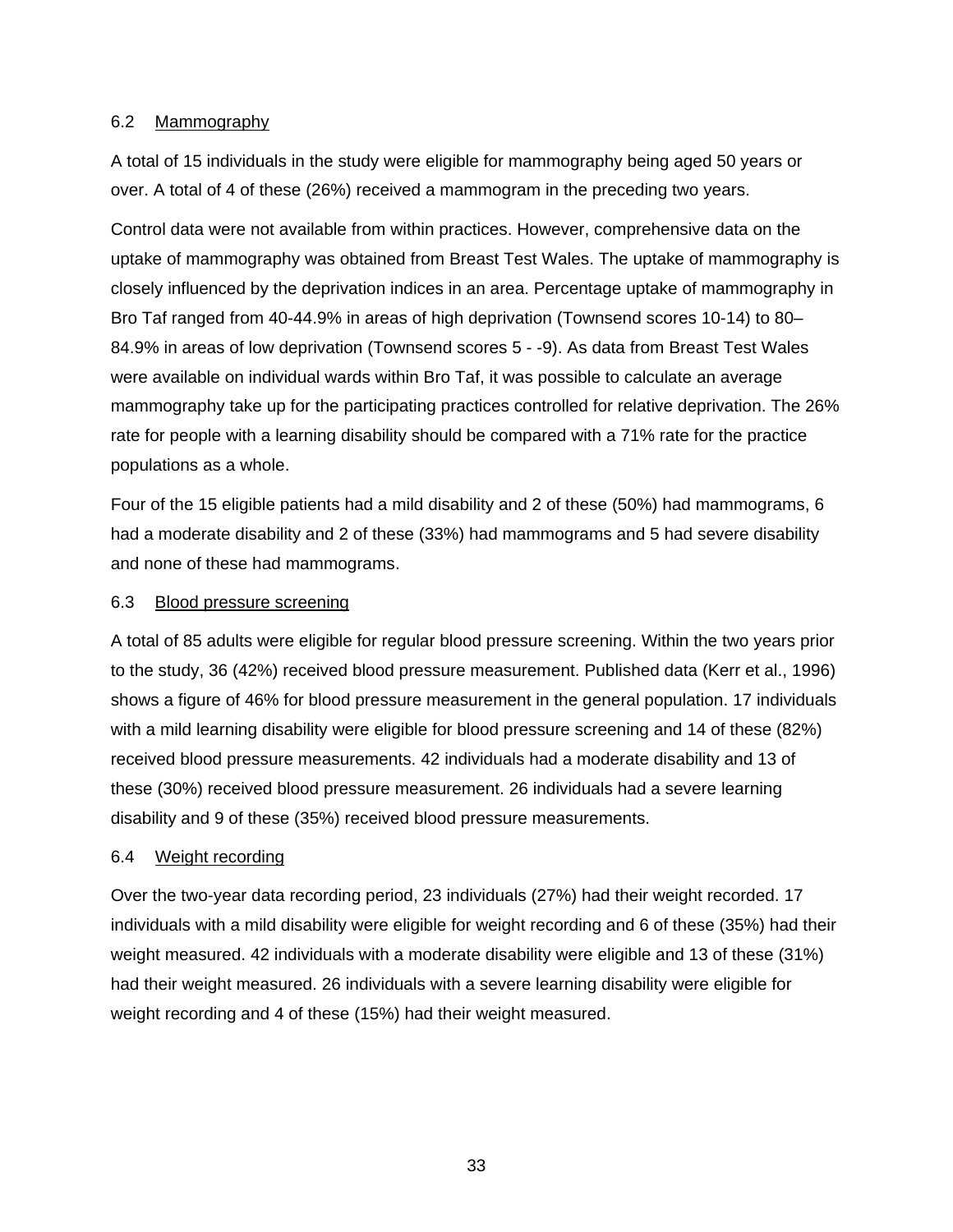# 6.5 Height recording

Over the two-year data recording period, 12 individuals (14%) had their height recorded. 17 individuals with a mild disability were eligible for height recording and 2 of these (12%) had their height measured. 42 individuals with a moderate disability were eligible for height recording and 8 of these (19%) had their height measured. 26 individuals with a severe learning disability were eligible for height recording and 2 of these (8%) had their height measured.

# 6.6 Smoking

11 individuals (13%) had their smoking history recorded: 3 of the 17 people with a mild learning disability (17%), 3 of the 42 people with a moderate learning disability (7%) and 2 of the 26 people with a severe learning disability (8%).

# 6.7 Alcohol Use

10 individuals (26%) had their drinking history recorded: 4 of the 17 people with a mild learning disability (24%), 4 of the 42 people with a moderate learning disability (8%) and 2 of the 26 people with a severe learning disability (8%).

## 6.8 Cholesterol measurement

One individual had a cholesterol level measured in the two-year period; this individual had a moderate learning disability.

## 6.9 Urine testing

13 individuals (15%) had their urine tested: 1 of the 17 people with a mild learning disability (6%), 8 of the 42 people with a moderate learning disability (19%) and 4 of the 26 people with a severe learning disability (15%).

## 6.10 Immunisations

23 out of 106 individuals (22%) had an immunisation procedure performed: 2 of the 18 people with a mild learning disability (11%), 11 of the 51 people with a moderate learning disability (22%) and 10 of the 37 people with a severe learning disability (27%).

## 6.11 Impact of level of disability

Table 6.2 summarises the relative percentage of uptake of all the health promotion measures in relation to level of disability.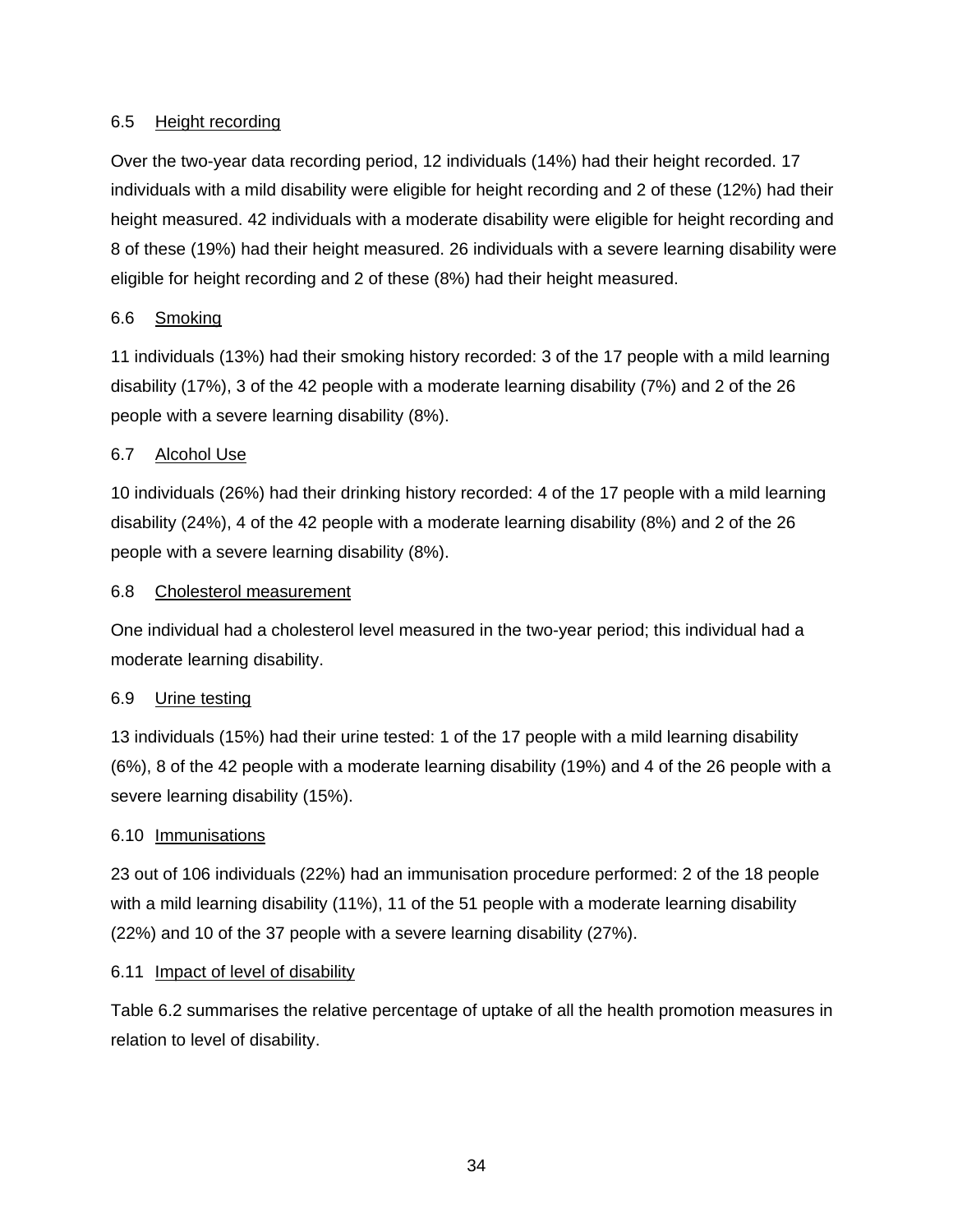| <b>Health Promotion</b><br>Activity | Mild learning disability<br>(% uptake) | Moderate learning disability<br>(% uptake) | Severe learning disability<br>(% uptake) |  |
|-------------------------------------|----------------------------------------|--------------------------------------------|------------------------------------------|--|
| Cervical cytology                   | 33                                     | 12                                         |                                          |  |
| Mammography                         | 50                                     | 23                                         | 0                                        |  |
| Blood pressure<br>measurement       | 82                                     | 30                                         | 35                                       |  |
| Height recording                    | 12                                     | 19                                         | 8                                        |  |
| Weight recording                    | 35                                     | 31                                         | 15                                       |  |
| Smoking history                     | 17                                     | 7                                          | 8                                        |  |
| Drinking history                    | 24                                     | 10                                         | 8                                        |  |
| Immunisations                       | 11                                     | 22                                         | 27                                       |  |
| Urine testing                       | 6                                      | 19                                         | 15                                       |  |
| Cholesterol                         | 0                                      |                                            | 0                                        |  |

Table 6.2 The percentage of uptake of all the health promotion measures related to level of disability

### **Commentary**

This analysis showed a clear difference in health promotion uptake for a primary care identified population of individuals with a learning disability. People with a learning disability had reduced cervical cytology and mammography as compared with population norms. Blood pressure monitoring was the only health promotion measure to approach population norms. Figures for immunisations, height recording, weight recording, recording of smoking and drinking and cholesterol measurement were all low.

The clearest influence of health promotion uptake from level of disability could be seen in the areas of women's health. This may be an appropriate outcome for cervical cytology where women with severe learning disability are less likely to be sexually active, although it is important not to make generalised assumptions about who is or is not sexually active. However, this same factor would constitute a risk factor for breast cancer increasing the case for mammography.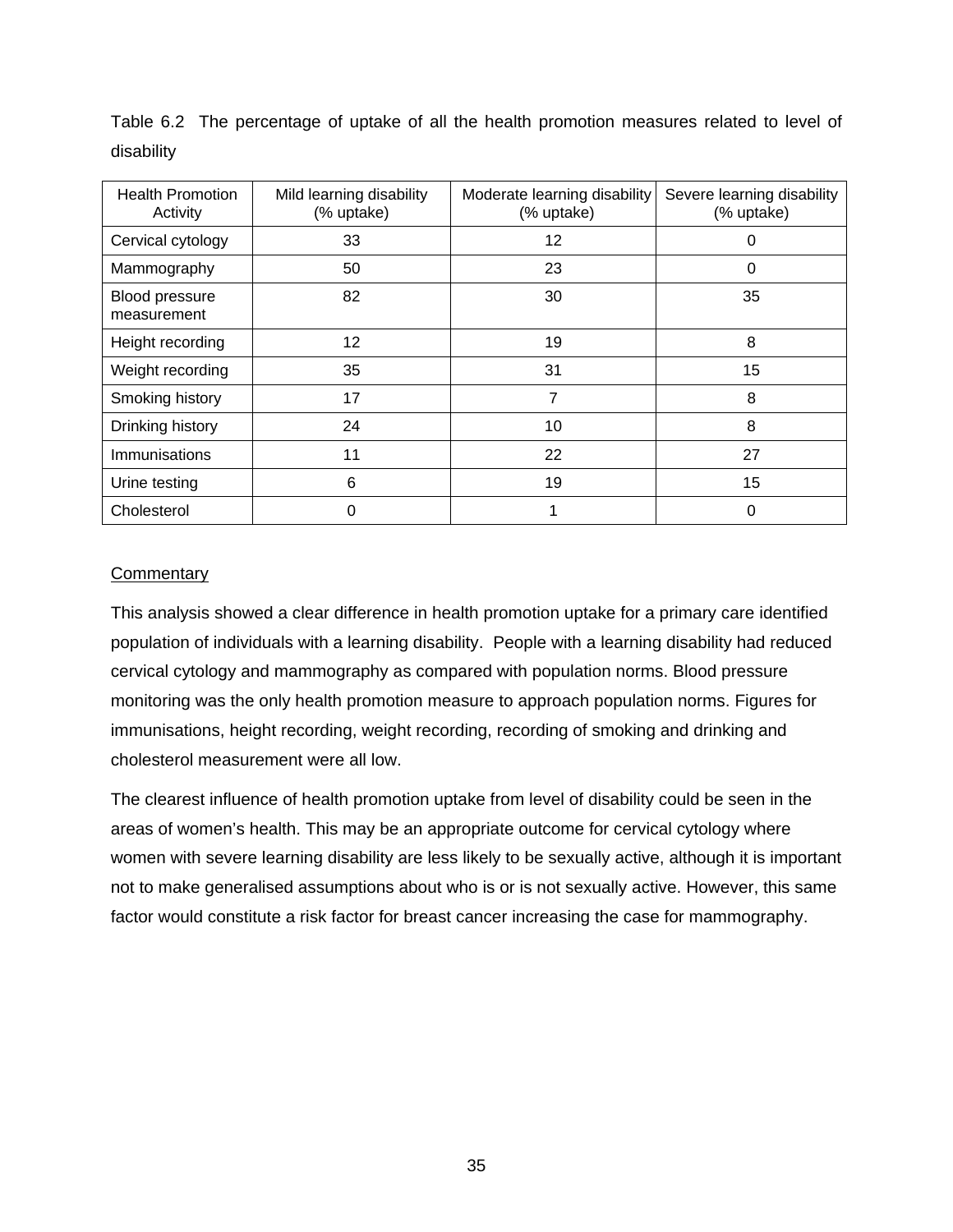### **Section 7: Frequency of contact with primary and secondary care**

Information on the frequencies of contacts with specialists (including specialists in learning disabilities), health promotion actions and general practice consultations was collected for 77 of the 108 PEARL 2 sample. Fig 7.1 shows the average number of contacts with specialists in 8 six month periods before and 7 six month periods after the first (PEARL 1) health check. There was no difference in rate of contact before and after the first health check. The overall mean frequency of contact was 0.89 (i.e., 1.78 per year).

Figure 7.1 Mean number of contacts with specialists during consecutive six month period four years before and three and a half years after the first health check



# **□ Mean number of contacts with specialists**

In all time periods, the majority had zero contacts (mean 55%, range 38-64%) and about half of the remainder had one specialist contact (mean 25%, range 15-39%). The maximum number of contacts per person in a six month period ranged between 4 and 9 (mean 7.5). Across the entire period, 4.3% never saw a specialist, 37.1% saw a specialist less frequently than once a year, 22.9% saw a specialist between once and twice a year and 36.7% saw a specialist more than twice a year.

Fig 7.2 shows the average number of health promotion actions in 8 six month periods before and 7 six month periods after the first (PEARL 1) health check (NB health promotion actions conducted within this and subsequent health checks were excluded) . The frequency of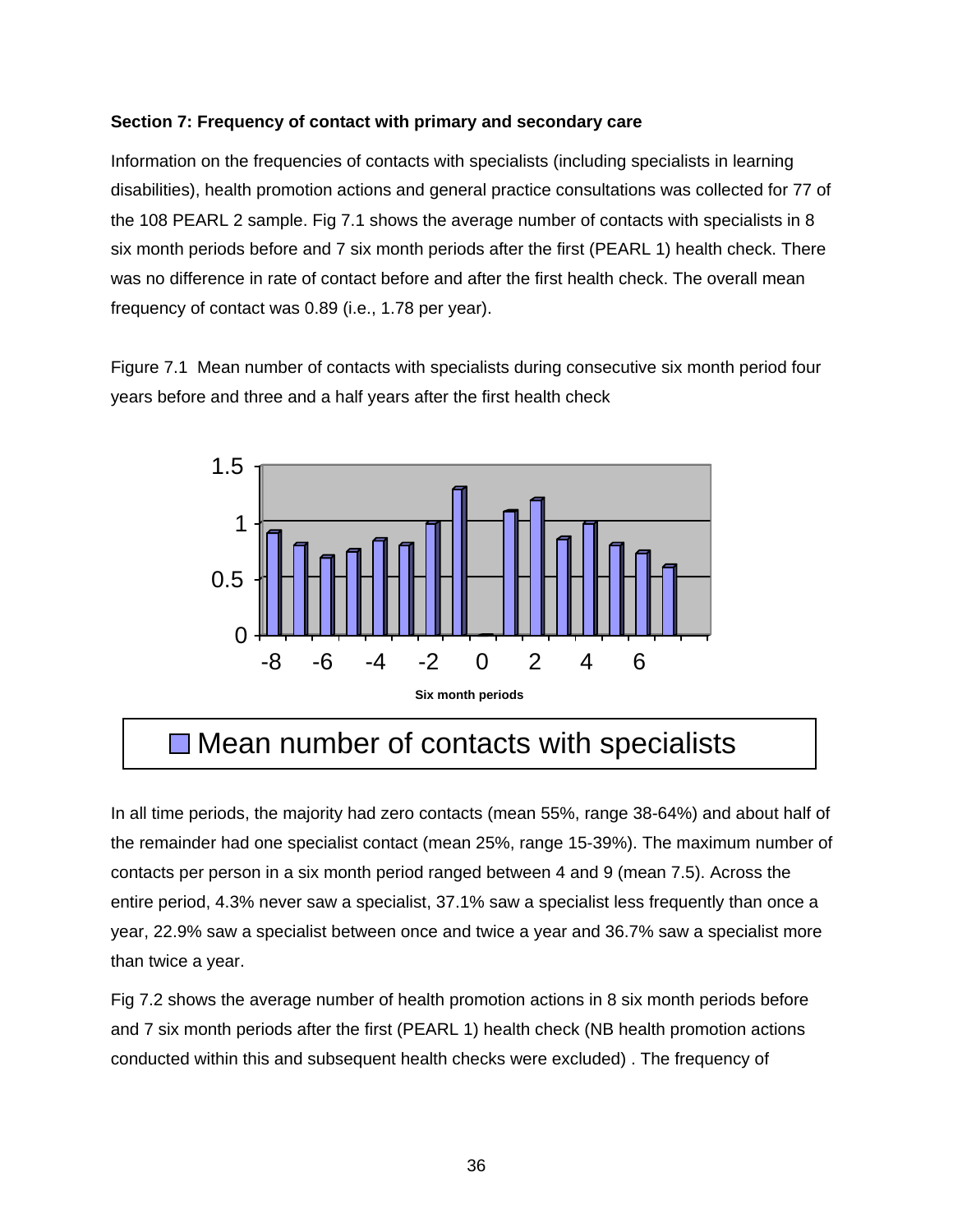health promotion actions rose after the first health check from a mean of 0.6 (i.e., 1.2 per year) to a mean of 1.1 (i.e., 2.2 per year).

Figure 7.2 Mean number of health promotion actions during consecutive six month period four years before and three and a half years after the first health check



In all time periods before the first health check, about three-quarters of individuals had zero contacts (mean 74%, range 70-82%). This reduced to below two-thirds after the first health check (mean 62%, range 57-65%). The maximum number of contacts per person in a six month period ranged between 5 and 24 prior to the first health check and between 8 and 23 afterwards. Across the entire period, 5.6% received no health promotion actions, 51.3% had fewer than one health promotion action per year, 22.3% received between one and two health promotion actions per year and 20.8% received more than two health promotion actions per year.

Figure 7.3 shows the average number of consultations with the GP or another member of the primary care team (henceforth termed 'GP consultations') in 8 six month periods before and 7 six month periods after the first (PEARL 1) health check. The frequency of GP consultations rose towards the first health check, remained relatively high for the next two years and then declined in frequency. There was no difference between the two halves. The overall mean was 2.7 (i.e.,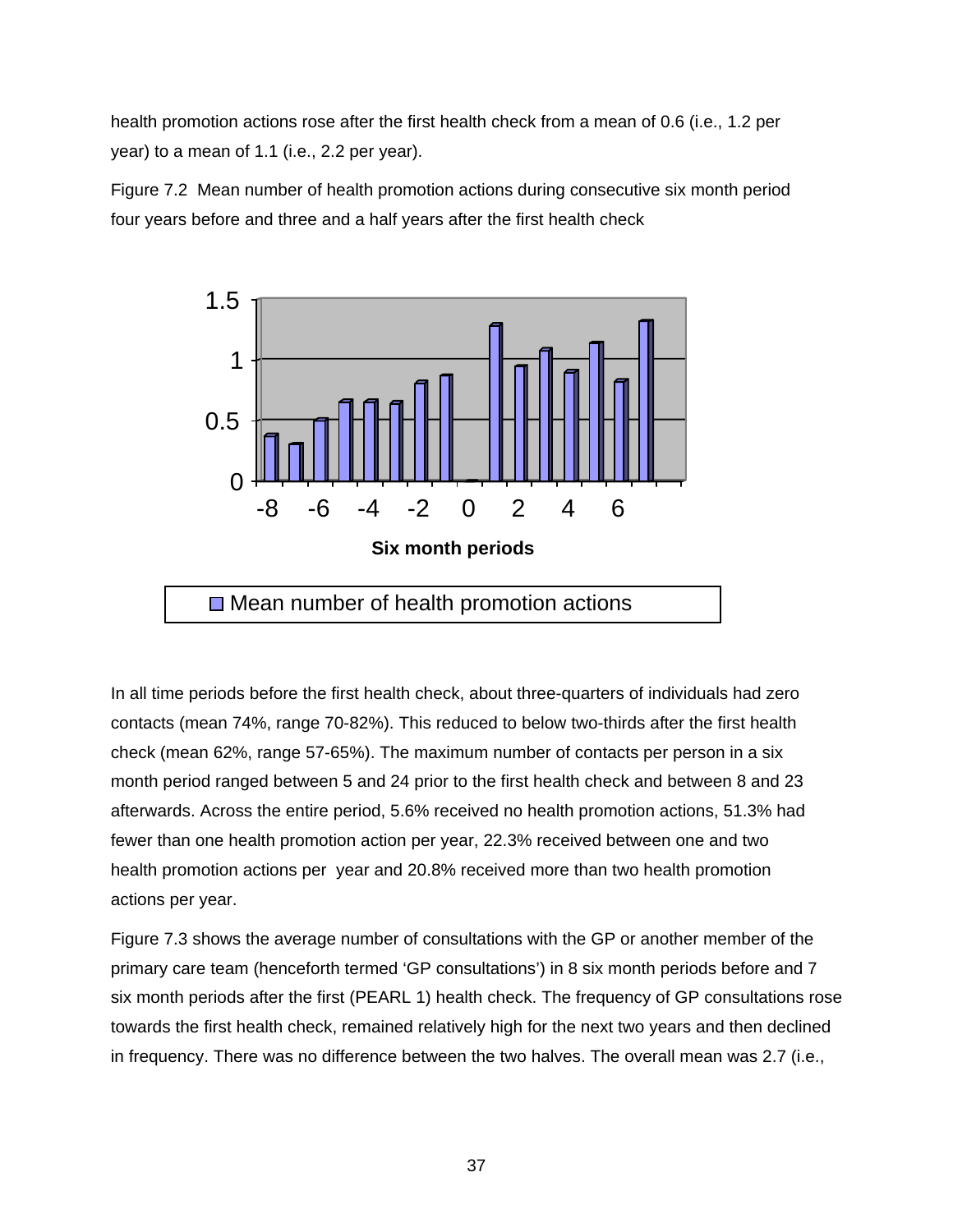5.4 per year). This can be compared to a weighted average of 4.4 consultations per year for the practices listed in Table 6.1.

In all time periods before the first health check, between a quarter and a half of individuals did not have a GP consultation (mean 33%, range 25-47%). This was reduced to between a fifth and a third after the first health check (mean 28%, range 17-37%). The maximum number of contacts per person in a six month period ranged between 9 and 27 prior to the first health check and between 15 and 22 afterwards. Across the entire period, there was no-one who did not see the GP at least once. 6.8% saw the GP on average less than once a year, 15.5% saw the GP between once and twice per year, 37.0% saw the GP between twice and four times per year, 18.1% saw the GP between four and eight times per year, and 21.9% saw the GP more than eight times per year.

Figure 7.3 Mean number of GP consultations during consecutive six month period four years before and three and a half years after the first health check



Table 7.1 summarises the frequency of occurrence of contact with specialists, health promotion actions and GP consultations before and after the first health check, broken down by Group. Group 1 had a repeated health check on average 28 months after the first health check (range, 16-39 months), and the majority had a second repeated health check an average of 14 months later (range, 7-20 months). Group 2 had a repeated health check on average 44 months after the first health check (range, 31-54 months). Group 3 did not have a subsequent health check.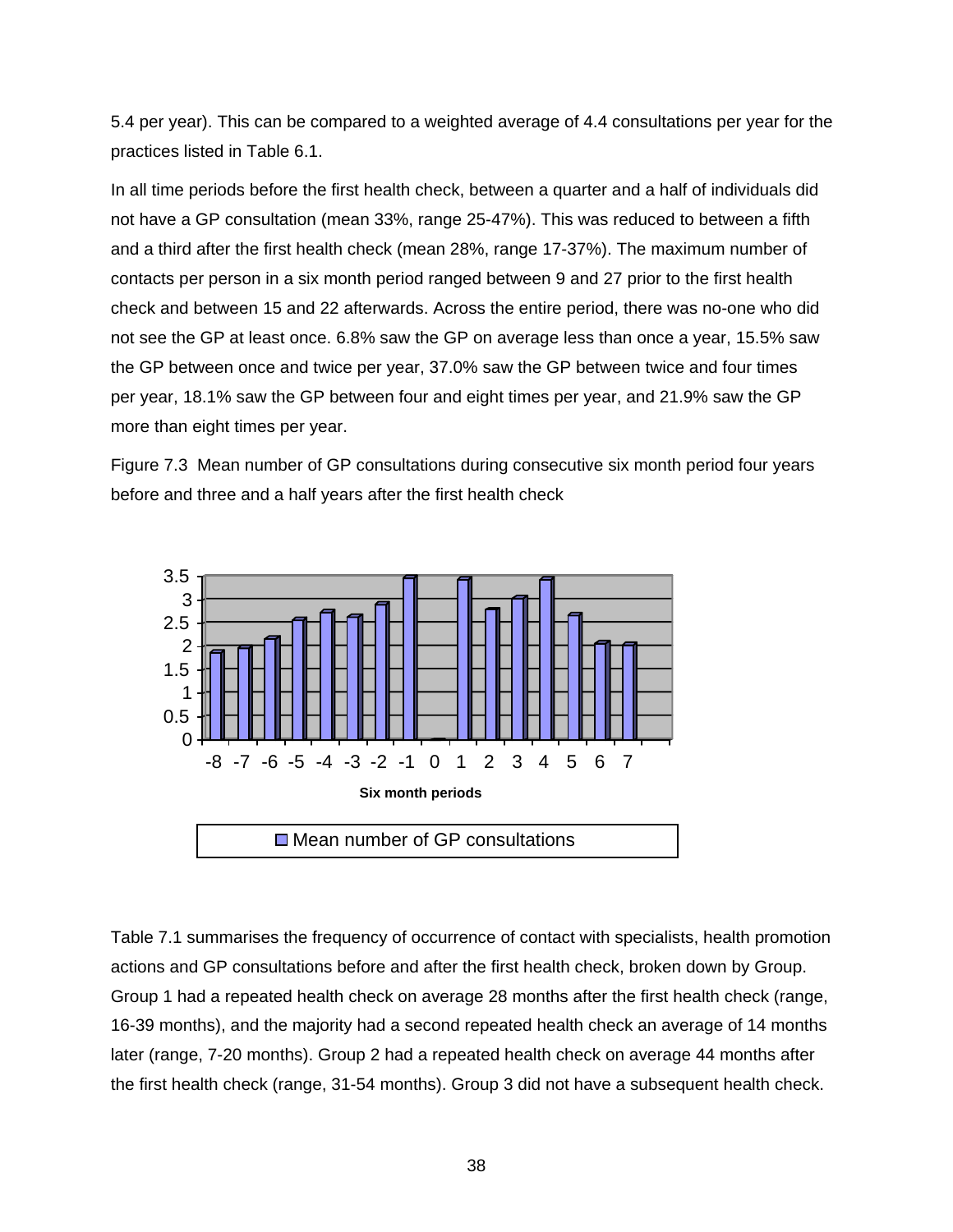One would expect that any impact of health checking would be seen by a greater increase among Group 1 than in Groups 2 and 3. Table 7.1 shows unsystematic variation in relation to the frequency of contacts with specialists and GP consultation rates. However, there is a greater discernable pattern in relation to the frequency of health promotion actions. The increase is greatest for Group 1 and may be related to the greater frequency of health checking.

Table 7.1 Annual rates of contact with specialists, health promotion actions and GP consultations during consecutive six month period four years before and three and a half years after the first health check for three Groups: Group 1 who had two further health checks, Group 2 who had one further health check towards the end of the period and Group 3 who had no further health checks

|                                    | Group 1   |          | Group 2   |          | Group 3          |          |
|------------------------------------|-----------|----------|-----------|----------|------------------|----------|
|                                    | Before HC | After HC | Before HC | After HC | <b>Before HC</b> | After HC |
| Contact with<br><b>Specialists</b> | 1.4       | 2.1      | 2.3       | 1.7      | 1.2              | 1.7      |
| <b>Health Promotion</b><br>Actions | 1.4       | 3.4      | 1.0       | 1.5      | 1.3              | 1.7      |
| <b>GP Consultations</b>            | 3.6       | 4.1      | 6.9       | 6.0      | 4.8              | 7.3      |

### **Commentary**

Access to services is central to the principle of equality of health care. Measuring access poses certain difficulties and these are reflected in the data here. Access should relate to the specific services needed arising from the health status of the individual.

Specialist health contact is common for people with a learning disability. However, it is difficult to say from the data presented here whether an inequality exists. It is clear that variation exists in specialist contact within the learning disability population but it is not known whether the variation found is more than would be reasonable given the variation in morbidity among the population. Further research is needed to show whether patients with a learning disability are referred at the same time in their health journey as the general population and to illuminate the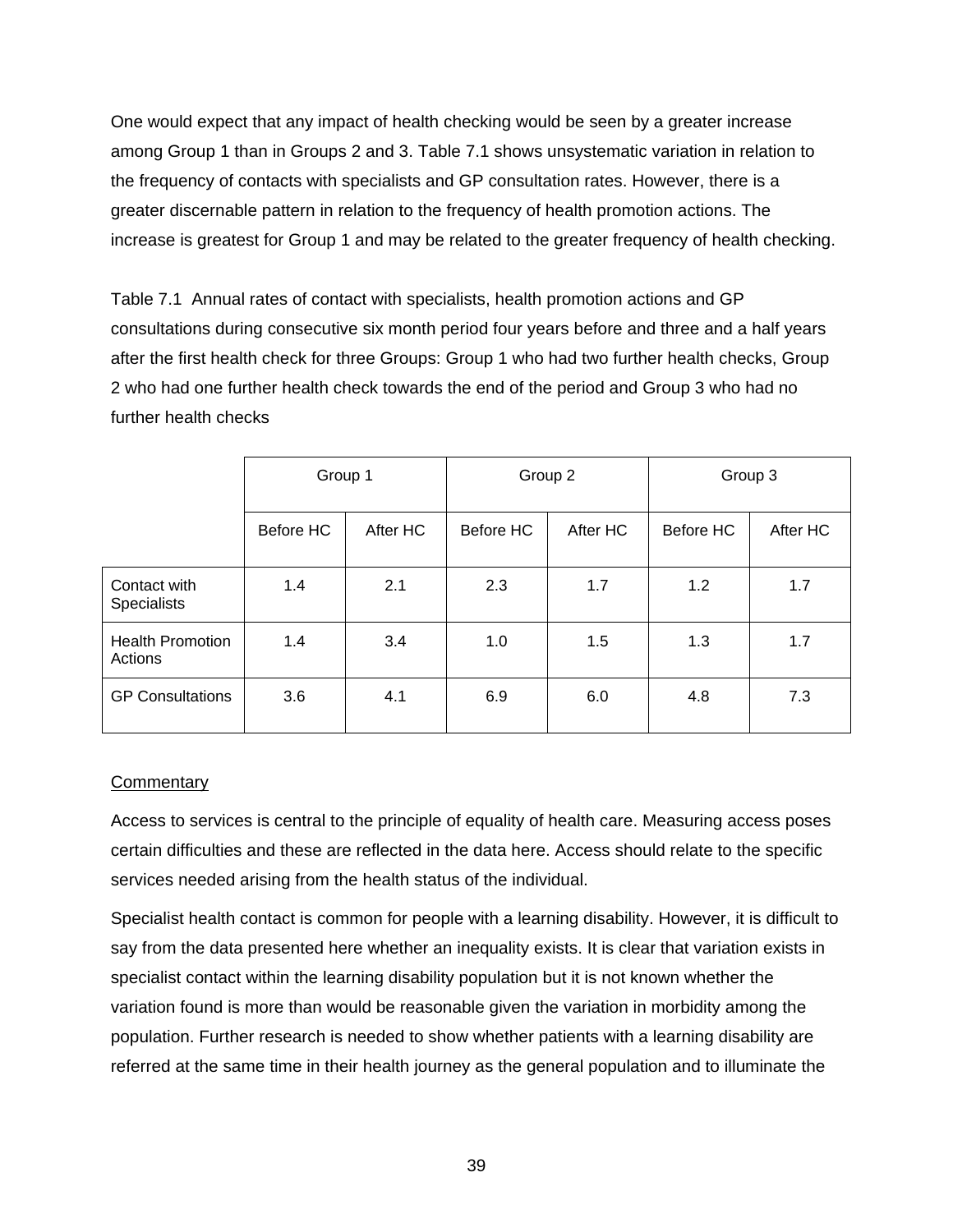balance in referrals between those concerning conditions closely associated with learning disability and those concerning generic ill health.

Inadequate access to health promotion seems likely to be a major underlying factor in the inequality in health among people with a learning disability. The analysis in Section 6 has already illustrated disparity across a range of health promotion measures. These data reinforce the message about inadequate health promotion delivery and also provide a picture of the variability in health promotion received. In every six month period in the three years prior to having a health check, three quarters of the sample had had no contact for health promotion procedures. The majority received fewer than one health promotion action per year across the entire 7.5 years, although a minority received a significantly higher rate. The data are also consistent with the analysis in Section 5 indicating that health checking appears to increase health promotion contacts over and above those conducted within the health check. This means that GPs involved in health checking have undertaken more health promotion in addition to the routine health promotion measures performed during the health check.

GP consultations may act as a proxy measure of the accessibility of primary care for people with a learning disability. Kapur et al. (2005) showed ranges for annual GP consultation of 2-7 for females and 2-4 for men. The weighted average annual consultation rate for the general population in the practices in the Bro Taf area was 4.4. Compared to these norms, the data here are in agreement with other published data (e.g., Stein & Ball, 1999) that there is not a deficit in the average rate of contact with general practice among people with learning disabilities relative to the general population. The concern remains, however, that there is a deficit in the level of contact relative to the high health needs of this specific population. In relation to this, it is perhaps more relevant to compare consultation rates with patients with a chronic condition rather than to the general population. Morgan et al. (2000) showed that the annual mean number of consultations with either a general practitioner or other member of the practice staff for patients with diabetes was 18.5 compared with 5.7 for those without. The slightly higher rate of GP consultations found here compared to the average for people in the general population would appear to be insufficiently greater given such a comparison.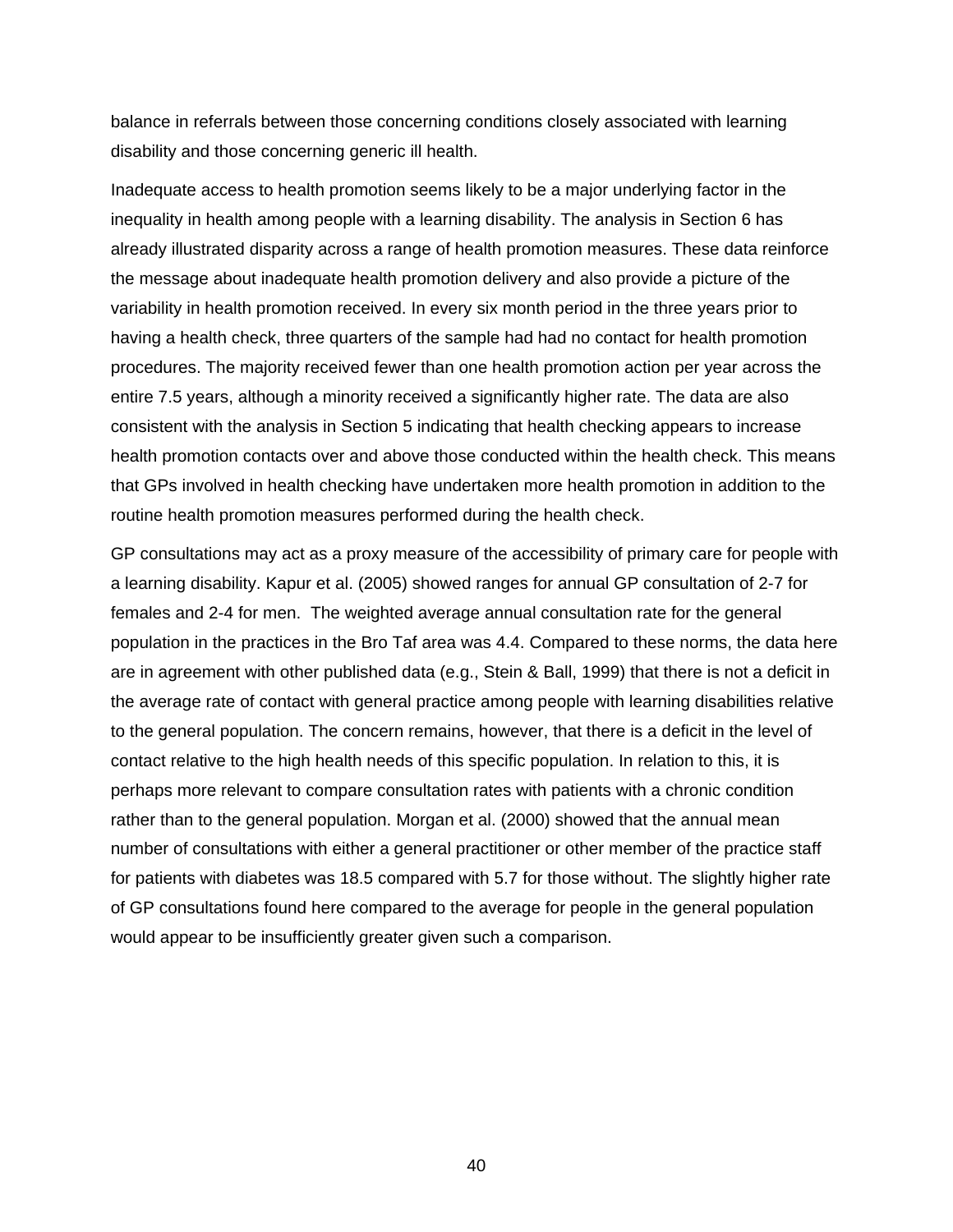# **Section 8 : An investigation into the experiences of people with mild learning disabilities when visiting their doctor's surgery**

This section of the report is based on five focus groups conducted with adults with learning disabilities able to understand the purpose of the inquiry and articulate their views, albeit with help in some cases from personal supporters.

The five focus groups were organised by All Wales People First in a similar way to how they had organised consultations on Welsh Assembly Government policy statements in recent months. They were held in south, west, mid, north west and north east Wales and were attended altogether by 63 people with learning disabilities<sup>1</sup>, who were able to understand the nature of the inquiry and give consent to their views being subsequently reported anonymously. Participants had been notified of the consultation by All Wales People First using their usual mailing network and advertisements in service settings. The focus group meetings ranged in attendance from 7 to 15. Each meeting was facilitated by a number of people familiar with supporting selfadvocates so that small discussion groups could be formed. Discussion groups ranged in size from 3 to 7 people with learning disabilities. Participants chose to form the discussion groups along friendship lines. First language preference was checked at the beginning of each meeting but only participants in the north west Wales consultation chose to use Welsh and English bilingually throughout the discussion. The remaining meetings were transacted in English by the choice of all the delegates. All comments were recorded in English on one flip chart for each discussion group but care was taken in the bilingual meeting to ensure that statements written in English were acceptable to participants making their views known in Welsh.

Each meeting took place between 10.15 a.m. and 3.00 p.m. and followed a similar agenda (see topic list in the box on the following page). Participants were given an explanation sheet in clear language and using a large font size a fortnight in advance. Following arrival and refreshments, the researcher (JF) introduced the meeting organisers and the participants to each other and used a clear language script to go over the purpose of the meeting. She then asked people to sign consent forms to give permission for the reporting of their anonymised views. Participants were reassured that there could be a break in proceedings if for any reason they became upset. Then in three periods of about 55 minutes each, interspersed by a 15-minute break and a 40 minute period for lunch, the groups discussed the topics of "Getting to see the doctor", "Communication issues" and "Being healthy". Each 55 minute period was divided into 45 minutes when topics were discussed freely in small groups and views written up on flip charts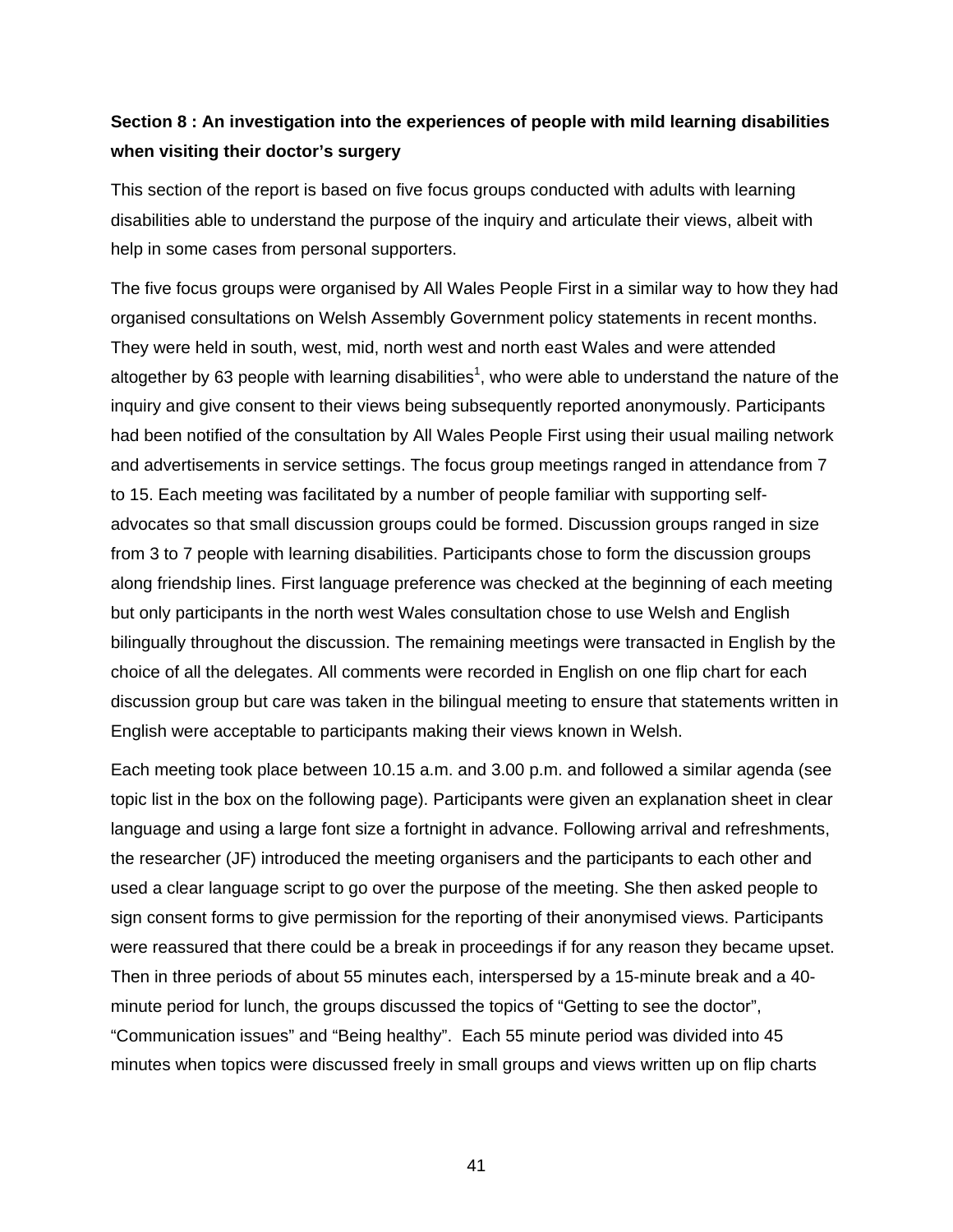and 10 minutes during which each group's recorded comments were read to everyone in plenary. The meeting ended by a final drawing together in plenary of suggestions for "What would make things better?" (approx 35 minutes). Throughout, it was made clear that it was only the views of participants with learning disabilities that would be formally recorded on the flip charts. However, parents and other supporters were reassured that their views were valued and could be reported separately. Notepads were distributed in which accompanying supporters could write down their views if they wished. Opinions expressed in this way are included in Appendix 1.

### **Question prompts for sessions (use only if necessary)**

### **Session 1 Getting to see the doctor**

If you think you need to go to the doctor what do you do? What happens? Do they help you get an appointment easily? Are they good at referring you on for further tests or treatment if you need it? What happens if the doctor says you have to go to a specialist?

### **Session 2 Communication issues**

Are they good at listening to you?

Are they good at talking to you?

Do you ever talk to the nurse for a little while before you go in to see the doctor and do you think this is/would be a good idea?

What happens if the doctor says you have to go to a specialist?

### **Session 3** Being healthy

Doctors' surgeries are also there to help people keep healthy: do you have regular check-ups, e.g. for blood pressure or to be weighed?

Do they give you useful health advice?

### **Session 4 What would make things better?**

What other good experiences have you had using your GP surgery/local health centre?

What helps you most?

How you think your GP surgery/local health centre could work better for you?

Some participants were accompanied by supporters. Supporters have not been included in the total attendance.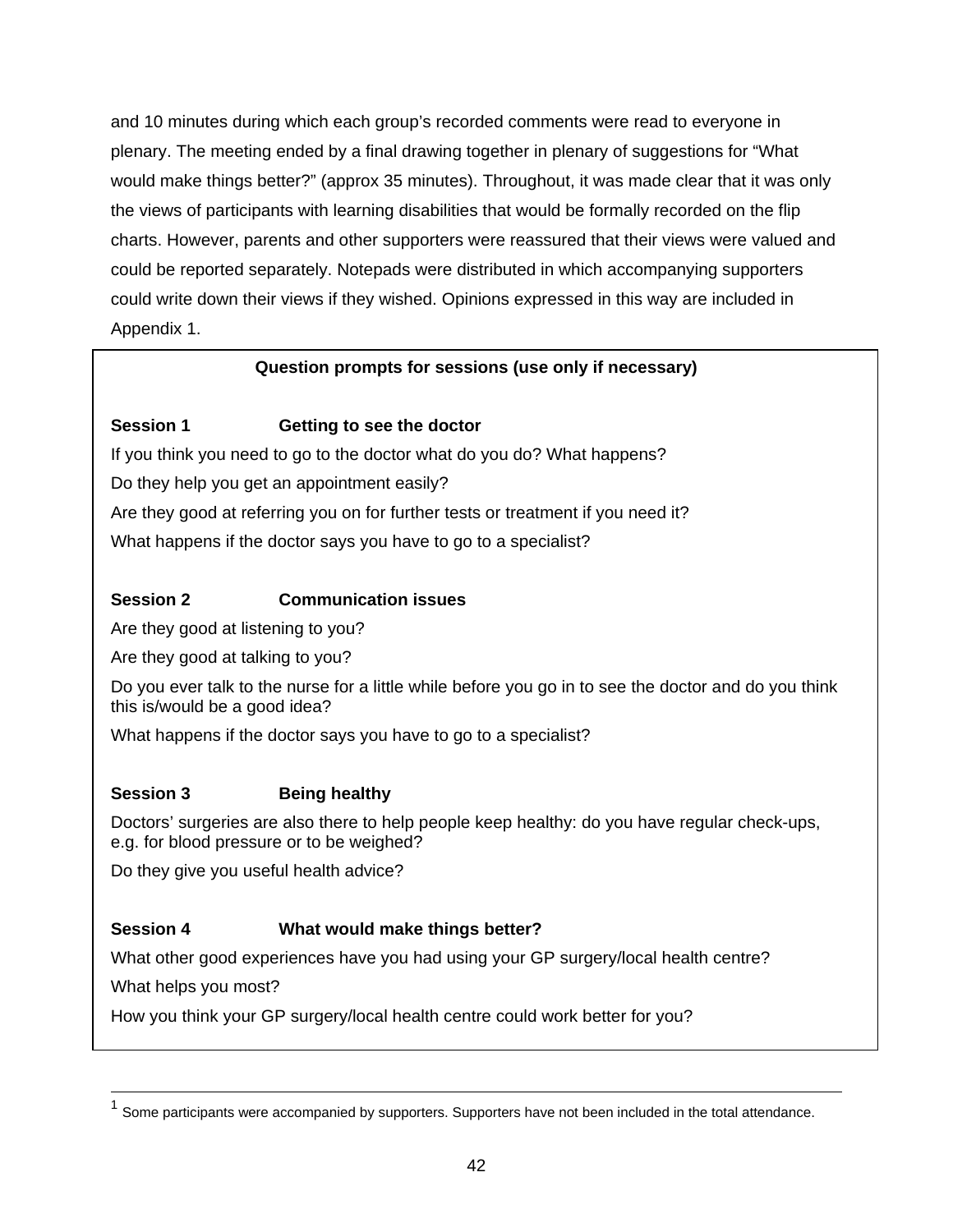The results are presented under the three headings: Getting to see the doctor, Communication issues and Being healthy. Suggestions made in the fourth session about what would bring improvements are integrated within these sections as discussion in this session mainly pooled and confirmed the importance of points already made.

### **8.1 Getting to see the doctor**

### 8.1.1 Arranging to see the doctor

Participants had mixed experiences in making appointments to see the doctor or another member of the primary care team. Some did so independently by telephone and reported that this worked well.

I ring - it's very easy - I make the call myself.

I phone the doctor - I've got the number at home - I can see the doctor or nurse at the same time.

However, most found ringing for an appointment was difficult and off putting. Some said that they would prefer to do it themselves but asked a relative or carer to do it for them because they felt that the process of getting through to the surgery and negotiating with the receptionist was daunting. Some people solved the problem of using the phone or having to ask someone else to ring on their behalf by choosing to visit the surgery and making the appointment face to face.

Sometimes it's difficult to get an appointment.

The telephone lines are busy.

For someone who has difficulties explaining things, it is easier for someone else to make the appointment.

One person from Health Advocacy project who would make her own appointment, phoned receptionist who didn't listen, hurried her along, finished her sentences, so she decided she wouldn't do it again. (Note: this was the experience of someone not at the meeting reported by one of the participants.)

I would like to ring the surgery myself. (Note: at the moment his support worker does this for him.)

Go to the surgery and make appointment face to face.

Difficulties in phoning were compounded by technology which participants found complicated and frustrating (such as menu systems driven by touch tone responding) and the perseverance needed to get through during peak or required times for making an appointment. Participants also experienced variation in how long they had to wait for an appointment, which undermined their confidence. They complained about receptionists deciding whether their need for an appointment was an emergency or not. Although some participants praised receptionists for being helpful, others found them difficult to deal with. In particular, they disliked being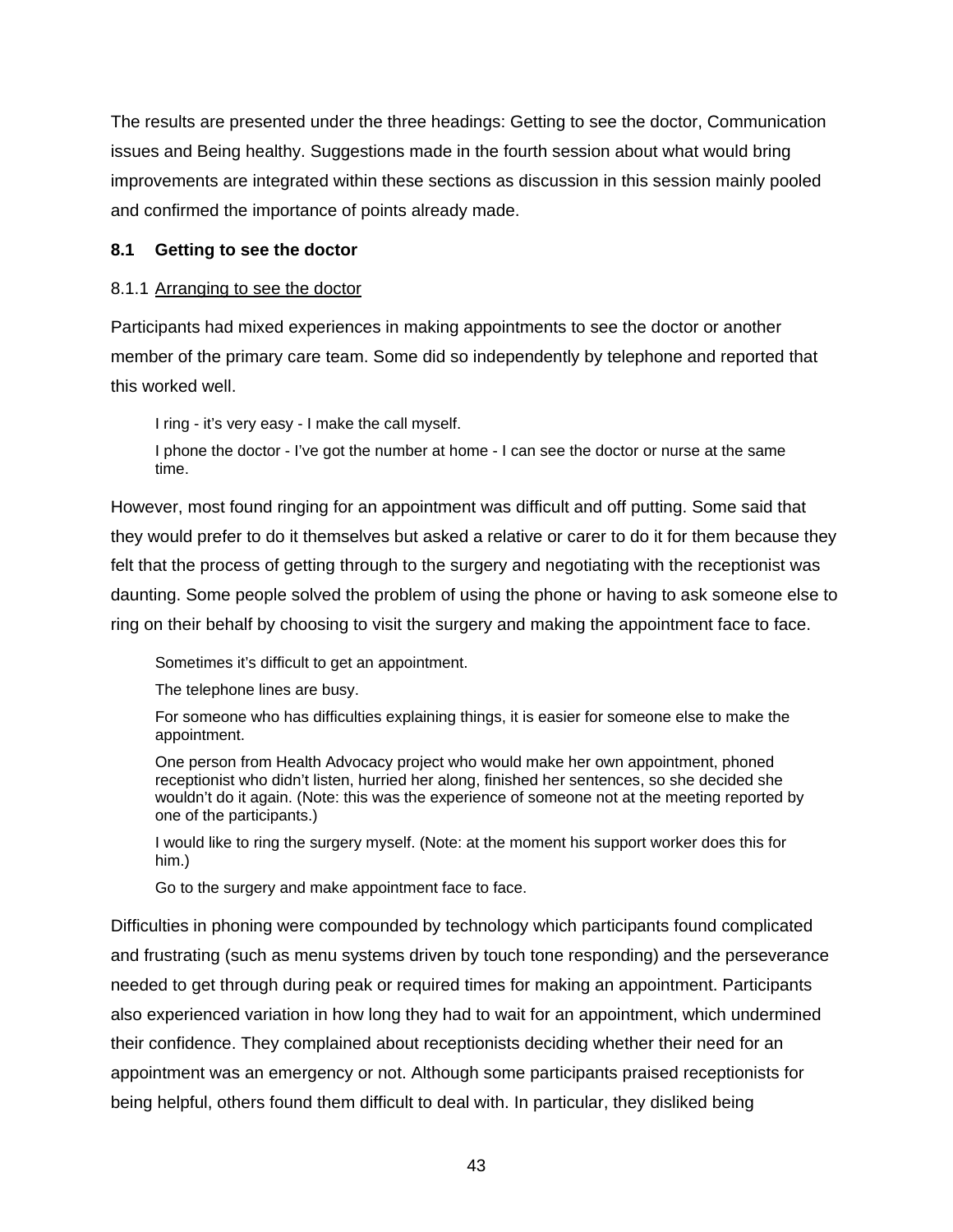interviewed by the receptionist about the nature of their ailment or problem prior to being able to gain an appointment.

To contact the triage nurse, I need to go to the answerphone menu.

I like to call the surgery and speak straight to the receptionist – don't like 'touch tone' phones.

The recorded music on the phone which we phone up is very hard when we have to keep waiting.

The receptionist takes a long time to call.

It's hard to get an appointment, (they) don't answer the phone and then (you) have to wait weeks for an appointment.

Don't always get a same day appointment. Sometimes you have to wait for up to 2 weeks.

Receptionist asks if it is an emergency, they usually decide whether it is urgent based on what they are told.

It would better if they didn't say 'is it an emergency?' because that's upsetting.

(On receptionists) ... Some are very helpful. Some are not good at communicating i.e. they don't always seem to be listening. I feel that they don't take us seriously.

Receptionist and triage nurse are asking personal questions - don't want to speak to nurse want to speak to doctor - no chance for privacy - personal problems become public.

Put simply, participants

Would like a simple straight forward way to make an appointment.

#### 8.1.2 Out of hours service

There was considerable variation in organisation of out-of-hours services. In general, the within hours difficulties in arranging to see the doctor described above were exacerbated at night and at weekends. Sometimes the out-of-hours service was so inconvenient, that people found it easier or were directed to use another service, such as the local hospital. Sometimes, the central call arrangements could take a long time (one hour or more) to contact the doctor and phone back with further information. There were particular difficulties in rural areas, where journey times could be long if one on-call doctor covered a large area.

It's always easier in the day time for people to be independent when they're not well.

It kept ringing and no-one answered (out of hours) for a long time.

No one came to visit – told me to take tablets on the phone. He didn't know me. They should have come to see me. They didn't know what was wrong on the phone.

However, participants also gave examples of services being responsive.

I was ill in the evening mum rang. She asked for the nurse and she came. It was good to have a nurse she asked me questions. It made me feel better. She understands how I felt.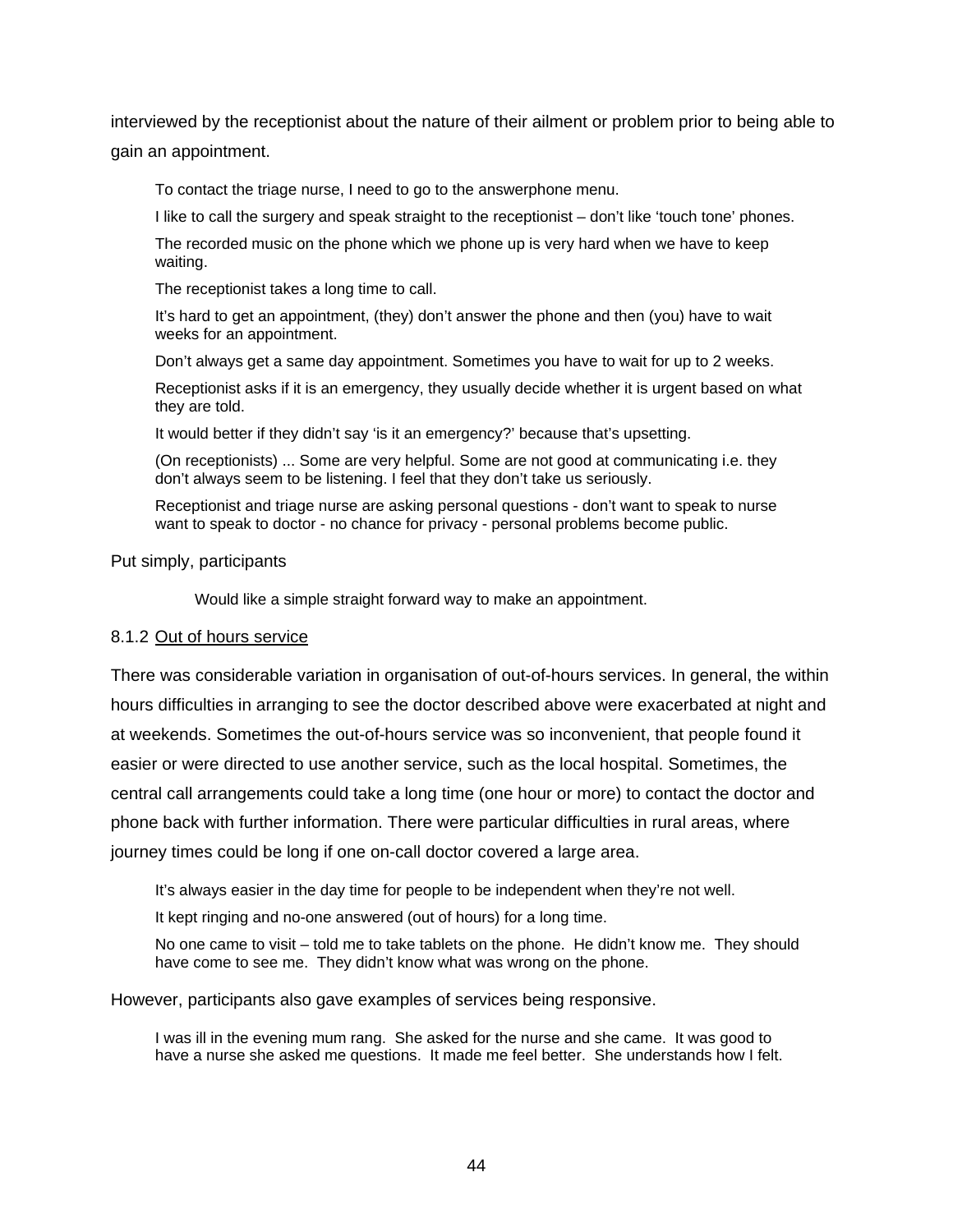#### 8.1.3 Choice of doctor

Participants appreciated being able to choose their doctor and to develop a relationship over time. Many felt that they did see the doctor that they wanted to see.

The doctors are friendly they do make you welcome. Got to know doctor well.

It is better when they know me.

It is better to always see your regular doctor.

I have a man and a woman - they are good at listening.

I see two doctors - don't mind either.

However, some experienced problems in choosing or changing their doctor, there was not always the possibility to have a female doctor, and some participants felt that they could not develop a consistent relationship with a doctor who regularly saw them.

Don't have a choice of doctor or surgery You have to have which doctor you're given. Never know who you are going to see. So many different ones. Anything can happen. No chance of seeing named doctor. It's difficult if I have another doctor when my doctor's not there. Don't have chance to get to know them or for them to know you. It all depends on which doctor you see. A good thing would be a choice of male or female doctor. No women doctors at my surgery – have to see a man. There are no lady doctors. I would like to change doctors if I had my way. I tried to change my doctor who is a man. The receptionist said I couldn't. I'd prefer a female doctor to talk about female things. I was told I couldn't change.

#### 8.1.4 Being at the surgery

Although participants recognised that surgeries often had magazines and sometimes television programmes to watch, the waiting environment was generally criticised. Some people were routinely given convenient appointments and rarely waited for a long time.

Mostly they see me quickly.

I have to wait only a few minutes.

However, people who attended other surgeries normally expected to have to wait and waiting times were criticised. Participants described themselves as already nervous when going to see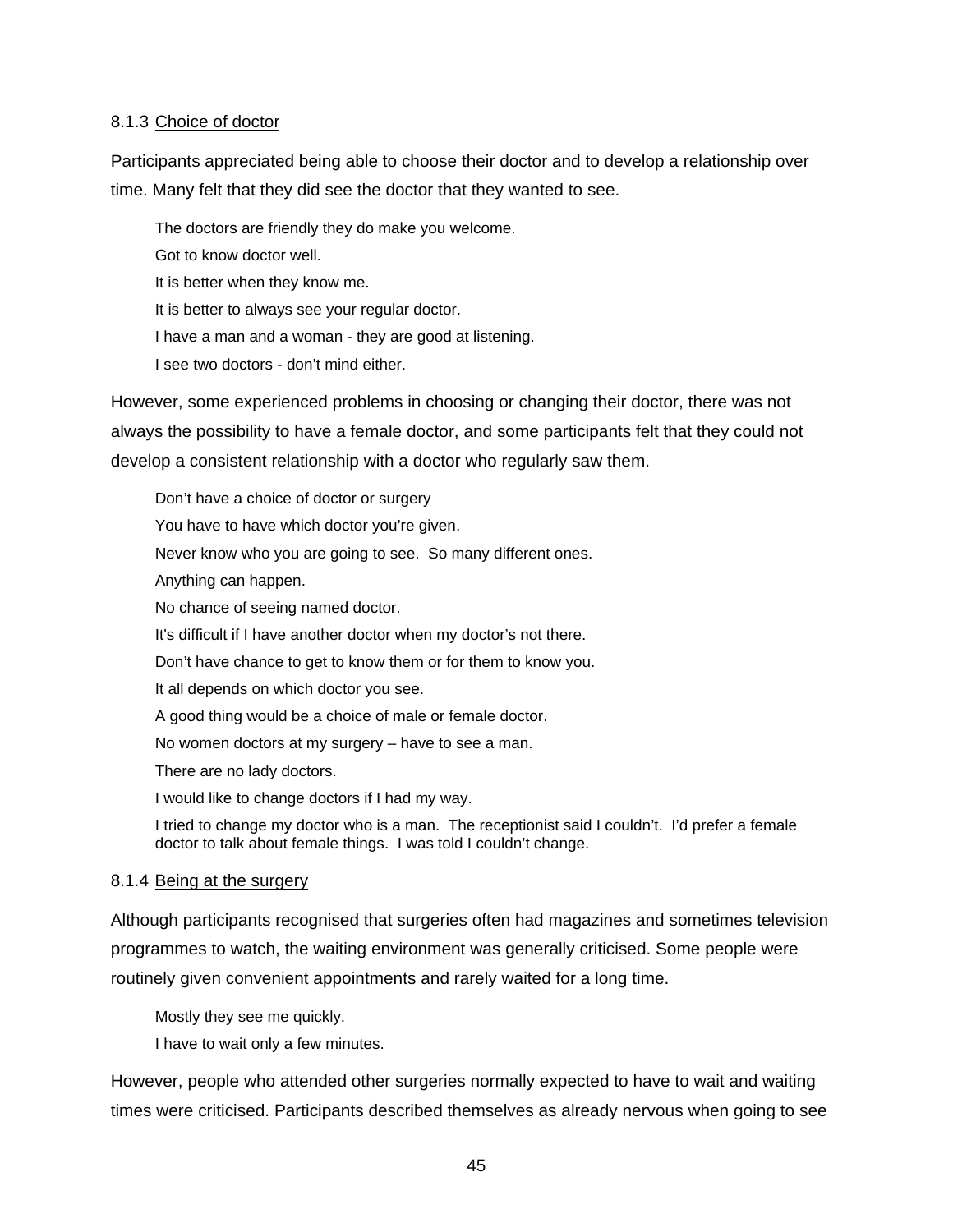the doctor and that waiting made it worse. Something to take their mind off waiting would have improved the situation. In addition, participants were sometimes disappointed if the arrangements that had been made were not fulfilled, or if they had not been told about alterations to what they expected to happen.

Sometimes I have to wait a long time in the reception and they are long time calling my name. Sometimes I need to wait all morning, especially busy days (Mondays). Read a magazine – don't like it much. Very boring waiting. It's a rough time - can wait up to 1 hour. Advertising TV not very good. Instead of ads there could be programmes. Could have a café there. Have a cup of tea. Do something take mind off waiting. Suffer epilepsy – just sitting in surgery not interested in magazines. It would be handy if they could get to work on time. We waited for 45 minutes, she didn't apologise. It would be good to have an apology if people are late and an explanation. Sometimes doctors not available (in spite of earlier arrangement) (e.g., due to holidays, sickness).

Participants appreciated systems which made it very clear to them when to go into the doctor. Some people liked visual displays very much. However, it was recognised in discussion that these would not be helpful to people who could not read. Some surgeries had number systems to denote when a person's turn had come. Others relied on more traditional announcement of people's names.

My name comes up in lights so I know it's my turn. We have a number when in the waiting area – I like the system. They give me a card with a number. I sit down; when the buzzer goes it's my turn. The nurse calls my name.

#### 8.1.5 Physical access

Participants visited their doctors using a variety of travel modes: by walking, bus, private car or taxi, either independently or with a relative or paid carer. Some people had free transport as they had bus passes or taxi tokens while others had to pay full fare. Some people were dependent on the goodwill of families or paid carers to give them a lift and this often meant that they had to wait until it was convenient. As stated by one group, amongst whom two had asthma, two epilepsy and one a bad leg: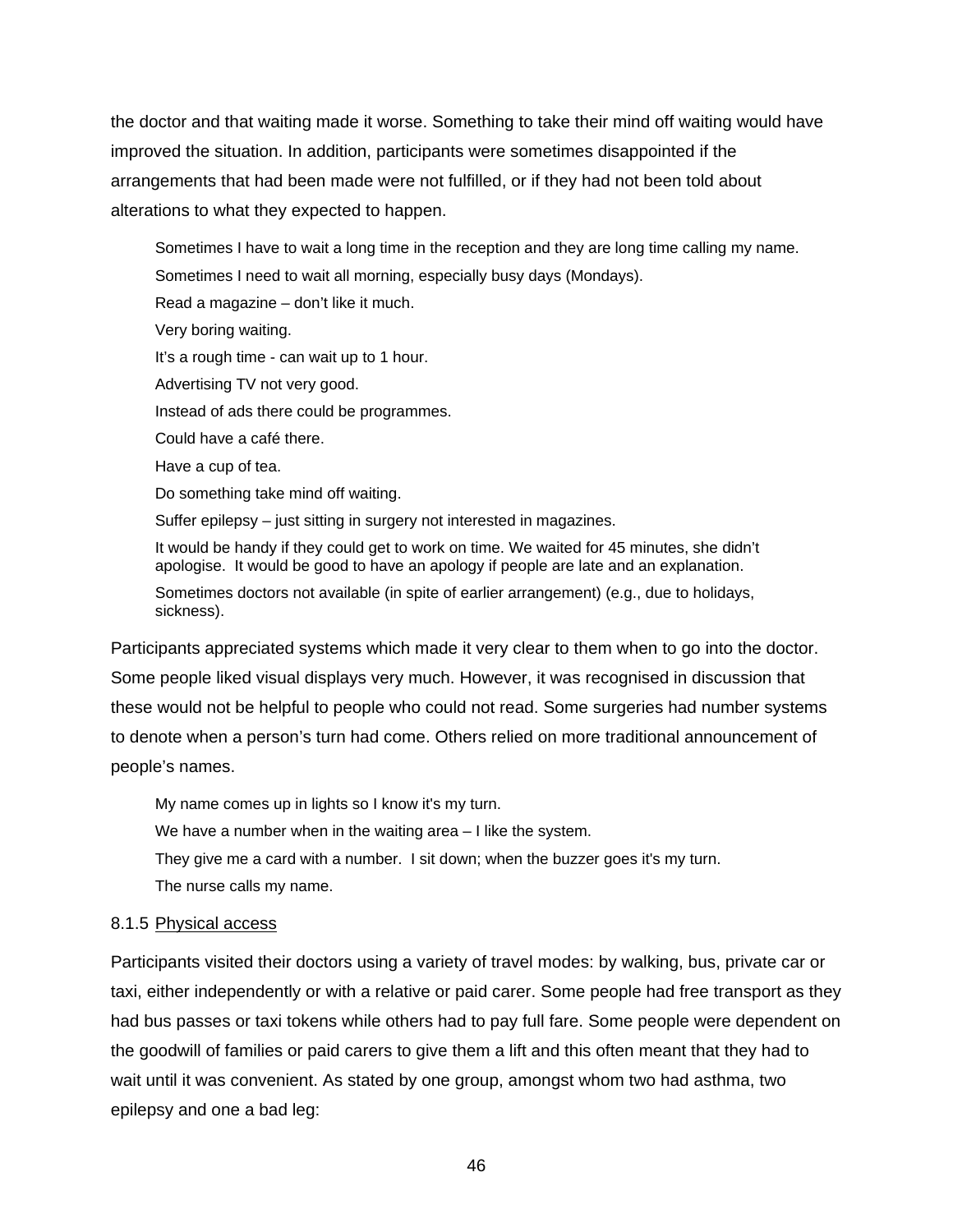When you're not well, it can be very difficult to walk there.

In general, recently provided surgery buildings had good access. In addition, there was a view that surgeries were being modernised and improved, including with respect to access.

Practice being done up. Updating small room. Doctor's surgery is easier to access. Ours is being modernised. There's a ramp. The surgery has an automatic door.

#### 8.1.6 Home visits

Participants who had doctors who did home visits very much appreciated this. In general, while wishing that it might be otherwise, they accepted that home visits were becoming less common. There was also some criticism of the length of time between calling the surgery and a doctor visiting the home.

My doctor will do home visits when needed.

If you were in a wheelchair it might be good to have a home visit.

When I was severely ill I had to get the doctor out.

I walk to the surgery and hospital. If I'm too under the weather I will ring the surgery to come and see me at my house.

Call out is a long wait - can be from phoning at 9 am to 4 pm when they arrive.

#### **8.2 Communication Issues**

#### 8.2.1 Patient with learning disability as the focus for communication

Participants had different preferences for how they wanted to consult the doctor. Some felt that they wanted to do this on their own. Others felt strongly that going with a supporter who knew them well, either a family member or familiar paid carer, was important and enhanced two-way communication. However, even when supporters were present, participants wanted to remain the focus of communication and in control of whether and when either their supporters spoke on their behalf to the doctor or the doctor directly addressed their supporters. This requires judgement by doctors about how to conduct a consultation with an individual as preferences vary not only from one person to another but also depend on the precise nature of the consultation. It also requires supporters to be disciplined in their role.

Some people are OK by themselves. I would like to have someone to support me.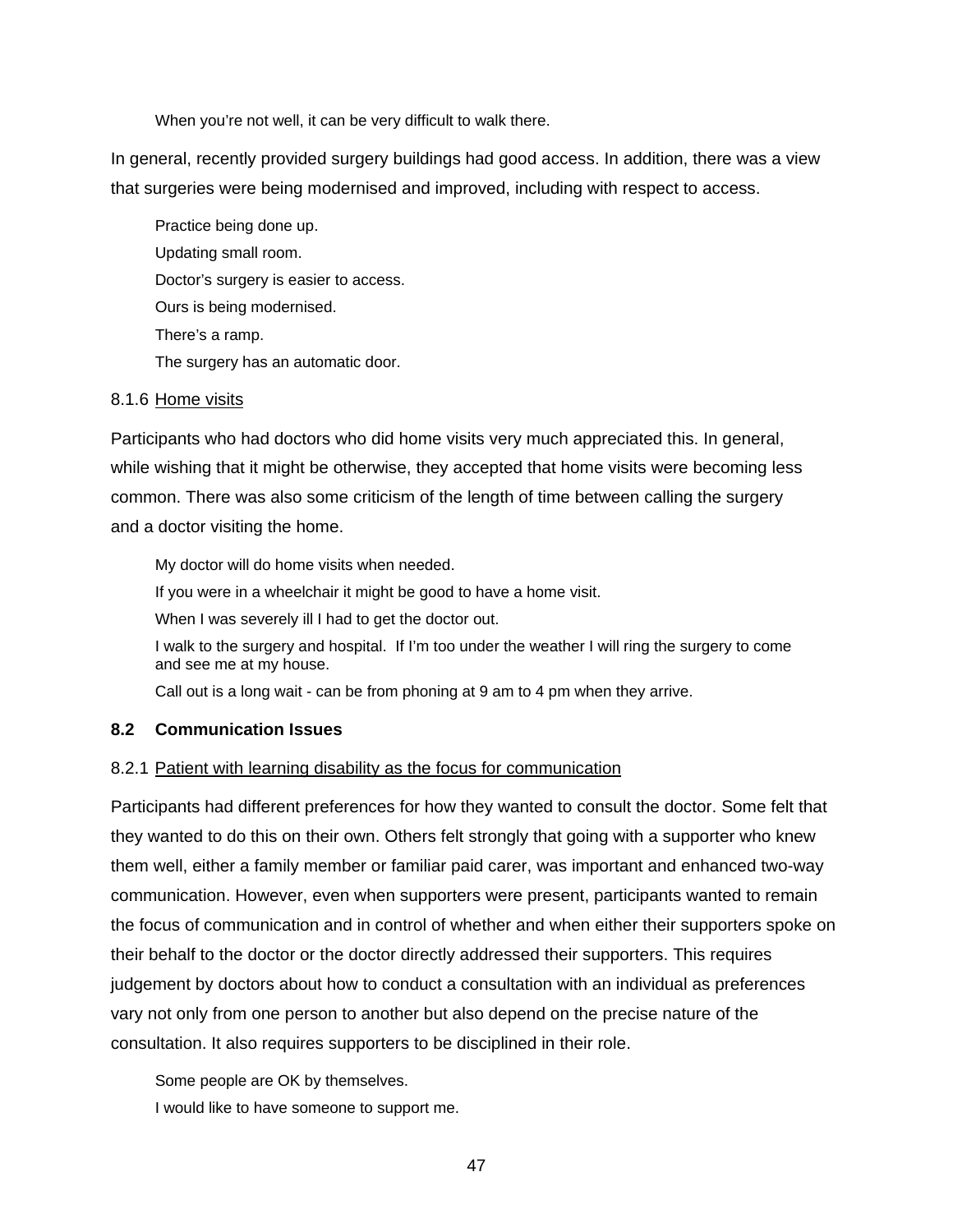Important to have a support worker to accompany me, to help me communicate with the doctor.

I get very nervous if I have to speak to the doctor on my own. I like to have my support worker with me.

Important to have somebody with you – moral support and to help with what is being said.

They speak direct to me - that's the way I think it should be.

It's good when the doctor talks to you straight.

Doctor asks me what is wrong.

Sometimes only I know how I feel. It's my body not my mum's body. The doctor or nurse or receptionist needs to know that.

It is important that they look at you in the eyes and mouth. It is important to have a conversation, it is important that they ask you questions.

The doctor does listen to me. He makes it so I understand what he says.

The support worker comes in with me and talks for me, the doctor puts it on the computer. I speak more than the support and the doctor listens.

My mum talks to the doctor for me.

Sometimes the doctor talks to my support worker. I choose for this to happen.

Sometimes you need a support worker to help you remember good advice.

My doctor includes me and my mum when he explains things.

The doctor's the expert: my mum and dad go and help me to understand.

I have to tell my mum. Mum knows the right way to explain it.

My doctor speaks to my mum  $-1$  am happy with this.

#### 8.2.2 Manner of interaction

How people were perceived to interact with them was very important to participants. They wanted to be taken seriously and dealt with politely as adults. Some participants reported that their doctors, nurses and receptionists had an excellent manner towards them. Others voiced criticisms.

I have lived in different areas and the surgeries here seem to be much more caring and supportive.

Everything is much better when people are nice to each other.

If you don't have good communication you lose all your confidence.

People at my surgery are polite - they speak to me.

Some staff are not respectful and I get scared.

#### Discussing doctors, they said

It's good when the doctor talks to us respectfully.

The doctors are friendly - they do make you welcome.

If you talk to the doctor nice, they will answer you in the same way.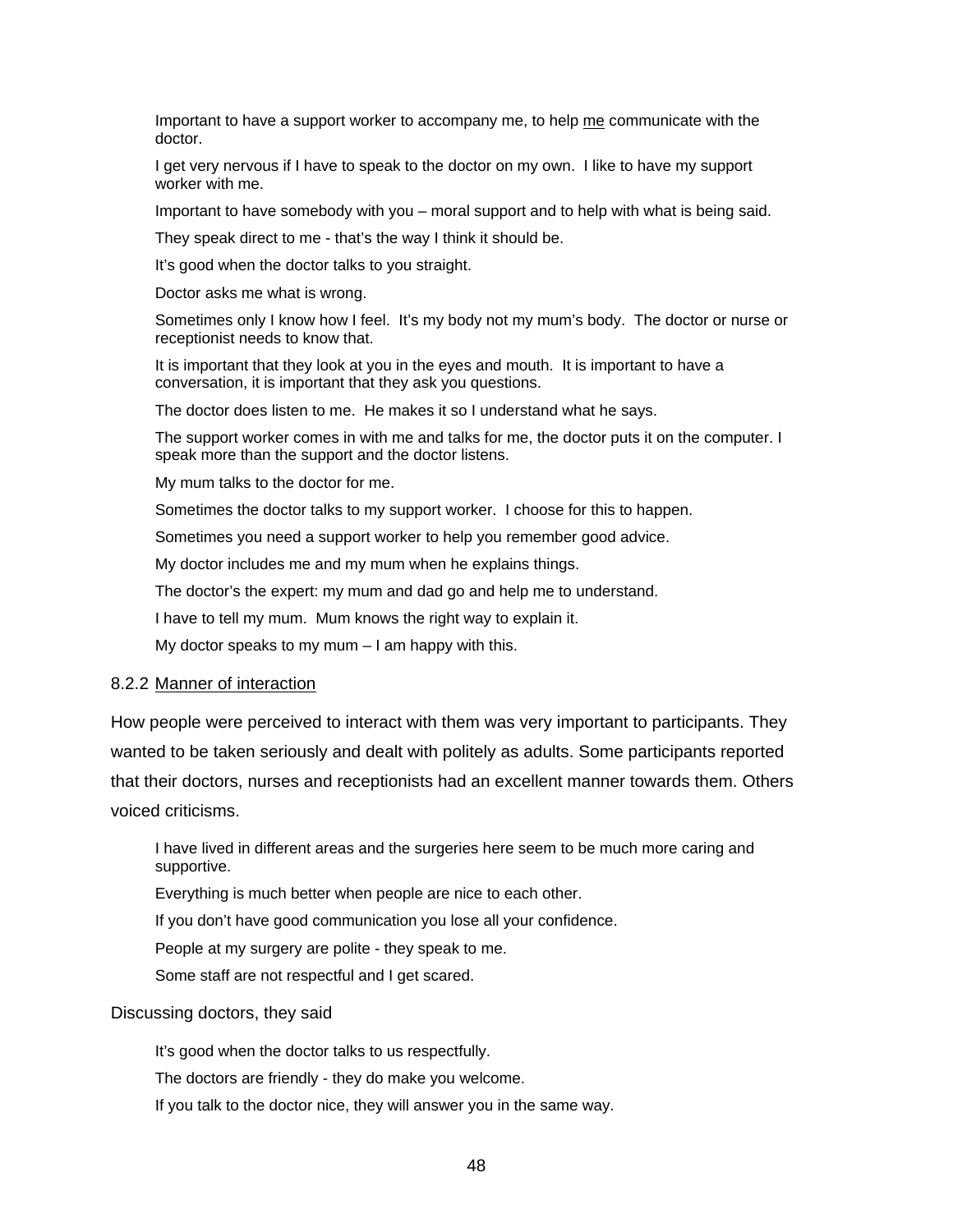They're good at talking to me. They know me and how to treat me

The doctors are calm and never shout. They go through my notes which makes me feel that they are showing me more attention.

Doctor should be interested in the person/patient.

When I tell the doctor I feel down in the dumps he just laughs at me.

Doctors can be very 'snobby'.

I would like to be treated politely and in a proper manner, and respectfully when I feel down in the dumps

Doctors and nurses do not always introduce themselves.

No eye contact. When he is talking to me he is more interested in the paperwork.

I started taking a carer to the doctors, didn't like the attitude the doctor was giving me. Get more respect if I have a carer.

My doctor is like talking to a stone wall: he only speaks and listens when I have my carer.

My doctor sometimes turns his back on me.

Sometimes the doctors are rude to me when I am alone and not rude if my care worker or mum comes with me.

#### Discussing nurses, they said

Very friendly and helpful. Explained things fully. Very efficient.

Always polite and respectful.

I see the nurse – it's good to know her name.

The nurse does more communication with me, she is more helpful sometimes – she knows what she is doing.

Nurses are generally helpful, sometimes they are not – can be naggy.

#### Discussing receptionists, they said

Some are very helpful.

Some are very polite.

I feel that they don't take us seriously.

Some are not good at communicating - they don't always seem to be listening.

She doesn't give me her full attention.

I don't like the receptionist.

Some receptionists turn a deaf ear to you.

#### Overall,

We would like staff to be polite, helpful, know what they're doing, smile and be welcoming, know us by name and say 'hello' with our name.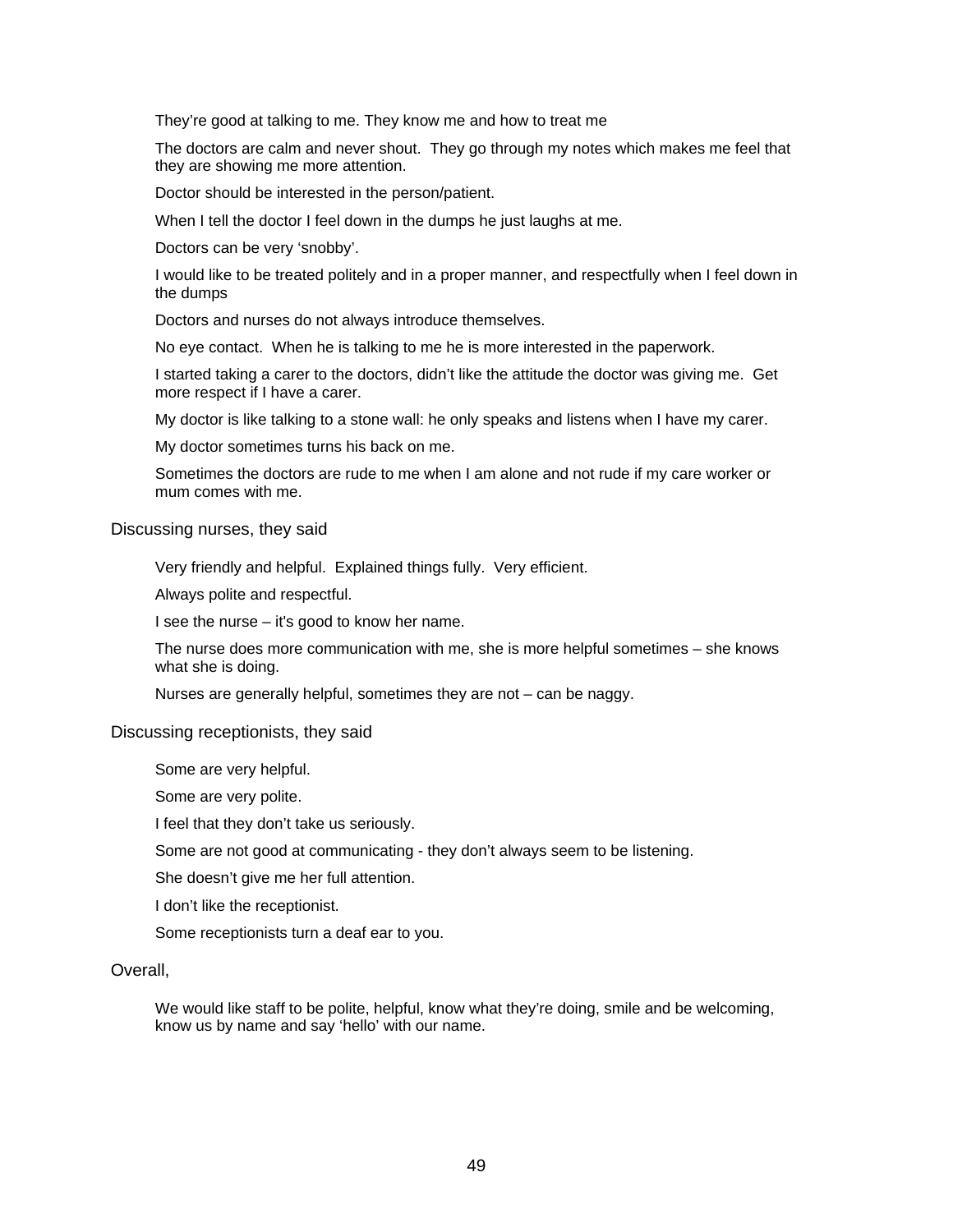### 8.2.3 Time constraints and arrangements to make the consultation effective

Participants were very aware how busy doctors, nurses and receptionists could be. However, they also felt that having sufficient time when seeing the doctor or nurse was essential to having a satisfactory consultation. They appreciated it when surgeries made special arrangements to give them extended appointments. Some participants were clearly satisfied with the amount of time they were given. Others were not.

Not good at listening because they don't have time for you – always too busy.

Can be difficult to get personal attention – too busy.

The nurses are always busy.

Sometimes (receptionists are) very busy, doing too many things.

Important that people take time to listen to me.

Need time to be listened to.

We want time to be properly listened to and express ourselves.

It would be good to have a longer appointment to give us time to communicate better.

Appointment times should be longer for us.

My doctor gives me extra time if I need it.

Doctors can be bogged down, I have enough time with the doctor.

They (doctors) give me enough time.

The doctor gives me time to say what's wrong.

I feel I have enough time, she gives me good explanation that I understand.

I like the nurse, she gives me time. She listens to me and explains things to me.

The doctors are good at listening to me and take the necessary time.

They're good at talking to me. They know me and how to treat me.

Everybody listens to me.

Sometimes the doctor doesn't give me enough time and then explains things to my mum rather than me.

My doctor doesn't take time to speak. He doesn't understand me. This makes me feel awful.

#### 8.2.4 Communicating clearly

Being able to speak to a doctor in the participant's preferred language is clearly important. Participants discussed being able to speak Welsh rather than English and, in general, were satisfied, including in those areas of Wales where Welsh is most spoken. (There was no mention of other potential first languages.)

It's not a problem with Welsh in this area, although not all doctors speak Welsh. It's OK if we can choose who to see.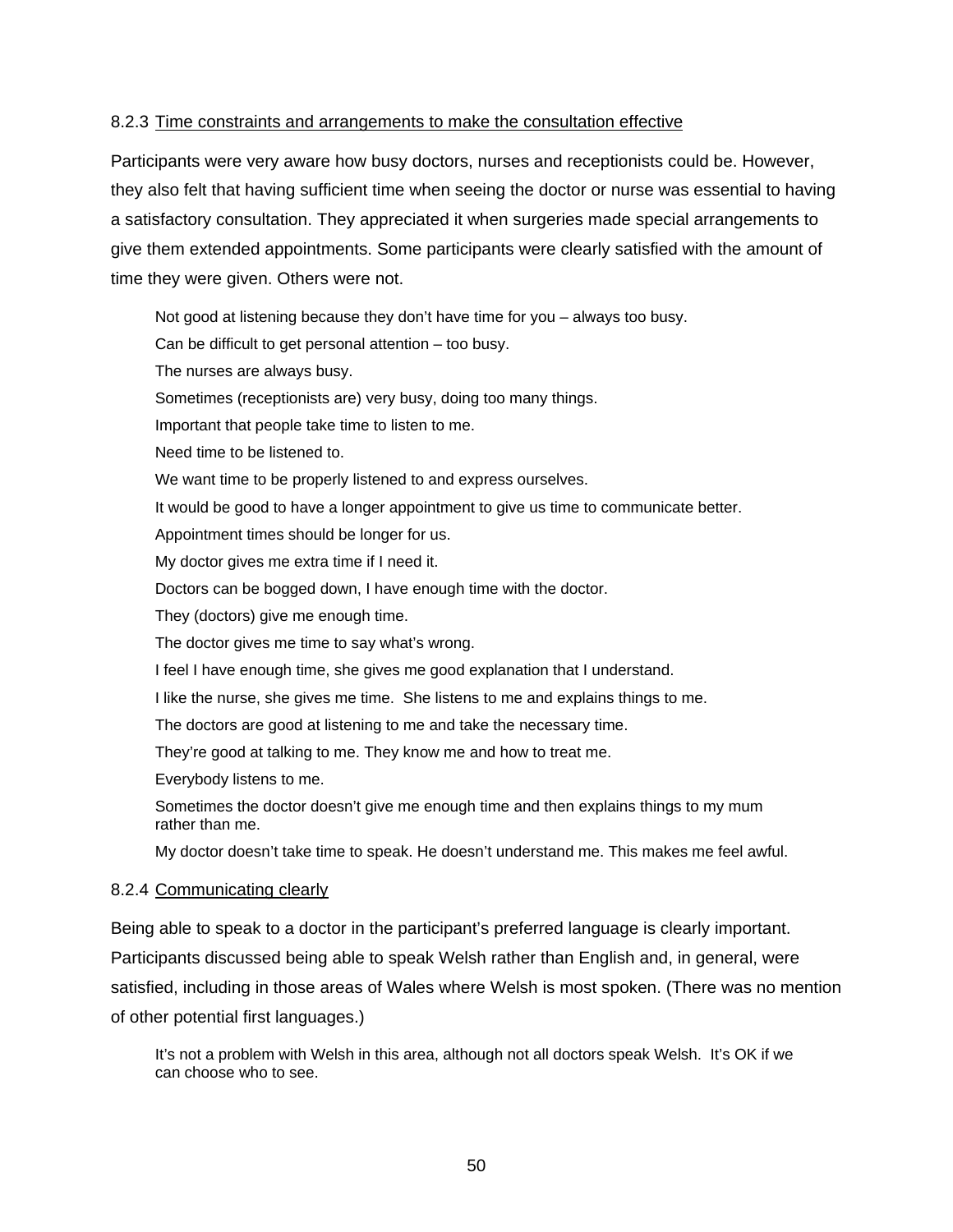Some participants praised their doctors for giving straightforward clear explanations. In the third example below, one person indicated the importance of having the side effects of his new medication explained to him in terms of the action he then took to adjust his lifestyle to counter weight gain.

I understand the doctor, I have a proper understanding of what he says. He says it in proper English rather than medical terms. I feel I could stop and ask him what he meant.

I'm very happy with the way the doctor communicates with me. All the staff are very good with me. I have no complaints (I have 10 things wrong with me). They explained my medication very well to me.

It was explained to me that the tablets increased appetite for food. Because of this I go to a multi gym once a week and do aqua gym once a week.

Other participants said that they did not get enough explanation or that they did not always understand what the doctor or nurse said. They thought that more could be done to avoid jargon and to speak in simple language. A number felt that pharmacists talked to them better than their doctors.

They didn't tell me what was going to happen.

I don't understand everything that might be wrong with me. It would be good to have a better explanation.

Doctor just tells you to lose weight and doesn't tell you how. Need to explain things clearly.

Sometimes I have to ask my care worker to explain when I get home – the doctor should explain.

Don't explain what they are doing or why they are writing the prescription.

The doctor doesn't tell me what my tablets are for or how long to take them – he thinks I am twp (Welsh for 'simple').

Medication/tablets: it is not always explained what they are, what they do and if there are going to be any side effects.

The doctor doesn't always explain the effects of tablets.

Doctors don't always explain why they are changing medication, and don't always ask how it affects my lifestyle, especially for those of us who have epilepsy.

They need to tell you the results of tests (even if there is nothing wrong).

I like to know the results of tests rather than hear nothing.

Doctors do not always understand what the person is saying and the person doesn't always understand information given - talking in riddles, too much jargon.

I feel as if I am on a different planet to doctors and nurses.

It would be good if doctors could find out how people like to be communicated with and keep a record.

Doctor uses big language, don't understand him.

Sometimes I can't understand what the doctor is saying. I'd like the doctor to explain more clearly.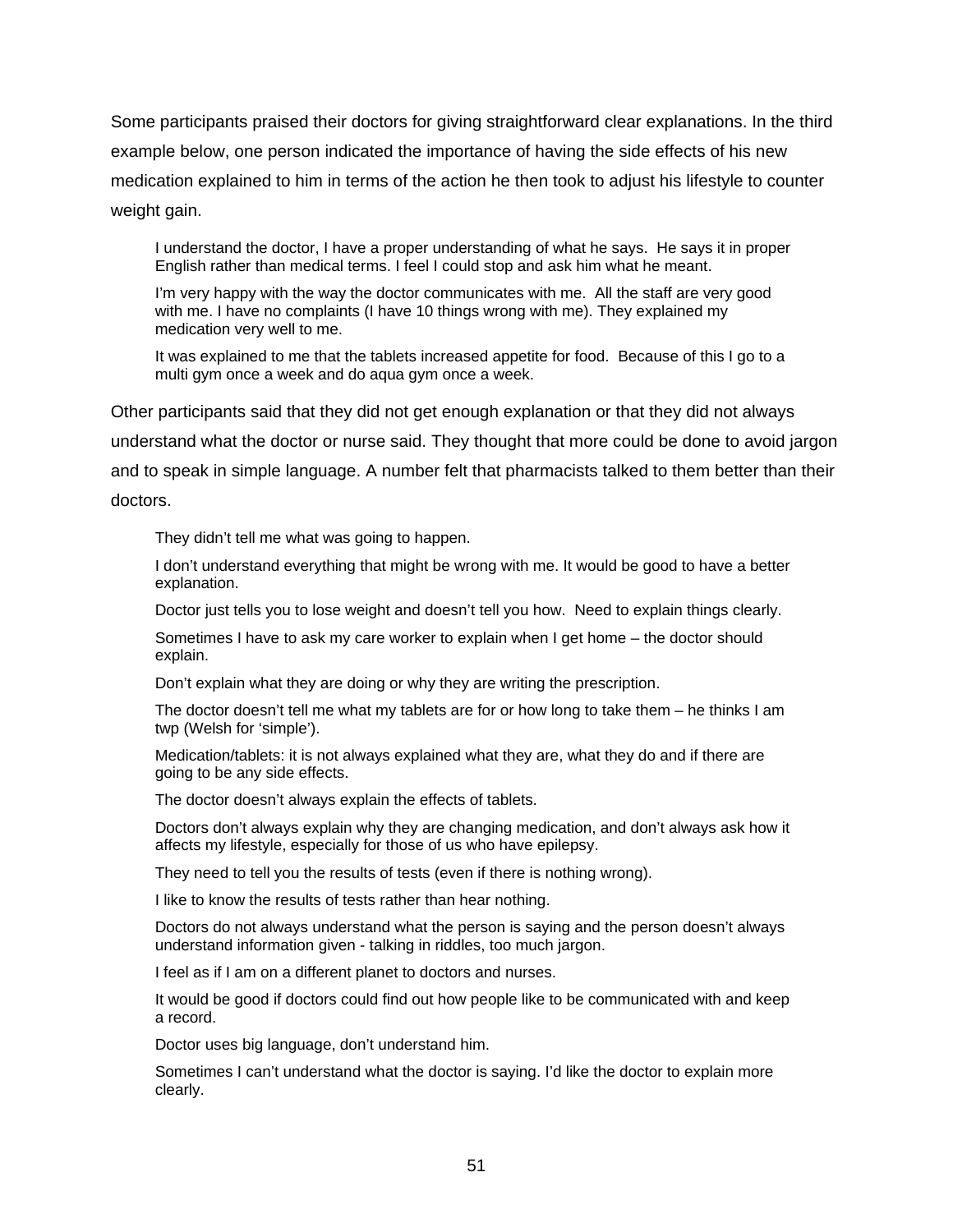They mustn't explain too quickly.

Stop using jargon.

I prefer my doctor to use simple words.

Pharmacists give better advice – they have time for you.

Chemist always tells me to call if I have problems with my tablets – my doctor never says this. Chemist is more friendly than the doctors, they chat about general things.

Some participants recommended greater use of non-verbal and non-reading-based means of communication to aid understanding, such as signing, pictures and film (e.g., using the television monitors in waiting areas for showing information videos and for advertising the services obtainable through the practice). They recognised that people who could not read required help with written materials and thought more could be done to have user-accessible versions. They suggested that training for the primary care team in appreciating the consequences of having a learning disability might be helpful. Some participants were already involved in providing such training.

For some people picture boards to communicate would be useful.

Pictures would help.

Pictures aid communication.

Video/TV in waiting room could give information about surgery, services, clinics etc.

Some surgeries already have TV screens, these could be used in a better way for accessible information.

Screen in the surgery is just writing - it has information about the doctors on duty - if you don't read you must rely on other people to help you by reading it to you.

If you have a sight or reading problem it can be very difficult.

Some information OK. But not all the time. Easier if in bigger print, tape. Common signs and pictures that everyone understand.

It would be helpful to use pictures to explain which tablet to take and when.

I would like a communication aid. Pictures would help.

Doctor needs to use simple language or sign language, pictures, films.

Leaflets in surgery: need easy to read versions – include picture book.

Patient booklets should be available in every practice. They should have accessible versions with pictures etc., Braille, talking books etc. Even more important if you don't read.

Educate doctors/nurses and health authority about making information more accessible.

Maybe they need to go on a training course.

They don't know about people with LD.

The (doctors) haven't been trained (for LD).

(We could) talk to them. Set up a group in the Health Authority to make accessible information.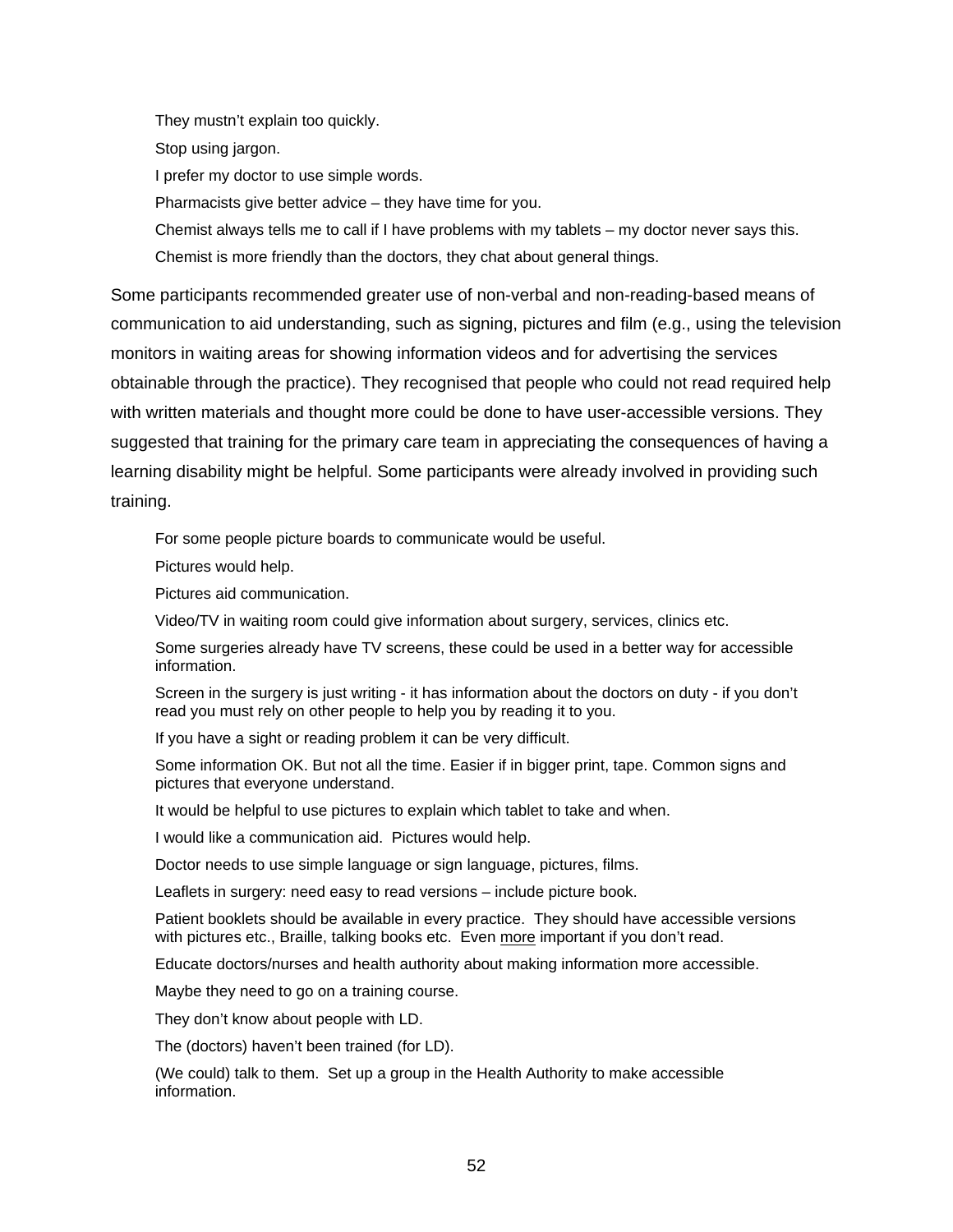There are some groups – we have some members in this focus group – who are learning to become trainers who will train professionals about what we need, also training receptionists.

Some saw a role for supporters to be party to all explanations so that they could help individuals understand better afterwards. However, they also stressed that supporters needed to know people well and to limit their support role to what the person with learning disability wanted.

Doctors and nurses can help you and your families to understand how to deal with epilepsy, asthma etc. Families and support workers should have information.

If people need to sign, they should have a support worker with them.

The staff at my home help to explain things that my doctor says to me.

If a support worker is going to help you to speak up to the doctor they need to know you well.

Sometimes support workers are yacking too much and don't listen or help.

Some participants mentioned the particular challenge of understanding doctors with a strong

accent different to their own.

Sometimes it's difficult to understand what staff say because they have a strong accent. It would be good to have someone else to talk to who could help us to understand.

Can be difficult to understand explanations if English/Welsh is not their (the doctor's) first language.

Foreign doctors can be difficult to understand – you need an interpreter.

#### 8.2.5 Privacy

Participants expressed concerns about privacy. Sometimes they were asked questions which

they felt were too personal by receptionists in public situations.

Everything I say to the doctor gets kept confidentially. Sometimes I am worried about the receptionist being confidential.

Sometimes they (the receptionists) are very busy and they can make a comment to you that you don't want (confidential things).

The receptionist is good at keeping personal issues private, but sometimes the reception area is too open and everybody can hear what is wrong with me.

I'd like the receptionist to be screened off so I could speak privately sometimes.

I would like some privacy talking to the receptionist.

It should be clear that you don't have to explain to the receptionist what's wrong.

I worry other people can hear me.

Sometimes the patients will stare at you when you're trying to talk to staff.

It's terrible when staff talk about private things in public. It would be better if we could talk first in a private room.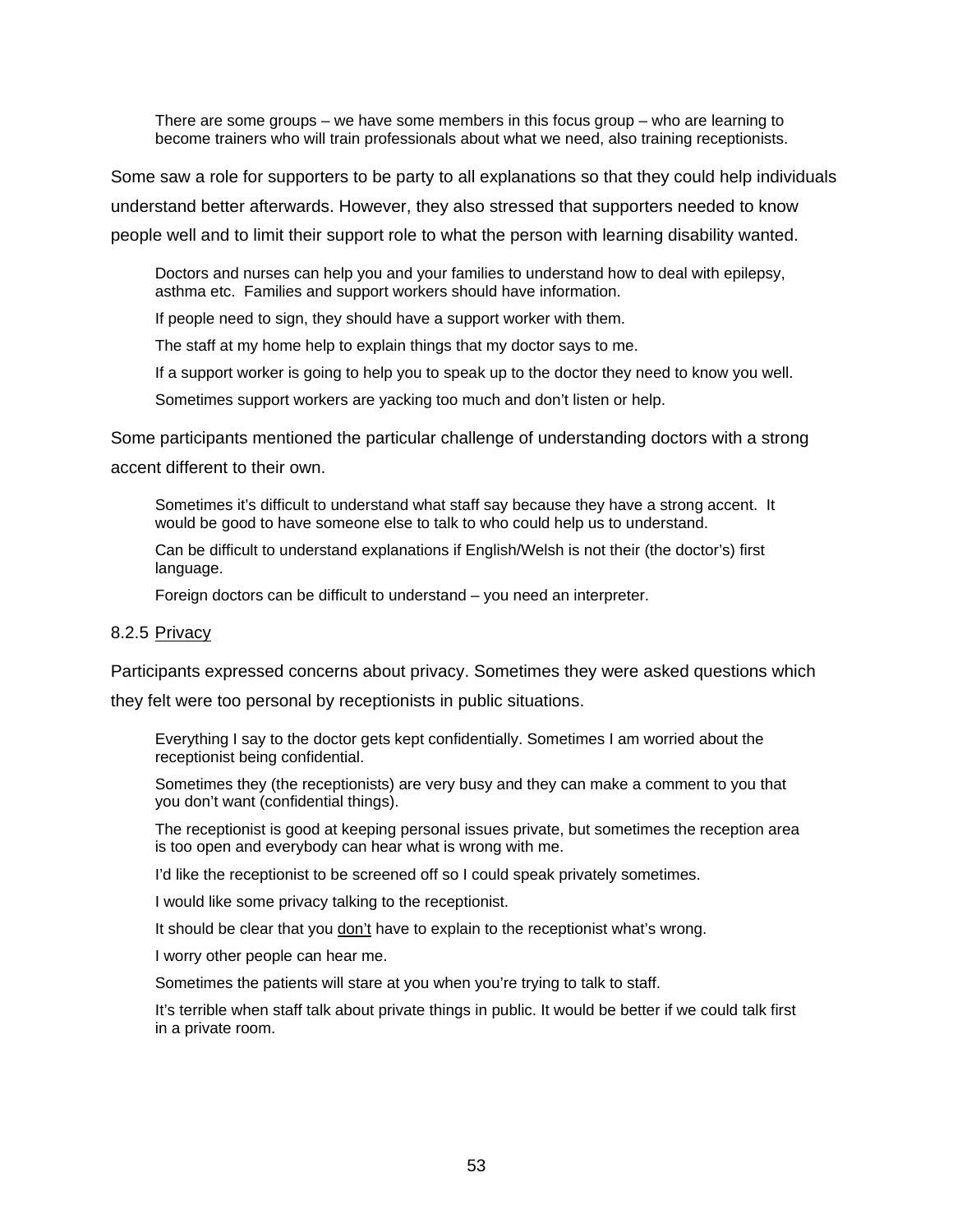#### 8.2.6 Being put at ease

Participants recognised that, for many, going to the doctor made them anxious and that anxiety made speaking and listening to the doctor more difficult. Anxiety was not helped by having to wait a long time to see the doctor and the significance of long waiting times discussed above should be understood in this light. Participants appreciated having developed a relationship with their doctors and other members of the primary care team which gave them confidence. They also appreciated and suggested a range of practical arrangements which might counter anxiety. Unfortunately, some participants reported bad experiences with hospital services gained through referral from the GP. Such experiences amongst those who mentioned them seemed to have affected the confidence that they felt in their GP.

I feel a tad nervous when I see the doctor.

Some people get very anxious and it can make problems like asthma get worse. People may prefer to have a close friend to support them when they go to see a doctor – even more than a support worker, or advocate or family member.

It can be difficult to speak up because we can feel nervous. I feel panicky because they don't explain and I don't know what they're going to do to me. They don't know how to explain to me. They need to know.

Working on relaxing before you go in – you might need a laughter clinic!

Some nice music may calm people down or relax.

Very nice – make you feel relaxed. They explain things to me.

I have a laugh at the doctors.

I like my doctor to chat about things generally first.

I like my doctor being behind the desk so that we're face to face.

I prefer to go straight into the doctor rather than see the nurse too.

The doctor in the hospital said to my mum, in front of me 'does she understand'. I won't go there again. I always go with my mum – she was furious. Mother went to see GP to complain. But I've had no further feedback about it.

I had a bad experience with a doctor in hospital who gave me an injection without talking to me. It was an emergency. He didn't even speak or explain. I'm now scared of having injections from the GP. It's not too bad now if the doctor or nurse explains.

#### **8.3 Being Healthy**

On the whole, participants found it easy to list healthy foods, types of beneficial exercise and lifestyle threats to health such as smoking, drinking excess alcohol and becoming overweight. Many said that they had gained this knowledge through health education classes at school and college and from programmes on television. Some also recognised that they had received health advice from their doctor or nurse at the surgery: this was sometimes in the context of a health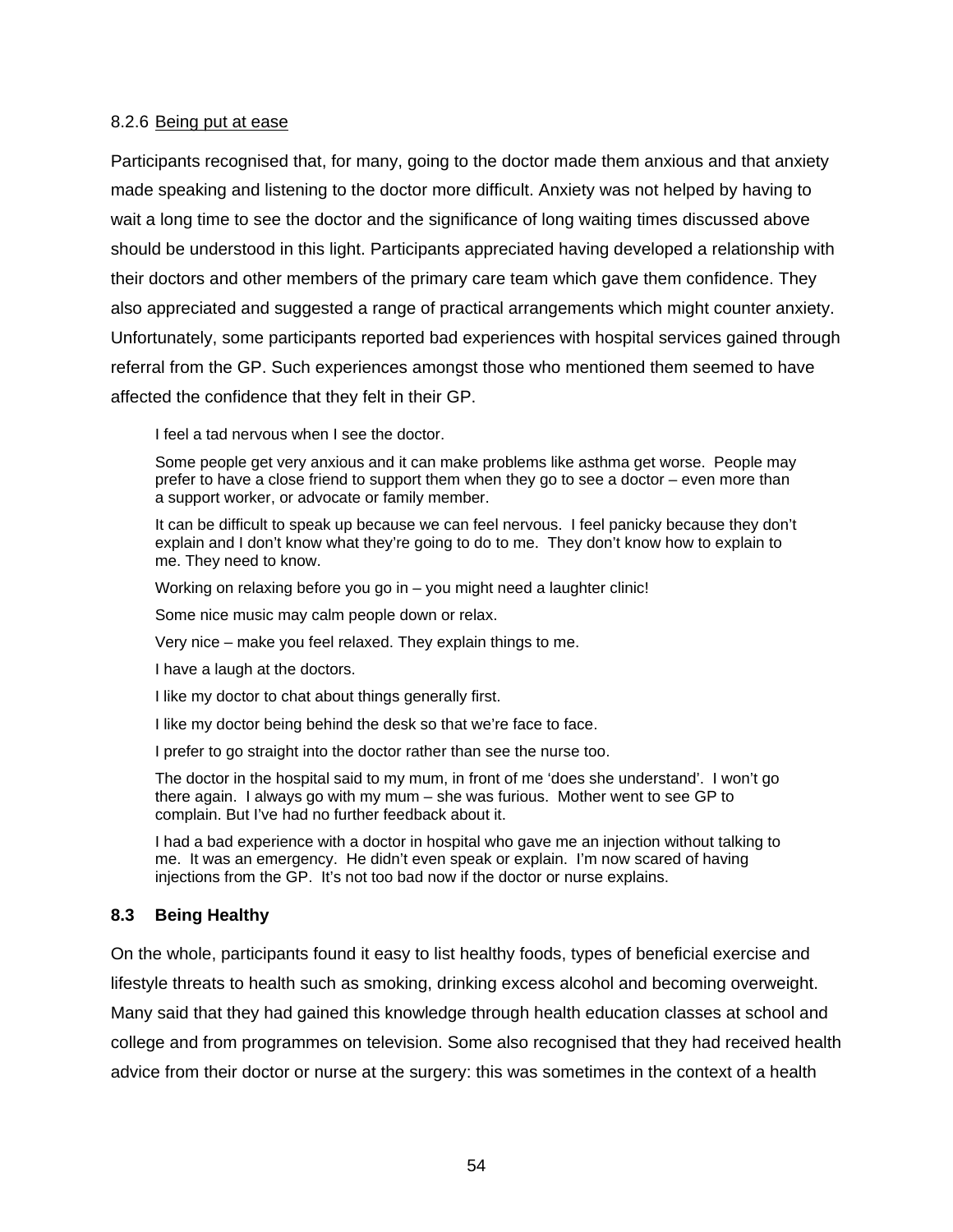check or particular clinic but was usually a corollary to going to see the doctor or nurse for a recognised health problem.

Being healthy is about your weight, exercise, eating the right foods.

Salad, low fat meals, fruit, skimmed milk, no beer!

Being active – not just watching TV.

Doctor has told me about healthy food and exercise, sometimes I do this. Didn't tell me why it was important.

Doctor has suggested I stop smoking – don't want to give up, my choice.

The doctor told me to do a lot of exercise and to keep walking.

I discuss with my doctor what I eat.

Participants recognised that their ability to respond to written health information was limited by their ability to read.

When purchasing foods: the food facts are too small. What's in them?

In doctor's surgeries: we can't always read the information about health awareness.

Some participants reported how they initiated courses of action for themselves.

I was conscious about my weight, so I worked out my own exercise plan.

I take cod liver oil tables (I decided this myself). I get them from the chemist or supermarket.

People First groups had initiated holding 'Health and Wellbeing' days that offered general awareness raising on exercise, healthy eating and wellbeing. These days were sometimes a growth point for self-help groups. They had also provided accessible leaflets on these topics and on the use of leisure facilities. (NB They were also campaigning for the education of leisure centre staff to provide people with learning disabilities equal rights of access to realistically achievable activities).

However, it was clear across the focus groups that generally there was a gap between having knowledge about something and having the will or capability to act on it. This was evident, for example, in the case of people who had been recommended by their GP to lose weight and were willing to change their diet and exercise regime but lacked a suitable structured support programme to help them do this. People had tried generic programmes, such as WeightWatchers, but had quickly dropped out of them. No-one reported having access to programmes specifically adapted for people with learning disabilities. Some participants suggested that self-help/mutual support groups would be useful. There was discussion about where they should be based. It was felt that they did not necessarily need to be organised at or by the surgery.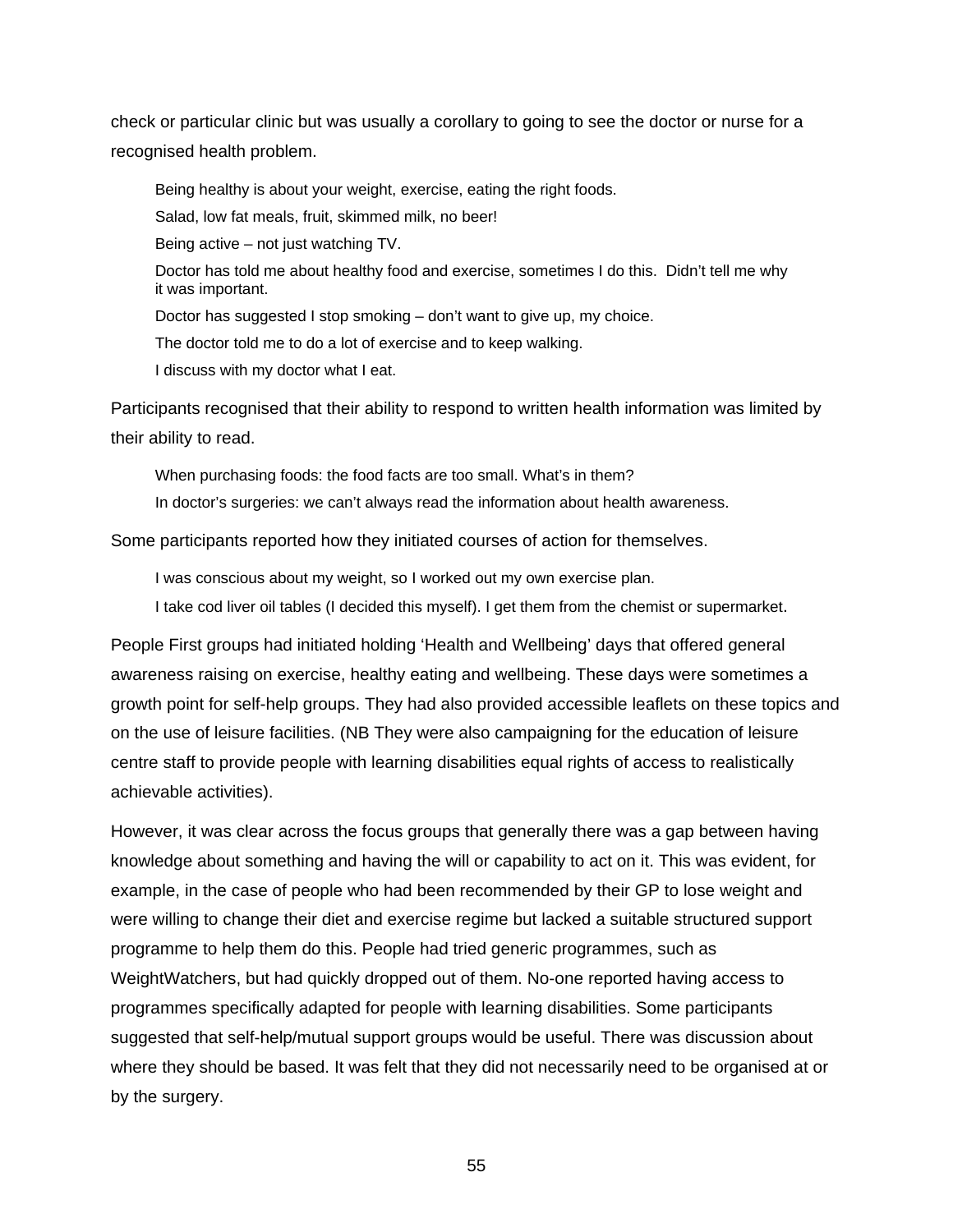If you want to lose weight and nobody helps you what do you do? Staff in the house have takeaways and it's not helping me is it? We need friends/carers to help us exercise. If there was a healthy eating group in my surgery I would go. Self help groups can be helpful – sharing experiences. Meeting with like minded people to discuss health issues in a group.

Participants were confused about what they might expect from primary care in terms of practical health promotion. This partly arose from the fact that what surgeries offered varied and partly from a lack of knowledge of what services were offered by their own surgery. In addition, some services were difficult to obtain.

I don't know what happens in my surgery. To see a dietician is nearly a year's wait. Surgeries should have counselling services to help us stay mentally healthy. We would like information about contraception or family planning. Have information about herbs in doctors surgeries and alternative forms of medicine. Good if the doctor could talk about alternative medicine or herbal medicine.

Some participants reported being helped by their GPs to access free exercise facilities, such as local leisure centres, either through direct prescription or by helping individuals obtain an access to fitness card. However, experiences varied. People suggested that it would be a good idea for local opportunities to engage in healthy activities to be advertised in the waiting room at the surgery.

Cards for leisure centre access are good, been to the gym, enjoyed it.

Exercise on prescription for some heart conditions is good.

I joined a gym but an access to fitness card is difficult to get sometimes. My GP wrote a letter – leisure centre wouldn't accept it.

Our surgery doesn't have a link with sports/fitness providers which we would like.

Some participants received regular health checks but the majority did not. Participants generally thought that having regular appointments for health checks initiated by the surgery was a good idea. Some people received an opportunistic health check when they contacted their doctor for another reason.

Surgery sends a letter every year to remind me to have a health check – I'm very pleased. I see the nurse.

Regular checks help people to get to know doctors and nurses well.

I would like this (to be invited for a health check). I have to contact the doctor.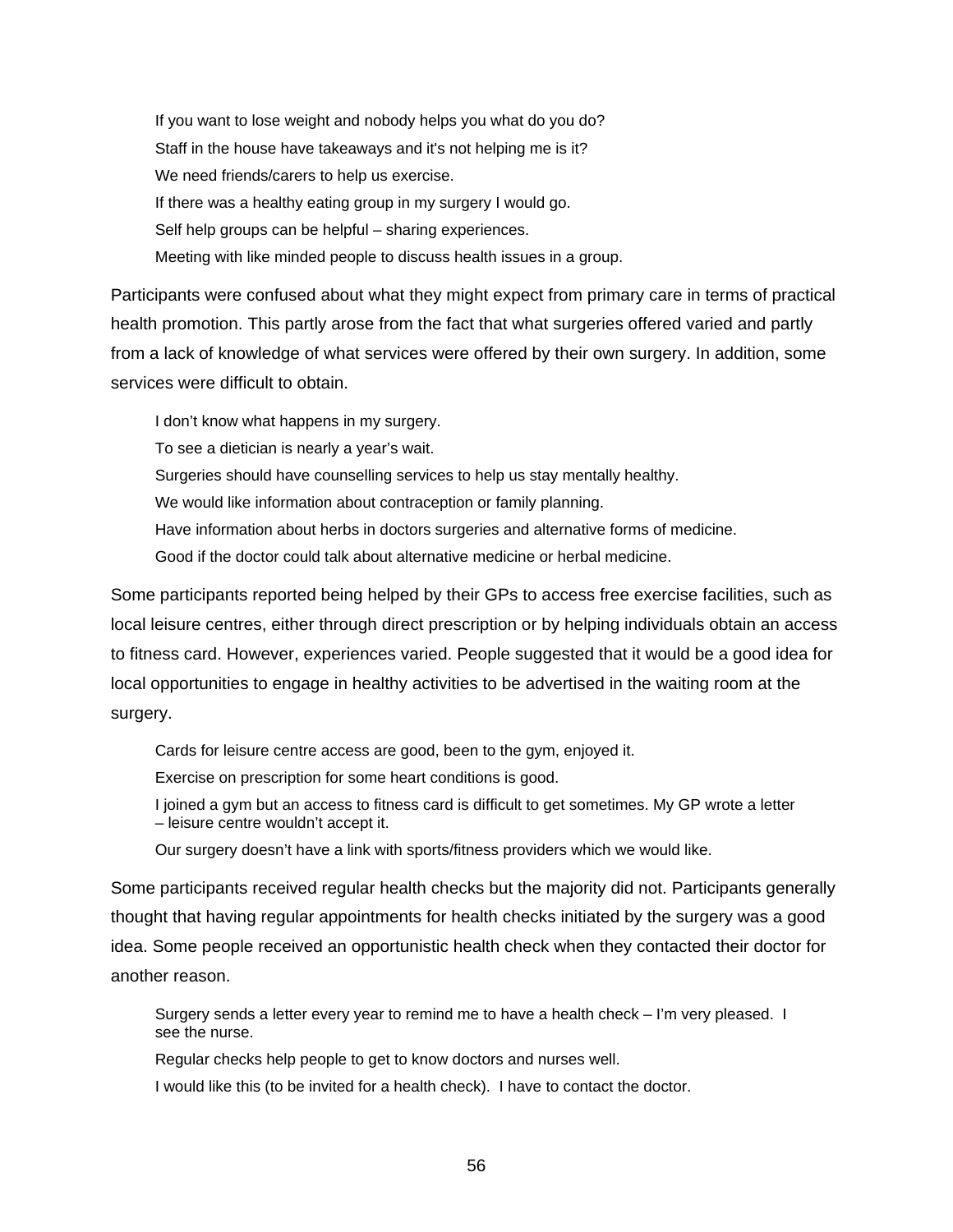We've just started going to the doctor for regular MOTs. I hope to start health checks soon. The doctor checks my blood every 6 months – unsure what for – blood pressure. I go once a year for a check up. I get a whole body check when going in with one problem. They give me a good check when I go.

#### **Commentary**

Within each of the themes, participants had many positive experiences and much good practice to report. Some people with learning disabilities found it relatively easy to get appointments and reported good relationships with their local surgery staff. Some surgeries made special arrangements including giving people extended appointments and appointments at personally convenient times and at times which would avoid waiting. Some surgeries were also arranging regular health checks or checking health opportunistically when people attended the surgery for other reasons. Individual preferences about the conduct of consultations varied and some participants clearly felt that they had satisfactory control over them. Moreover, some doctors and nurses were regarded as reassuring, thoughtful and respectful of individuals' wishes and as providing good explanations of illnesses and treatments. Many participants had relevant information about healthy lifestyles and this was reinforced by information given at the surgery and awareness raising in self-advocacy groups.

However, the key issue in health promotion was how to adjust and maintain diet and exercise regimes and, for some, give up smoking. Participants reported an absence of effective practical support tailored to their needs. In this and in many of the other issues raised, people with learning disabilities may be similar to the general population. For example, it is likely that a proportion of patients without learning disabilities may consider difficult the process of ringing the surgery and negotiating an appointment at a convenient time. Most would find lengthy waiting times exasperating and tedious. Visiting the doctor can be anxiety-provoking to people without learning disabilities, particularly if the patient is uncertain how to explain their symptoms within a short consultation and their experience is that they do not see the same doctor every time. Understanding and remembering what the doctor says under the pressure of the consultation are well known to be common problems. However, a key distinction to be made is that the significance of such problems may be greater for people with learning disabilities. Critically, such people are likely not to have the confidence and persistence typical of other patients. Therefore, they are greatly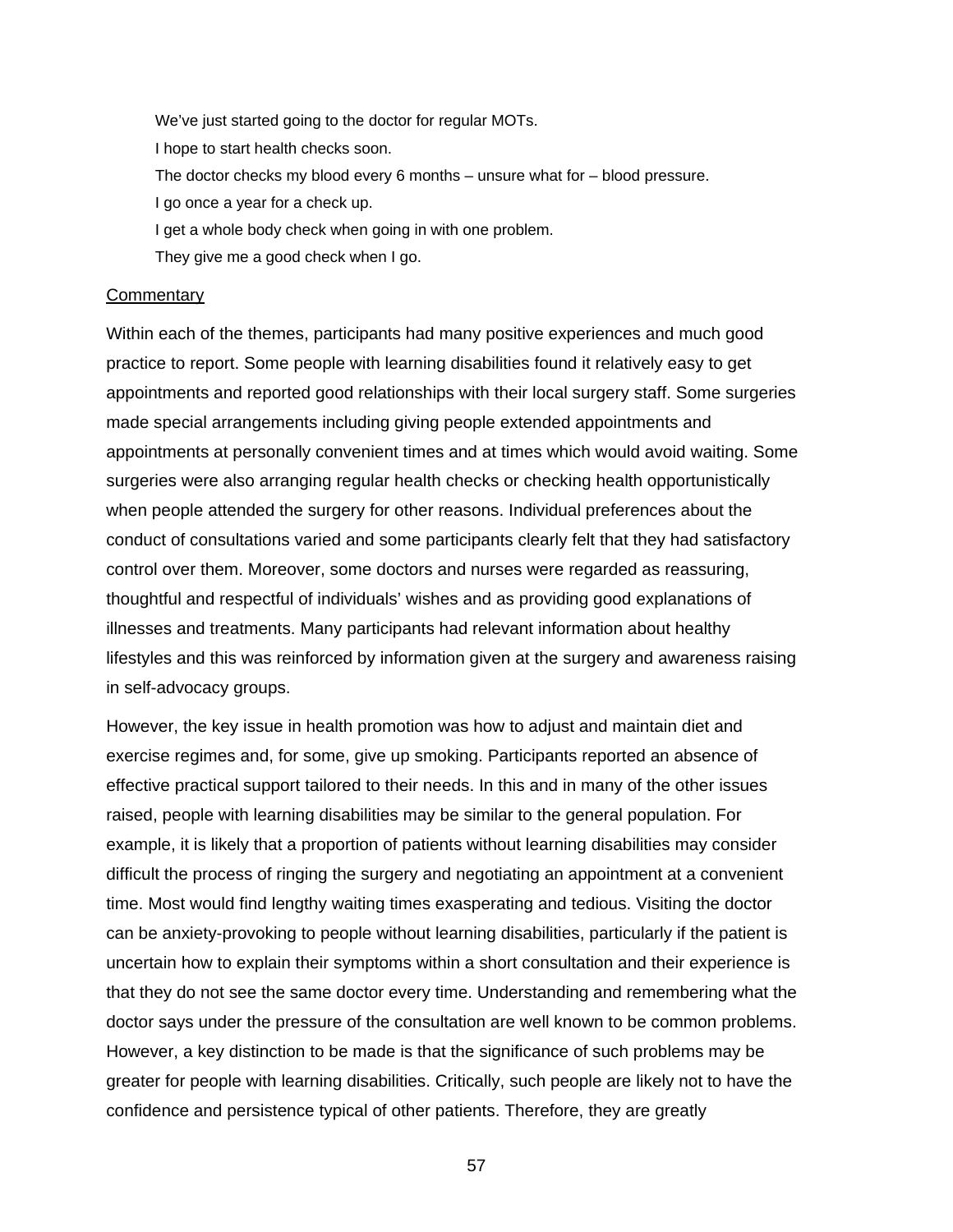disadvantaged in social situations which call for a complex understanding and use of language and technology. It is, therefore, more incumbent on primary care professionals to adjust the typical appointments and consultation experience to suit people with learning disabilities.

It is important to appreciate that the participants in the focus groups are more articulate, confident and socially skilled than people with learning disabilities in general. It is likely that some of the difficulties that they reported facing will be greater for people with more severe learning disabilities. For example, being prepared for what will happen in examinations or being included in conversations to the extent of one's abilities may be more difficult to achieve. However, on the other hand, certain other issues may be less problematic for people with more severe learning disabilities than for people who in many situations can manage independently. For example, a person who usually makes telephone calls to friends successfully will feel deskilled if managing the process of making a doctor's appointment by phone proves too difficult. This will not be problematic for a person who does not ordinarily make telephone calls because of their limited spoken language.

While greater independence brings with it the challenges of exercising greater autonomy and responsibility with respect to making appointments, keeping and conducting consultations, understanding and following treatments and deciding upon and adopting lifestyle change, people with more severe learning disabilities than those attending the focus groups would be much more dependent on relatives and paid carers and have much less counter control should such carers, together with the primary care team, overlook signs of ill health or recommendations for healthy living. People with more severe learning disabilities are likely to be more reliant on their relatives or carers than the focus group respondents for sensitive support to identify and describe their symptoms, to understand the doctor's or nurse's explanations and to implement treatment or lifestyle changes. In the light of evidence that carers are sometimes not aware when the cared for person is ill, the primary care team should have an even more pro-active role than for people who are quite able to describe their own symptoms. This orientation should also be informed by the likelihood of physical and neurological morbidity being higher among people with more severe learning disabilities and the fact that some of the conditions which give rise to severe learning disabilities are also associated with specific ill-health, that is a physical phenotype. It is this pro-active orientation that provides the strongest rationale for health checking. It is interesting that the focus group respondents broadly supported the idea of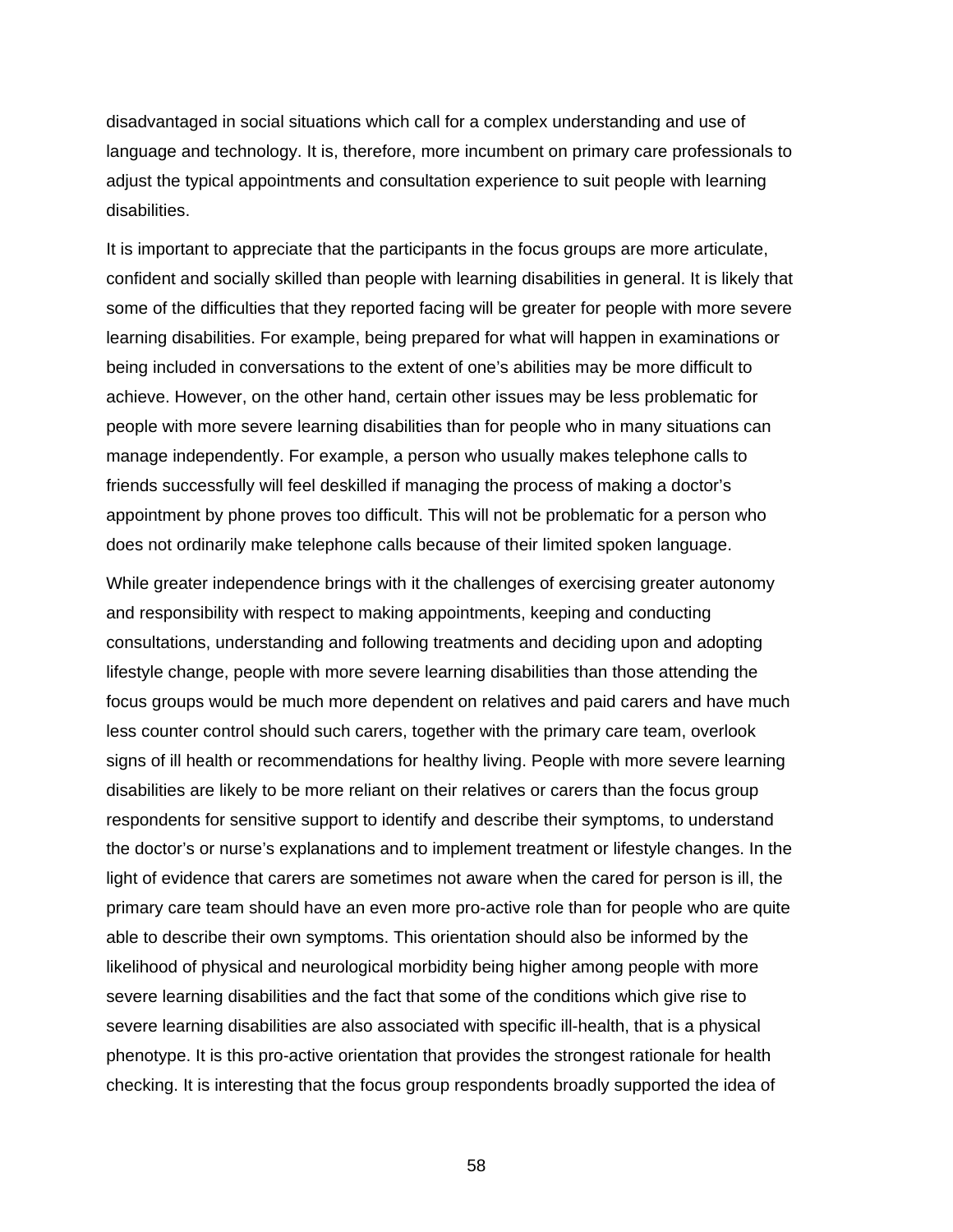health checks, particularly the initiative that the surgery took to arrange and invite them to the appointment and the reassurance obtained from a practitioner giving them a thorough examination whom they recognised as more skilled than they were at spotting the signs of ill health. One could argue that health checking would be even more relevant for people with more severe learning disabilities.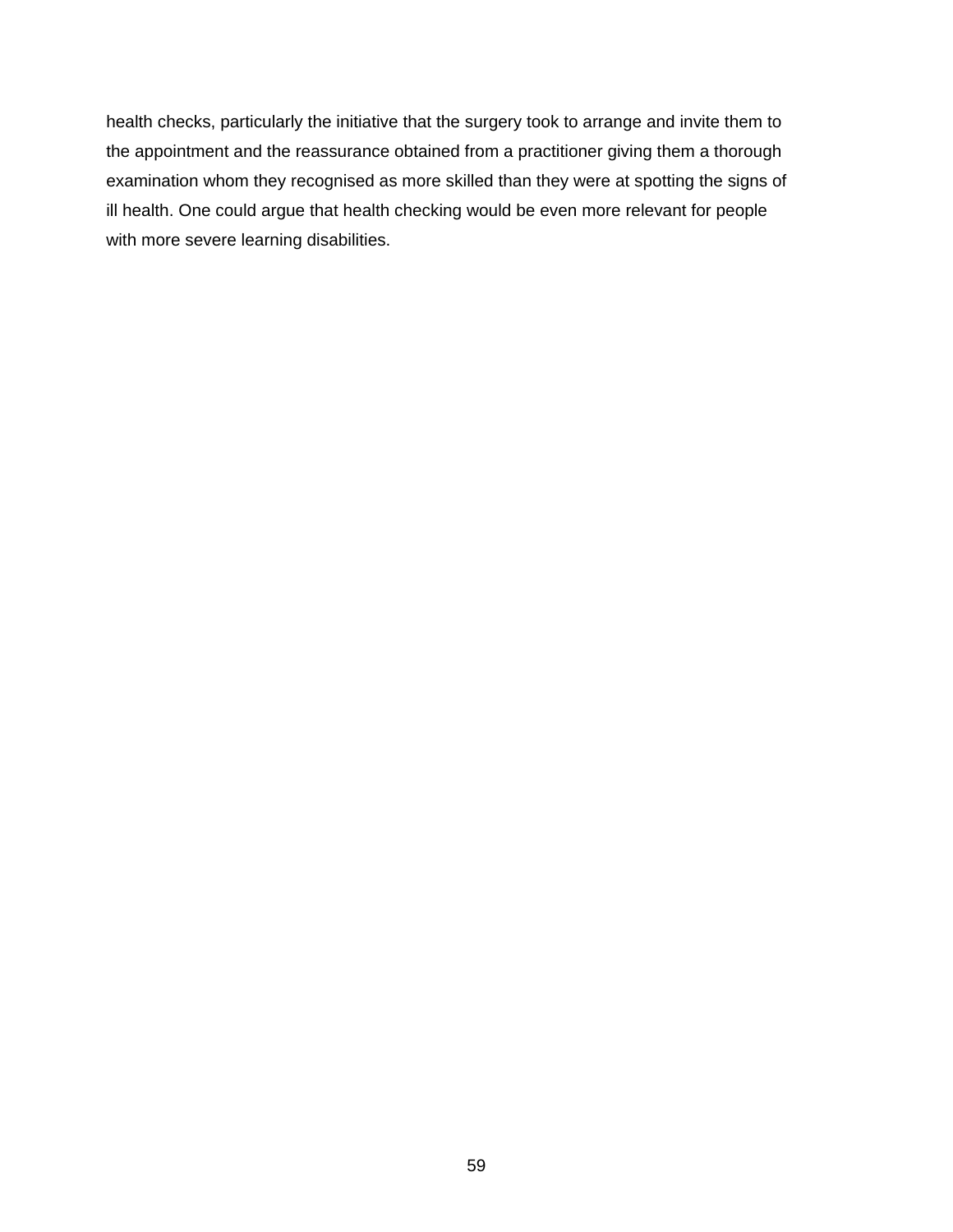### **Section 9: Reanalysis of the Mencap Cymru Database**

The Mencap Cymru database was established as part of Mencap Cymru's contribution to the Treat Me Right campaign. It includes information on 178 adults with learning disabilities living in 18 of the 22 local authorities in Wales. Nearly half (46%) lived with their families, 29% in a shared house, 21% on their own and 4% in another type of setting. As well as eliciting such demographic information, the questionnaire asked respondents about:

- $\triangleright$  whether they had a health check in the last year or visited the doctor for another reason,
- $\triangleright$  how they thought that the visit went,
- $\triangleright$  whether they understood what was said,
- $\triangleright$  whether they felt that they had enough time,
- $\triangleright$  who went with them,
- $\triangleright$  whether information was directed at them or the person accompanying them and whether it was understandable,
- $\triangleright$  whether medication was prescribed and the purpose of the medication understood,
- $\triangleright$  how well the receptionist, nurse and doctor responded (on a scale from not good to excellent), and
- $\triangleright$  what could have been done to make the visit better.

Each primary question in the questionnaire was either factual (e.g., eliciting type of residence), designed to elicit a yes/no/not applicable answer or a subjective rating using a Likert type scale. After each, respondents had the opportunity to add comments. It is important to note that the wording of some of the comments in every section makes it clear that the comment was written by a carer. Moreover, it is not always possible to be certain in relation to other comments whether they were made by a person with learning disability or their carer. Nor is it possible to tell the contribution of people with learning disabilities or their carers to the answers given to the factual or yes/no/not applicable questions or subjective ratings. Therefore, the results need to be treated with some caution.

### **Findings**

58% of respondents (n=104) said that they had a health check in the last 12 months and 70% (n=125) said that they had been to the doctors for another reason. Only 24 of those reporting to have had a health check said that they were invited by the surgery to have a check; the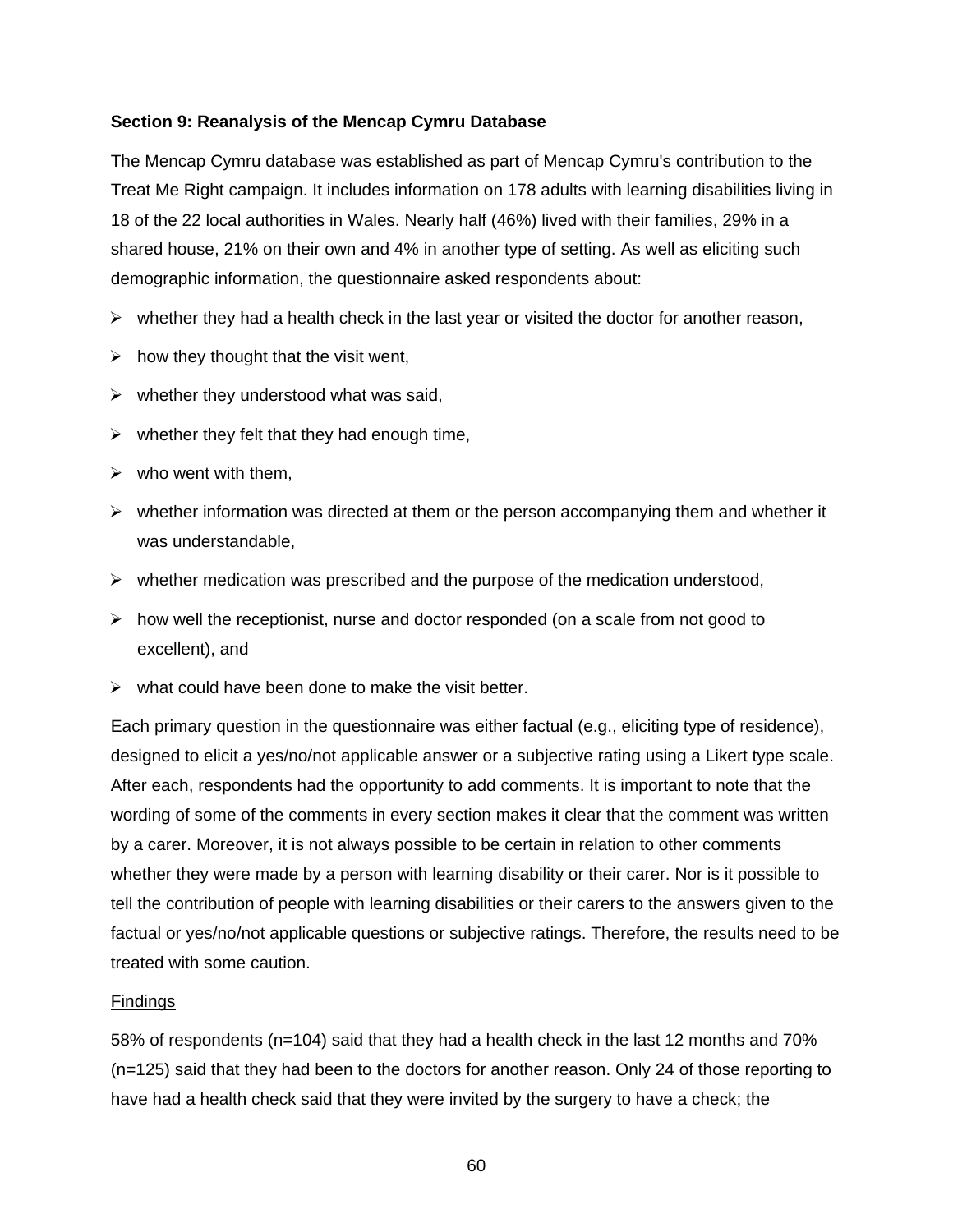remainder saying that they had asked for it. Therefore, it is possible that the term 'health check' was interpreted quite broadly as any visit to the doctor during which their health was investigated.

145 people rated how well they thought the visit went, with 60% saying it went well, 35% rating the visit as 'fair' and 5% rating it as 'bad'. Positive comments concerned how well people knew the doctor, being able to see a female doctor and having a doctor who was understanding, treated the patient well and explained matters clearly. Negative comments concerned being anxious, having to wait, not being able to go alone because the doctor wanted a carer to be present, and a difficulty with a receptionist in getting an appointment.

123 out of 146 people (84%) for whom the question was applicable said that they understood what was said at the doctors. Positive comments concerned the helpfulness and kindness of staff and the clarity of explanation. Negative comments concerned the doctor not speaking to the person with learning disabilities, not taking the time to explain, being difficult to understand or, through being foreign, not speaking good English.

131 out of 146 people (90%) for whom the question was applicable said that they felt that they were given enough time at the doctors. Positive comments concerned a general impression that individuals were usually or always given enough time. Negative comments reflected a feeling of being rushed.

32 out of 146 people (22%) saw the doctor alone, 59 (40%) went with a carer or supporter and 55 (38%) a family member. Comments mainly gave more detail about the accompanying person. A few comments stated that the person would rather have gone by him or herself.

60% of the people reporting that they were given information while at the doctors stated that it was given directly to them while 40% stated it was given to a carer, supporter or family member. 80% reported being given medication, with 87% of them stating that they understood what it was for. Additional comments were divided about two to one between stating that the doctor had explained the purpose of the medication well enough at the time and that either the patient did not know what the medication was for or that they had had to be told afterwards by a carer or family member.

134 (93%) had rated the receptionist's response to their visit 'excellent' or 'good', with the remainder rating it at 'not good 'or 'ok'. The balance of comments was reasonably consistent with this, although some people stated that some receptionists were better than others and a few were critical of their abruptness.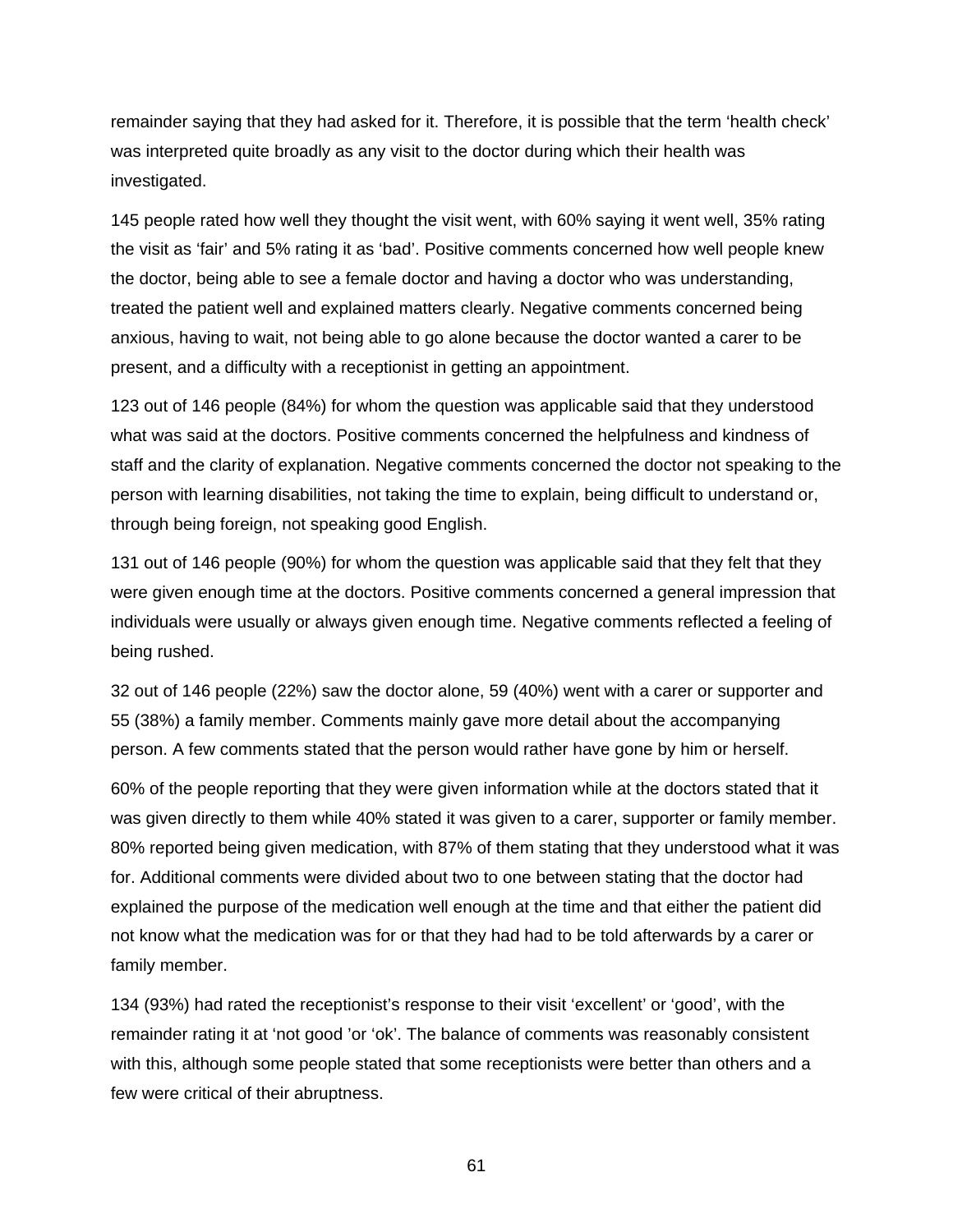114 people rated the response of a nurse to their visit and all rated it as 'excellent' or 'good'. There was only one negative comment made.

143 people rated the response of a doctor to their visit and 131 (92%) rated it as 'excellent' or 'good', with the remaining 12 (8%) rating it as 'not good'. Positive comments reflected feelings of having a good or long-standing relationship with their doctor and that the doctor was understanding. Criticisms concerned the doctor not taking the time to listen or talk to the person, being difficult to understand or being a different doctor every time.

When asked for suggestions to improve the experience of visiting the surgery, a considerable proportion of respondents stated that the existing service was fine. Suggestions from other respondents included shortening the time during which one had to wait at the surgery, improving diversionary activities while waiting, being able to see the doctor with an accompanying community or practice nurse, having more time with the doctor, having the doctor speak more clearly or take more time to explain and to be able to see the same doctor every visit. One person suggested that having an annual health check would be a good idea and two suggested the need for more practical help, one to lose weight and get fit and the other to stop smoking.

#### **Commentary**

The survey gives a positive general impression of primary care. Overall, the impression is perhaps of more satisfaction than was conveyed by the focus group findings. This difference may in part be attributable to differences in methodology. The primary questions in the Mencap Cymru tended to elicit a general indication of satisfaction with the service received. It is well known that satisfaction ratings tend to be skewed towards positive assessments. In addition, the findings reflect the views of carers as well as people with learning disabilities and it is also well known that the correlation between subjective self-reports and proxy-reports is low. Moreover, it is also possible that the focus group method encouraged a relatively greater airing of problems. Perhaps, the finding that stands out most in the comparison of the two sets of results is the agreement on the nature of the problems experienced: having to wait, being or becoming anxious, not having the autonomy to consult the doctor in the way one prefers, difficulties with the receptionist, communication problems with the doctor and difficulties arising from too short a time for adequate consultation.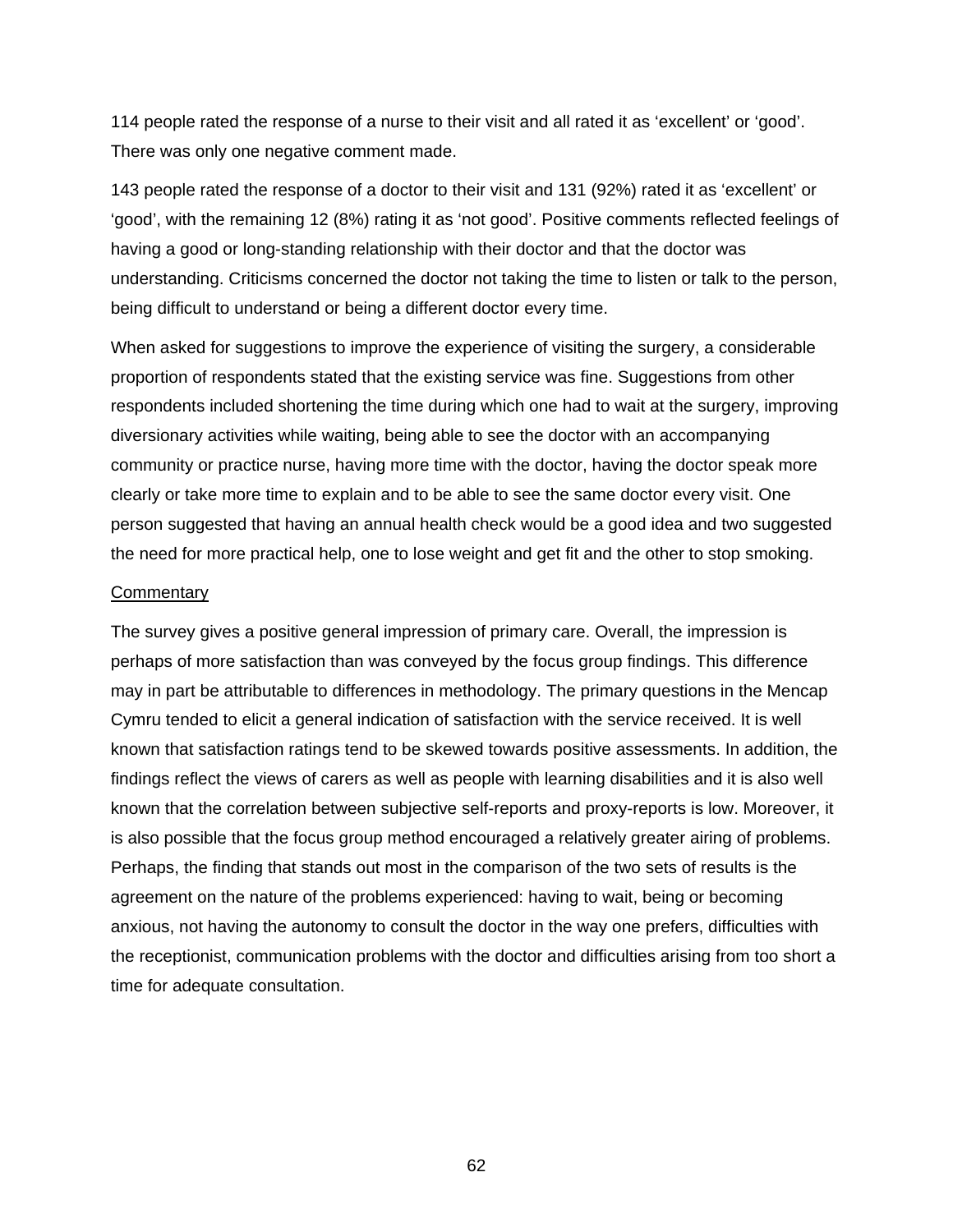# **Section 10: Primary care team views about the presence of health inequalities among people with learning disabilities and potential solutions to them**

A questionnaire was sent to 24 general practices which participated in the PEARL research to elicit the extent to which primary care team members acknowledged the existence of various health inequalities among people with learning disabilities suggested by the literature, what they thought the reasons for this were and what they felt were the solutions to them, if any. The questions are listed in the box on the following page.

Questionnaires were returned by 11 practices. Telephone follow-up was made to 22 practices (two could not be contacted despite ringing several times) and additional comments were gained from two of them.

### 10.1 Obesity

10 practices responded that they recognised obesity was an issue of health inequality, the eleventh answered 'don't know'. Four practices identified problems in primary health care, including less frequent consultations, lack of access to or poor contact with health care, lack of access to health promotion and sub-optimal health education. Seven identified problems among people with learning disabilities, including immobility, lack of understanding, lack of motivation, communication difficulties, poor diet, lack of control over diet and a tendency for people with certain conditions to gain weight. Five identified other reasons, including carers permitting overeating out of misplaced kindness and lack of access to community activities which promote exercise. Solutions involving primary care included encouraging the general population to walk, use of the Patient Advice and Liaison Service scheme, greater time spent in explanation, giving advice on diet management, conducting health/weight checks and increasing awareness of health professionals. One respondent thought that provision of community nurse specialists would be a general solution to a range of health inequalities. Other solutions included education and support for families and carers, changing social attitudes and promoting access to structured or community activities involving exercise.

### 10.2 Sensory deficits

7 practices responded that they recognised sensory disabilities were issues of health inequality, two did not agree and two answered 'don't know'. Five practices identified problems in primary health care, including lack of facilities to check vision and hearing, infrequent assessment or lack of regular reviews, difficulties with communication and professionals being too accepting that the consequent limitations were due to learning disabilities (diagnostic overshadowing). Four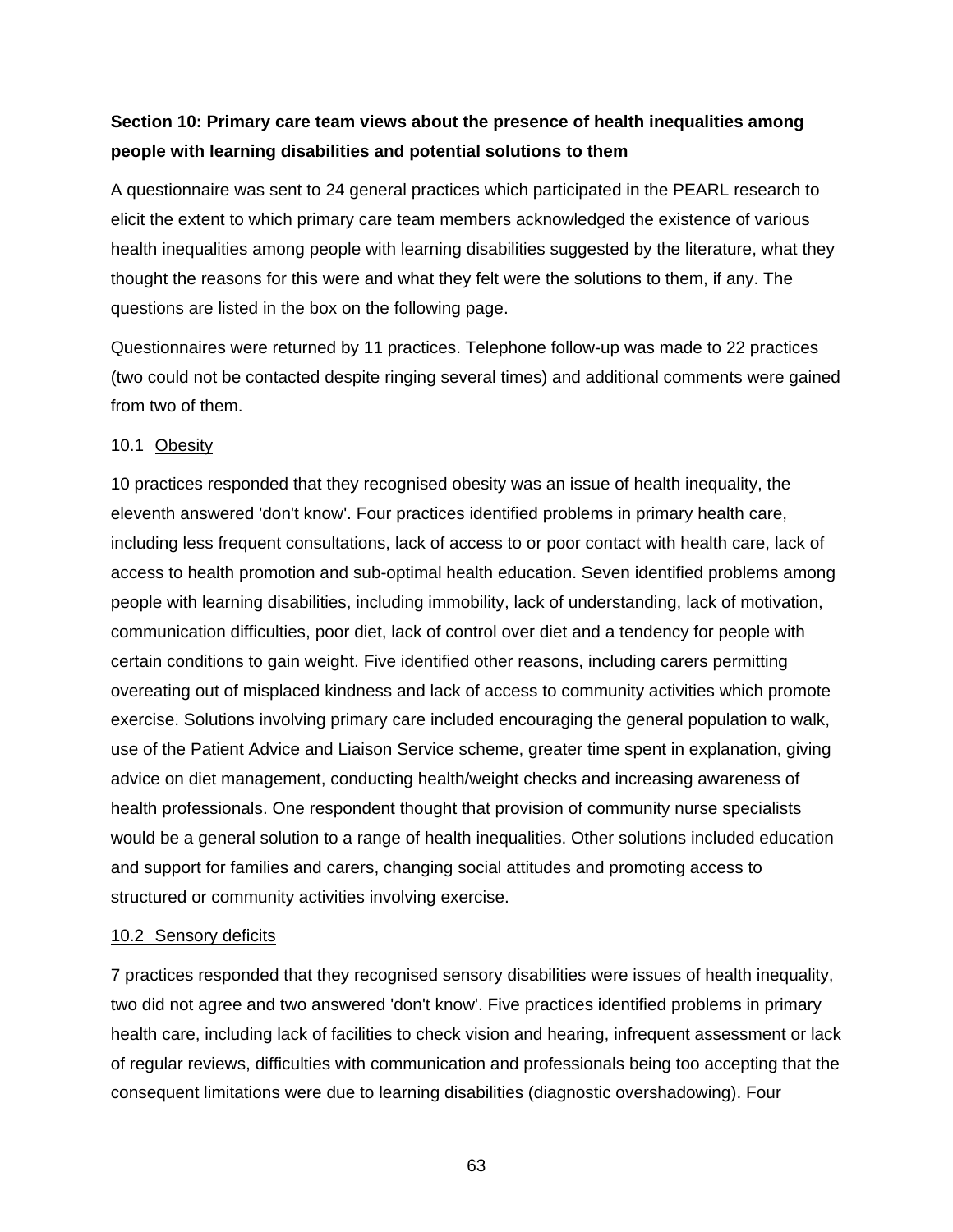| <b>Questionnaire to General Practices</b>                                                                                                                                                                                                                                                                                           |                                                                                                                      |  |  |  |  |  |
|-------------------------------------------------------------------------------------------------------------------------------------------------------------------------------------------------------------------------------------------------------------------------------------------------------------------------------------|----------------------------------------------------------------------------------------------------------------------|--|--|--|--|--|
| Part 1- General Medical Care                                                                                                                                                                                                                                                                                                        |                                                                                                                      |  |  |  |  |  |
| Q1 Research has suggested that people with a learning disability have higher rates of obesity as compared with the<br>general population.                                                                                                                                                                                           |                                                                                                                      |  |  |  |  |  |
| Y<br>Do you agree with this statement?<br>N                                                                                                                                                                                                                                                                                         |                                                                                                                      |  |  |  |  |  |
| What issues do you feel underlie this?<br>a. Within primary care<br>b. In other settings                                                                                                                                                                                                                                            |                                                                                                                      |  |  |  |  |  |
| Do you feel there are any solutions to this? Please inform us of good practice you have found effective.<br>a. Within primary care<br>b. In other settings                                                                                                                                                                          |                                                                                                                      |  |  |  |  |  |
| problems with vision or hearing.                                                                                                                                                                                                                                                                                                    | Q2 Research suggests that people with a learning disability have high rates of unrecognised sensory deficits such as |  |  |  |  |  |
| Υ<br>Do you agree with this statement?<br>N                                                                                                                                                                                                                                                                                         |                                                                                                                      |  |  |  |  |  |
| What issues do you feel underlie this?<br>a. Within primary care<br>b. In other settings                                                                                                                                                                                                                                            |                                                                                                                      |  |  |  |  |  |
| Do you feel there are any solutions to this? Please inform us of good practice you have found effective.<br>a. Within primary care<br>b. In other settings                                                                                                                                                                          |                                                                                                                      |  |  |  |  |  |
| Q3 Research suggests that people with a learning disability have a low uptake of health promotion such as basic<br>lifestyle advice, blood pressure and weight monitoring.                                                                                                                                                          |                                                                                                                      |  |  |  |  |  |
| Do you agree with this statement?<br>Υ<br>N                                                                                                                                                                                                                                                                                         |                                                                                                                      |  |  |  |  |  |
| What issues do you feel underlie this?<br>a. Within primary care<br>b. In other settings                                                                                                                                                                                                                                            |                                                                                                                      |  |  |  |  |  |
| Do you feel there are any solutions to this? Please inform us of good practice you have found effective.<br>a. Within primary care<br>b. In other settings                                                                                                                                                                          |                                                                                                                      |  |  |  |  |  |
| Q4 Research suggests that women with a learning disability have low uptake of cervical cytology and mammography<br>services.                                                                                                                                                                                                        |                                                                                                                      |  |  |  |  |  |
| Υ<br>N<br>Do you agree with this statement?                                                                                                                                                                                                                                                                                         |                                                                                                                      |  |  |  |  |  |
| What issues do you feel underlie this?<br>a. Within primary care<br>b. In other settings                                                                                                                                                                                                                                            |                                                                                                                      |  |  |  |  |  |
| Do you feel there are any solutions to this? Please inform us of good practice you have found effective.<br>a. Within primary care<br>b. In other settings                                                                                                                                                                          |                                                                                                                      |  |  |  |  |  |
| Part 2- Specific Complex Needs                                                                                                                                                                                                                                                                                                      |                                                                                                                      |  |  |  |  |  |
| Q5 It is recognised that people with a learning disability have high rates of mental illness, behaviour problems and the<br>use of psychotropic medicine.<br>a. Does this issue raise special challenges for the primary care team?<br>b. How are these challenges met? Please inform us of good practice you have found effective. |                                                                                                                      |  |  |  |  |  |
| Q6 It is recognised that people with a learning disability have high rates of epilepsy.<br>a. Does this issue raise special challenges for the primary care team?                                                                                                                                                                   |                                                                                                                      |  |  |  |  |  |
| b. How are these challenges met? Please inform us of good practice you have found effective.<br>Part 3 Solutions?                                                                                                                                                                                                                   |                                                                                                                      |  |  |  |  |  |
| Q7 Special training in the health care of people with a learning disability is often suggested as a solution to the                                                                                                                                                                                                                 |                                                                                                                      |  |  |  |  |  |
| inequality of health care.<br>a. What specific areas of training would make a change? Please inform us of good practice you have found effective.<br>b. What difficulties may exist in getting this training?                                                                                                                       |                                                                                                                      |  |  |  |  |  |
| Q8 Annual health checks performed, and funded, in primary care have been suggested as a solution to reduce<br>inequality in health care.                                                                                                                                                                                            |                                                                                                                      |  |  |  |  |  |
| a. Do you feel this a feasible solution?<br>b. What are the strengths and weaknesses of this approach?                                                                                                                                                                                                                              |                                                                                                                      |  |  |  |  |  |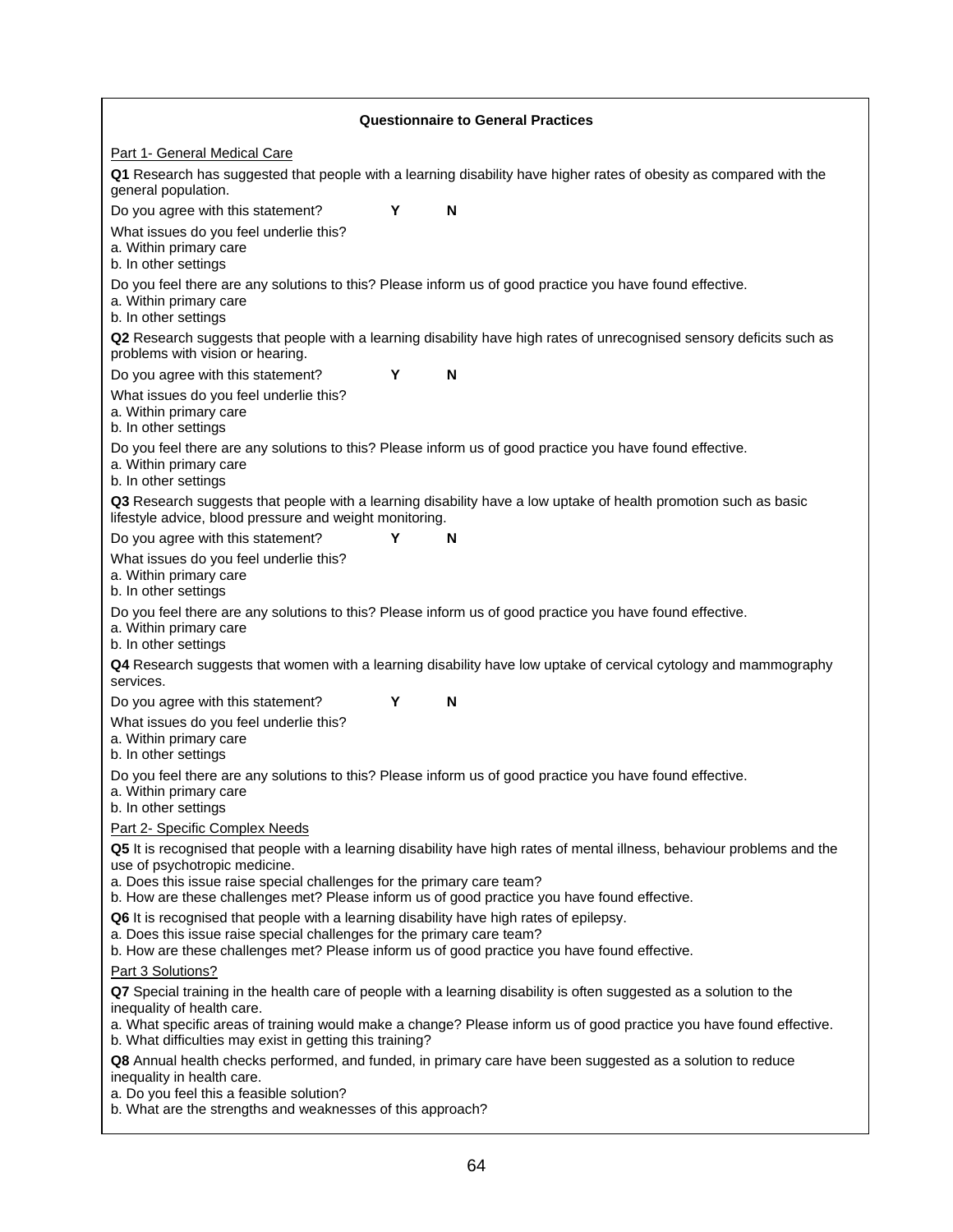identified problems among people with learning disabilities, including failure to complain and communication difficulties. Two identified other reasons, including carers in group homes assuming that problems are being dealt with and the need for good observation skills among day service and education staff. All respondents suggested solutions involving primary care. Most indicated some variant of better assessment or regular screening, involving liaison with optometrists and hearing specialists. Other solutions involved the general practitioner being more aware that there could be problems and giving time to and being more proactive about asking patients or carers about signs and symptoms. Solutions outside of primary care concerned optometrists visiting group homes to do home assessments and developing the skills of day service, education and group home staff to observe behaviour changes which might indicate sensory impairments.

#### 10.3 Health promotion: Basic lifestyle advice, blood pressure and weight monitoring

8 practices responded that they recognised low uptake of such health promotion was an issue of health inequality, two disagreed and one answered 'don't know'. Six practices identified problems in primary health care, including difficulties in communication, shortage of time, health promotion being overshadowed by other problems and the stress of waiting at the surgery discouraging access. In addition, one respondent felt that primary care staff did not involve themselves in health promotion and relied on issues being dealt with by secondary care or other services. Three identified problems among people with learning disabilities, including level of learning disability and motivation, poor understanding, fear of examinations resulting in individuals not wanting to attend for appointments and an unwillingness to visit the doctor unless ill. Five identified other reasons, including social and media attitudes and carers lacking motivation or awareness, not understanding advice and not ensuring regular attendance at appointments. Nine practices suggested solutions involving primary care. Most advocated some variant of regular, proactive health checks either with the doctor or nurse individually or doctor and nurse together, better liaison with carers and improved consultation arrangements. The latter included more time, appropriate settings, convenient appointments to reduce waiting times and not attempting to do too much at a time. One respondent also suggested that carers should take a greater personal interest in the person with learning disability and be more responsible for ensuring that the person attended appointments.

#### 10.4 Health promotion: Cervical cytology and mammography

10 practices responded that they recognised low uptake of such health promotion was an issue of health inequality, one answered 'don't know'. In general, problems were attributed to the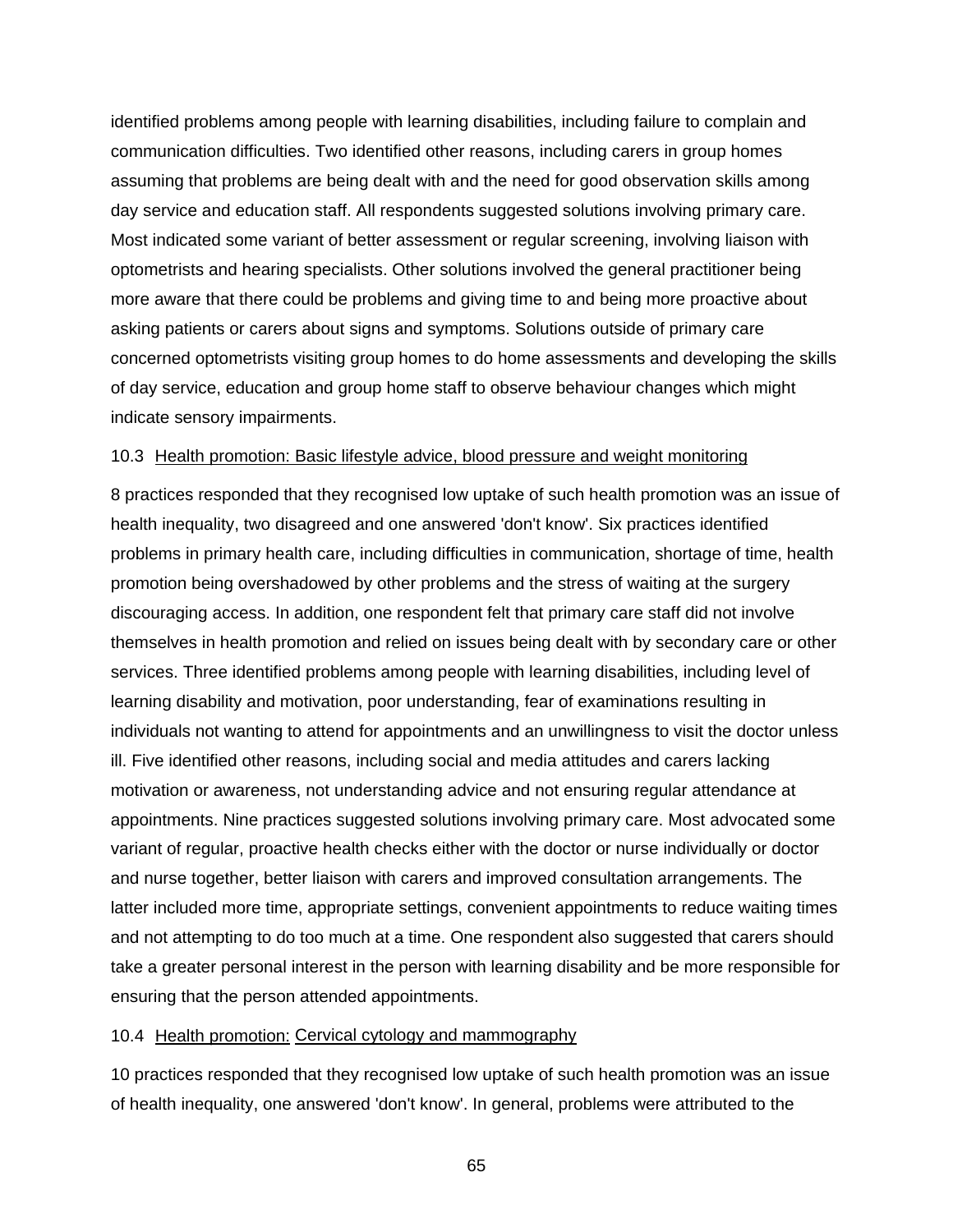invasive or intimate nature of procedures causing anxiety or fear. Such problems were exacerbated by difficulties in helping patients understand the purpose of investigations and prepare for what was going to happen. In addition, assumed sexual inactivity made led respondents to think that cervical cytology was less necessary and would be more upsetting. Difficulties surrounding obtaining informed consent were emphasised, as were the need for conducive venue arrangements. Respondents were explicit that there were no easy solutions. Giving extra time and user-friendly appointments, taking pains to explain, carers attending as chaperones, involving carers in advance preparation and increasing practitioner training in health promotion were put forward as good practice. In addition, one respondent suggested that health promotion rooms might be established in schools and day centres with a visiting doctor or nurse.

# 10.5 Specific complex needs: Mental illness, challenging behaviour, psychotropic medication and epilepsy

A number of respondents felt that these specific needs did not cause greater challenges to the general practitioner because either their patients with such conditions were all under consultant care or they took the view that dealing with these issues was part of mainstream primary care. Other respondents felt that these needs did pose greater challenges: reasons cited were monitoring compliance with medication and its side effects, monitoring mental health, achieving satisfactory communication with the patient, the difficulty of prioritising (i.e., deciding which issue was the major management problem), increased workload, interaction with the severity of learning disability, ambiguity of treatment focus between patient and carer and lack of psychological services. Specifically in relation to epilepsy, monitoring medication was described as potentially problematic, especially if drug levels have to be measured. Venepuncture was considered to be stressful for the patient and practitioner alike. Being aware of possible drug interactions in relation to anti-epilepsy drug polytherapy was also considered a challenge.

The following arrangements were suggested as contributing to good practice: regular review, extended appointments, good liaison with carers, access to specialist advice from consultants and specialist community nurses, and checking physical health and sensory systems for possible causes for changes in behaviour. One respondent recognised that drugs were not always the answer and that behavioural programmes could be helpful provided that they were properly taught to carers. In relation to epilepsy, one respondent stated that monotherapy was good practice if possible. Two mentioned patients attending a specialist epilepsy clinic, at least one of which was held at the surgery.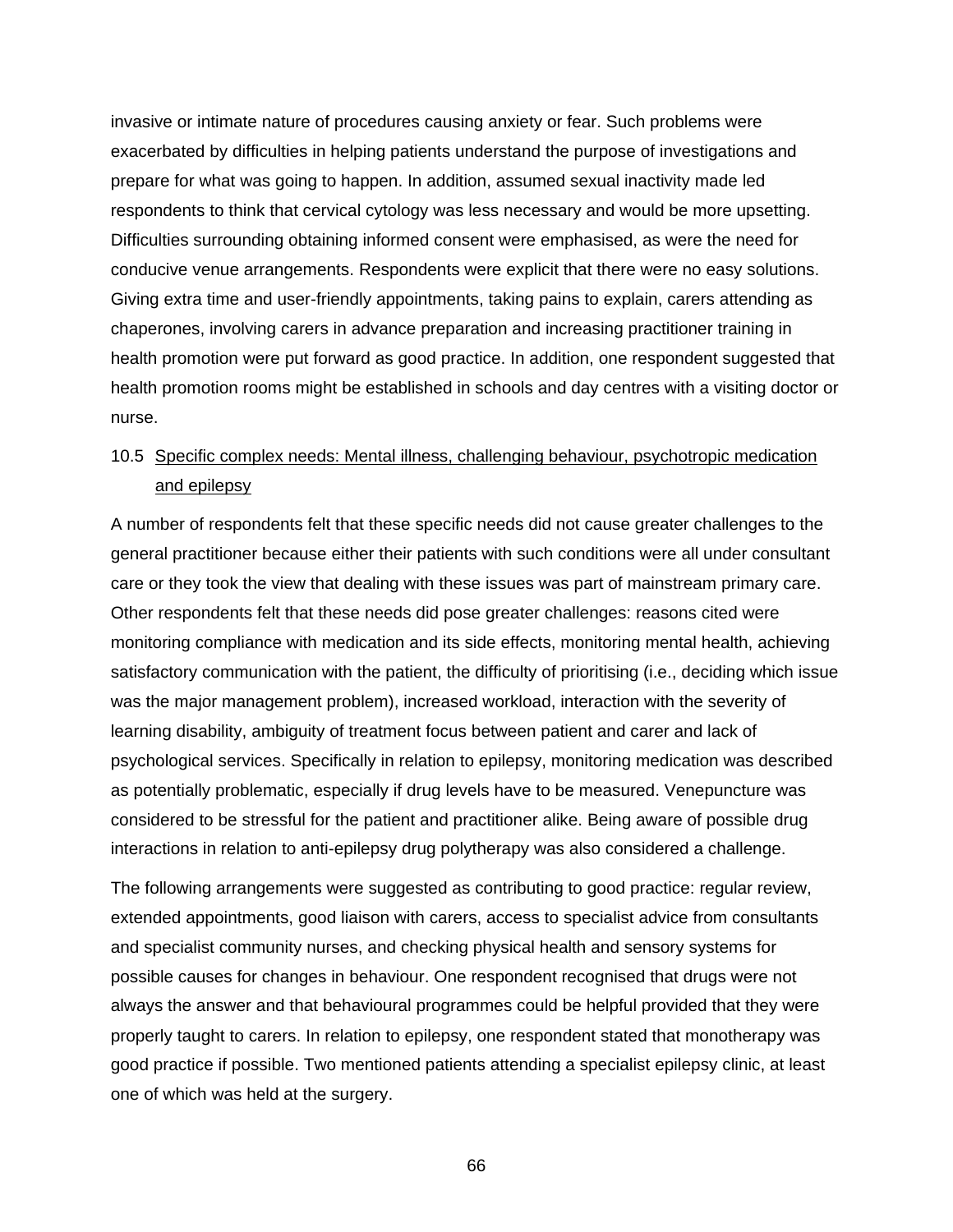#### 10.6 Opinions about training and health checking as possible solutions

Some respondents identified types of training they thought had been or would be helpful. These included training on increased awareness of research, effective communication with people with learning disabilities and how to conduct an effective interview with a person with a learning disability, effective teaching methods, counselling skills and understanding syndromes. Obstacles to arranging or receiving such training in practice were overwhelmingly an absence of time, a feeling of being overburdened, the financial implications and the fact that receipt of such training was not in practice a quality indicator.

The majority of respondents supported the idea of annual health checking, albeit that one thought them unproven. Two respondents did not support the idea and one was undecided. Supporters felt the main strengths of health checks were that they would: ensure health monitoring occurred, not be dependent on patient request, result in a better service being provided without prejudice, provide a comprehensive, formalised examination and possibly result in picking up unidentified morbidity. One respondent felt that health checks were feasible in a group practice where it was possible to allocate health checking to a particular GP with interest in this area. Such an arrangement would also help training to be focused within the practice. The weaknesses of health checking were seen as the implications for GP time, practice resources and the need for training. Respondents also referred to the fact that one could not ensure that patients and where necessary their carers would attend and co-operate. One respondent who did not support the idea of health checks felt that they would result in resources going to people least in need.

#### **Commentary**

In many respects, the findings suggest that primary care teams have a realistic understanding of the complexities of achieving good health care for people with learning disabilities. Compared to the focus group and Mencap Cymru survey results, primary care teams more frequently attributed problems to the nature of learning disabilities, the behaviour of carers and difficulties in the wider community. Consistent with this, while respondents suggested solutions to health inequalities within primary care practice, they also pointed to the needs for staff training in other services, carer training, improvement in social attitudes and greater access for people with learning disabilities to community activities, particularly those involving exercise. Problems and solutions to problems within primary care echo issues raised in the focus groups: setting the occasion for more relaxed consultations (e.g., by reducing the stress of waiting), greater time given to assessment and explanation, more understandable advice, increased awareness of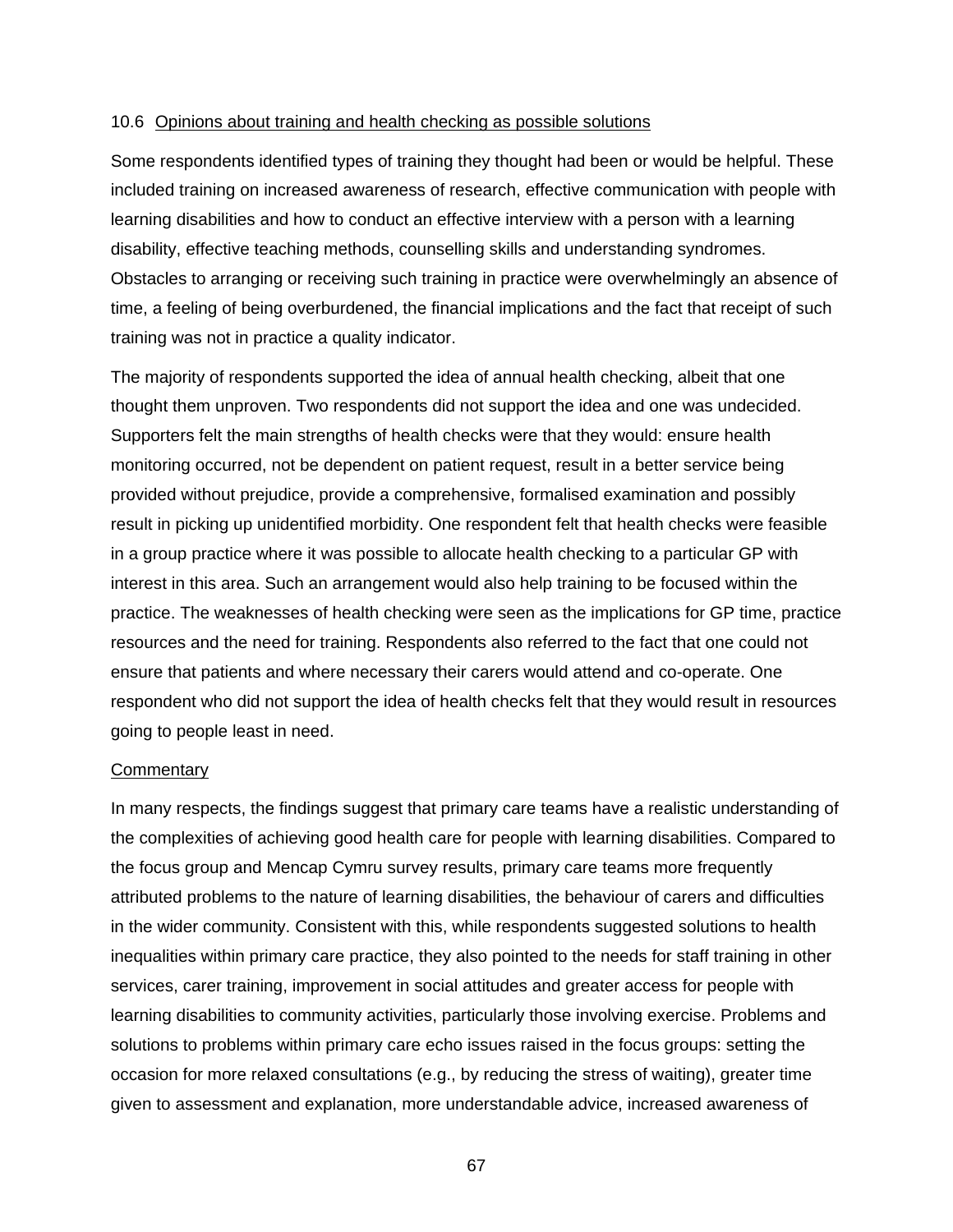potential health needs (avoiding diagnostic overshadowing), better assessment or regular screening, a more pro-active approach and better liaison with other specialists. Most supported introducing health checks.

It is important to re-empasise though that the primary care teams sent questionnaires were those that had participated in the PEARL project. As such participation involved receipt of an educational package and pilot experience of health checking, it is possible that their awareness of inequality and their views about how to make primary care more effective may be atypical.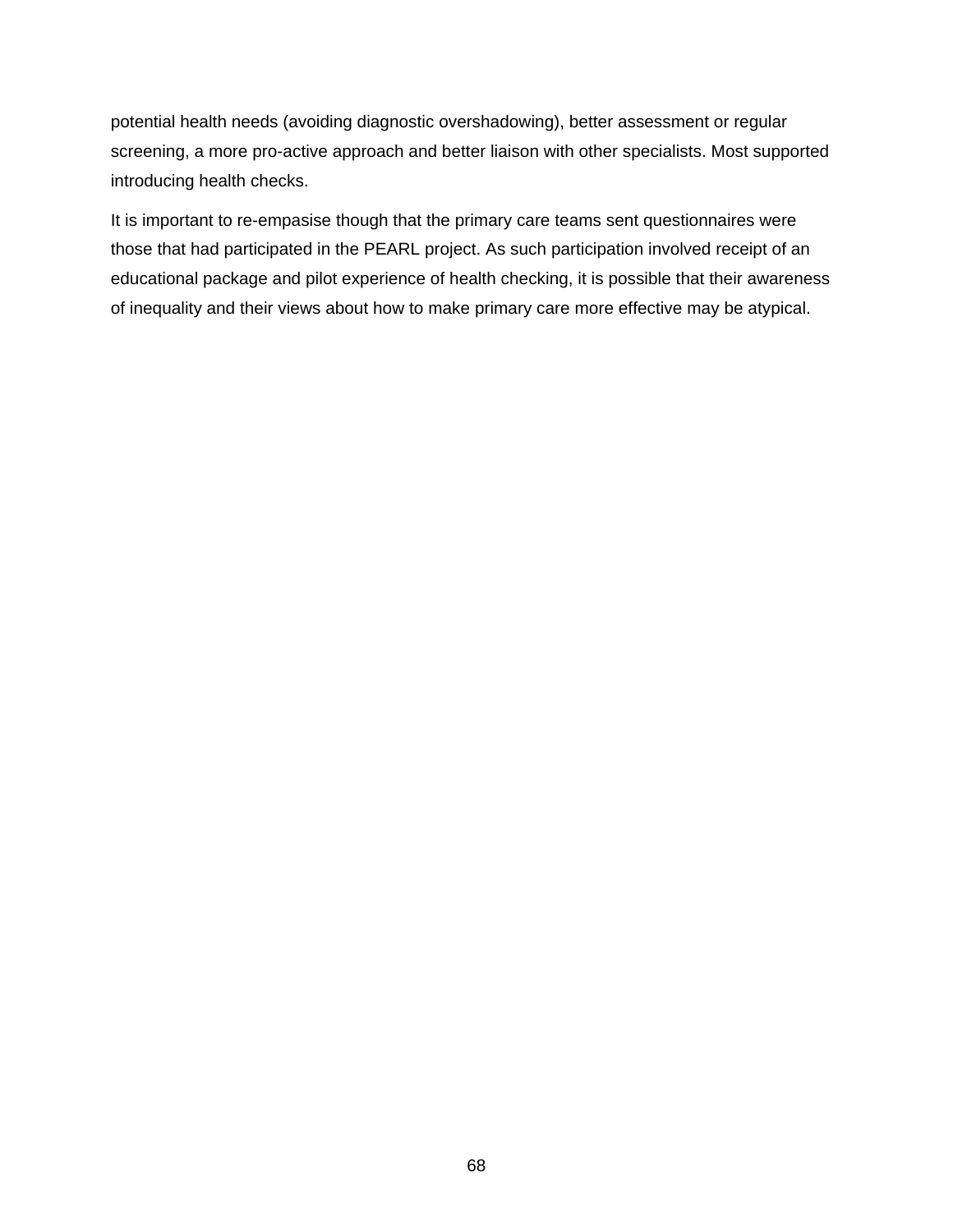## **Section 11: Local Health Board views about the presence of health inequalities among people with learning disabilities and potential solutions to them**

A questionnaire was sent to the 22 local health boards (LHB) in Wales to gain information about local measures to address health inequalities. In addition, a final question addressed measures being taken to meet the requirements of the Disability Discrimination Act. Following posting of the questionnaire, all local health boards were contacted by telephone to identify a named person who would be responsible for its completion. 12 completed questionnaires were returned. The questions are listed in the box on the following page.

Some respondents replied that there were no specific initiatives in the areas addressed by the questionnaire beyond the services ordinarily provided. Others referred to a variety of strategic goals and courses of action. A number of these referred to health checking. Two responses mentioned discussion within the strategic planning processes of the LHB concerning the feasibility of implementing health checking as an enhanced service. Another referred to the fact that the Welsh Assembly Government is also considering how to take this forward. Another referred to pilot implementation based on government funding received to implement recently issued guidance on learning disability services for adults. Two others referred to GPs in their areas conducting health checks.

One LHB reported that obesity had been adopted as a key target for the population as a whole and a number of others reported similar generic aims, coupled with initiatives such as the development of Healthy Living Centres, health passports and programmes such as Exercise for Life.

In terms of specific arrangements for people with learning disabilities, several respondents mentioned the role of community learning disability teams to monitor people's needs and make referrals for further assessments to be undertaken. One respondent mentioned that the teams in their area ran courses for people with learning disabilities on the theme of fun, fitness and exercise. One LHB also referred to a chronic disease team. Some local authorities and LHBs had put proposals forward for specialist nurse health facilitator posts as part of their plan to use funding made available by the Welsh Assembly Government alongside recently issued guidance. Several respondents referred to the Government requirement for all local areas to implement the Unified Assessment Process for adult users of health and social care services and that the annual review involved would provide another means to identify needs and plan to meet them.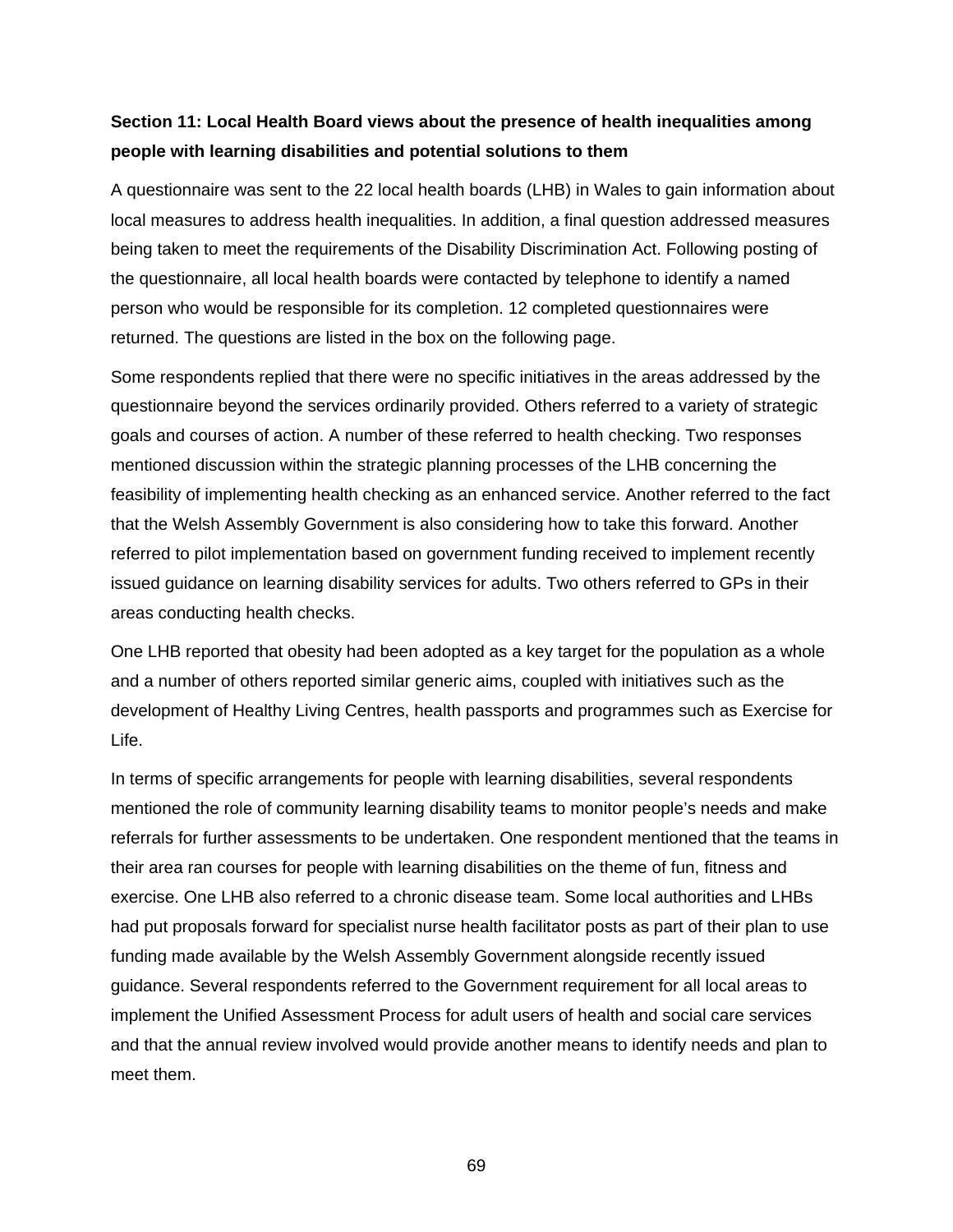#### **Questionnaire to Local Health Boards**

Part 1 - General Medical Care

**Q1** Research has suggested that people with a learning disability have higher rates of obesity as compared with the general population.

Do you know of specific measures to address this in your area?

**Q2** Research suggests that people with a learning disability have high rates of unrecognised sensory deficits such as problems with vision or hearing.

Do you know of specific measures to address this in your area?

**Q3** Research suggests that people with a learning disability have a low uptake of health promotion such as basic lifestyle advice, blood pressure and weight monitoring.

Do you know of specific measures to address this in your area?

**Q4** Research suggests that women with a learning disability have low uptake of cervical cytology and mammography services

Do you know of specific measures to address this in your area?

Part 2 - Specific Complex Needs

**Q5** It is recognised that people with a learning disability have high rates of mental illness, behaviour problems and the use of psychotropic medicine

Do you know of specific measures to address this in your area?

**Q6** It is recognised that people with a learning disability have high rates of epilepsy.

Do you know of specific measures to address this in your area?

Part 3 - Solutions?

**Q7** Special training in the health care of people with a learning disability is often suggested as a solution to the inequality of health care.

Do you know of specific measures to address this in your area?

**Q8** Annual health checks performed, and funded, in primary care have been suggested as a solution to reduce inequality in health care.

Do you know of specific measures to address this in your area?

Part 4 - Disability Discrimination Act

**Q9** Do you know what measures have been introduced to meet the requirements of the Disability Discrimination Act in your area?

Other initiatives mentioned was one LHB leading local work on the interface between learning disability and mental health services. Another referred to Women's Health Education sessions organised at the day services in their area. One LHB also planned to hold a GP awareness raising day. Another referred to wanting to establish an Expert Patient Group for people with a learning disability and epilepsy but that this had yet to be agreed.

Not all questionnaires contained a response to the question about the Disability Discrimination Act (DDA). Those that did mentioned audits of health service estates (including primary care provision) for compliance with the DDA and the fact that the Welsh Assembly Government had ear-marked funding to meet the costs of building adaptation. A number also mentioned the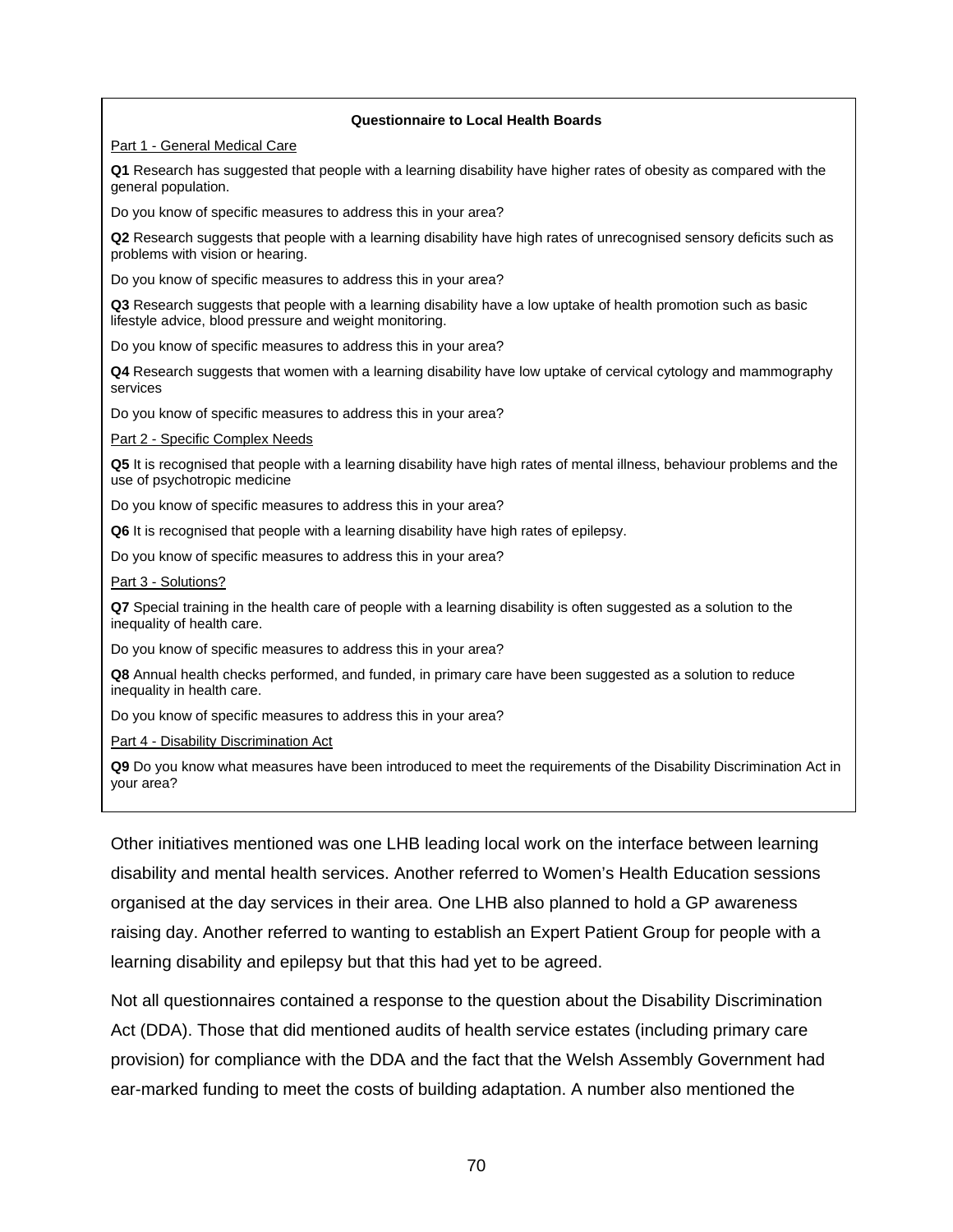activities of departments within the local council responsible for equality issues. Apart from the audit of estates, measures undertaken included equality awareness training provided to all LHB staff, accessible versions of documents and provision, on application, of sign language interpreters for GP or dental consultations.

# **Commentary**

The overall impression given is that addressing health inequalities among people with learning disabilities is an agenda to which boards have either just begun to respond or are in the process of planning to respond.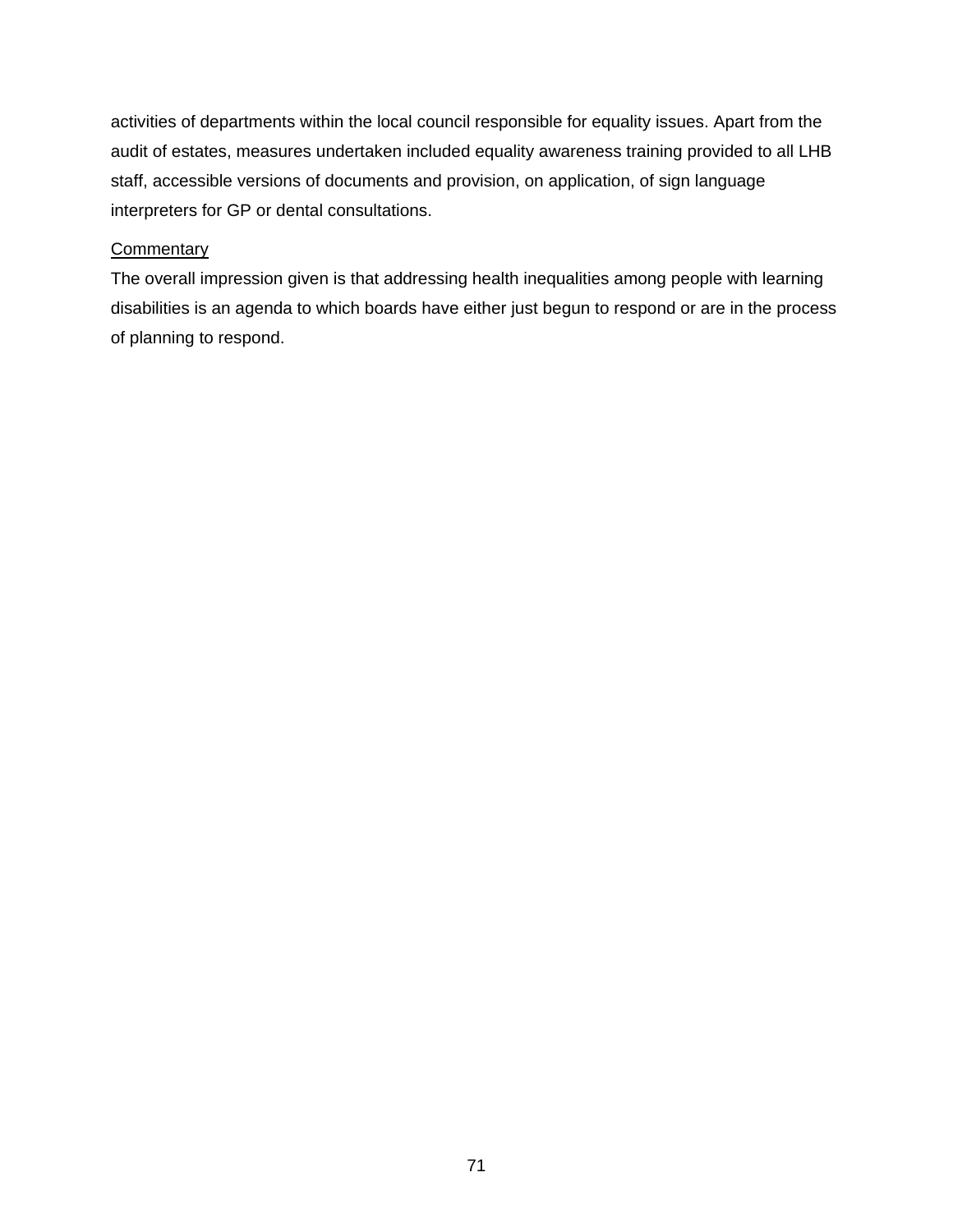#### Section 12: Conclusion

Section 1 provides a descriptive review of the literature relating to health disparity among people with learning disabilities. Subsequent sections dealing with the PEARL research demonstrate a high frequency of certain morbidities associated with learning disabilities, an increased prevalence of obesity compared to the general population, a lower occurrence of some other lifestyle threats to health, and a low level of health promotion activities particularly among people with more severe learning disabilities. The evaluation of the impact of health checks showed that there is a case for annual checks as an effective way of identifying previously unrecognised ill health. In addition, health checking not only sets the occasion for various health promotion activities directly but also appears to increase the extent of health promotion undertaken during other consultations.

Despite this, it cannot be assumed that practices will make the additional time and resources for health checking available, nor that patients will necessarily take up the opportunity to have their health checked if offered. Although people with learning disabilities see their doctors more frequently than patients in general, their consultation rates may still be low in the light of their health needs and in comparison with some other defined groups such as patients with diabetes. Particular attention is required to ensure that people have access to effective care across the ability spectrum commensurate with their needs.

The focus groups and particularly the Mencap Cymru survey suggest that there is much good practice in primary care in Wales. However, practice is inevitably varied and both consultations point to a variety of ways in which the experience of people with learning disabilities in going to the doctor could be improved. These include arrangements to support independence and self-determination, preferential treatment to avoid some of the common difficulties in seeing the doctor, establishing the conditions necessary to improve assessment and maximise two-way communication, ensuring that patients are put at their ease and are the focus of interaction, simple and well-mannered communication, accessible information and more practical help with how to follow treatment regimes and lifestyle advice tailored specifically for people with learning disabilities.

Such requirements are reflected in the suggestions for good practice made by primary care teams. However, in raising problems in other areas, they suggest that action on health inequality for people with learning disabilities is not only relevant to primary care. Greater awareness is required by other professionals and support for healthy living has to be improved much more generally, including among immediate carers and the wider community.

72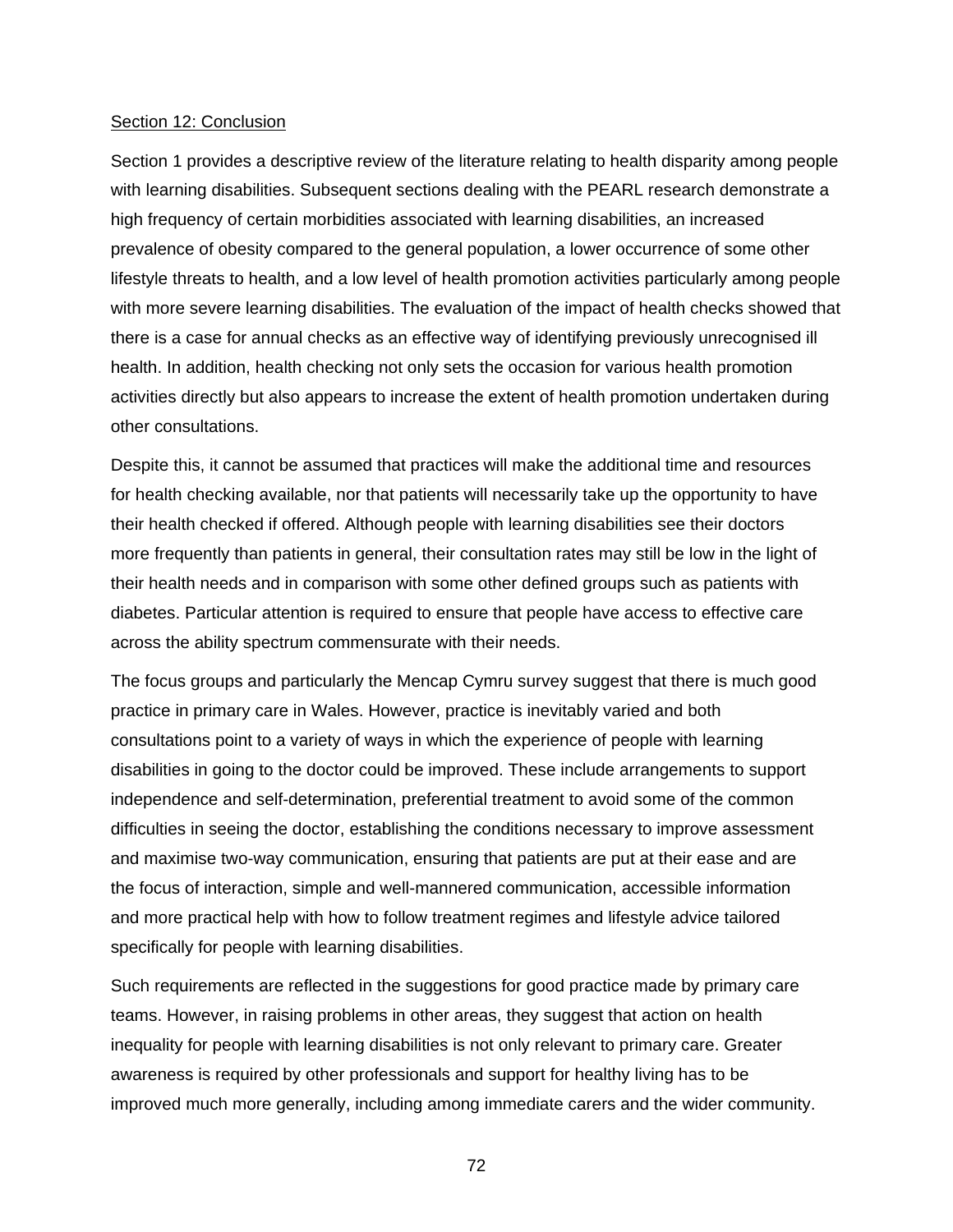While being generally supportive of health checking as one way forward, they are sensitive to the time and resource implications of comprehensive implementation within their already pressurised working lives. In keeping with the perspective of Local Health Boards, whether central government will provide the funding to make health checking an enhanced service is seen as a critical issue.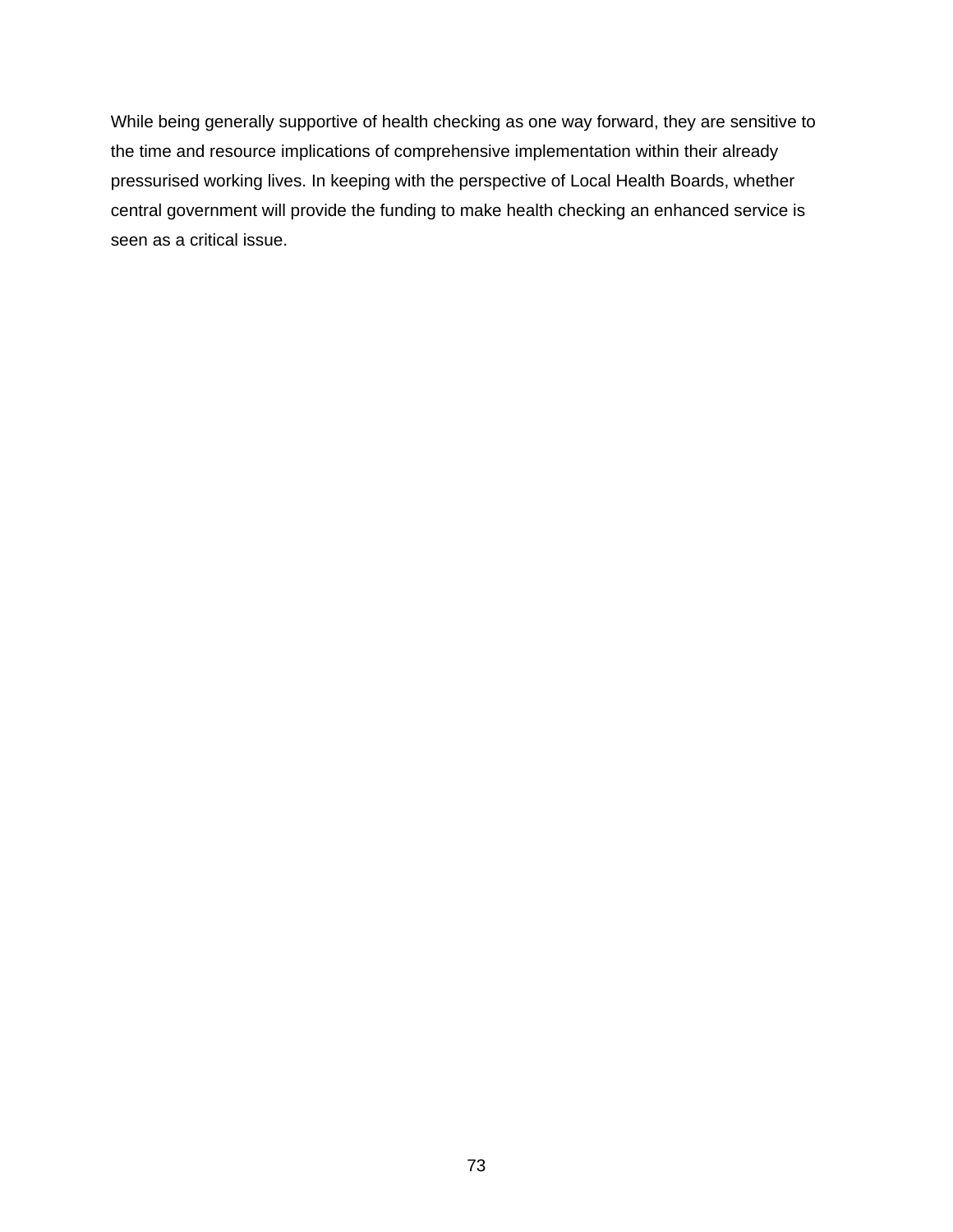#### **References**

Adlin, M. (1993) Health care issues. In E. Sutton, A. F. Factor, B. A. Hawkins, T. Heller, & G. B. Seltzer (Eds.) *Older Adults with Learning Disabilities*. Baltimore: Paul H Brookes Publishing Company. Ahmed, Z., Fraser, W., Kerr, M., Kiernan, C., Emerson, E., Robertson, J., Felce, D., Allen, D., Bazter, H. & Thomas, J. (2000). Reducing antipsychotic medication in people with a learning disability.

*British Journal of Psychiatry*, **176**, 42-46.

Aman, M. G., & Singh, N. N. (1986). *The Aberrant Behavior Checklist*. New York: Slosson Educational Publications.

Barr, O., Gilgunn, J., Kane, T., & Moore, G. (1999). Health screening for people with learning disabilities by a community learning disability nursing service in Northern Ireland. *Journal of Advanced Nursing*, **29**, 1482-1491.

Baxter, H., Lowe, K, Houston, H., Jones, G., Felce D., & Kerr M. (in press). Previously unidentified morbidity in patients with intellectual disability. *British Journal of General Practice*.

Beange, H. (1996). Caring for a vulnerable population. *Medical Journal of Australia*, **164**, 159-160. Beange, H., & Bauman, A. (1991). Health care for the developmentally disabled. Is it really

necessary? In W. Fraser (Ed.) *Key Issues in Mental Retardation Research*. London: Routledge.

Beange, H. & Durvasula, S. (2001). Health inequalities in people with intellectual disability: Strategies for improvement. *Health Promotion Journal of Australia*, **11**, 27-31.

Beange, H., McElduff, A., & Baker, W. (1995). Medical disorders of adults with mental retardation: a population study. *American Journal on Mental Retardation*, **99**, 595-604.

Bell, A.J., & Bhate, M.S. (1992). Prevalence of overweight and obesity in Down's syndrome and other mentally handicapped adults living in the community. *Journal of Intellectual Disability Research*, **36**, 359-364.

Bennett, N., Dodd, T., Flatley, J., Freeth, S., & Bolling, K (1995). *The Health Survey for England 1993*. London: Stationery Office.

Bernard, S.H., & Bates, R.E. (1994). The role of the psychiatrist in learning disability: How it is perceived by the general practitioner. *Psychiatric Bulletin*, **18**, 205-206.

74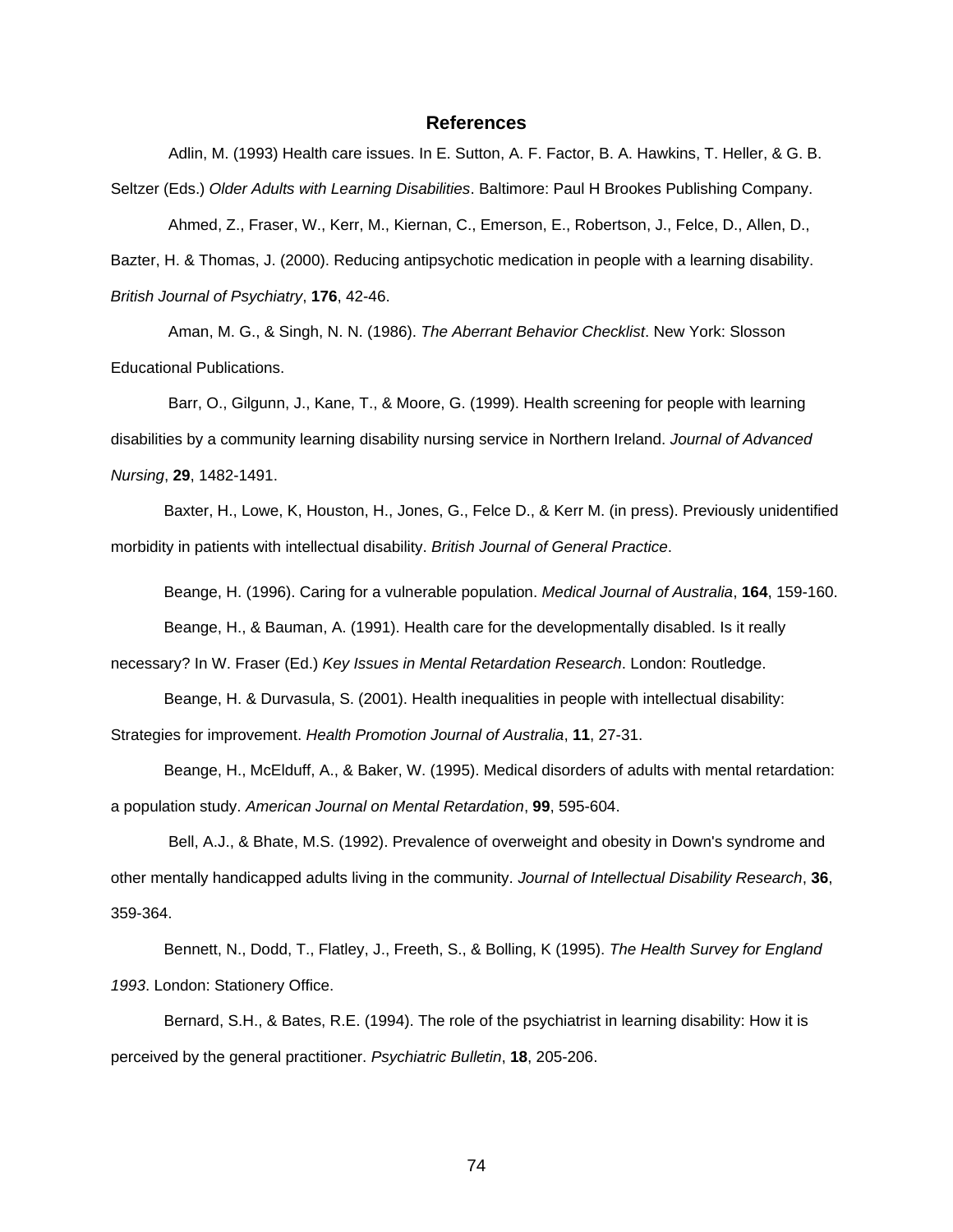Branford, D., Bhaumik, S., & Duncan, F. (1998). Epilepsy in adults with learning disabilities. *Seizure*, **7**, 473-477.

Brazier, J.E., Harper, R., Jones. NM.B., O'Cathain, A., Thomas, K.J., Usherwood, T., & Westlake, L. (1992). Validating the SF-36 Health Survey Questionnaire: New outcome measure for primary care. *British Medical Journal*, **305**, 160-164.

Broyles, R.W., Narine, L., Brandt, E.N., & Biard-Holmes, D. (2000). Health risks, ability to pay, and the use of primary care: Is the distribution of service effective and equitable? *Preventive Medicine*, **30**, 453-462.

Burkart, J.E., Fox, R.A. & Rotatori, A.F. (1985). Obesity of mentally retarded individuals: prevalence, characteristics and intervention. *American Journal of Mental Deficiency*, **90**, 303-312.

Carter, G. & Jancar, J. (1983). Mortality in the mentally handicapped: a 50 year survey at the stoke park group of hospitals (1930-1980). *Journal of Mental Deficiency Research*, **27**, 143-156.

Castagno, K.S. (2001). Special Olympics Unified Sports: Changes in male athletes during the basketball season. *Adapted Physical Activity Quarterly*, **18**, 193-206.

Chambers, R., Milsom, G., Evans, N., Lucking, A. & Campbell, I. (1998). The primary care workload and prescribing costs associated with patients with learning disability discharged from long-stay care to the community. *British Journal of Learning Disabilities*, **26**, 9-12.

Chaney, R.H., & Eyman, R.K. (2000) Patterns of mortality over 60 years among persons with mental retardation in a residential facility. *Mental Retardation*, **38**, 289-293.

Chaney, R.H., Eyman, R.K. & Miller, C.R. (1979). Comparison of respiratory mortality in the profoundly mentally retarded and in the less retarded. *Journal of Mental Deficiency Research*, **23**, 1-7.

Chew, C.A., Wilkin, D. & Glendenning, C. (1994). Annual assessment of patients aged 75 years and over: general practitioners' and practice nurses' views and experiences. *British Journal of General Practice*, **44**, 263-267.

Cooke, L. (1997). Cancer and learning disability. *Journal of Intellectual Disability Research*, **41**, 312-316.

Cooper, S. (1997). Epidemiology of psychiatric disorders in elderly compared with younger adults with learning disabilities. *British Journal of Psychiatry*, **170**, 375-380.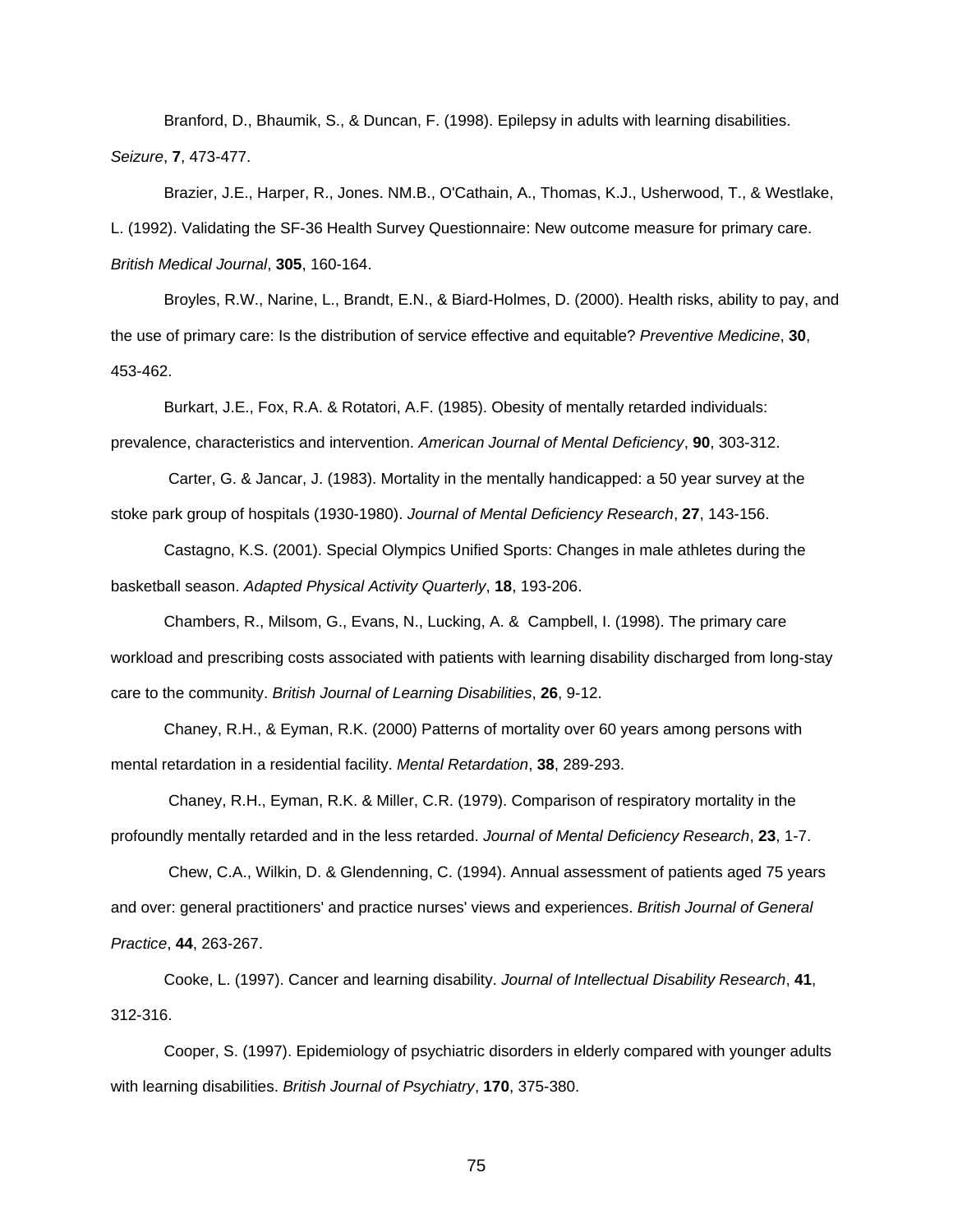Cooper, S (1998). Clinical study of the effects of age on the physical health of adults with mental retardation. *American Journal on Mental Retardation*, **102**, 582-589.

Criscione, T., Kastner, T.A., Walsh, K. & Nathanson, R. (1993). Managed health care services for people with mental retardation: impact on inpatient utilization. *Mental Retardation*, **31**, 297-306.

Crocker, A.C., Yankauer, A. & The Conference Steering Commitee. (1987). Basic issues. *Mental Retardation*, **25**, 227-232.

Cumella, S., Ransford, N., Lyons, J., & Burnham, H. (2000). Needs for oral care among people with intellectual disability not in contact with Community Dental Services. *Journal of Intellectual Disability Research*, **44**, 45-52.

Currie, C. Morgan, C. Peters, J. and Kerr, M. (1998). The demand for hospital services for people with epilepsy. *Epilepsia,* 39, 537-44.

Curtice, L. & Long, L. (2002). The health log: developing a health monitoring tool for people with learning disabilities within a community support agency. *British Journal of Learning Disabilities*, **30**, 68-72.

Deb, S., Thomas, M., & Bright, C. (2001). Mental disorder in adults with intellectual disability. I: Prevalence of functional psychiatric illness among a community-based population aged between 16 and 64 years. *Journal of Intellectual Disability Research*, **45**, 495-505.

Department of Health (DoH) (1999). *Facing the Facts. Services for People with Learning Disabilities: A Policy Impact Study of Social Care and Health Services*. London: Department of Health.

Department of Health (DOH) (1999). *Saving Lives: Our Healthier Nation*. London: Department of Health.

Department of Health (DoH) (2001). *Valuing People: A New Strategy for Learning Disability for the 21st Century*. London: Department of Health.

Department of Health and Social Security (DHSS) (1972). *Census of mentally handicapped patients in hospital in England and Wales at the end of 1970*. London: HMSO.

Diekema, D., Quan, L., & Holt, V. (1993). Epilepsyas a risk factor for submersion injury in children. *Pediatrics*, **91**, 612-616.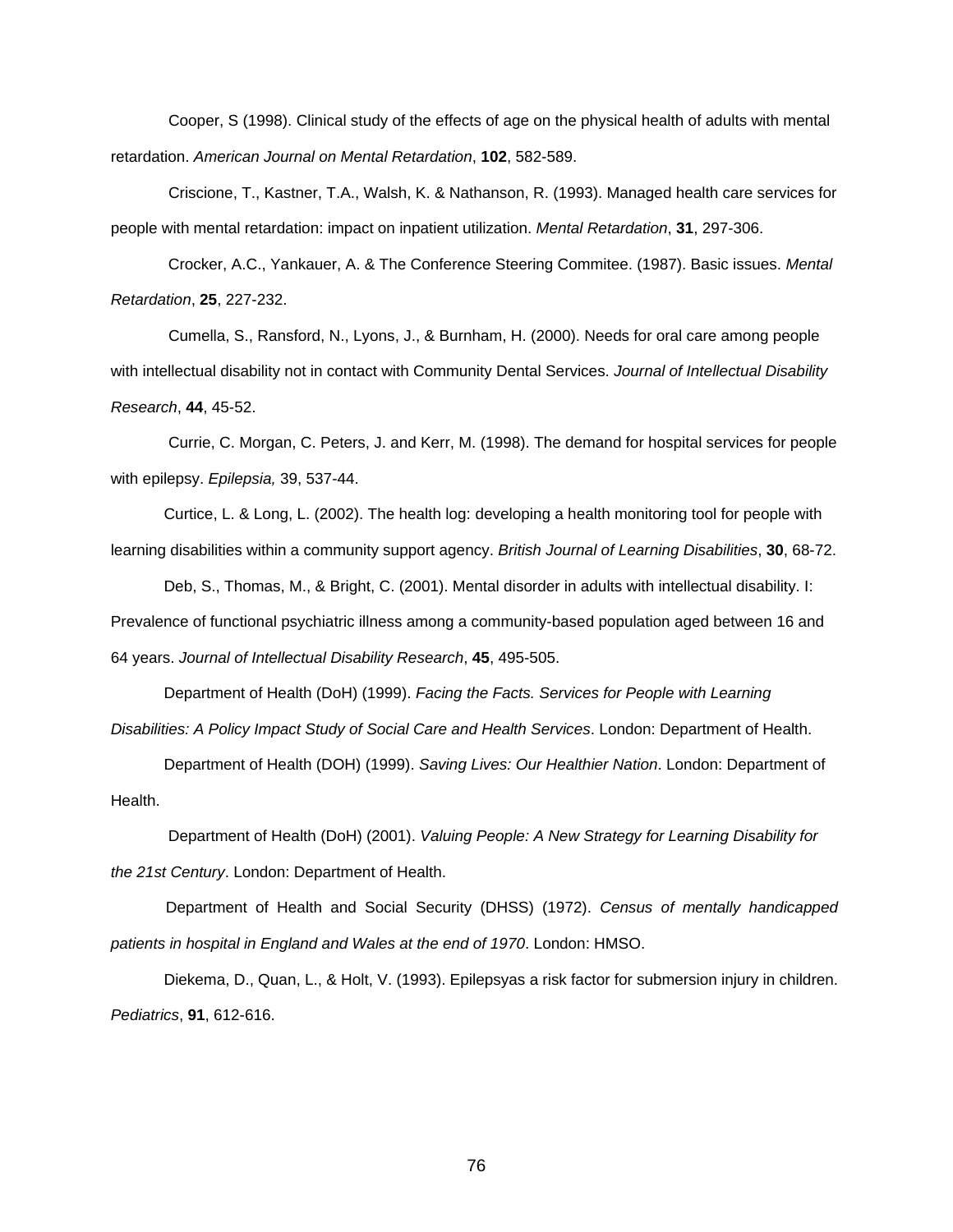Duckworth, M. S., Radhakrishnan, G., Nolan, M. E. & Fraser, W. (1993). Initial encounters between people with a mild mental handicap and psychiatrists: an investigation of a method of evaluating interview skills. *Journal of Intellectual Disability Research*, **37**, 263-276.

Dunne, R., Asdher, K., & Rivara, F. (1993). Injuries in young people with developmental disabilities: Comparative investigation from the 1988 National Health Interview Survey. *Mental Retardation*, **31**, 83-88.

Einfelf, S.L. & Tonge, B.J. (2002). *Manual for the Developmental Behaviour Checklist (Second Edition) - Primary Carer Version (DBC-P) and Teacher Version (DBC-T)*. Melbourne and Sydney: Monash University Centre for Developmental Psychiatry and Psychology and School of Psychiatry, University of New South Wales.

Emerson, E. (2005). Underweight, obesity and exercise among adults with intellectual disabilities in supported accommodation in Northern England. *Journal of Intellectual Disability Research*, **49**, 134- 143.

Evenhuis, H.M. (1995a). Medical aspects of aging in a population with intellectual disability: I. Visual impairment. *Journal of Intellectual Disability Research*, **39**, 19-25.

Evenhuis, H.M. (1995b). Medical aspects of ageing in a population with intellectual disability: II. Hearing impairment. *Journal of Intellectual Disability Research*, **39**, 27-33.

Evenhuis, H.M. (1997). Medical aspects of ageing in a population with intellectual disability: III. Mobility, internal conditions and cancer. *Journal of Intellectual Disability Research*, **41**, 8-18.

Eyre, S. (1996). An analysis of a general practitioner's workload in a disabled housing development. *British Journal of General Practice*, **46**, 739-740.

Felce, D., & Emerson, E. (2004). Research on engagement in activity. In E. Emerson, C. Hatton, T. Thompson, T. Parmenter (Eds). *International Handbook of Applied Research in Intellectual Disabilities*. Chichester: Wiley.

Fouts, B.S., Andersen, E., & Huggland, K. (2000). Disability and satisfaction with access to health care. *Journal of Epidemiology and Community Health*, **54**, 770-771.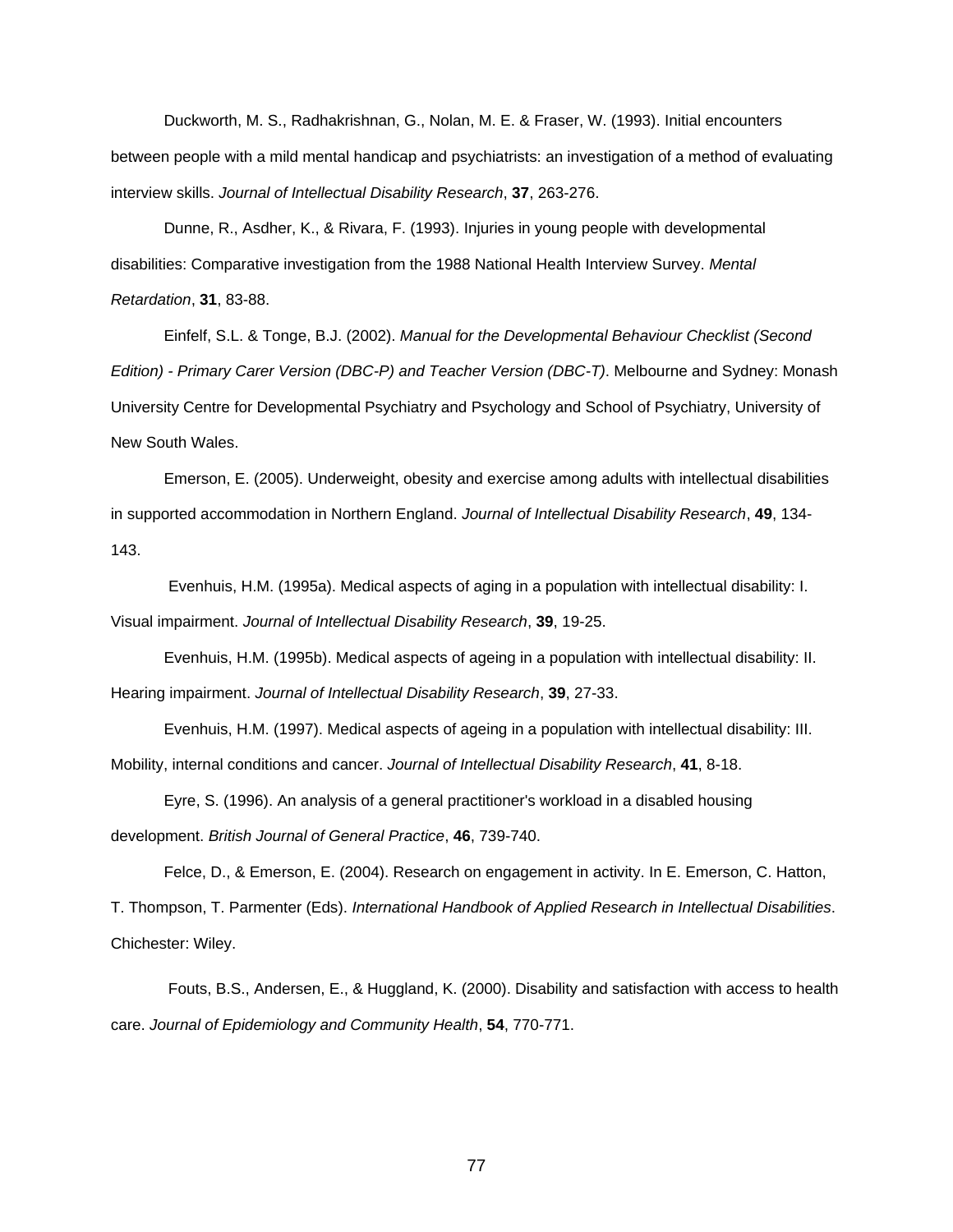Gabler-Halle, D., Halle, J.W., & Chung, Y.B. (1993). The effects of aerobic exercise on psychological and behavioral variables of individuals with developmental disabilities: A critical review. *Research in Developmental Disabilities*, **14**, 359-386.

Gill, F., Stenfert Kroese, B., & Rose, J. (2002). General practitioners' attitudes to patients who have learning disabilities. *Psychological Medicine*, **32**, 1445-1455.

Golden, E., & Hatcher, J. (1997). Nutritional knowledge and obesity of adults in community residences. *Mental Retardation*, **35**, 177-184.

Greenberg, J.S., Seltzer, M.M., Krauss, M.W., & Kim, H. (1997). The differential effects of social support on the well-being of aging mothers of adults with mental illness or mental retardation. *Family Relations*, **46**, 383-394.

Gizani, H., Decleerck, D., Vinckier, F., Martens, L., Marks, L. & Goffin, G. (1997). Oral health condition of 12-year-old handicapped children in Flanders (Belgium). *Community Dentistry & Oral Epidemiology*, **25**, 352-357.

Grossman, D. (2000). The history of injury control and the epidemiology of child and adolescent injuries. *Future of Children*, **10**, 23-52.

Hand, J.E. (1994). Report of a national survey of older people with lifelong intellectual handicap in New Zealand. *Journal of Intellectual Disability*, **38**, 275-287.

Harris, C. (1978). Fact book on aging: a profile of America's older population. Washington D.C. National Council on Ageing 1978. In M. J. Maurer & R. Rupps (Eds.) *Hearing and Ageing*. New York: Grune and Stratton.

Hatton, C. (2002). Intellectual disabilities: Epidemiology and causes. In E. Emerson, C. Hatton, J.

Bromley & A. Caine (Eds.) *Clinical Psychology and people with Intellectual Disabilities*. Chichester: Wiley.

Haveman, M., Maaskant, M.A. & Sturman, F. (1989). Older dutch residents of insitutions with and without Down's syndrome: comparisons of mortality and morbidity trends and motor/social functioning.

*Australian and New Zealand Journal of Developmental Disabilities*, **15**, 241-255.

Hayden, M.F. (1998). Mortality among people with mental retardation living in the United States: Research review and policy application. *Mental Retardation*, **36**, 345-359.

Health Survey for England 2003. Department of Health .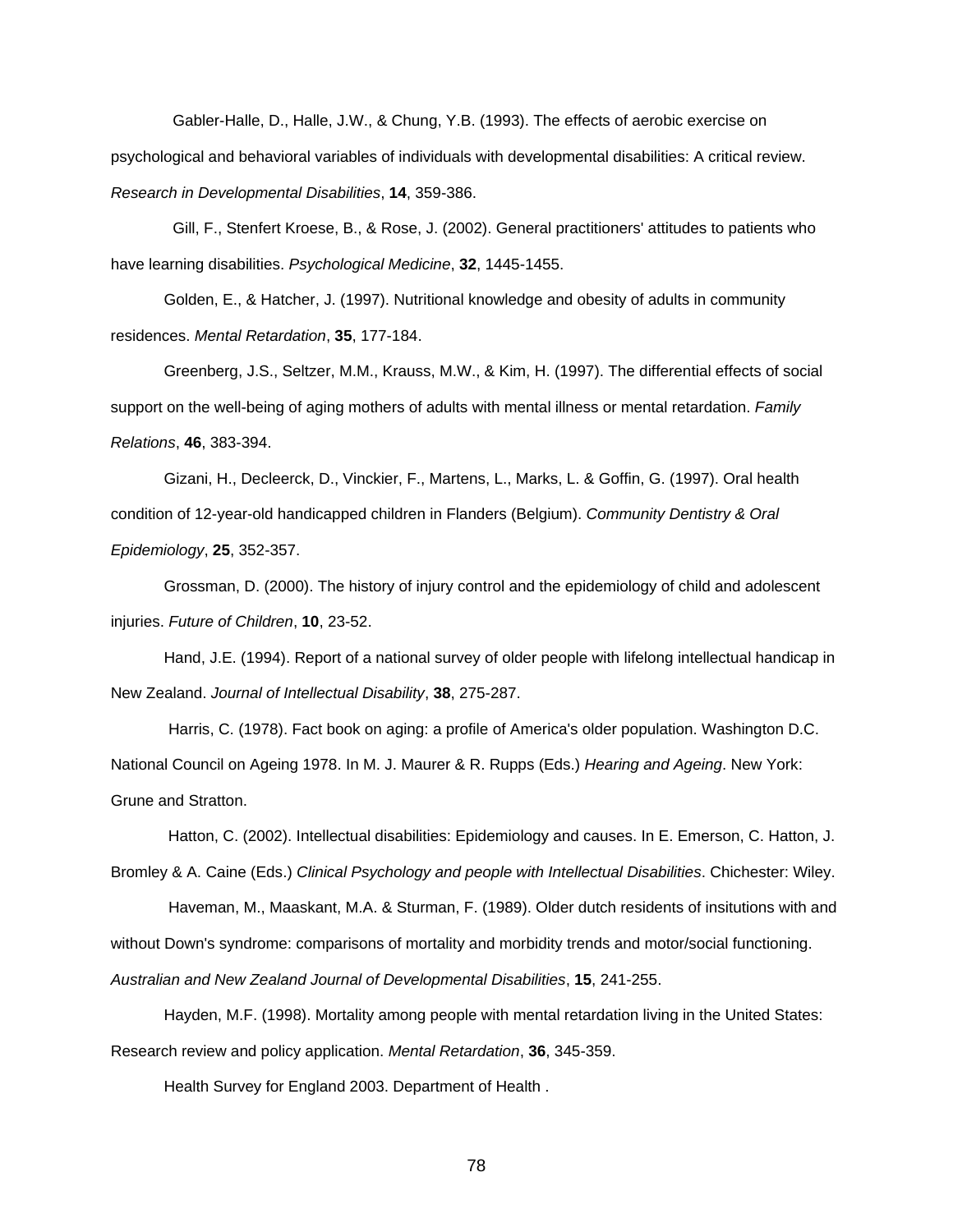Heller, T., Hseih, K., & Rimmer, J.H. (2004). Attitudinal and psychosocial outcomes of a fitness and health education program on adults with Down Syndrome. *American Journal on Mental Retardation*, **109**, 175-185.

Holland, A.J. (2000). Ageing and learning disability. *British Journal of Psychiatry*, **176**, 26-31.

Hollins, S., Attard, M., van Fraunhofer, N., McGuigan, S.M., & Sedgwick, P. (1998). Mortality in people with learning disability: risks causes, and death certification findings in London. *Developmental Medicine and Child Neurology*, **40**, 50-56.

Holmes, N., Shah, A., & Wing, L. (1982). The Disability Assessment Schedule: A brief screening device for use with the mentally retarded. *Psychological Medicine*, **2**, 879-890.

Hove, O. (2004). Weight survey on adult persons with mental retardation living in the community. *Research in Developmental Disabilities*, **25**, 9-17.

Howells, G. (1986). Are the medical needs of mentally handicapped adults being met? *Journal of the Royal College of General Practitioners*, **36**, 449-453.

Hunt, C., Wakefield, S., & Hunt, G. (2001). Community nurse learning disabilities: a case study of the use of an evidence-based screening tool to identify and meet the health needs of people with learning disabilities. *Journal of Learning Disabilities*, **5**, 9-18.

Jackson, H.J., & Thorbecke, P.J. (1982). Treating obesity of mentally retarded adolescents and adults: an exploratory program. *American Journal of Mental Deficiency*, **87**, 302-308.

Janicki, M.P., & Breitenbach, N. (2000). *Aging and Intellectual Disabilities – Improving Longevity and Promoting Health Aging: Summative Report*. Geneva: World Health Organisation.

Janicki, M.P., Dalton, A.J., Henderson, C.M., & Davidson, P.W. (1999). Mortality and morbidity among older adults with intellectual disability: health considerations. *Disability and Rehabilitation*, **21**, 284- 294.

Kappell, D., Nightingale, B., Rodriguez, A., Lee, J., H, Zigman, W. B., & Schupf, N. (1998). Prevalence of chronic medical conditions in adults with mental retardation: comparison with the general population. *Mental Retardation*, 36, 269-279.

79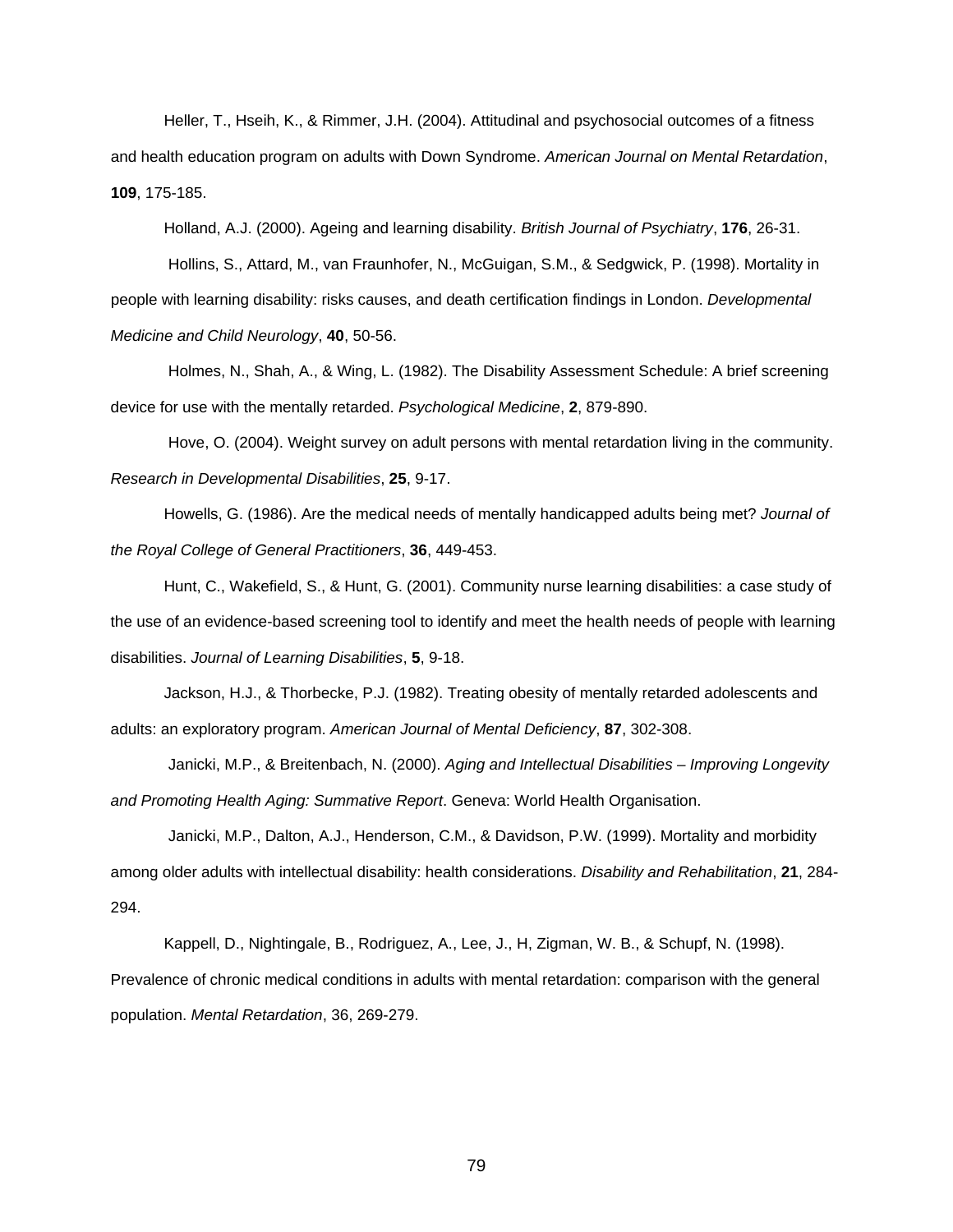Kapur, N. Hunt, I. Lunt, M. McBeth, J. Creed, F and McFarlane, G. (2005). Primary care

consultation predictors in men and women: a cohort study. *British Journal of General Practice*. 55, 108- 113.

Kendall, P.N. (1992a). Differences in dental health observed within a group of non-institutionalised mentally handicapped adults attending day centres. *Community Dental Health*, **9**, 31-38.

Kendall, N.P. (1992b). Oral health of a group of non-institutionalised mentally handicapped adults in the UK. *Community Dental Oral Epidemiology*, **19**, 357-359.

Kennedy, M., McCombie, L., Dawes, P., McConnell, M. G. & Dunnigan, M. G. (1997). Nutritional support for patients with intellectual disabilility and nutrition/dysphagia disorders in community care. *Journal of Intellectual Disability Research*, **41**, 430-436.

Kerr, M., Richards, D. & Glover, G. (1996). Primary care for people with an intellectual disability a group practice survey. *Journal of Applied Research in Intellectual Disabilities*, **9**, 347-352.

Kerr, M.P., Dunstan, F. & Thaper, A. (1996). Attitudes of general practitioners to caring for people with learning disability. *British Journal of General Practice*, **46**, 92-94.

Kerr, M.P., Fraser, W. & Felce, D. (1996). Primary health care for people with a learning disability. *British Journal of Learning Disabilities*, **24**, 3-8.

Kerr, M.P. (1998). Primary health care and health gain for people with learning disability. *Tizard Learning Disability Review*, **3**, 6-14.

Kiernan, C. & Moss, S. (1990). Behaviour disorders and other characteristics of the population of a mental handicap hospital. *Mental Handicap Research*, **3**, 3-20.

Kushlick A. & Cox G. (1973) The epidemiology of mental handicap. *Developmental medicine and Child Neurology*, **15**, 748-759.

Kwok, S.K., Ho, P.C.P., Chan, A.K.H., Ghandhi, S.R. & Lam, D.S.C. (1996). Occular defects in children and adolescents with severe mental deficiency. Journal of Intellectual Disability Research, 40, 330-335.

Lancioni, G.E., & O'Reilly, M.F. (1998). A review of the research on physical exercise with people with severe and profound developmental disabilities. *Research in Developmental Disabilities*, **19**, 477-492.

Langan, J., Whitfield, M., & Russell, O. (1994). Paid and unpaid carers: their role and satisfaction with primary health care for people with learning disabilities. *Health and Social Care*, **2**, 357-365.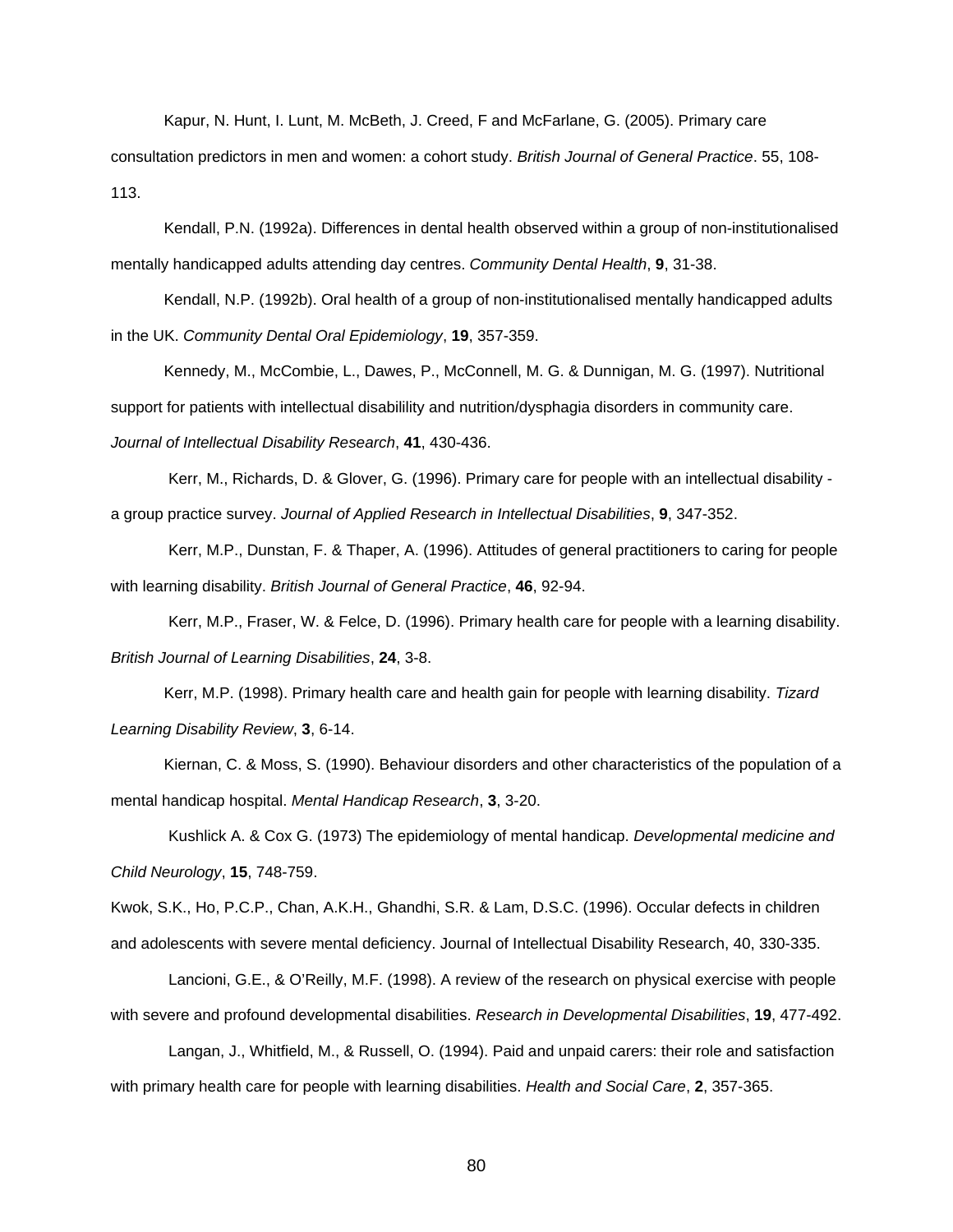Lawler, D.A., & Hopker, S.W. (2001). The effectiveness of exercise as an intervention in the management of depression: Systematic review and meta-regression analysis of randomised controlled trials. *British Medical Journal*, **322**, 763-767.

Learning Disability Advisory Group (2001). *Fulfilling the Promises. Report to the National Assembly for Wales*. Cardiff: National Assembly for Wales.

Leeder, S.R. & Dominello, A. (2005). Health, equity and intellectual disability. *Journal of Applied Research in Intellectual Disabilities*, **18**, 97-100.

Lennox, N.G., Diggens, J.N., & Ugoni, A.M. (1997). The general practice care of people with intellectual disability: barriers and solutions. *Journal of Intellectual Disability Research*, **41**, 380-390.

Lewis, J.N., Tonge, B.J., Mowat, D.R., Einfield, S.L., Siddons, H.M., & Rees, V.W. (2000).

Epilepsy and associated psychopathology in young people with intellectual disability. *Journal of Paediatric Child Health*, **36**, 172-175.

Lewis, M., Lewis, C.E., Leake, B., King, B.H. & Lindemann, R. (2002). The quality of health care for adults with developmental disabilities. *Public Health Reports*, **117**, 174-184.

Lowe, K., & Felce, D. (1995). How do carers assess the severity of challenging behaviour? A total population study. *Journal of Intellectual Disability Research*, **39**, 117-127.

Maaskant, M.A., Gevers, J.P., & Wierda, H. (2002). Mortality and life expectancy in Dutch residential centres for individuals with intellectual disability, 1991-1995. *Journal of Applied Research in Intellectual Disabilities*, **15**, 200-212.

Majola, M.P., McFadyen, M.L., Connolly, C., Nair, Y.P., Govender, M., & Laher, M.H.E. (2000). Factors influencing phenytoin-induced gingival enlargement. *Journal of Clinical Periodontology*, **27**, 506- 512.

Mariani, E., Ferini-Strambi, L., Sala, M., Ermino, C., & Smirne, S. (1993). Epilepsy in institutionalised patients with encephalopathy: clinical aspects and nosological considerations. *American Journal on Mental Retardation*, **98**, 27-33.

Martin, D.M., Roy, A., & Wells, M.B. (1997). Health gain through health checks: improving access to primary health care for people with intellectual disability. *Journal of Intellectual Disability Research*, **41**, 401-408.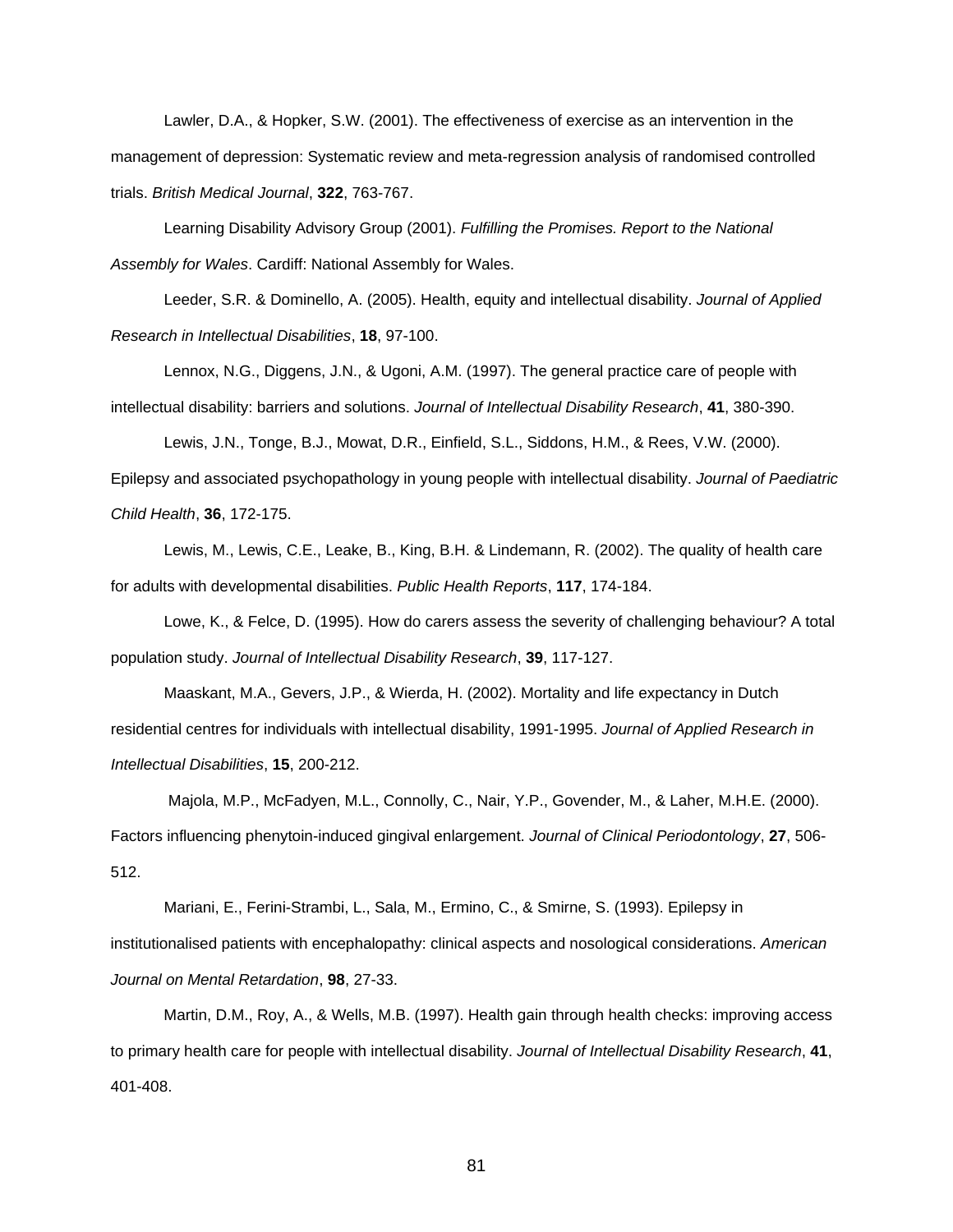Martin, G.H.B., & Martin, D.M. (2000). A register for patients with learning disabilities in general practice. *Journal of Learning Disabilities*, **4**, 37-48.

Matthews, D., & Hegarty, J. (1997). The OK health check: a health assessment checklist for people with learning disabilities. *British Journal of Learning Disabilities*, **25**, 138-143.

Matson, J. (1988). *The Psychopathology Instrument for Mentally Retarded Adults*. Louisiana: International Diagnostic Systems Inc.

McConkey, R., & McAteer, D. (1999). The contacts that people with learning disabilities have with health and social services. *Journal of Learning Disabilities for Nursing, Health and Social Care*, **3**, 67-73.

McCulloch, D.L., Sludden, P.A., McKeown, K., & Kerr, A. (1996). Vision care requirement among intellectually disabled adults: a residence-based pilot study. *Journal of Intellectual Disability Research*, **40**, 140-150.

McGrother, C.W., Hauck, A., Bhaumik, S., Thorp, C., & Taub, N. (1996). Community care for adults with learning disability and their carers: needs and outcomes from the Leicestershire register. *Journal of Intellectual Disability Research*, **40**, 183-190.

McGuigan, S.M., Hollins, S., & Attard, M. (1995). Age specific standardised mortality rates in people with learning disability. *Journal of Intellectual Disability Research*, **39**, 527-531.

McLean, L.K., Brady, N.C., & McLean, J.E. (1996). Reported communication abilities of individuals with severe mental retardation. *American Journal on Mental Retardation*, **100**, 580-591.

Messent, P.R., Cooke, C.B., Carlton, B., & Long, J. (1998). Physical activity, exercise and health of adults with mild and moderate learning disabilities. *British Journal of Learning Disabilities*, **26**, 17-22.

Minihan, P.M., & Dean, D.H. (1990). Meeting the needs for health services of persons with mental retardation living in the community. *American Journal of Public Health*, **80**, 1043-1045.

Minihan, P.M., Dean, D.H., & Lyons, C.M. (1993). Managing the care of patients with mental retardation: a survey of physicians. *Mental Retardation*, **31**, 239-246.

Minnes, P., Nachshen, J. & Woodford, L. (2003). The changing role of families. In I. Brown & M. Percy (Eds.) *Developmental Disabilities in Ontario*. Toronto: Front Porch.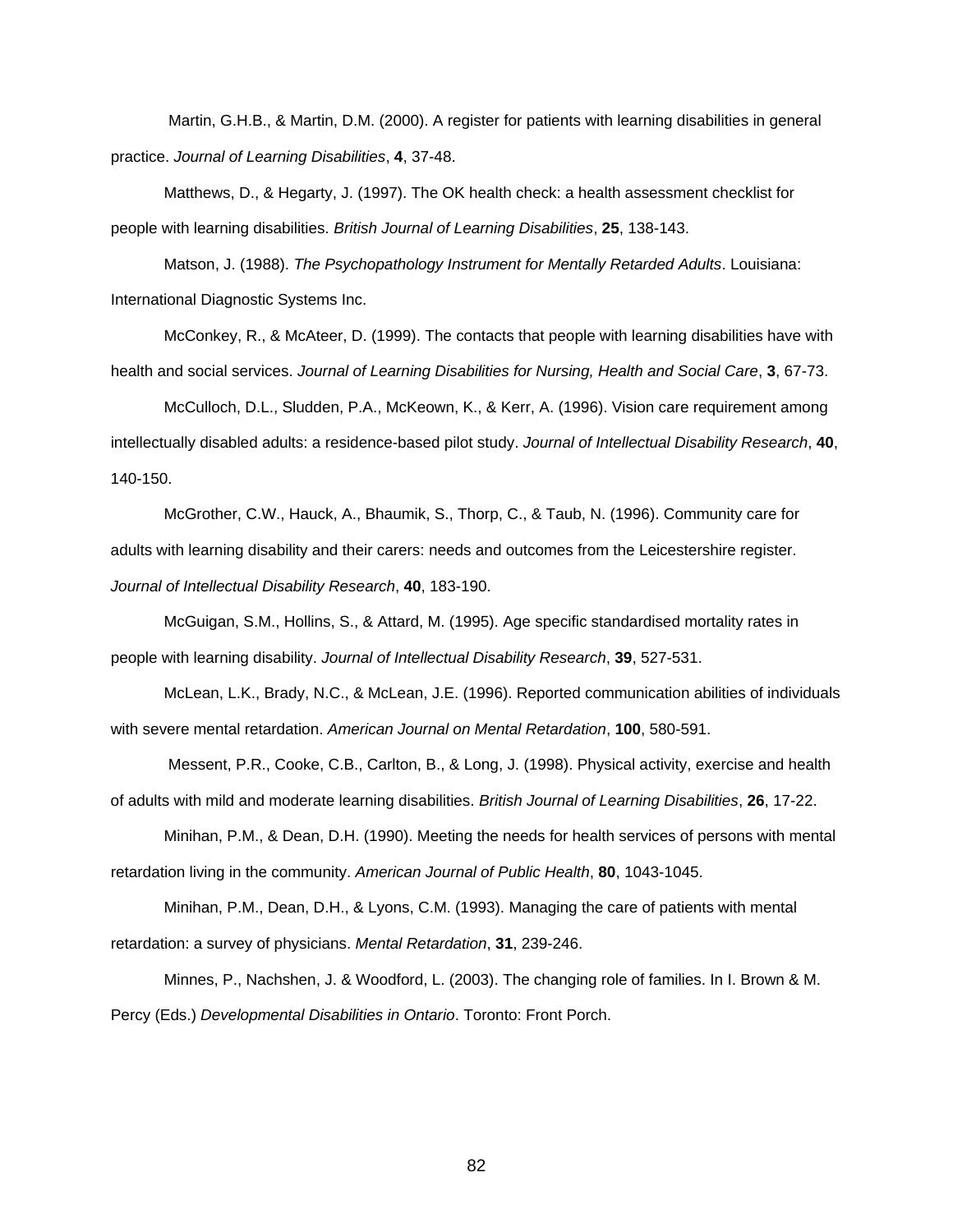Morgan, C.L., Ahmed, Z., & Kerr, M.P. (2000). Health care provision for people with a learning disability: record-linkage study of epidemiology and factors contributing to hospital care uptake. *British Journal of Psychiatry*, **176**, 37-41.

Morgan, C.L., Currie, C.J., Hunt, J., Evans, J.D., Rogers, C., Stott, N.C.H. & Peters, J.R. (2000). Relative activity and referral patterns for diabetes and non-diabetes in general practice. *Diabetic Medicine*, **17**, 230-235.

Morgan, C.L., Scheepers, M., & Kerr, M.P. (2001). Mortality in patients with intellectual disability and epilepsy. *Current Opinion in Psychiatry*, **14**, 471-475.

Morgan, C.L., Buchan, S., & Kerr, M. (2004). The outcome of anti-epileptic drug monotherapy in primary care: a UK database survey. *British Journal of General Practice* **54**, 781-783.

Moss, S., Prosser, H., Costello, H., Simpson, N., Patel, P. et al. (1998). Reliability and validity of the PAS-ADD Checklist for detecting psychiatric disorders in adults with intellectual disability. Journal of Intellectual Disability Research, **42**, 173-183.

Moss, S. (1999). Assessment: Conceptual issues. In N. Bouras (Ed.) *Psychiatric and Behavioural Disorders in Developmental Disabilities and Mental Retardation*. Cambridge: Cambridge University Press.

Moss, S., & Turner, S. (1995). *The Health of People with Learning Disability*. Manchester: Hester Adrian Research Centre, University of Manchester.

Nespoli, L., Burgio, G. R., Ugazio, A. G. & Maccario, R. (1993). Immunological features of Down's syndrome: a review. *Journal of Intellectual Disability Research*, **37**, 543-551.

NHS Executive (1998). *Signposts for Success in Commissioning and providing Health Services for People with Learning Disabilities*. London: Department of Health

NHS Executive (1999). *Once a Day*. London: Department of Health

NHS Health Scotland (2004) *People with Learning Disabilities in Scotland: health Needs Assessment Report.* Glasgow: NHS Health Scotland.

Nihira, K., Leland, H., & Lambert, N. (1993). *Adaptive Behavior Scale-Residential and Community 2nd Edition*. Austin: Pro-ed.

O'Brien, G., & Yule, W. (1995). *Behavioural Phenotypes*. London: Mac Keith Press. Office of National Statistics (2001). *Social Trends (Vol. 31)*. London: The Stationary Office.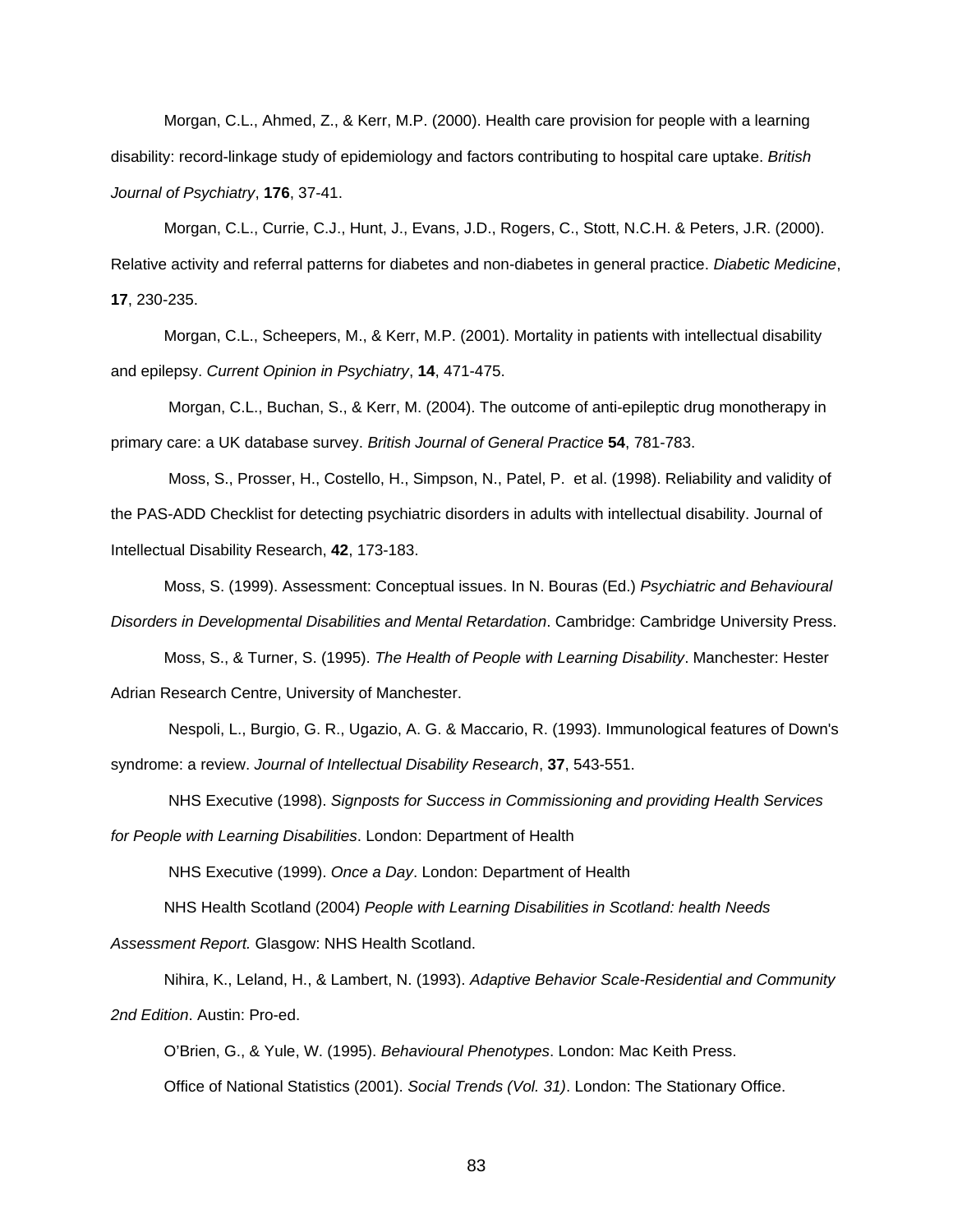Ouelette-Kuntz, H. (2005). Understanding health disparities and inequities faced by individuals with intellectual disabilities. *Journal of Applied Research in Intellectual Disabilities*, **18**, 113-121.

Patja, K., Iivanainen, M., Vesala, H., Oksansn, H., & Ruoppila, I. (2000). Life expectancy of people with intellectual disability: a 35-year follow up study. *Journal of Intellectual Disability Research*, **44**, 591- 599.

Patja, K., Molsa, P., & Iivanainen, M. (2001). Cause specific mortality of people with intellectual disability in a population-based 35-year follow up. *Journal of Intellectual Disability Research*, **45**, 30-40.

Paul, A. (1997). Epilepsy or stereotypy? Diagnostic issues in learning disabilities. *Seizure*, **6**, 111- 120.

Qureshi, H., & Alborz, A. (1992). Epidemiology of challenging behaviour. *Mental Handicap Research*, **2**, 130-145.

Richards, M., Harvey, R., & Wadsworth, M.E.J. (2003). Does active leisure protect cognition? Evidence from a national birth cohort. *Social Science and Medicine*, **56**, 785-792.

Richardson, S.A., Koller, H., Katz, M. & McLaren, J. (1981). A functional classification of seizures and its distribution in a mentally retarded population. *American Journal of Mental Deficiency*, **85**, 457-446.

Rimmer, J.H., Braddock, D. & Fujiura, G. (1993). Prevalence of obesity in adults with mental retardation: implications for health promotion and disease prevention. *Mental Retardation*, **31**, 105-110.

Rimmer, J.H., Braddock, D. & Fujiura, G. (1994). Cardiovascular risk factor levels in adults with mental retardation. *American Journal on Mental Retardation*, **98**, 510-518.

Rizwan, S. Reid, J. Kelly, Y. Bundred, P. Pearson, M. Brabin, B. (2004) Trends in asthma prevalence in Merseyside, 1991-1998. *J Public Health*, 26, 337-42

Rimmer, J.H., Braddock, D., & Marks, B. (1995). Health characteristics and behaviors of adults with mental retardation residing in three living arrangements. *Research in Developmental Disabilities*, **16**, 489-499.

Rivara, F. (1994). Unintentional injuries. In I. Pless (Ed.) *The Epidemiology of Childhood Disorders*. New York: Oxford University Press.

Rivara, F. (1995). Developmental and behavioural issues in childhood injury prevention. *Developmental and Behavioural Pediatrics*, **16**, 362-370.

84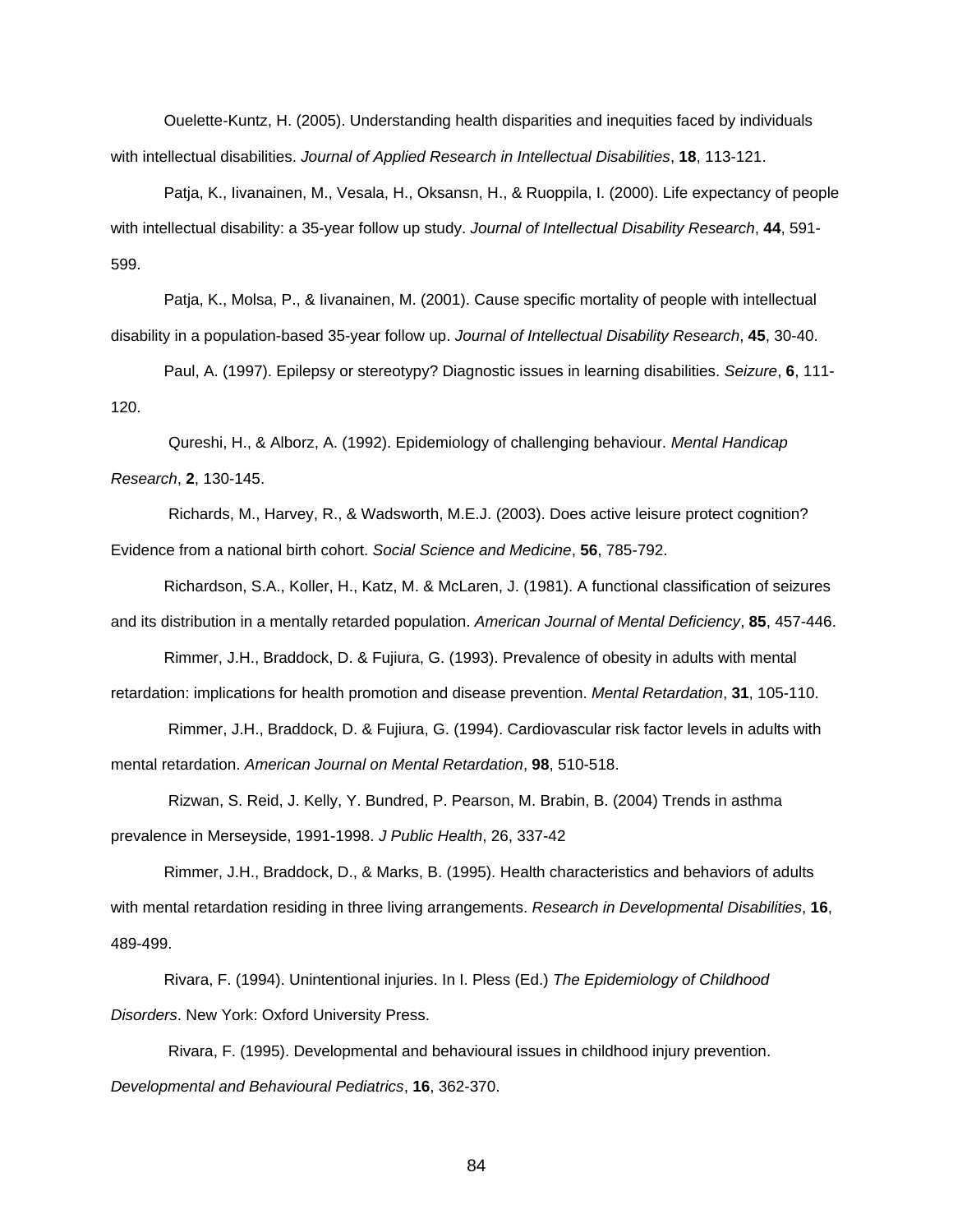Robertson, J., Emerson, E., Gregory, N., Hatton, C., Turner, S., Kessissoglou, S., & Hallam, A.

(2000). Lifestyle related factors for poor health in residential settings for people with intellectual disabilities. *Research in Developmental Disabilities*, **21**, 469-486.

Robinson, B.C. (1983). Validation of a Caregiver Strain Index. *Journal of Gerontology*, **38**, 344- 348.

Royal College of General Practitioners (1990). *Primary Care for People with a Mental Handicap. Occasional Paper 47*. London: Royal College of General Practitioners

Rubin, S.S., Rimmer, J.H., Chicaine, B., Braddock, D., & McGuire, D.E. (1998). Overweight prevalence in persons with Down Syndrome. *Mental Retardation*, **36**, 175-181.

Rutter, M., Graham, P., & Yule, W. (1970a). *A Neuropsychiatric Study In Childhood*. London: Heinemann.

Rutter, M., Tizard, J., & Whitmore, K. (1970b). *Education, Health and Behaviour*. London: Longman.

Schrojenstein Lantman-de Valk, H.M.J.van., M., Maaskant, M.A., Haveman, M.J., Urlings, H.F.J., Kessels, A.G.H., & Crebolder, H.F.J.M. (1997). Prevalence and incidence of health problems in people with intellectual disability. *Journal of Intellectual Disability Research*, **41**, 42-51.

Scottish Executive (2003). *A Partnership for a Better Scotland*. Edinburgh: Stationery Office.

Seltzer, M.M., Greenberg, J.S., Floyd, F.J., Pettee, Y., & Hong, J. (2001). Life course impacts of parenting a child with a disability. *American Journal on Mental Retardation*, **106**, 265-286.

Shaw, L., Shaw, M.J., & Foster, T.D. (1989). Correlation of manual dexterity and comprehension with oral hygiene and peridontal status in mentally handicapped adults. *Community Dental Oral Epidemiology*, **17**, 187-189.

Sherrard, J., Ozanne-Smith, J., & Staines, C. (2001). Prevention of unintentional injury to people with intellectual disability: A review of the evidence. *Journal of Intellectual Disability Research*, **48**, 639- 645.

Simila, S., & Niskanen, P. (1991). Underweight and overweight cases among the mentally retarded. *Journal of Mental Deficiency Research*, **35**, 160-164.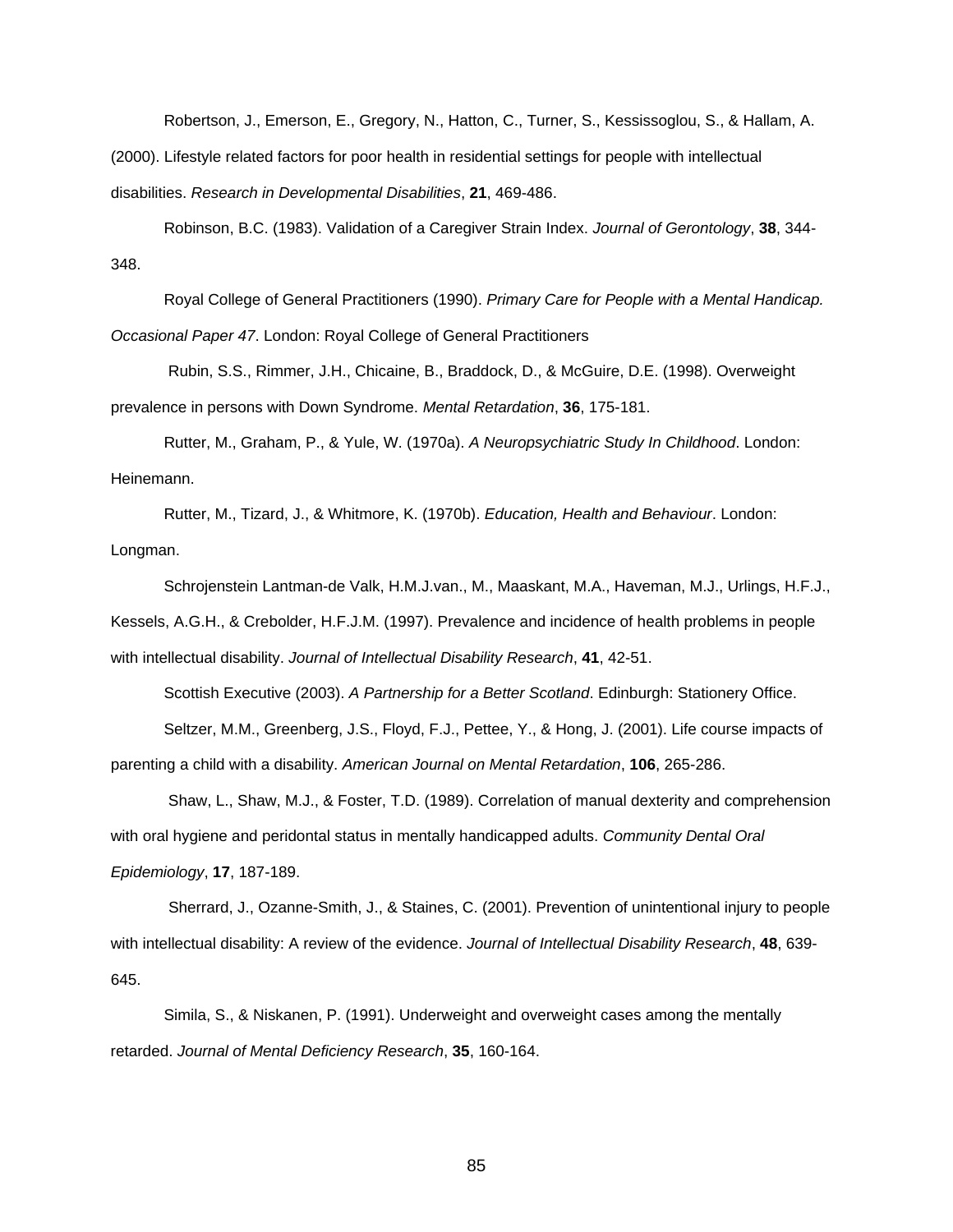Springer, N.S. (1987). From institutional to foster care: impact on nutritional status. *American Journal of Mental Deficiency*, **91**, 321-327.

Stanley, R. (1998). Primary health care provision for people with learning disabilities: a survey of general practitioners. *Journal of Learning Disabilities for Nursing, Health and Social Care*, **2**, 23-30.

Starfield, B. (1994). Is primary care essential? *The Lancet*, **344**, 1129-1133.

Stein, K. (2000). Caring for people with learning disability: a survey of general practitioners'

attitudes in Southampton and South-west Hampshire. *British Journal of Learning Disabilities*, **28**, 9-15.

Stein, K., & Ball, D. (1999). Contact between people with learning disability and general

practitioners: a cross-sectional case note survey. *Journal of Public Medicine*, **21**, 192-198.

Strauss, D., & Kastner, T.A. (1996). Comparative mortality of people with mental retardation in institutions and the community. *American Journal on Mental Retardation*, **101**, 26-40.

Strauss, D., Cable, W., & Shavelle, R. (1999). Causes of excess mortality in cerebral palsy.

*Developmental Medicine and Child Neurology*, **41**, 580-585.

Sutherland, G., Couch, M.A., & Iacono, T. (2002). Health issues for adults with developmental disability. *Research in Developmental Disabilities*, **23**, 422-445.

Taylor, J.L., Hatton, C., Dixon, L., & Douglas, C. (2004). Screening for psychiatric symptoms: PAS-ADD Checklist norms for adults with intellectual disabilities. *Journal of Intellectual Disability Research*, **48**, 37-41.

Thoits, P.A. (1995). Stress, coping, and social support process: Where are we? What next? *Journal of Health and Social Behaviour* (Extra Issue), 53-79.

Tielsch, J.M., Sommer, A., Witt, K., Katz, J., & Rovall, R.M. (1990). The Baltimore Eye Survey Resarch Group: blindness and visual impairment in an American urban population. *Archives of Opthalmology*, **108**, 286-290.

Tiller, S., Wilson, K.I., & Gallager, J.E. (2001). Oral health status and dental service use of adults with learning disabilities living in residential institutions and in the community. *Community Dental Health*, **18**, 167-171.

Tobias, E.S. (1994). An outcome audit at the epilepsy clinic: results from 1,000 consecutive patients. *Seizure*, **3**, 37-43.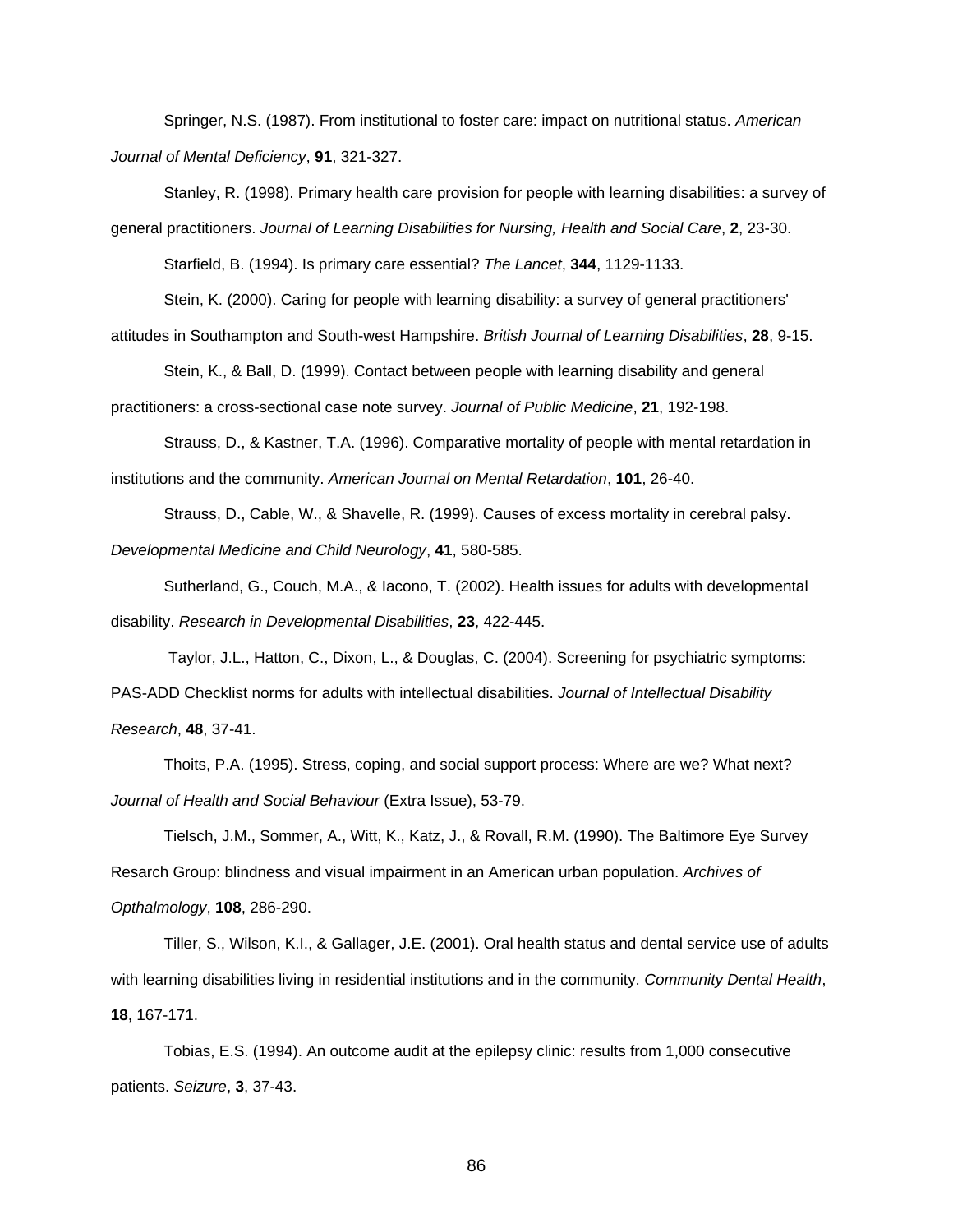Tremellen, J. (1992). Assessment of patients aged over 75 in general practice. *British Medical Journal*, **305**, 621-624.

Tubman, T.R.J., Shields, M.D., & Craid, B.G. (1991). Congenital disease in Down's syndrome: two year prospective early screening study. *British Medical Journal*, **302**, 1425-1427.

Turner, S., & Moss, S. (1996). The health needs of adults with learning disabilities and the Health of the Nation strategy. *Journal of Intellectual Disability Research*, **40**, 438-450.

Turner, S. (1997). *The Health Needs of People using Learning Disability Services in Tameside and Glossop*. Manchester: Hester Adrian Research Centre, University of Manchester.

Turner, N.J., Brown, A.R., & Baxter, K.F. (1999). Consent to treatment and the mentally incapacitated adult. *Journal of the Royal Society of Medicine*, **92**, 290-292.

Van der Gaag, A. (1998). Communication skills and adults with learning disabilities: Eliminating professional myopia. *British Journal of Learning Disabilities*, **26**, 88-93.

Walsh, K.K., Kastner, T., & Criscione, T. (1997). Characteristics of hospitalizations for people with developmental disabilities: utilization, costs, and impact of care coordination. *American Journal on Mental Retardation*, **101**, 505-520.

Warburg, M. (1994). Visual impairment among people with developmental delay. *Journal of Intellectual Disability Research*, **38**, 423-432.

Ward, C. (2001). *Family Matters: Counting Families In*. London: Department of Health.

Ware, J.E. (1993). *SF-36 Health Survey Manual & Interpretation Guide*. Boston: Medical

Outcomes Trust.

Webb, O.J., & Rogers, L. (1999). Health screening for people with intellectual disability: the New

Zealand experience. *Journal of Intellectual Disability Research*, **43**, 497-503.

Welsh Office (1996). *Welsh Health Survey 1995*. Cardiff: Welsh Office.

Whitfield, M., Langan, J., & Russell, O. (1996). Assessing general practitioners' care of adult

patients with learning disability: case-control study. *Quality in Health Care*, **5**, 31-55.

Wilson, D.N., & Haire, A. (1990). Health care screening for people with mental handicap living in the community. *British Medical Journal*, **301**, 1379-1381.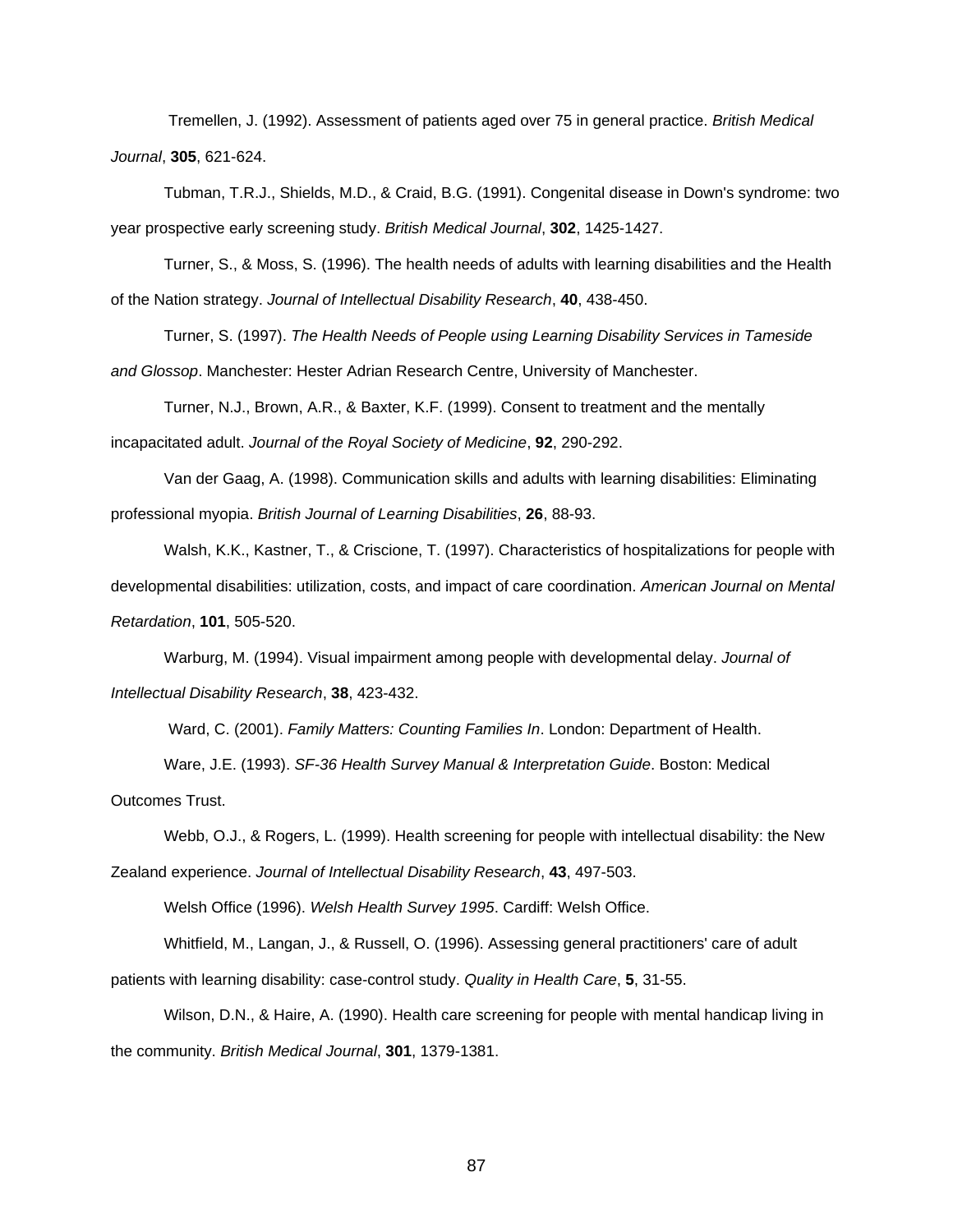Wing, L., & Gould, J. (1979). Severe impairments of social interaction and associated abnormalities in children: epidemiology and classification. *Journal of Autism and Developmental Disorders*, **9**, 11-29.

Wood, T. (1994). Weight status of a group of adults with learning disabilities. *British Journal of Learning Disabilities*, *22*, 97-99.

Woodhouse, J.M., Griffiths, C., & Gedling, A. (2000). The prevalence of ocular defects and the provision of eye care in adults with learning disabilities living in the community. *Ophthalmic and Physiological Optics*, **20**, 79-89.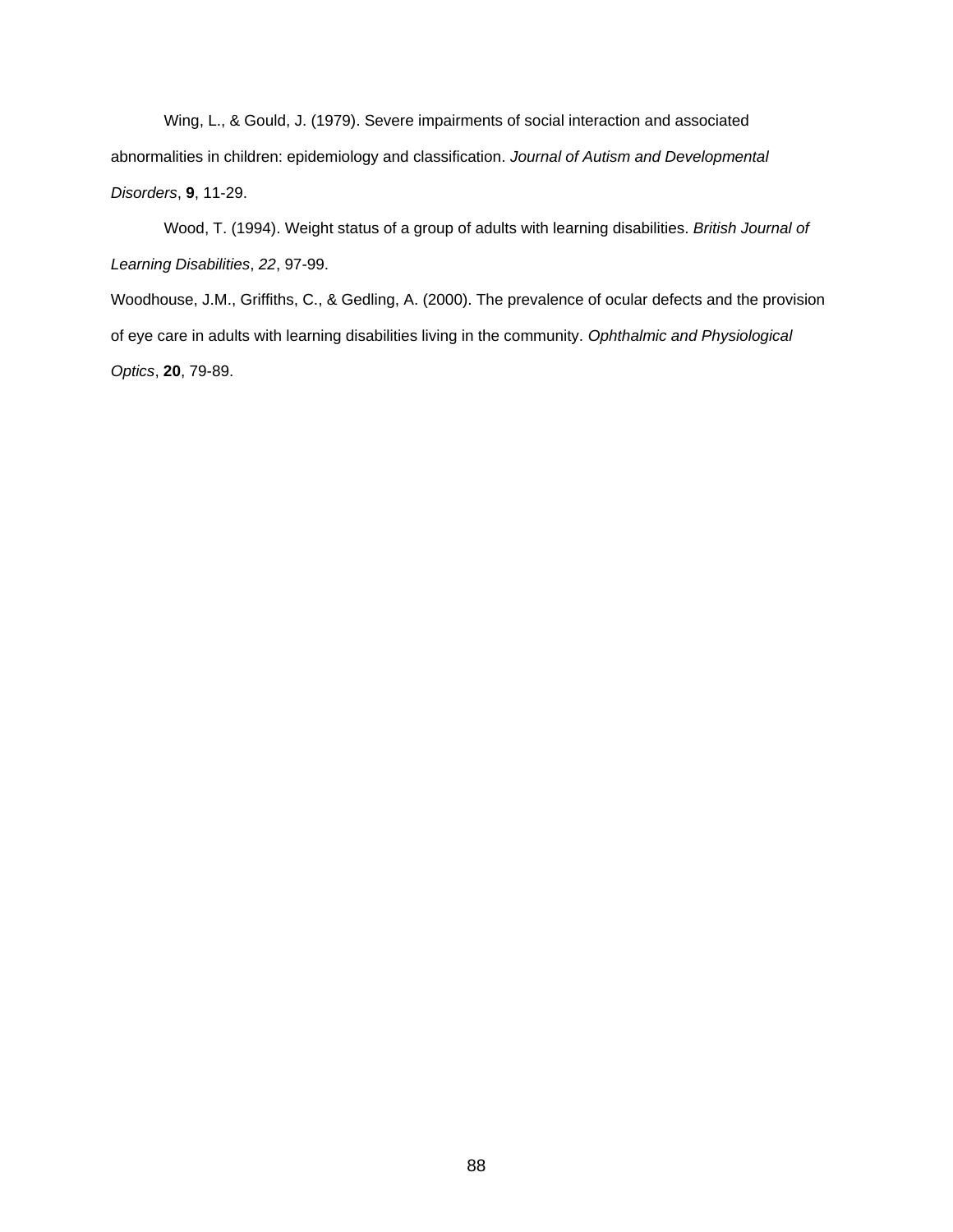# **Appendix 1: Additional comments from supporters (relatives & paid carers)**

## Visiting the doctor's surgery

Very good, friendly, don't have to wait long mostly it's come in – we'll fit one in. Very helpful, will refer on to run tests etc. if and when needed.

Could there not be a private booth each time receptionist asks problem etc.? – would benefit all it is a inclusive society.

First and last appointments.

In (name) surgery it is common to have to wait a long time to see the doctor even if you have an appointment. Can be waiting up to 2 hours

Often unable to see own doctor so I have to see anyone – often means they are unaware of medical history and have to explain from the start.

If doctors are called out I sometimes have to wait until the next day, this makes me angry.

Doctors coming out to visit is a good idea. Although sometimes people have to wait all day/night.

Contacted carer in home support network and sheltered care who contacted doctor straight away.

In (town), the out of hours service is poor. Have to phone (name of service) – based in (distant town) who advises over the phone if you explain symptoms. They are able to prescribe over the phone – but without seeing you it can be hard to diagnose accurately.

Hard to get doctor out of hours.

(Out of hours) doctor (service) rang for ages, needed a doctor afraid he was displaying early symptoms of what could have been meningitis.

Mother gave up and had to ring NHS Direct Line, very helpful.

When (name) needed to be checked out for epilepsy, the doctor sent him for the tests using a hospital car which waited and brought him home.

Also when (name) needed to visit Cardiff re wheelchairs I have used a hospital car.

(Name) is male but likes female doctors.

Living together as an example for people with learning disabilities doesn't always work as carers are talking too much and won't help you to make a doctors appointment when needed.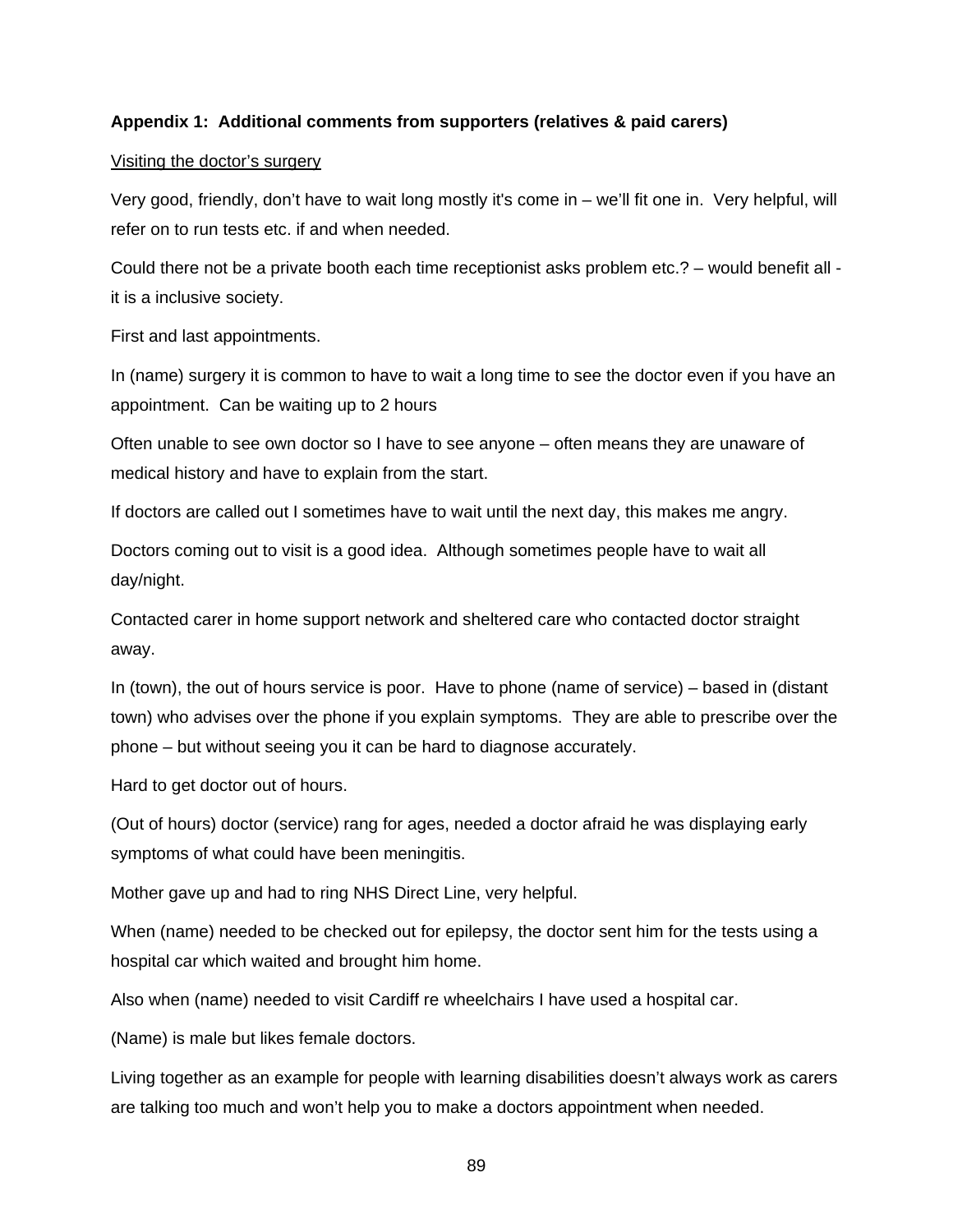If support workers (who are vital to accessing all services for people with learning disabilities) were well paid and given status as deserved it would help ensure good continuity of care

### **Communication**

When the keyworker (support worker/key family member) is not there, who really knows what the client needs? Are the doctors notes consistent? Do they actually note this person has a learning difficulty or is the condition they were in only noted i.e. jabs, chicken pox etc.?

It would be helpful for all receptionists and doctors to have extra training on how to communicate with people with learning disabilities to help them understand.

For elderly people with learning disabilities it can be worse. Doctors don't listen.

Doctors at some practices treat you with respect.

Doctors are generally good at listening and talking explaining about what is happening.

Appointment cards are very important, taking time to listen and examine. Having a GP near you is so much better, nurses can be helpful for blood tests, nurses seem to listen more.

It is helpful to have someone with you like a support worker as the doctor can tell someone you know (always important).

Sometimes having family with you can help - or project worker.

Sometimes there is somebody with you all time if needed, this is better.

Having a choice about doctors who you communicate with can be a really good thing. We all agree about having a choice with a certain doctor.

Also having a social worker if no one else is available can be a good thing.

Having a record of what has been wrong with the patient in a book which you take with you can be very helpful in the surgery.

To a certain extent we should all be in charge of our own health

Last week I had a problem with the GP in (town). Due to the lack of parking spaces I had to leave my client to report to the reception at the surgery on his own due to his appointment time. After I found a parking space I got to the surgery as soon as I could. When I arrived I found that my client had been to see the GP without me, he had received a prescription for the same medicine that he normally gets even though he wanted to see the doctor for another reason. I asked the receptionist if I could go back to see the GP so that I could help my client to explain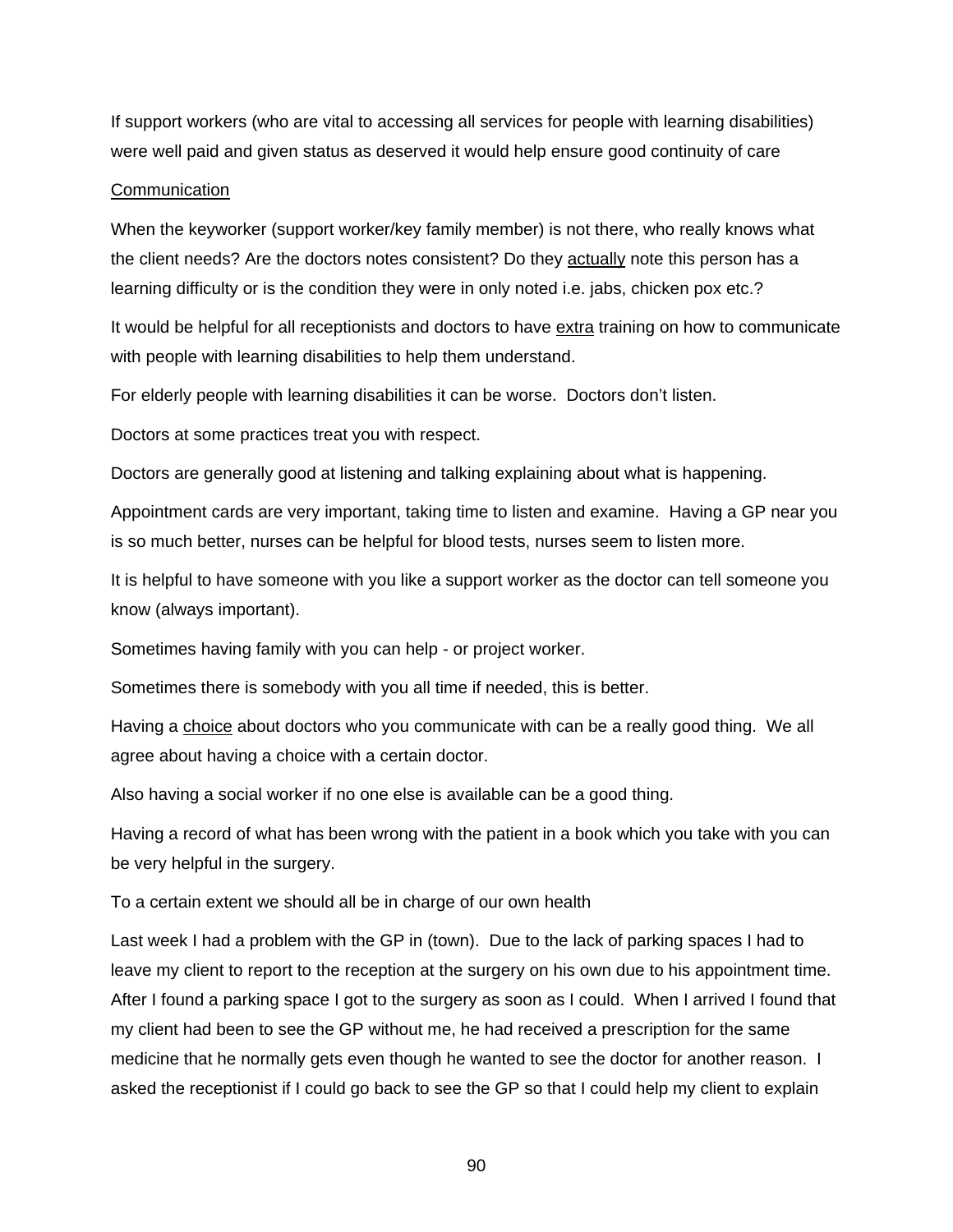why he needed to see the GP. She spoke to the GP and I was able to go back with my client to see the doctor. The GP hadn't realised that my client wanted to see him for a different reason. I helped my client to explain and I also explained that it wasn't right what he had done. The GP apologised and re-examined my client and gave him another prescription. My client is unable to communicate well as he can be very hard to understand at times as his speech can be a little quiet and can't pronounce his words well.

Nurse's room is not private. They have one big room so hold 2 consultations at the same time – often without a screen between. They are always at least 3 / 4 nurses in the room too, so it is impossible to talk in confidence.

Mum went to the doctors with K and explained to doctor that K has a learning disability and asked for it to be put on her notes and asked doctor to explain thing to K.

Written medication instructions are often unclear.

It would be helpful if doctor used symbols/pictures to show what time to take medication.

Information not just in written form. All persons are not literate, have perfect eyesight, not able to actually understand leaflet. Leaflet does not always answer the questions.

Accessible information.

Providing health information – still not accessible.

Healthy living information from other sources – we worked with them to make information accessible.

GPs/nurses to be able to communicate with individuals by using Makaton/symbols/pictures etc.

Doctors and nurses should have a little more training regarding people with learning difficulties e.g. communication and understanding.

Any public service who produces literature should have a resource which enables user friendly leaflets/letters etc. to be produced – e.g. plain language, talking materials. Individuals who work with people with learning disabilities should have some specific communication training.

When thinking about information it is important to consider 'easy read' format, perhaps illustrated.

Communication resources i.e. people with signing/Makaton skills, easy read/user friendly literature would need to come from the surgery i.e. doctor/specialist – out-sourcing these would bring problems around financial resources, availability, time, familiarity etc.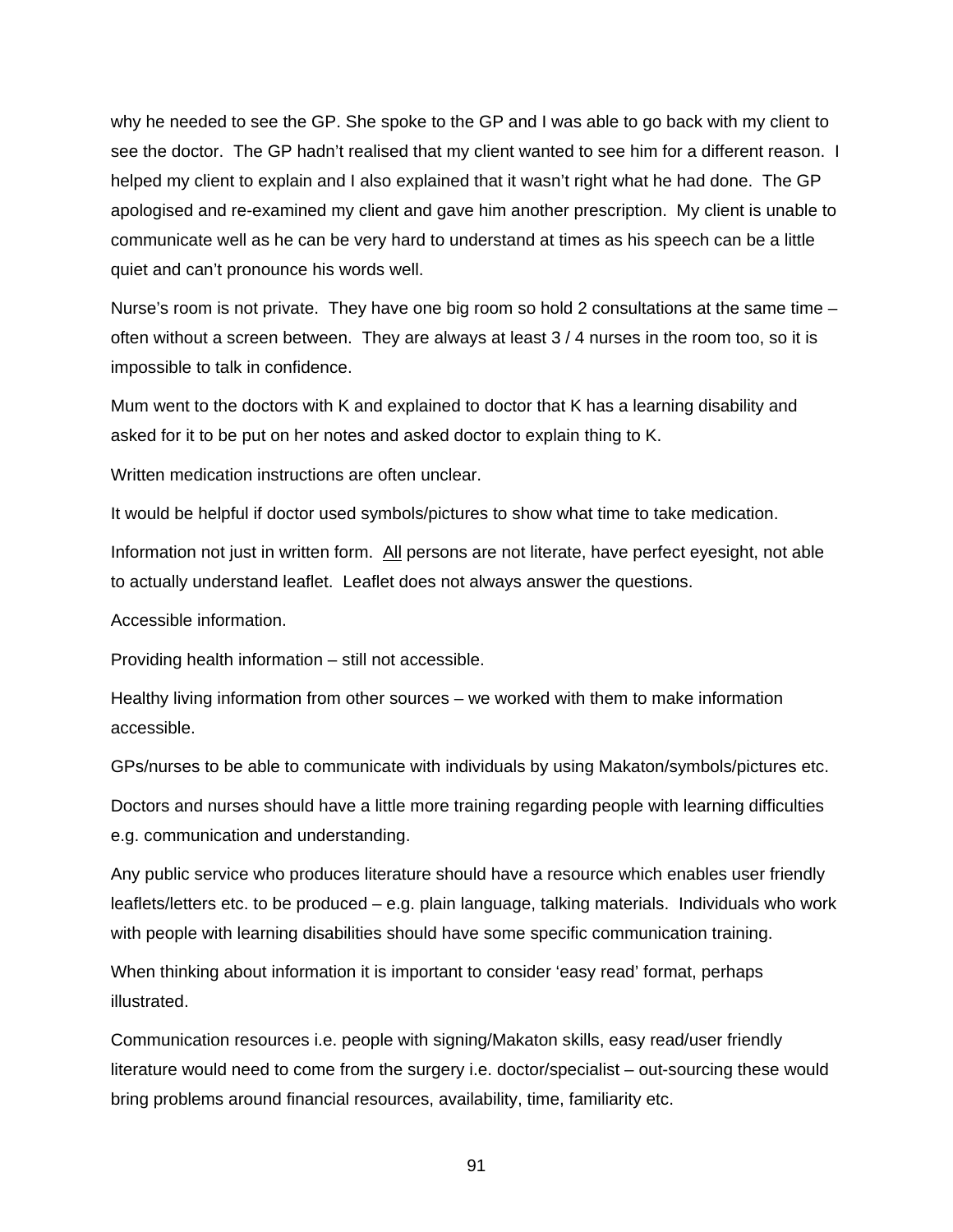The health record book - if doctor doesn't look at it or complete it correctly can cause more frustration and lose patient/doctor relationship. Doctors will state haven't time.

### Range of treatment available

Doctors need to have a more holistic approach (other ideas) i.e. massage, counselling. They state that homeopathy does not work because they cannot prove it, but they cannot prove it because their knowledge of science isn't wide enough. Yet some modern day medicine came from plants in the first place. They seem to have forgot – there is always – cause (disease) and effect (cure). If disease is on earth so is cure but not always in the orthodox way. We do not understand enough so why do they close their eyes and ears?

Feel more confident in doctors who are open in their position

Look at the 'whole' of your lifestyle. We all need somebody who understands us an 'individual'. Alternative therapist should be available. We should all have a choice.

We found that clients with learning disabilities have little choice about complementary medicines and would like to know more.

A better choice should be given between an alternative therapist. Clients can't do this if they have to pay for their own treatment. Both choices would be welcome.

### Being healthy

Have a healthy diet (less sugar)

Wanting to be educated about your diet and check weight.

Self help groups can be good to share and swap information.

Leaflets at the doctor surgery are very good. Doctors will tell you about exercise.

Friendships and relationships are very important.

Information could be brought together and a health group could be started.

It can be difficult for certain individuals to get to leisure centres i.e. transport, no staff support.

Not all leisure centres are accessible.

I think that there should be more information for people with learning difficulties to find out more about healthy eating. Clients are not informed very well about food. I feel that there should be more qualified people to provide the relevant information regarding healthy food/eating to clients.